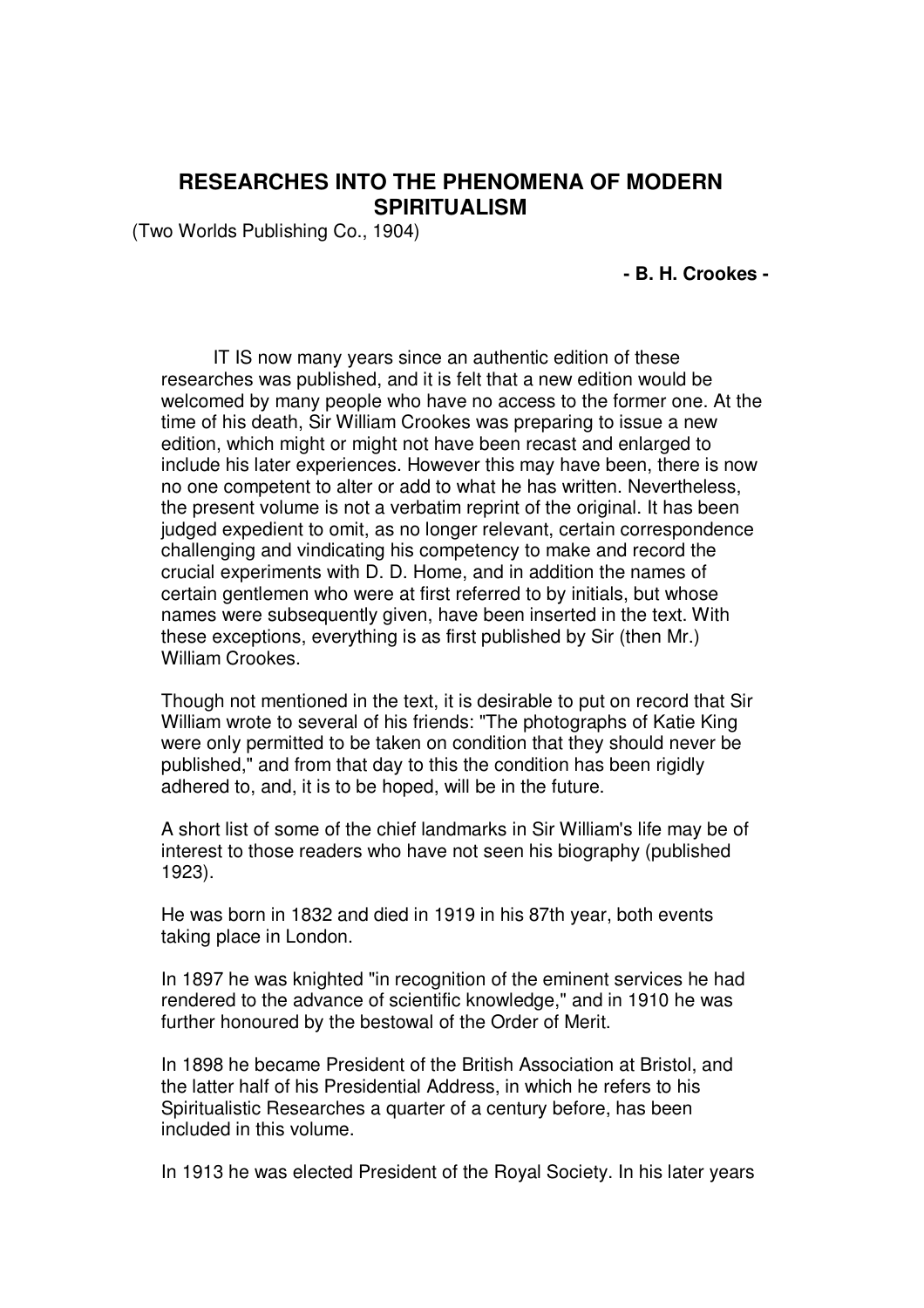he had been President of the Society for Psychical Research, the Chemical Society, the Society of Chemical Industry and the Electrical Engineers. He was elected a correspondent of the Institut de France in 1906, and was Honorary Secretary of the Royal Institution in Albemarle Street for many years. He was D.Sc. and LL.D. of six English and one Colonial Universities.

Those who are interested to know why all these and other honours were showered upon him in his declining years will find a fairly complete account of his activities in many fields of scientific research for upwards of 60 years, in the biography referred to above, and at the same time will find ample justification for trusting to his accuracy mid judgment in carrying out the research described in the following pages.

### **Spiritualism Viewed by the Light of Modern Science - Sir William Crookes -**

#### **- First published in the Quarterly Journal of Science, July 1870 -**

SOME WEEKS ago the fact that I was engaged in investigating Spiritualism, so called, was announced in a contemporary(1): and in consequence of the many communications I have since received, I think it desirable to say a little concerning the investigation which I have commenced. Views or opinions I cannot be said to possess on a subject which I do not pretend to understand. I consider it the duty of scientific men who have learnt exact modes of working to examine phenomena which attract the attention of the public, in order to confirm their genuineness, or to explain, if possible, the delusions of the honest and to expose the tricks of deceivers. But I think it a pity that any public announcement of a man's investigation should be made until he has shown himself willing to speak out.

(1) "The Athenaeum".

A man may be a true scientific man, and yet agree with Professor De Morgan when he says: "I have both seen and heard, in a manner which would make unbelief impossible, things called spiritual which cannot be taken by a rational being to be capable of explanation by imposture, coincidence or mistake. So far I feel the ground firm under me; but when it comes to what is the cause of these phenomena I find I cannot adopt any explanation which has yet been suggested... The physical explanations which I have seen are easy, but miserably insufficient. The spiritual hypothesis is sufficient, but ponderously difficult."

Regarding the sufficiency of the explanation, I am not able to speak. That certain physical phenomena, such as the movement of material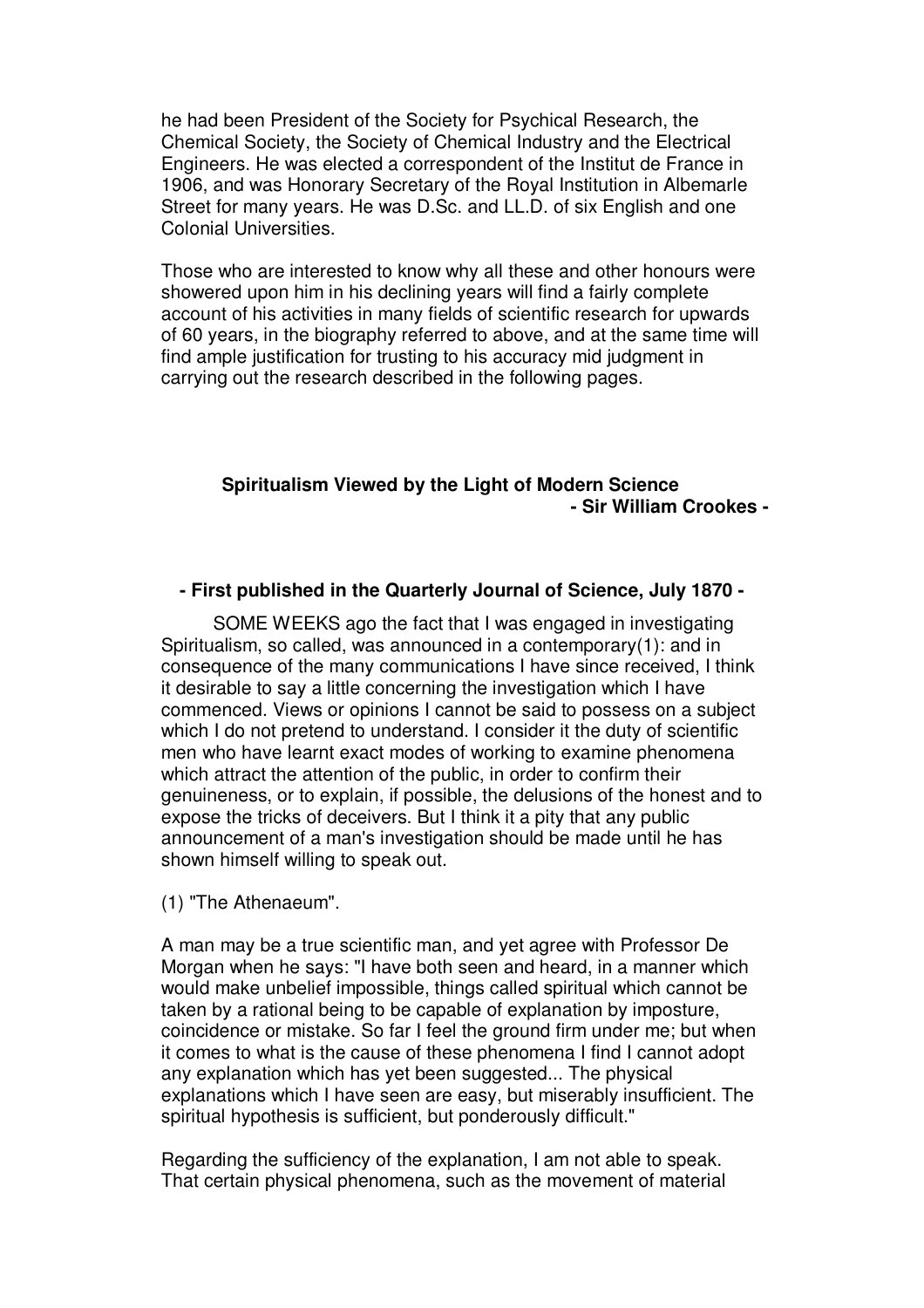substances, and the production of sounds resembling electric discharges, occur under circumstances in which they cannot be explained by any physical law at present known, is a fact of which I am as certain as I am of the most elementary fact in chemistry. My whole scientific education has been one long lesson in exactness of observation, and I wish it to be understood that this firm conviction is the result of most careful investigation. But I cannot, at present, hazard even the most vague hypothesis as to the cause of the phenomena. Hitherto I have seen nothing to convince me of the truth of the "spiritual" theory. In such an inquiry the intellect demands that the spiritual proof must be absolutely incapable of being explained away; it must be so strikingly and convincingly true that we cannot, dare not, deny it.

Faraday says: "Before we proceed to consider any question involving physical principles we should set out with clear ideas of the naturally possible and impossible." But this appears like reasoning in a circle: we are to investigate nothing till we know it to be possible, whilst we cannot say what is impossible, outside pure mathematics, till we know everything.

In the present case I prefer to enter upon the enquiry with no preconceived notions whatever as to what can or cannot be, but with all my senses alert and ready to convey information to the brain; believing, as I do, that we have by no means exhausted all human knowledge or fathomed the depths of all the physical forces, and remembering that the great philosopher already quoted said, in reference to some speculations on the gravitating force, "Nothing is too wonderful to be true if it be consistent with the laws of nature; and in such things as these, experiment is the best test of such consistency."

The modes of reasoning of scientific men appear to be generally misunderstood by Spiritualists with whom I have conversed, and the reluctance of the trained scientific mind to investigate this subject is frequently ascribed to unworthy motives. I think, therefore, it will be of service if I here illustrate the modes of thought current amongst those who investigate science, and say what kind of experimental proof science has a right to demand before admitting a new department of knowledge into her ranks. We must not, mix up the exact and the inexact. The supremacy of accuracy must he absolute.

The first requisite is to be sure of facts; then to ascertain conditions; next, laws. Accuracy and knowledge of detail stand foremost amongst the great aims of modern scientific men. No observations are of much use to the student of science unless they are truthful and made under test conditions, and here I find the great mass of Spiritualistic evidence to fail. In a subject which, perhaps, more than any other lends itself to trickery and deception, the precautions against fraud appear to have been, in most cases, totally insufficient, owing, it would seem, to an erroneous idea that to ask for such safeguards was to imply a suspicion of the honesty of someone present. We may use our own unaided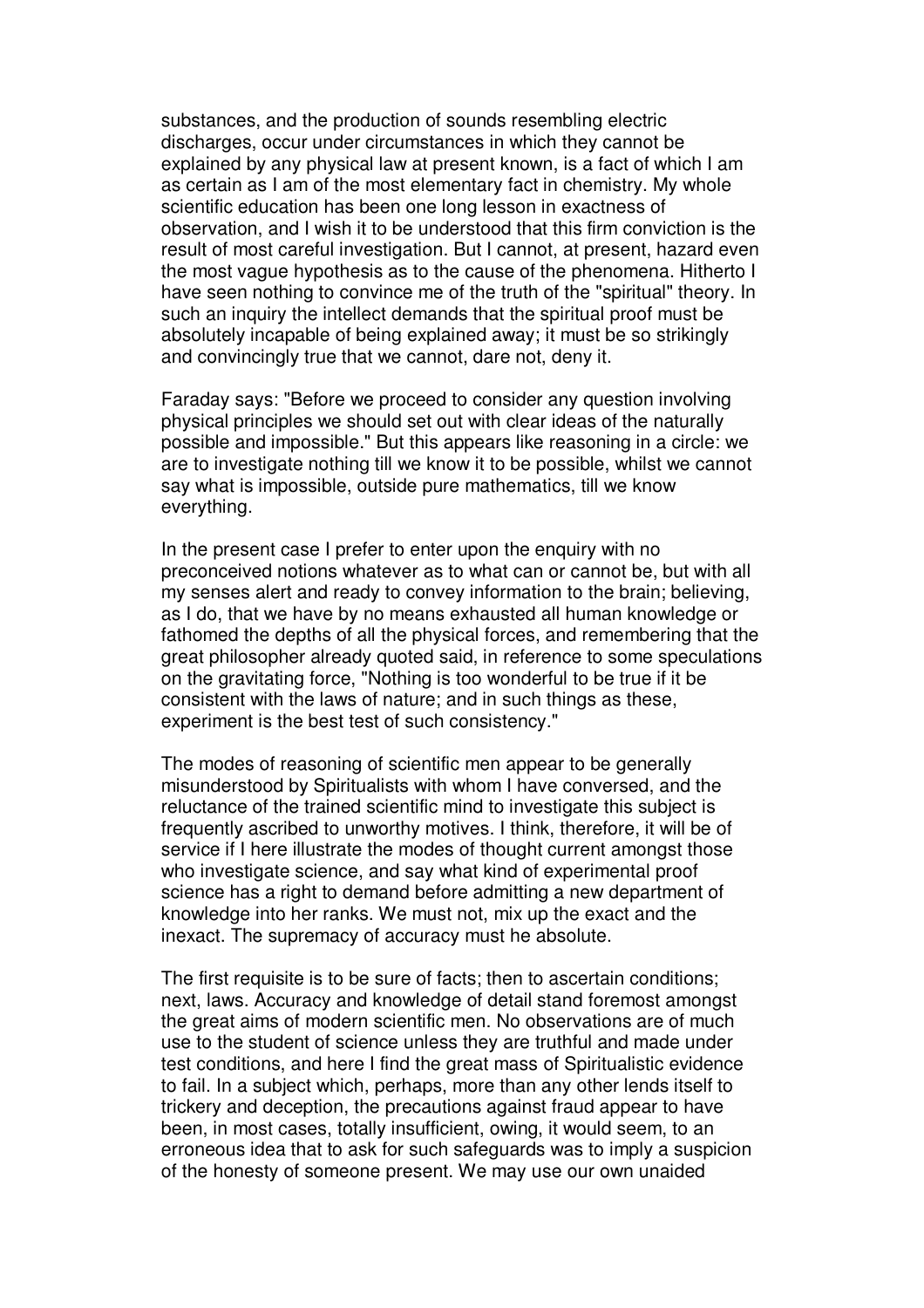senses, but when we ask for instrumental means to increase their sharpness, certainty and trustworthiness under circumstances of excitement and difficulty, and when one's natural senses are liable to be thrown off their balance, offense is taken.

In the countless number of recorded observations I have read, there appear to be few instances of meetings held for the express purpose of getting the phenomena under test conditions in the presence of persons properly qualified by scientific training to weigh and adjust the value of the evidence which might present itself. The only good series of test experiments I have met with were tried by the Count de Gasparin, and he, whilst admitting the genuineness of the phenomena, came to the conclusion that they were not due to supernatural agency.

The pseudo-scientific Spiritualist professes to know everything: no calculations trouble his serenity, no hard experiments, no long laborious readings; no weary attempts to make clear in words that which has rejoiced the heart and elevated the mind. He talks glibly of all sciences and arts, overwhelmingly the enquirer with terms like "electro-biologize," "psychologize," "animal magnetism," etc.- a mere play upon words, showing ignorance rather than understanding. Popular science such as this is little able to guide discovery rushing onwards to an unknown future; and the real workers of science must be extremely careful not to allow the reins to get into unfit and incompetent hands.

In investigations which so completely baffle the ordinary observer the thorough scientific man has a great advantage. He has followed science from the beginning through a long line of learning and he knows, therefore, in what direction it is leading; he knows that there are dangers on one side, uncertainties an another, and almost absolute certainty on a third: he sees to a certain extent in advance. But, where every step is towards the marvellous and unexpected, precautions and tests should be multiplied rather than diminished. Investigators must work; although their work may be very small in quantity if only compensation be made by its intrinsic excellence. But even in this realm of marvels, this wonderland towards which scientific enquiry is sending out its pioneers, can anything be more astonishing than the delicacy of the instrumental aids which the workers bring with them to supplement the observations of their natural senses?

The Spiritualist tells of bodies weighing 50 or 100 lbs. being lifted up into the air without the intervention of any known force; but the scientific chemist is accustomed to use a balance which will render sensible a weight so small that it would take ten thousand of them to weigh one grain; he is, therefore, justified in asking that a power professing to be guided by intelligence, which will toss a heavy body up to the ceiling, shall also cause his delicately-poised balance to move under test conditions.

The Spiritualist tells of tapping sounds which are produced in different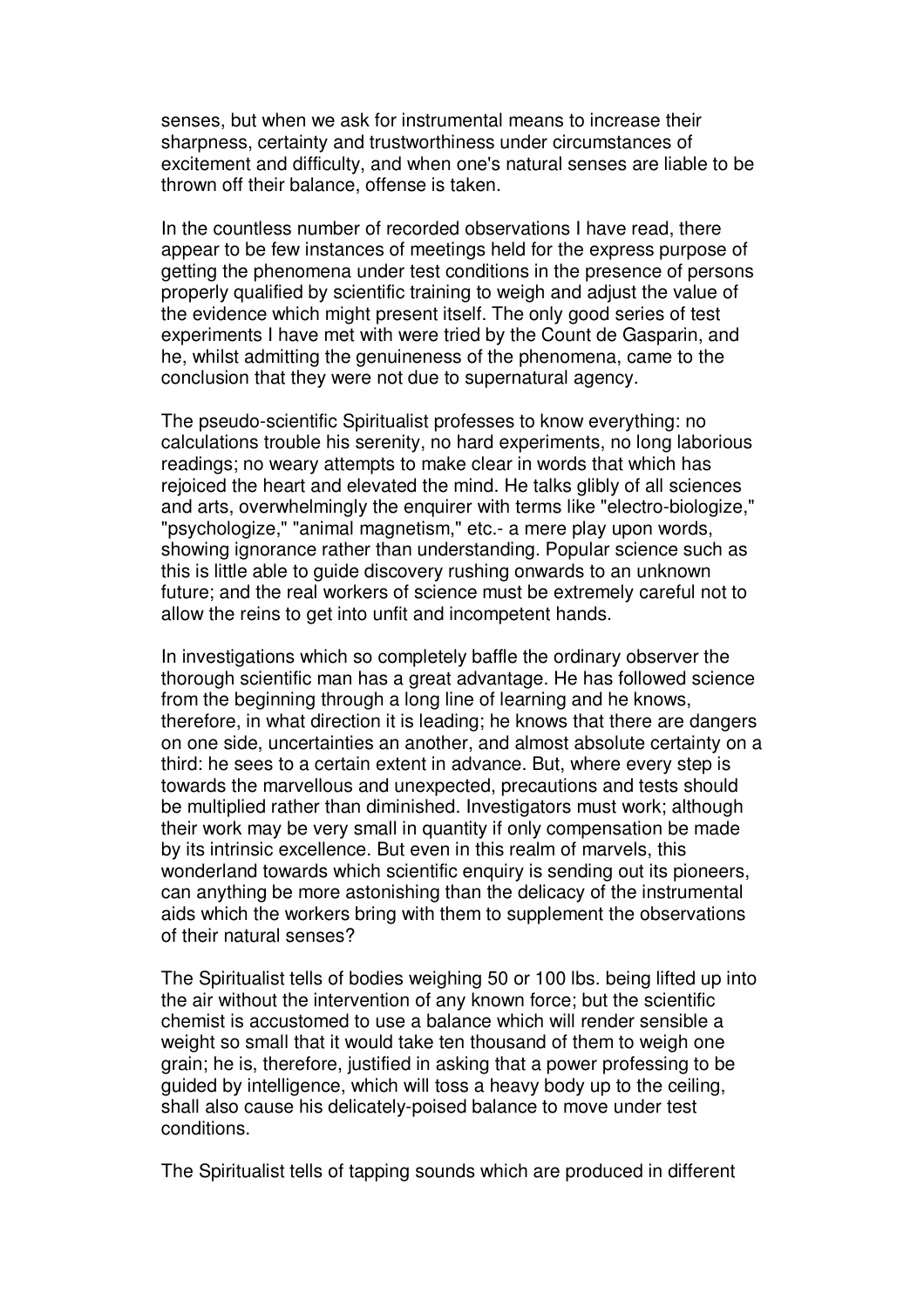parts of a room when two or more persons sit quietly round a table. The scientific experimenter is entitled to ask that these taps shall be produced on the stretched membrane of his phonautograph.

The Spiritualist tells of rooms and houses being shaken, even to injury, by superhuman power. The man of science merely asks for a pendulum to be set vibrating when it is in a glass case and supported on solid masonry.

The Spiritualist tells of heavy articles of furniture moving from one room to another without human agency. But the man of science has made instruments which will divide an inch into a million parts; and he is justified in doubting the accuracy of the former observations if the same force is powerless to move the index of his instrument one poor degree.

The Spiritualist tells of flowers with the fresh dew on them, of fruit and living objects being carried through closed windows, and even solid brick-walls. The scientific investigator naturally asks that an additional weight (if it be only the 1,000th part of a grain) be deposited on one pan of his balance when the case is locked. And the chemist asks for the 1,000th of a grain of arsenic to be carried through the sides of a glass tube in which pure water is hermetically sealed.

The Spiritualist tells of manifestations of power, which would be equivalent to many thousands of "foot-pounds," taking place without known agency. The man of science, believing firmly in the conservation of force, and that it is never produced without a corresponding exhaustion of something to replace it, asks for some such exhibitions of power to be manifested in his laboratory, where he can weigh, measure and submit it to proper tests.

For these reasons and with these feelings I began an inquiry suggested to me by eminent men exercising great influence on the thought of the country. At first, like other men who thought little of the matter and saw little, I believed that the whole affair was a superstition, or at least an unexplained trick. Even at this moment I meet with cases which I cannot prove to be anything else; and in some cases I am sure that it is a delusion of the senses.

I by no means promise to enter fully into this subject; it seems very difficult to obtain opportunities, and numerous failures certainly may dishearten anyone. The persons in whose presence these phenomena take place are few in number, and opportunities for experimenting with previously arranged apparatus are rarer still. I should feel it to be a great satisfaction if I could bring out light in any direction, and I may safely say that I care not in what direction. With this end in view, I appeal to any of my readers who may possess a key to these strange phenomena to further the progress of the truth by assisting me in my investigations. That the subject has to do with strange physiological conditions is clear, and these in a sense may be called "spiritual" when they produce certain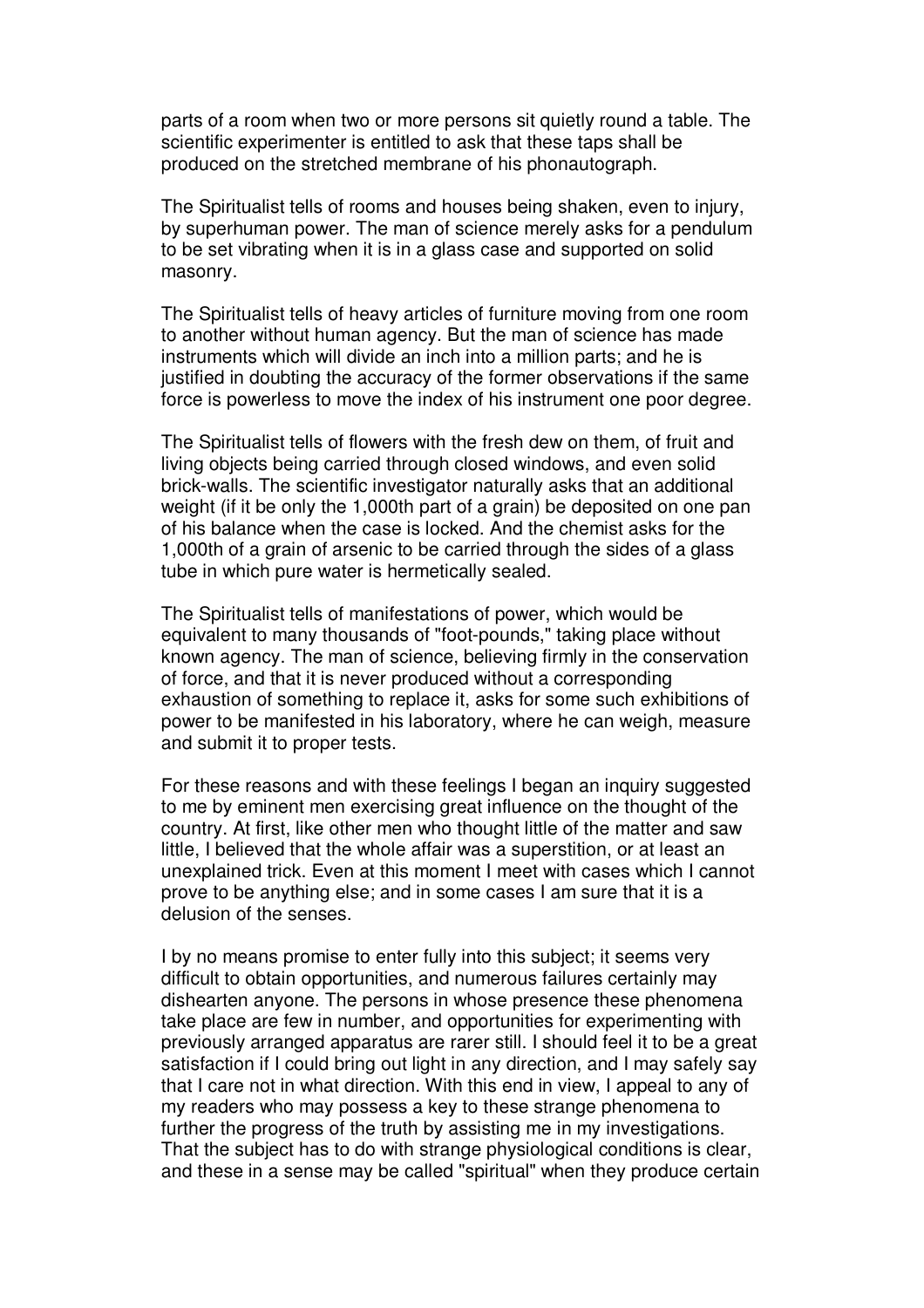results in our minds. At present the phenomena I have observed baffle explanation; so do the phenomena of thought, which are also spiritual, and which no philosopher has yet understood. No man, however, denies them.

The explanations given to me, both orally and in most of the books I have read, are shrouded in such an affected ponderosity of style, such an attempt at disguising poverty of ideas in grandiloquent language, that I feel it impossible, after driving off the frothy diluent, to discern a crystalline residue of meaning. I confess that the reasoning of some Spiritualists would almost seem to justify Faraday's severe statement that many dogs have the power of coming to much more logical conclusions. Their speculations utterly ignore all theories of force being only a form of molecular motion, and they speak of Force, Matter and Spirit as three distinct entities, each capable of existing without the other; although they sometimes admit that they are mutually convertible.

It has been my wish to show that science is gradually making its followers the representatives of care and accuracy. It is a fine quality that of uttering undeniable truth. Let, then, that position not be lowered, but let words suit facts with an accuracy equal to that with which the facts themselves can be ascertained; and in a subject encrusted with credulity and superstition, let it be shown that there is a class of facts to be found upon which reliance can be placed, so far, that we may be certain they will never change. In common affairs a mistake may have but a short life, but in the study of nature an imperfect observation may cause infinite trouble to thousands. The increased employment of -scientific methods will promote exact observation and greater love of truth among enquirers, and will produce a race of observers who will drive the worthless residuum of Spiritualism hence into the unknown limbo of magic and necromancy.

### **Experimental Investigation of a New Force - Sir William Crookes -**

#### **First published in the "Quarterly Journal of Science", January 1st 1871**

TWELVE MONTHS ago in this journal I wrote an article, which, after expressing in the most emphatic manner my belief in the occurrence, under certain circumstances, of phenomena inexplicable by any known natural laws, I indicated several tests which men of science had a right to demand before giving credence to the genuineness of these phenomena. Among the tests pointed out were, that a "delicately poised balance should be moved under test conditions"; and that some exhibition of power equivalent to so many "foot-pounds" should be manifested in his laboratory, where the experimentalists could weigh measure, and submit to it proper tests." I said, too, that I could not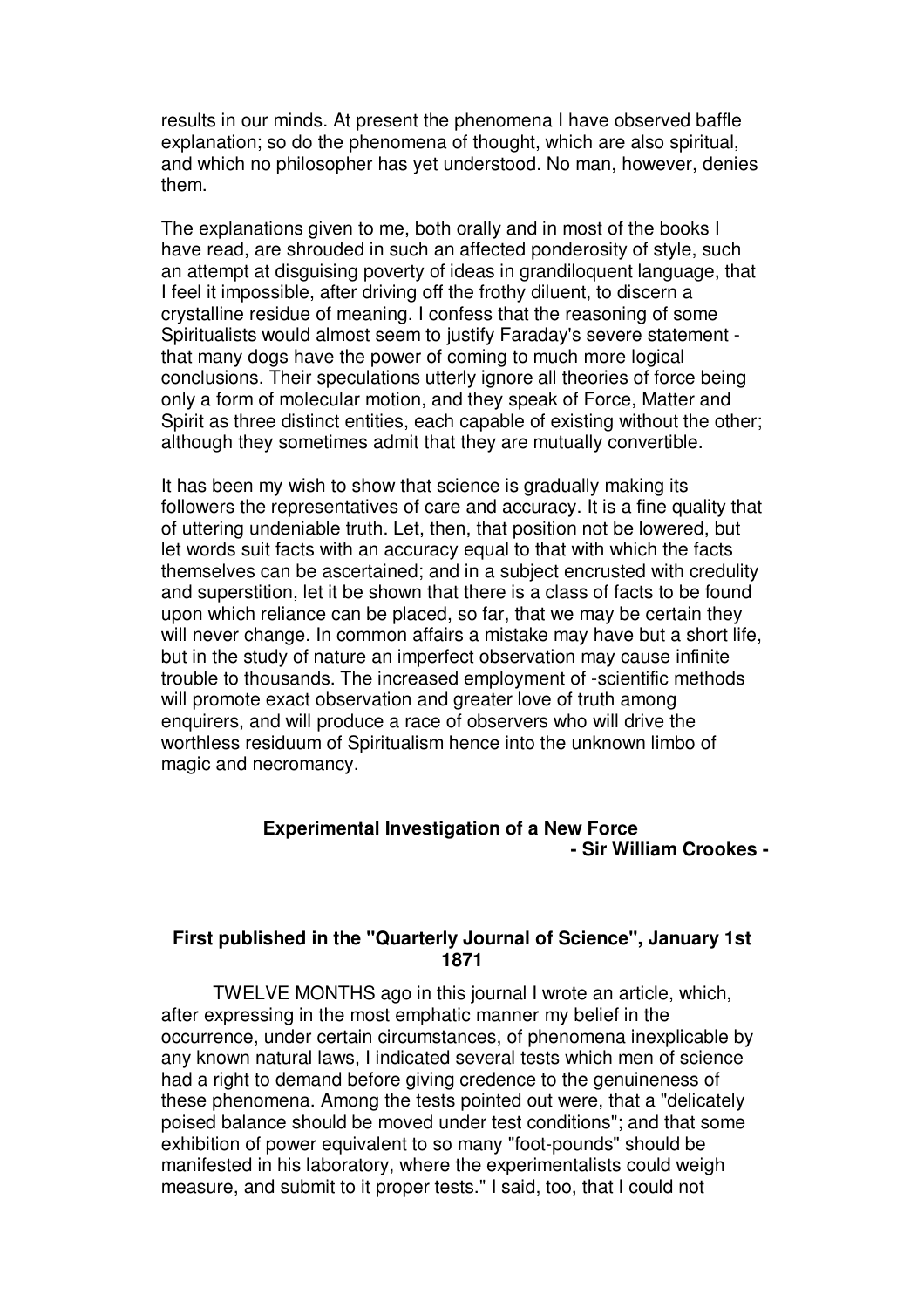promise to enter fully into this subject, owing to the difficulties of obtaining opportunities, and the numerous failures attending the enquiry; moreover, that "the persons in whose presence these phenomena take place are few in number, and opportunities for experimenting with previously arranged apparatus are rarer still."

Opportunities having since offered for pursuing the investigation, I have gladly availed myself of them for applying to these phenomena careful scientific testing experiments and I have thus arrived at certain definite results which I think it right should be published. These experiments appear conclusively to establish the existence of a new force, in some unknown manner connected with the human organization, which for convenience may be called the Psychic Force.

Of all the persons endowed with a powerful development of this Psychic Force, and who have been termed "mediums" upon quite another theory of its origin, Mr. Daniel Douglas Home is the most remarkable, and it is mainly owing to the many opportunities I have had of carrying on my investigation in his presence that I am enabled to affirm so conclusively the existence of this Force. The experiments I have tried have been very numerous, but owing to our imperfect knowledge of the conditions which favor or oppose the manifestations of this force, to the apparently capricious manner in which it is exerted, and to the fact that Mr. Home himself is subject to unaccountable ebbs and flows of the force, it has but seldom happened that a result obtained on one occasion could be subsequently confirmed and tested with apparatus specially contrived for the purpose.

Among the remarkable phenomena which occur under Mr. Home's influence, the most striking, as well as the most easily tested with scientific accuracy, are - (1) the alteration in the weight of bodies, and (2) the playing of tunes upon musical instruments (generally an accordion, for convenience of portability) without direct human intervention, under conditions rendering contact or connection with the keys impossible. Not until I had witnessed these facts some half-dozen times, and scrutinized them with all the critical acumen I possess, did I become convinced of their objective reality. Still, desiring to place the matter beyond the shadow of doubt, I invited Mr. Home on several occasions to come to my own house, where, in the presence of a few scientific enquirers, these phenomena could be submitted to crucial experiments.

The meetings took place in the evening, in a large room lighted by gas. The apparatus prepared for the purpose of testing the movements of the accordion, consisted of a cage, formed of two wooden hoops, respectively 1 foot 10 inches and 2 feet diameter, connected together by 12 narrow laths, each 1 foot 10 inches long, so as to form a drumshaped frame, open at the top and bottom; round this 50 yards of insulated copper wire were wound in 24 rounds, each being rather less than an inch from its neighbour. The horizontal strands of wire were then netted together firmly with string, so as to form meshes rather less than 2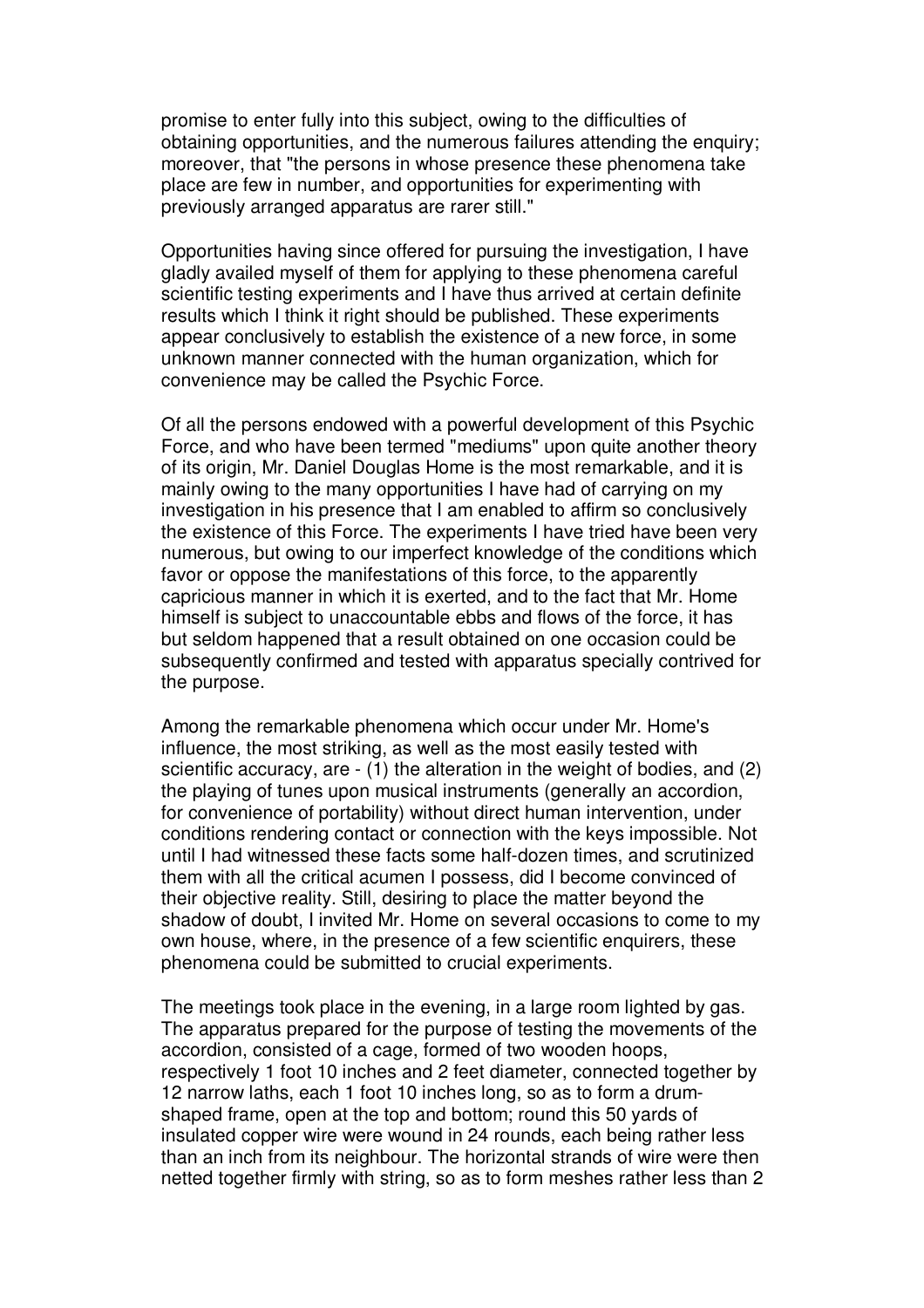inches long by 1 inch high. The height of this cage was such that it would just slip under my dining table, but be too close to the top to allow of the hand being introduced into the interior, or to admit of a foot being pushed underneath it. In another room were two Grove's cells, wires being led from them into the dining room for connection, if desirable, with the wires surrounding the cage.

The accordion was a new one, having been purchased by myself for the purpose of these experiments at Wheatstone's, in Conduit Street. Mr. Home had neither handled nor seen the instrument before the commencement of the test experiments.

In another part of the room an apparatus was fitted up for experimenting on the alterations in the weight of a body. It consisted of a mahogany board, 36 inches long by 9 1/2 inches wide and 1 inch thick. At each end a strip of mahogany 1 1/2 inches wide was screwed on, forming feet. One end of the board rested on a firm table, whilst the other end was supported by a spring balance hanging from a substantial tripod stand. The balance was fitted with a self-registering index, in such a manner that it would record the maximum weight indicated by the pointer. The apparatus was adjusted so that the mahogany board was horizontal, its foot resting flat on the support. In this position its weight was 3 lbs., as marked by the pointer of the balance.

Before Mr. Home entered the room the apparatus had been arranged in position, and he had not even the object of some parts of it explained before sitting down. It may, perhaps, be worth while to add, for the purpose of anticipating some critical remarks which are likely to be made, that in the afternoon I called for Mr. Home at his apartments, and when there he suggested that, as he had to change his dress, perhaps I should not object to continue our conversation in his bedroom. I am, therefore, enabled to state positively, that no machinery, apparatus, or contrivance of any sort was secreted about his person.

The investigators present on the test occasion were an eminent physicist, high in the ranks of the Royal Society, whom I will call Dr. A. B.; a well-known Sergeant-at Law, whom I will call Sergeant C. D.; my brother; and my chemical assistant.(1)

(1) It argues ill for the boasted freedom of opinion among scientific men, that they have so long refused to institute a scientific investigation into the existence and nature of facts asserted by so many competent and credible witnesses, and which they are freely invited to examine when and where they please. for my own part, I too much value the pursuit of truth, and the discovery of any new fact in nature, to avoid enquiry because it appears to clash with prevailing opinions. But as I have no right to assume that others are equally willing to do this, I refrain from mentioning the names of my friends without their permission.

Mr. Home sat in a low easy chair at the side of the table. In front of him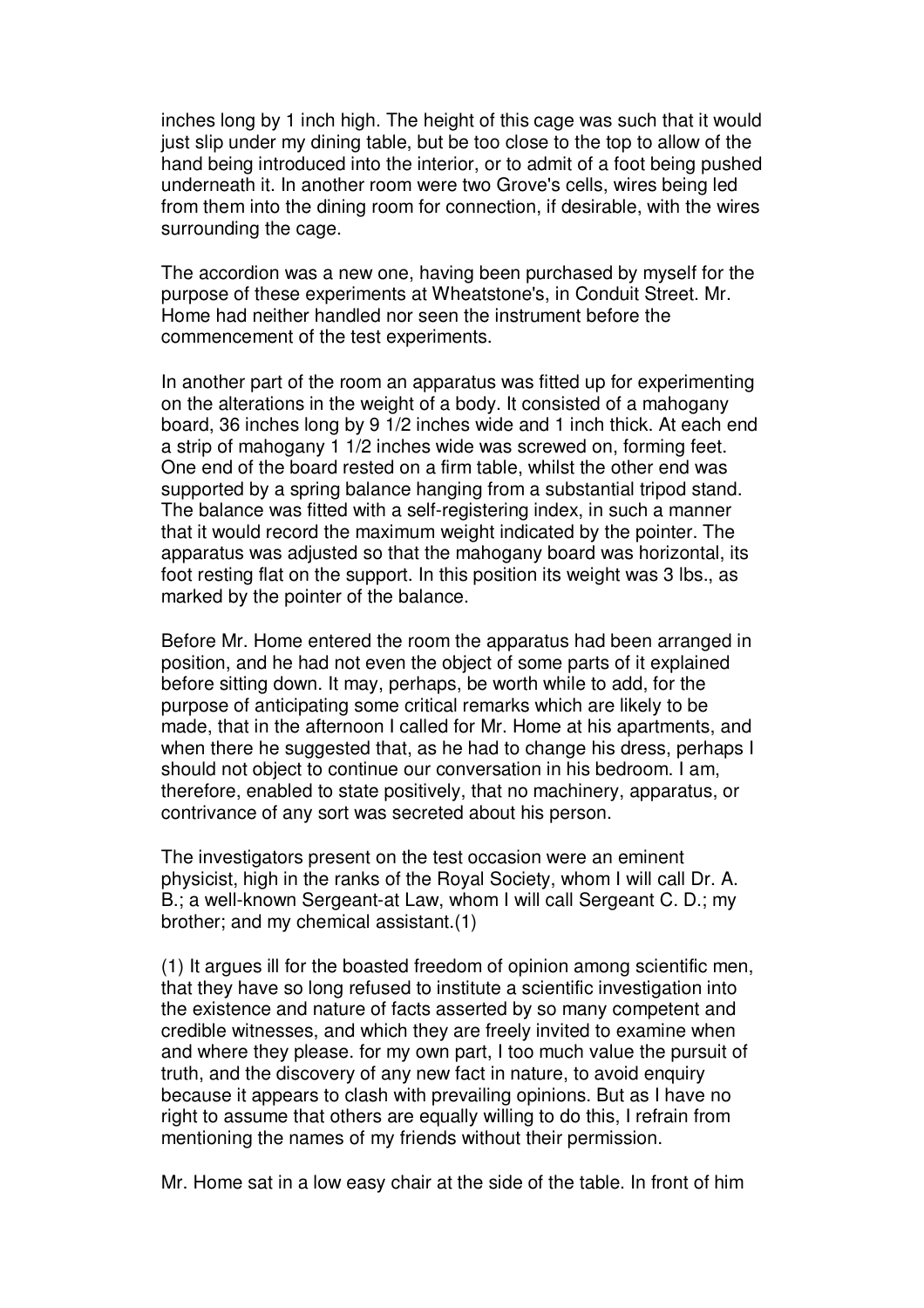

under the table was the aforesaid cage, one of his legs being on each side of it. I sat close to him on his left, and another observer sat close to him on his right, the rest of the party being seated at convenient distances round the table.

For the greater part of the evening, particularly when anything of importance was proceeding, the observers on each side of Mr. Home kept their feet respectively on his feet, so as to be able to detect his slightest movement.

The temperature of the room varied from 68 degrees to 70 degrees F.

Mr. Home took the accordion between the thumb and middle finger of one hand at the opposite end to the keys (to save repetition this will be subsequently called "in the usual manner"). Having previously opened the bass key myself, and the cage being drawn from under the table so as just to allow the accordion to be pushed in with its key downwards, it was pushed back as close as Mr. Home's arm would permit, but without hiding his hand from those next to him .Very soon the accordion was seen by those on each side to be waving about in a somewhat curious manner; then sounds came from it, and finally several notes were played in succession. Whilst this was going on my assistant went under the table, and reported that the accordion was expanding and contracting; at the same time it was seen that the hand of Mr. Home by which it was held was quite still, his other hand resting on the table.

Presently the accordion was seen by those on either side of Mr. Home to move about, oscillating and going round and round the cage, and playing at the same time. Dr. A. B. now looked under the table, and said that Mr. Home's hand appeared quite still whilst the accordion I was moving about emitting distinct sounds.

Mr. Home still holding the accordion in the usual manner in the cage, his feet being held by those next him, and his other hand resting on the table, we heard distinct and separate notes sounded in succession, and then a simple air was played. As such a result could only have been produced by the various keys of the instrument being acted upon in harmonious succession, this was considered, by those present to be a crucial experiment. But the sequel was still more striking, for Mr. Home then removed his hand altogether from the accordion, taking it quite out of the cage, and placed it in the hand of the person next to him. The instrument then continued to play, no person touching it and no band being near it.

I was now desirous of trying what would be the effect of passing the battery current round the insulated wire of the cage, and my assistant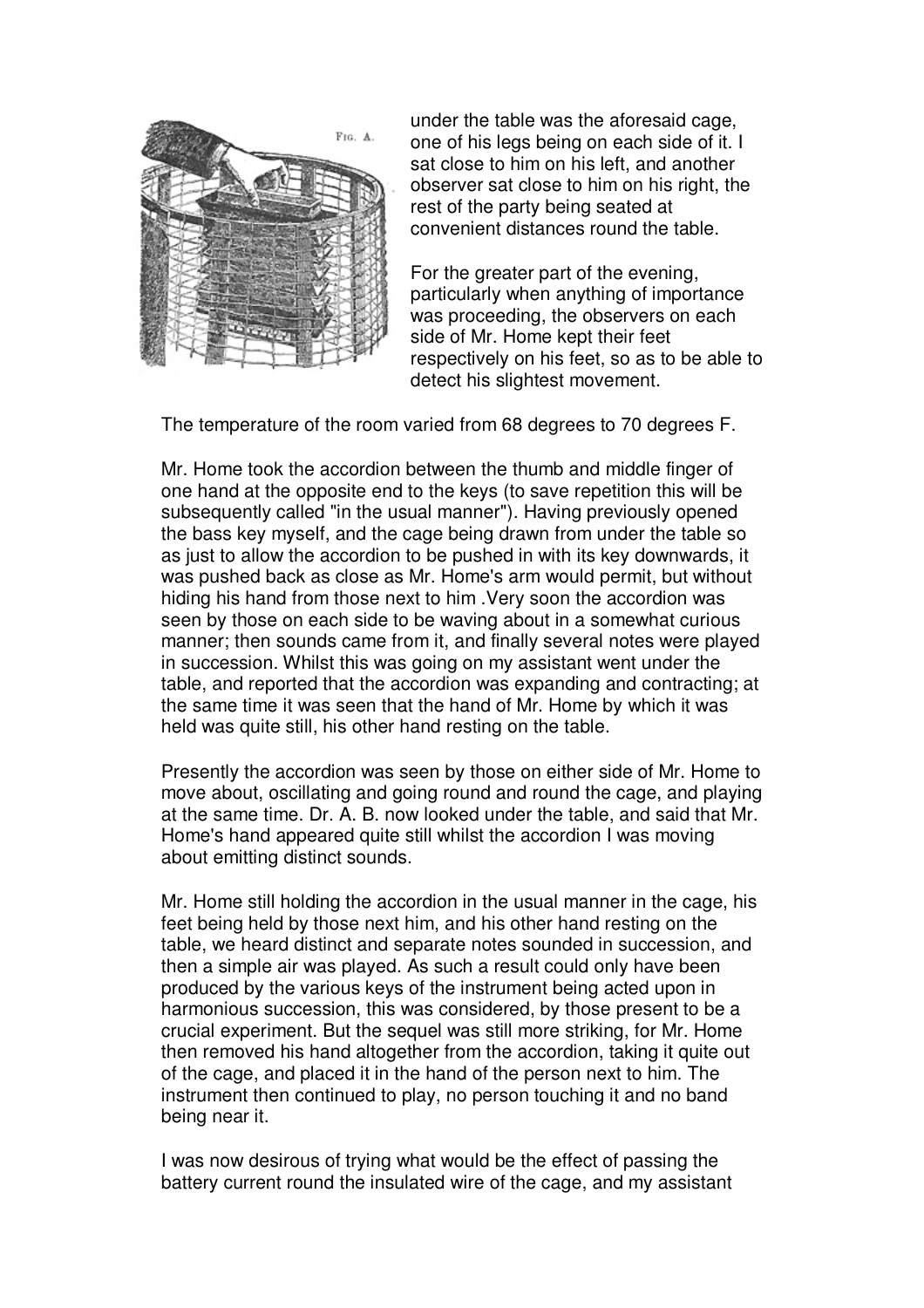

accordingly made the connection with the wires from the two Grove's cells. Mr. Home again held the instrument inside the page in the same manner as before, when it immediately sounded and moved about vigorously. But whether the electric current passing round the cage assisted the manifestation of force inside it, is impossible to say.

The accordion was now again taken without any visible touch from Mr.

Home's hand, which he removed from it entirely and placed upon the table, where it was taken by the person next to him, and seen, as now were both his hands, by all present. I and two of the others present saw the accordion distinctly floating about inside the cage with no visible support.

This was repeated a second time, after a short interval. Mr. Home presently re-inserted his hand in the cage and again took hold of the accordion. It then commenced to play, at first, chords and runs, and afterwards a well-known sweet and plaintive melody, which was executed perfectly in a very beautiful manner. Whilst this tune was being played I grasped Mr. Home's arm, below the elbow, and gently slid my hand down it until I touched the top of the accordion. He was not moving a muscle. His other hand was on the table, visible to all, and his feet were under the feet of those next to him.

Having met with such striking results in the experiments with the accordion in the cage, we turned to the balance apparatus already described. Mr. Home placed the tips of his fingers lightly on the extreme end of the mahogany board, which was resting on the support, whilst Dr. A. B. and myself sat, one on each side of it, watching for any effect which might be produced. Almost immediately the pointer of the balance was seen to descend. After a few seconds it rose again. This movement was repeated several times, as if by successive waves of the Psychic Force. The end of the board was observed to oscillate slowly up and down during the experiment.

Mr. Home now of his own accord took a small hand-bell and a little card match-box, which- happened to be near, and placed one under each hand, to satisfy us, as he said, that he was not producing the downward pressure. The very slow oscillation of the spring balance became more marked, and Dr. A. B., watching the index, said that he saw it descend to 6 1/2 lbs. The normal weight of the board as so suspended being 3 lbs., the additional downward pull was therefore 3 1/2 lbs. On looking immediately afterwards at the automatic register, we saw that the index had at one time descended as low as 9 lbs., showing, a maximum pull of 6 lbs. upon a board whose normal weight was 3 lbs.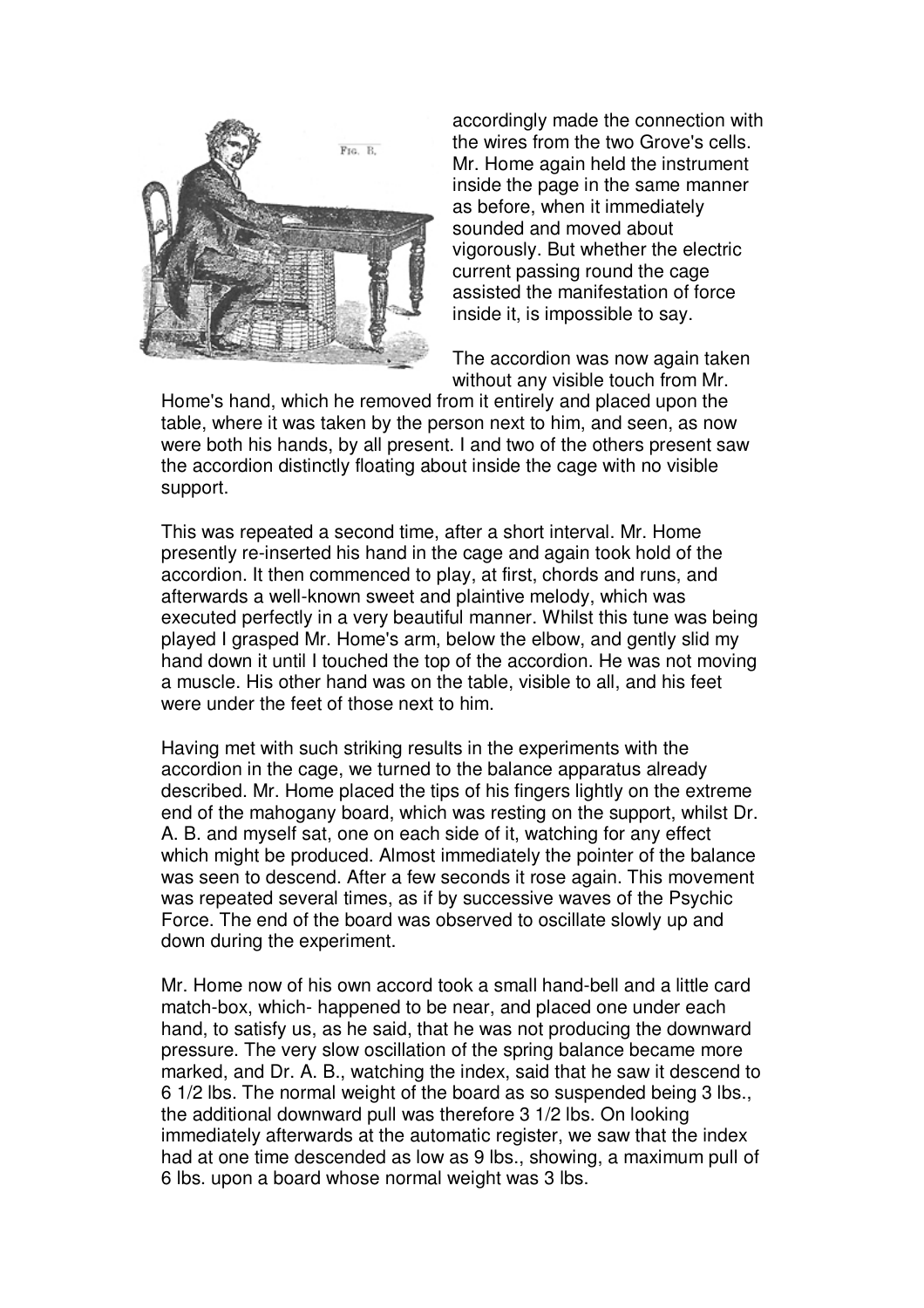

In order to see whether it was possible to produce much effect on the spring balance by pressure at the place where Mr. Home's fingers had been. I stepped upon the table and stood on one foot at the end of the board. Dr. A. B., who was observing the index of the balance, said that the whole weight of my body (140 lbs.) so applied only sunk the index 1 1/2 or 2 lbs. when I jerked up and down. Mr. Home had been sitting in a low easy chair, and could not, therefore, had he tried his

utmost, have exerted any material influence on these results. I need scarcely add that his feet as well as his hands were closely guarded by all in the room.

This experiment appears to me more striking, if possible, than the one with the accordion. As will be seen on referring to the cut , the board was arranged perfectly horizontally, and it was particularly noticed that Mr. Home's fingers were not at any time advanced more than 1 1/2 inches from the extreme end, as shown by a pencil-mark, which, with Dr. A. B.'s acquiescence, I made at the time. Now, the wooden foot being also 1 1/2 inches wide, and resting flat on the table, it is evident that no amount of pressure exerted within this space of 1 1/2 inches could produce any action on the balance, Again, it is also evident that when the end furthest from Mr. Home sank, the board would turn on the further side of this foot as on a fulcrum. The arrangement was consequently that of a see-saw, 36 inches in length, the fulcrum being 1 1/2 inches from one end; were he, therefore, to have exerted a downward pressure, it would have been in opposition to the force which was causing the other end of the board to move down.

The slight downward pressure shown by the balance when I stood on the board was owing probably to my foot extending beyond this fulcrum.

I have now given a plain, unvarnished statement of the facts from copious notes written at the time the occurrences were taking place, and copied out in full immediately after. Indeed, it would be fatal to the object I have in view - that of urging the scientific investigation of these phenomena - were I to exaggerate ever so little; for although to my readers Dr. A. B. is at present represented by incorporeal initials, to me the letters represent a power in the scientific world that would certainly convict me if I were to prove an untrustworthy narrator.

In the *Quarterly Journal of Science*, October 1st, 1871, the illustrious investigator replied to the charges brought against him by those who were not in agreement with his findings, and recorded a series of further experiments. He wrote: When I first stated in this journal that I was about to investigate the phenomena of so-called Spiritualism, the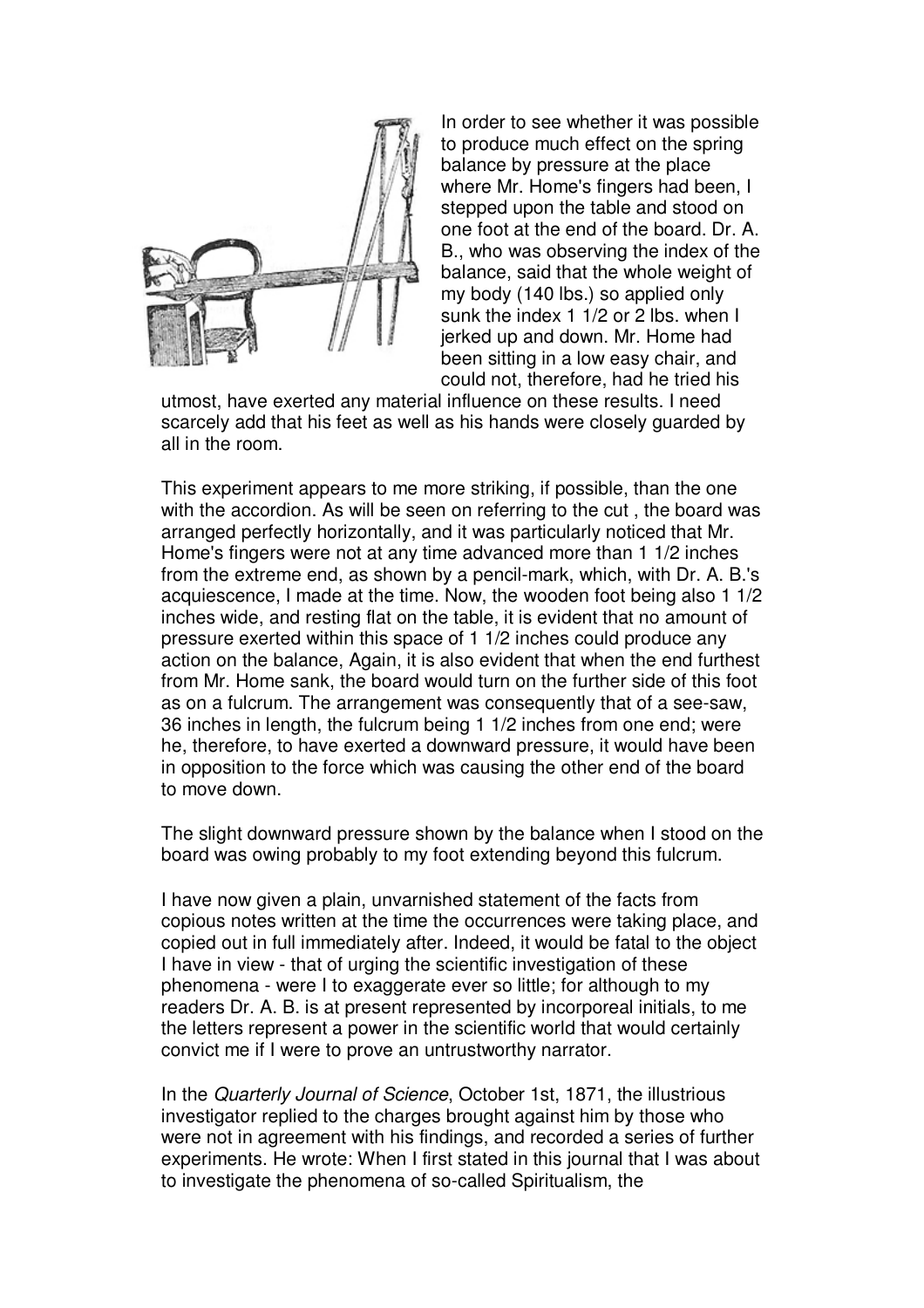announcement called forth universal expression of approval. One said that my "statements deserved respectful consideration"; another expressed "profound satisfaction that the subject was about to be investigated by a man so thoroughly qualified as," etc.; a third was "gratified to learn that the matter is now receiving the attention of cool and clearheaded men of recognized position in science"; a fourth asserted that "no one could doubt Mr. Crookes' ability to conduct the investigation with rigid philosophical impartiality"; and a fifth was good enough to tell its readers that "if men like Mr. Crookes grapple with the subject, taking nothing for granted until it is proved, we shall soon know how much to believe."

These remarks, however, were written too hastily. It was taken for granted by the writers that the results of my experiments would be in accordance with their preconceptions. What they really desired was not *the truth*, but an additional witness in favour of their own foregone conclusions. When they found that the facts which that investigation established could not be made to fit those opinions, why - "so much the worse for the facts." They try to creep out of their own confident recommendations of the enquiry by declaring that "Mr. Home is a clever conjurer, who has duped us all." "Mr. Crookes might, with equal propriety, examine the performances of an Indian juggler." "Mr. Crookes must get better witnesses before he can be believed." "The thing is too absurd to be treated seriously." "It is impossible, and therefore can't be." (The quotation occurs to me - "I never said it was possible, I only said it was true.")

"The observers have all been biologised(!) and fancy they saw things occur which really never took place," etc., etc.

These remarks imply a curious oblivion of the very functions which the scientific enquirer has to fulfill. I am scarcely surprised when the objectors say that I have been deceived merely because they are unconvinced without personal investigation, since the same unscientific course of *a priori* argument has been opposed to all great discoveries. When I am told that what I describe cannot be explained in accordance with preconceived ideas of the laws of nature, the objector really begs the very question at issue, and resorts to a mode of reasoning which brings science to a standstill. The argument runs in a vicious circle: we must not assert a fact till we know that it is in accordance with the laws of nature, while our only knowledge of the laws of nature must be based on an extensive observation of facts. If a new fact seems to oppose what is called a law of nature, it does not prove the asserted fact to be false, but only that we have not yet ascertained all the laws of nature, or not learned them correctly.

I may at once answer one objection which has been made in several quarters, viz., that my results would carry more weight had they been tried a greater number of times, and with other persons besides Mr. Home. The fact is, I have been working at the subject for two years, and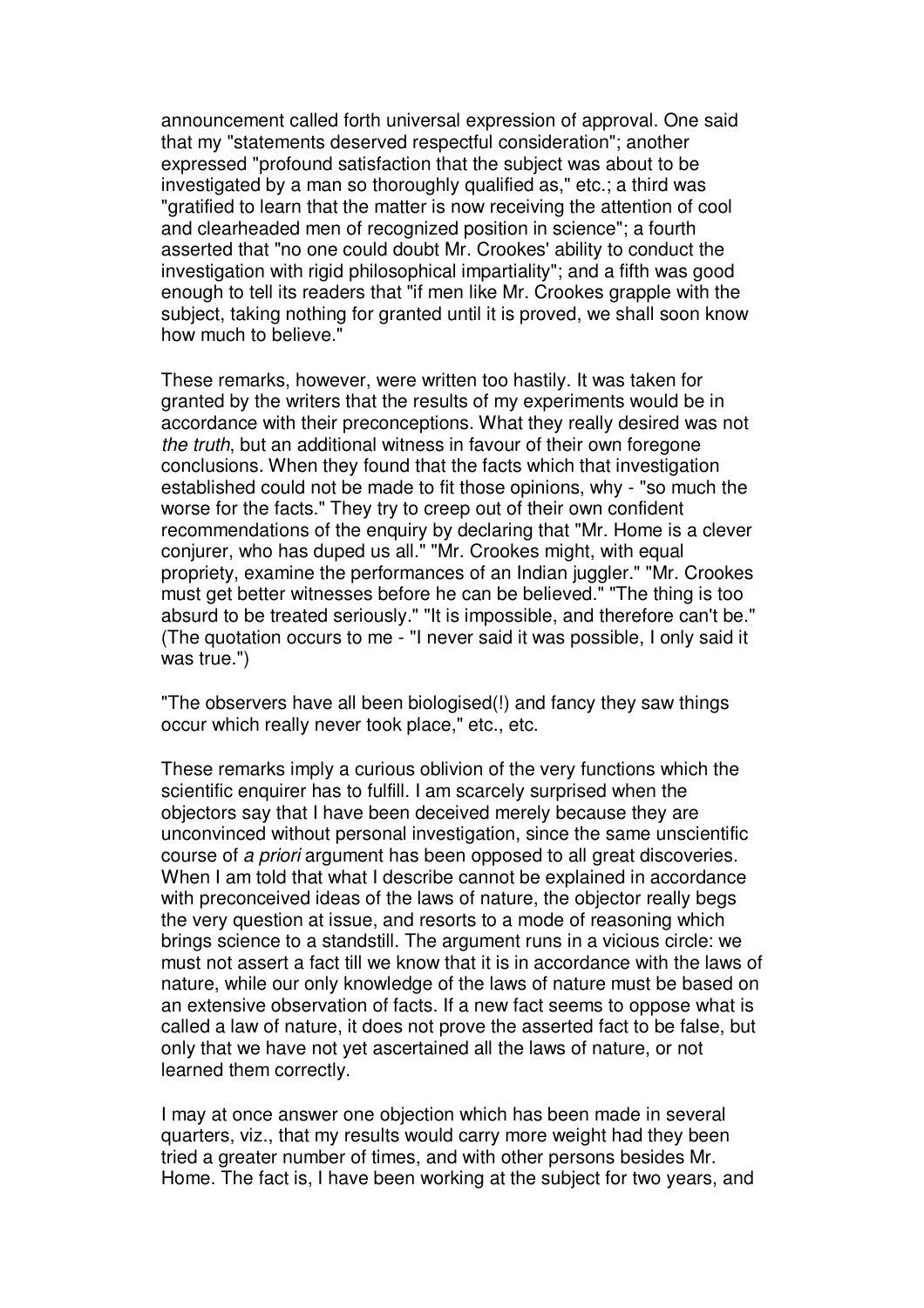have found nine or ten different persons who possess psychic power in more or less degree; but its development in Mr. D. D. Home is so powerful, that, having satisfied myself by careful experiments that the phenomena observed were genuine, I have, merely as a matter of convenience, carried on my experiments with him, in preference to working with others in whom the power existed in a less striking degree. Most of the experiments I am about to describe, however, have been tried with another person than Mr. Home, and in his absence.

Before proceeding to relate my new experiments, I desire to say a few words respecting those already described. The objection has been raised that announcements of such magnitude should not be made on the strength of one or two experiments hastily performed. I reply that the conclusions were not arrived at hastily, nor on the results or two or three experiments only. In my former paper (*Quarterly Journal of Science,* page 340), I remarked: "Not until I had witnessed these facts some halfdozen times, and scrutinized them with all the critical acumen I possess, did I become convinced of their objective reality." Before fitting up special apparatus for these experiments, I have seen on five separate occasions, objects varying in weight from 25 to 100 lbs. temporarily influenced in such a manner, that I, and others present, could with difficulty lift them from the floor. Wishing to ascertain whether this was a physical fact, or merely due to a vibration in the power of our own strength under the influence of imagination, I tested with a weighing machine the phenomenon on two subsequent occasions when I had an opportunity of meeting Mr. Home at the house of a friend. On the first occasion, the increase of weight was from 8 lbs. normally, to 36 lbs., 48 lbs., and 46 lbs., in three successive experiments tried under strict scrutiny. On the second occasion, tried about a fortnight after, in the presence of other observers, I found the increase of weight to be from 8 lbs., to 23 lbs., 43 lbs., and 27 lbs., in three successive trials, varying the conditions. As I had the entire management of the above mentioned experimental trials, employed an instrument of great accuracy, and took every care to exclude the possibility of the results being influenced by



trickery, I was not unprepared for a satisfactory result when the fact was properly tested in my own laboratory. The meeting on the occasion formerly described was, therefore, for the purpose of confirming my previous observations by the application of crucial tests, with carefully arranged apparatus of a still more delicate nature.

He then proceeds to record further experiments with the

medium D. D. Home. On trying experiments (previously recorded) for the first time, I thought that actual contact between Mr. Home's hands and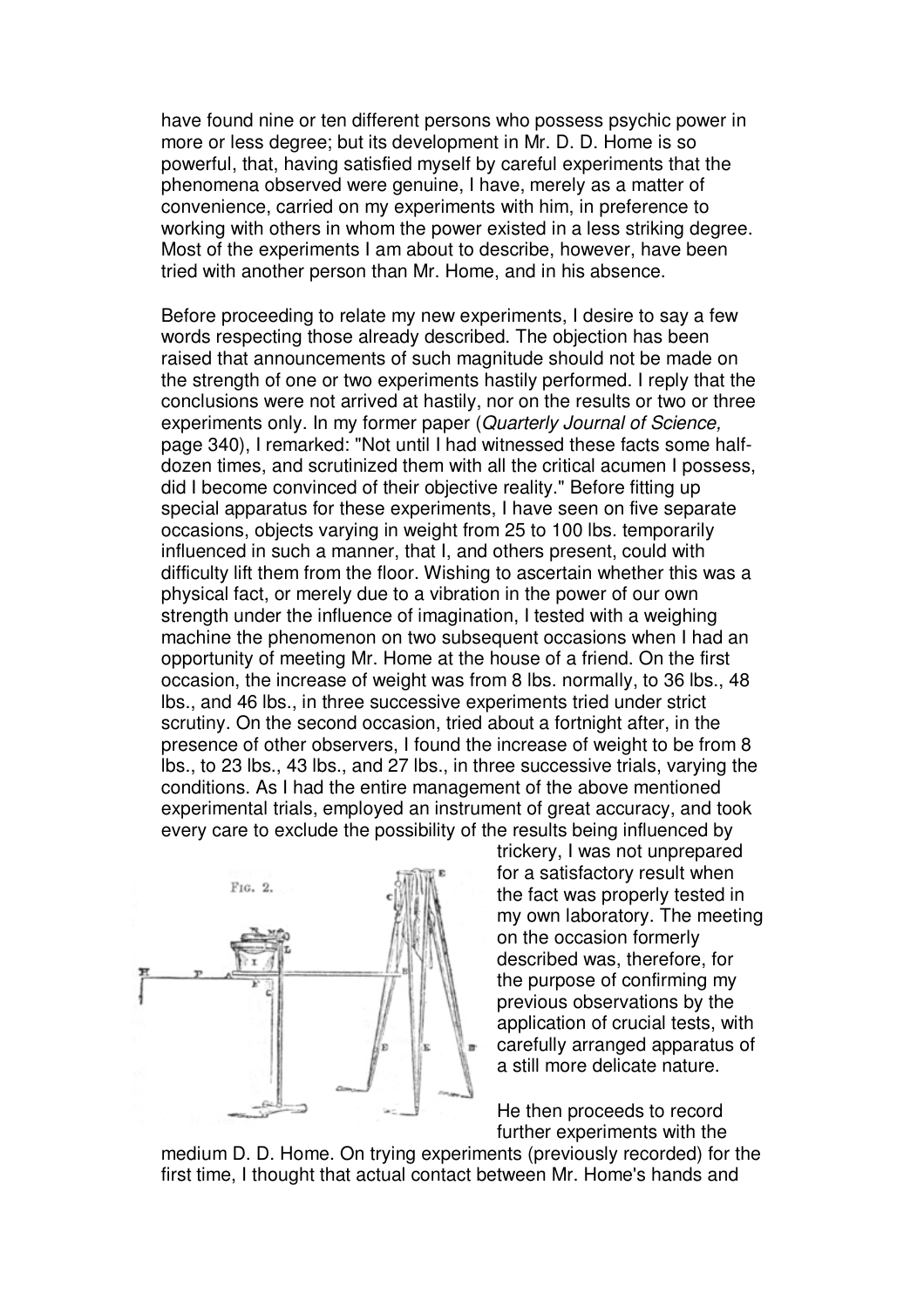

the suspended body whose weight was to be altered was essential to the exhibition of the force; but I found afterwards that this was not a necessary condition, and I therefore arranged my apparatus in the following manner:

The accompanying cuts (Figs. 8, 9, 10) explain the arrangement. Fig. 8 is a general view, and Figs. 9 and 10 show the

essential parts more in detail. The reference letters are the same in each illustration. A B is a mahogany board, 36 inches long by 9 1/2 inches wide and 1 inch thick. It is suspended at the end, B, by a spring balance, C, furnished with an automatic register, D. The balance is suspended from a very firm tripod support, E.

The following piece of apparatus is not shown in the figures. To the moving index, 0, of the spring balance, a fine steel point is soldered, projecting horizontally outwards. In front of the balance, and firmly fastened to it, is a grooved frame carrying a flat box similar to the dark box of a photographic camera. This box is made to travel by clock-work horizontally in front of the moving index, and it contains a sheet of plateglass which has been smoked over a flame. The projecting steel point impresses a mark on this smoked surface. If the balance is at rest, and the clock set going, the result is a perfectly straight horizontal line. If the clock is stopped and weights are placed on the end, B, of the board, the result is a vertical line, whose length depends on the weight applied. If, whilst the clock draws the plate along, the weight of the board (or the tension on the balance) varies, the result is a curved line, from which the tension in grains at any moment during the continuance of the experiments can be calculated.

The instrument was capable of registering a diminution of the force of gravitation as well as an increase; registrations of such a diminution were frequently obtained. To avoid complication, however, I will only here refer to in which an increase of gravitation was experienced.

The end, B, of the board being supported by the spring balance, the end, A, is supported on a wooden strip, F, screwed across its lower side and cut to a knife edge. This fulcrum rests on a firm and heavy wooden stand, G H. On the board, exactly over the fulcrum, is placed a large glass vessel filled with water, I. L is a massive iron stand, furnished with an arm and ring, M N, in which rests a hemispherical copper vessel perforated with several holes at the bottom.

The iron stand is two inches from the board, A B, and the arm and copper vessel, M N, are so adjusted that the latter dips into the water 1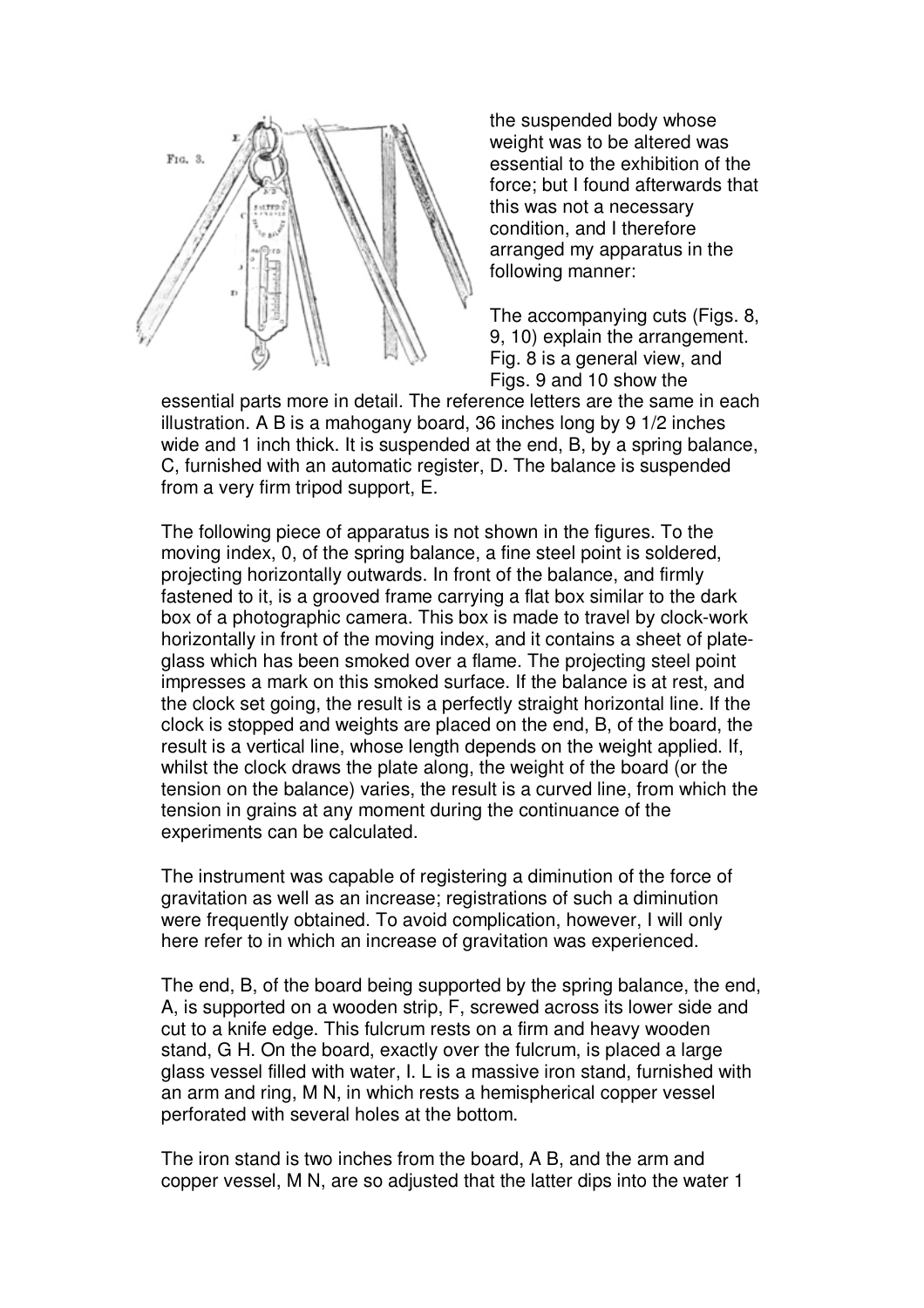

1/2 inches, being 5 1/2 inches from the bottom of 1, and 2 inches from its circumference. Shaking or striking the arm, M, or the vessel, N, produces no appreciable mechanical effect on the board, A B, capable of affecting the balance. Dipping the hand to the fullest extent into the water in N, does not produce the least appreciable action on the balance.

> As the mechanical transmission of power is by this means entirely cut off between the copper vessel and the board, A B, the power of muscular control is thereby completely eliminated.

For convenience I will divide the experiments into groups, 1,

2, 3, etc., and I have selected one special instance in each to describe in detail. Nothing, however, is mentioned which has not been repeated more than once and in some cases verified, in Mr. Home's absence, with another person possessing similar powers.

There was always ample light in the room where the experiments were conducted (my own dining room) to see all that took place.

*Experiment One:* The apparatus having been properly adjusted before Mr. Home entered the room, he was brought in, and asked to place his fingers in the water in the copper vessel, N. He stood up and dipped the tips of the fingers of his right hand in the water, his other hand and his feet being held. When he said he felt a power, force, or influence, proceeding from his hand, I set the clock going, and almost immediately the end, B, of the board was seen to descend slowly and remain down for about 10 seconds; it then descended a little further, and afterwards rose to its normal height. It then descended again, rose suddenly, gradually sunk for 17 seconds, and finally rose to its normal height, where it remained till the experiment was concluded. The lowest point marked on the glass was equivalent to a direct pull of about 5,000 grains. The accompanying figure is a copy of the curve traced on the glass.

**Experiment** *Two:* Contact through water having proved to be as effectual as actual mechanical contact, I wished to see if the power or force could affect the weight, either through other portions of the apparatus or through the air. The glass vessel and iron stand, etc., were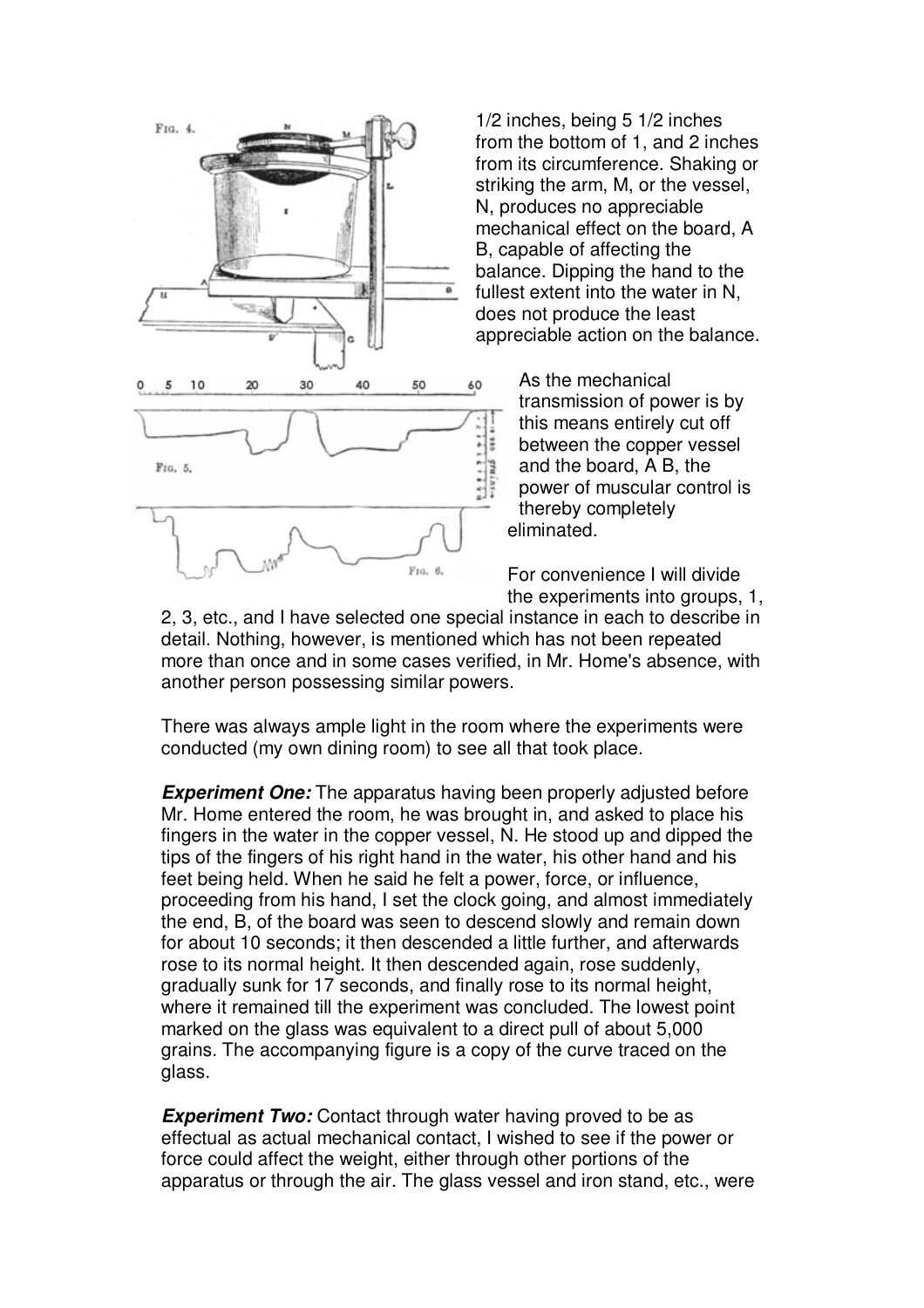

therefore removed, as an unnecessary complication, and Mr. Home's hands

were placed on the stand of the apparatus at P. A gentleman present put his hand on Mr. Home's hands, and his foot on both Mr. Home's feet, and I also watched him closely all the time. At the proper moment the clock was again set going; the board descended and rose in an irregular manner, the result being a curved tracing on the glass, of which Fig. 12 is a copy.



another tracing, of which Fig. 13 is

a copy, was taken on a moving glass plate.

**Experiment Four:** (Tried on an occasion when the power was stronger than on the previous occasions). Mr. Home was now placed three feet from the apparatus, his bands and feet being tightly held. The clock was set going when he gave the word, and the end, B, of the board soon descended and again rose in an irregular manner, as shown in Fig. 14.

The following series of experiments were tried with more delicate apparatus, and with another person, a lady, Mr. Home being absent. As the lady is a non-professional, I do not mention her name. She has, however, consented to meet any scientific men whom I may introduce for purposes of investigation.

A piece of thin parchment, A, Figs. 15 and 16, is stretched tightly across a circular hoop of wood. B C is a light lever turning on D. At the end, B, is a vertical needle point touching the membrane, A, and at C is another needle point, projecting horizontally and touching a smoked glass plate, E F. This glass plate is drawn along in the direction, H G, by clockwork, K. The end, B, of the lever is weighted so that it shall quickly follow the movements of the centre of the disc, A. These movements are transmitted and recorded on the glass plate, E F, by means of the lever and needle point, C. Holes are cut in the side of the hoop to allow a free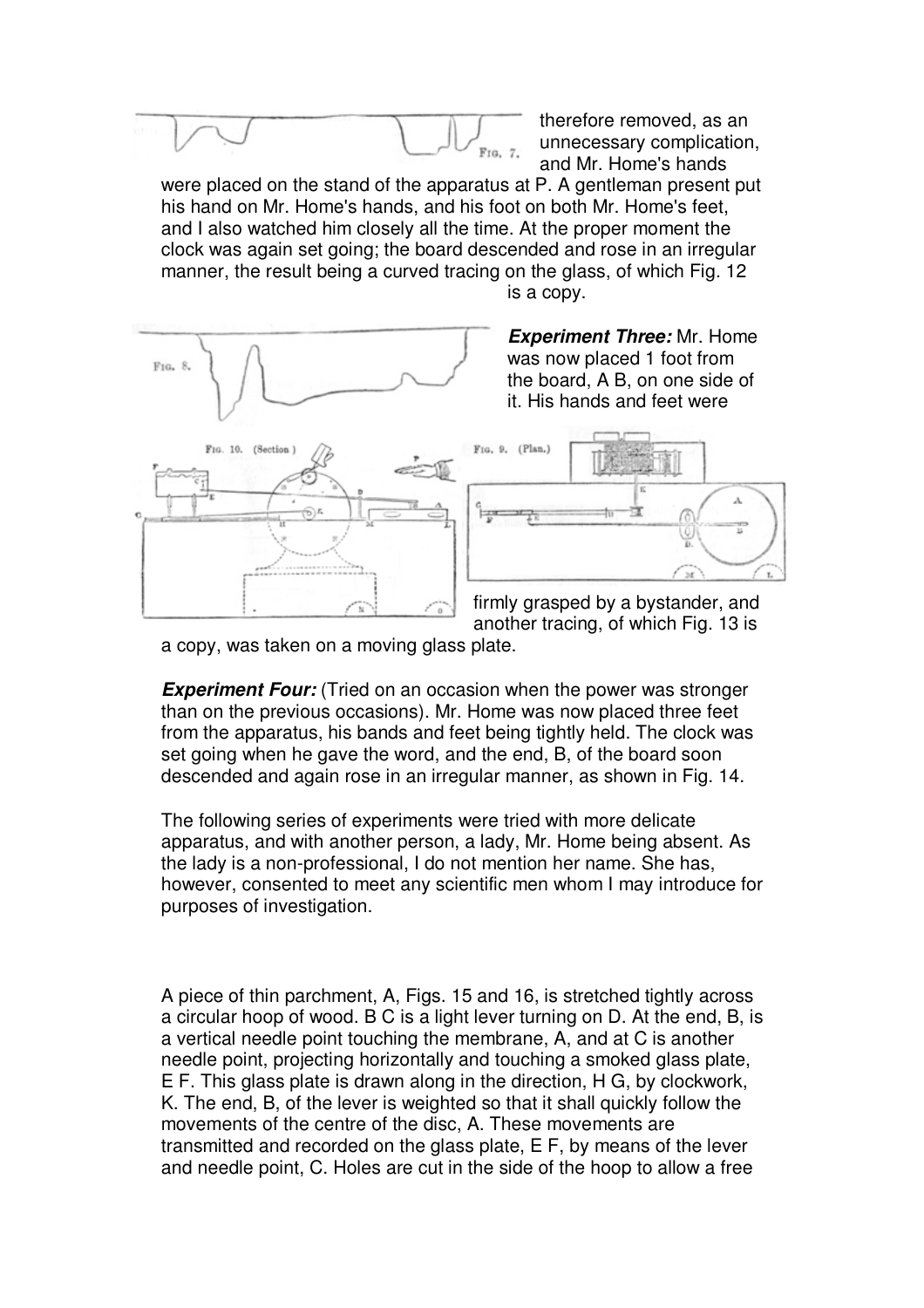

passage of air to the underside of the membrane. The apparatus was well tested beforehand by myself and others, to see that no shaking or jar on the table or support would interfere with the results: the line traced by the point, C, on the smoked glass

was perfectly straight in spite of all our attempts to influence the lever by shaking the stand or stamping on the floor.

**Experiment Five:** Without having the object of the instrument explained to her, the lady was brought into the room and asked to place her fingers on the wooden stand at the points L M, Fig. 15. I then placed my hands over hers to enable me to detect any conscious or unconscious movement on her part. Presently percussive noises were heard on the parchment, resembling the dropping of grains of sand on its surface. At each percussion a fragment of graphite which I had placed on the membrane was seen to be projected upwards about 1-50th of an inch, and the end, C, of the lever moved slightly up and down. Sometimes the sounds were as rapid as those from an induction-coil, whilst at others they were more than a second apart. Five or six tracings were taken, and in all cases a movement of the end, C, of the lever was seen to have occurred with each vibration of the membrane.

In some cases the lady's hands were not so near the membrane as L M, but were at N O, Fig. 16.

The accompanying figure 11 gives tracings taken from the plates used on these occasions.

**Experiment Six:** Having met with these results in Mr. Home's absence, I was anxious to see what action would be produced on the instrument in his presence. Accordingly I asked him to try, but without explaining the instrument to him.

I grasped Mr. Home's right arm above the wrist and held his hand over the membrane, about 10 inches from its surface, in the position shown at P, Fig. 16. His other hand was held by a friend. After remaining in this position for about half a minute, Mr. Home said he felt some influence passing. I then set the clock going, and we all saw the index, C, moving up and down. The movements were much slower than in the former case, and were almost entirely unaccompanied by the percussive, vibrations then noticed.

Figs. 18 and 19 show the curves produced on the glass on two of these occasions.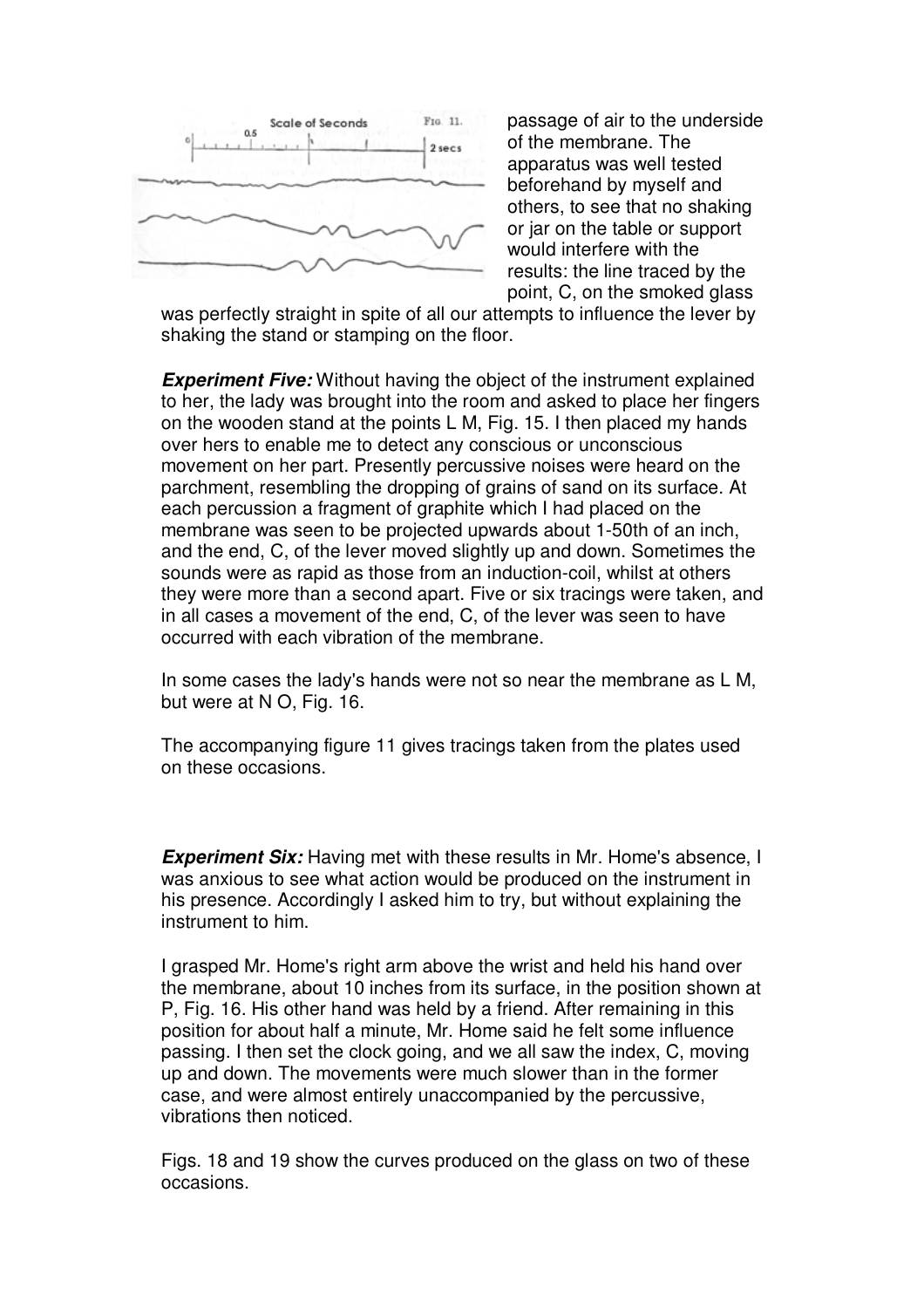

Figs. 17, 18, 19 are magnified.

These experiments *confirm beyond doubt* the conclusion at which I arrived in my former paper, namely , the existence of a force associated, in some manner not yet explained, with the human organization, by which force increased weight is capable of being imparted to

solid bodies without physical contact. In the case of Mr. Home, the development of this force varies enormously, not only from week to week, but from hour to hour; on some occasions the force is inappreciable by my tests for an hour or more, and then suddenly reappears in great strength. It is capable of acting at a distance from Mr. Home (not infrequently as far as two or three feet), but is always strongest close to him.

Being firmly convinced that there could be no manifestation of one form of force, without the corresponding expenditure of some other form of force, I for a long time searched in vain for evidence of any force or power being used up in the production of these results.

Now, however, having seen more of Mr. Home, I think I perceive, what it is that this psychic force uses up for its development. In employing the terms *vital force*, or *nervous energy*, I am aware that I am employing words which convey very different significations to many investigators; but after witnessing the painful state of nervous and bodily prostration in which some of these experiments have left Mr. Home - after seeing him lying in an almost fainting condition on the floor, pale and speechless - I could scarcely doubt that the evolution of psychic force is accompanied by a corresponding drain on vital force.

I have ventured to give this new force the name of *Psychic Force*, because of its manifest relationship to certain psychological conditions, and because I was most desirous to avoid the foregone conclusions implied in the title under which it has hitherto been claimed as belonging to a province beyond the range of experiment and argument. But having found that it is within the province of purely scientific research, it is entitled to be known by a scientific name, and I do not think a more appropriate one could have been selected.

To witness exhibitions of this force it is not necessary to have access to known psychics. The force itself is probably possessed by all human beings, although the individuals endowed with an extraordinary amount of it are doubtless few. Within the last twelve months I have met in private families five or six persons possessing a sufficiently vigorous development to make me feel confident that similar results might be produced through their means to those here recorded, provided the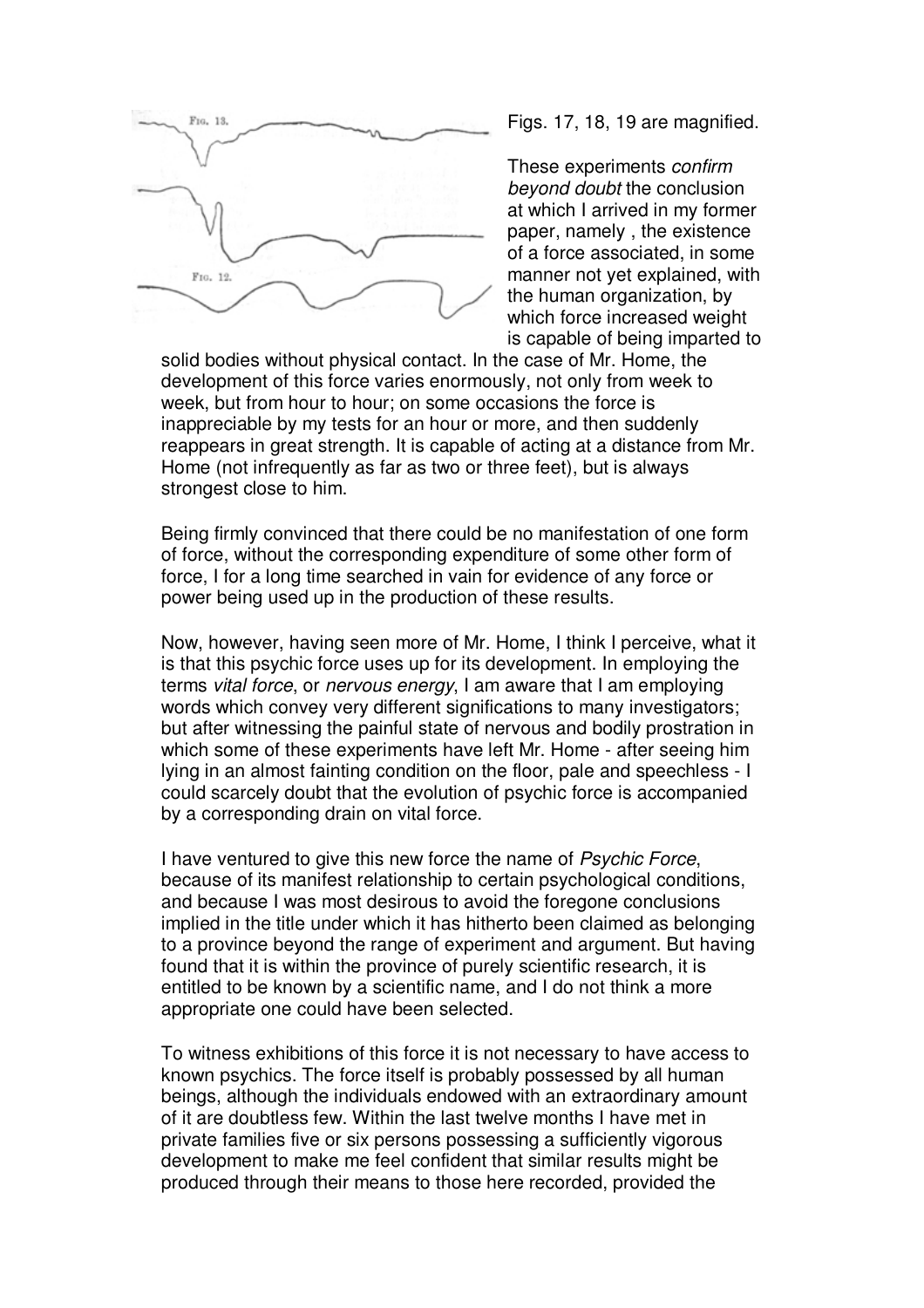experimentalist worked with more delicate apparatus, capable of indicating a fraction of a grain instead of recording pounds and ounces only.

As far as my other occupations will permit, I purpose to continue the experiments in various forms, and I will report from time to time their results. In the meanwhile I trust that others will be induced to pursue the investigation in its scientific form. It should, however, be understood that, equally with all other scientific experiments these researches must be conducted in strict compliance with the conditions under which the force is developed. As it is an indispensable condition of experiments with frictional electricity that the atmosphere should be free from excess of moisture, and that no conducting medium should touch the instrument while the force is being generated, so certain conditions are found to be essential to the production and operation of the Psychic Force, and unless these precautions are observed the experiments will fail. I am emphatic on this point, because unreasonable objections have sometimes been made to the Psychic Force that it is not developed under adverse condition dictated by the experimentalist, who, nevertheless, would object to conditions being imposed upon himself in the exhibition of any of his own scientific results. But I may add that the conditions required are very few, very reasonable, and in no way obstruct the most perfect observation and the application of the most rigid and accurate tests.

Just before going to press I have received from my friend, Professor Morton, an advance sheet of the Journal of the Franklin Institute, containing some remarks on my last paper by Mr. Coleman Sellers, a leading scientific engineer of the United States. The essence of his criticism contained in the following quotation:

\_\_\_\_\_\_\_\_\_\_\_\_\_\_\_\_\_\_\_\_\_\_\_\_\_\_\_\_\_\_\_\_\_\_

"On page 341 (of the *Quarterly Journal of Science*) we have given a mahogany board 36 inches long by 9 1/2 inches wide, and 1 inch thick, with at each end a strip of mahogany 1 1/2 inches wide screwed on, forming feet. This board was so placed as to rest with one end on the table, the other suspended by a spring balance, and, so suspended, it recorded a weight of 3 pounds; i.e., a *mahogany* board of the above dimensions is shown to weigh 6 pounds - 3 pounds on the balance, and 3 pounds on the table. A mechanic used to handling wood wonders how this may be. He looks through his limited library, and finds that scientific men tell him that such a board should weigh about 13 1/2 pounds. Did Mr. Crookes make this board himself, or did Mr. Home furnish it as one of his pieces of apparatus?... It would have been more satisfactory if Mr. Crookes had stated, in regard to this board, who made it... Let it be discovered that the 6 pound mahogany board was furnished by Mr. Home, and the experiments will not be so convincing."

My experiments must indeed be convincing if so accomplished a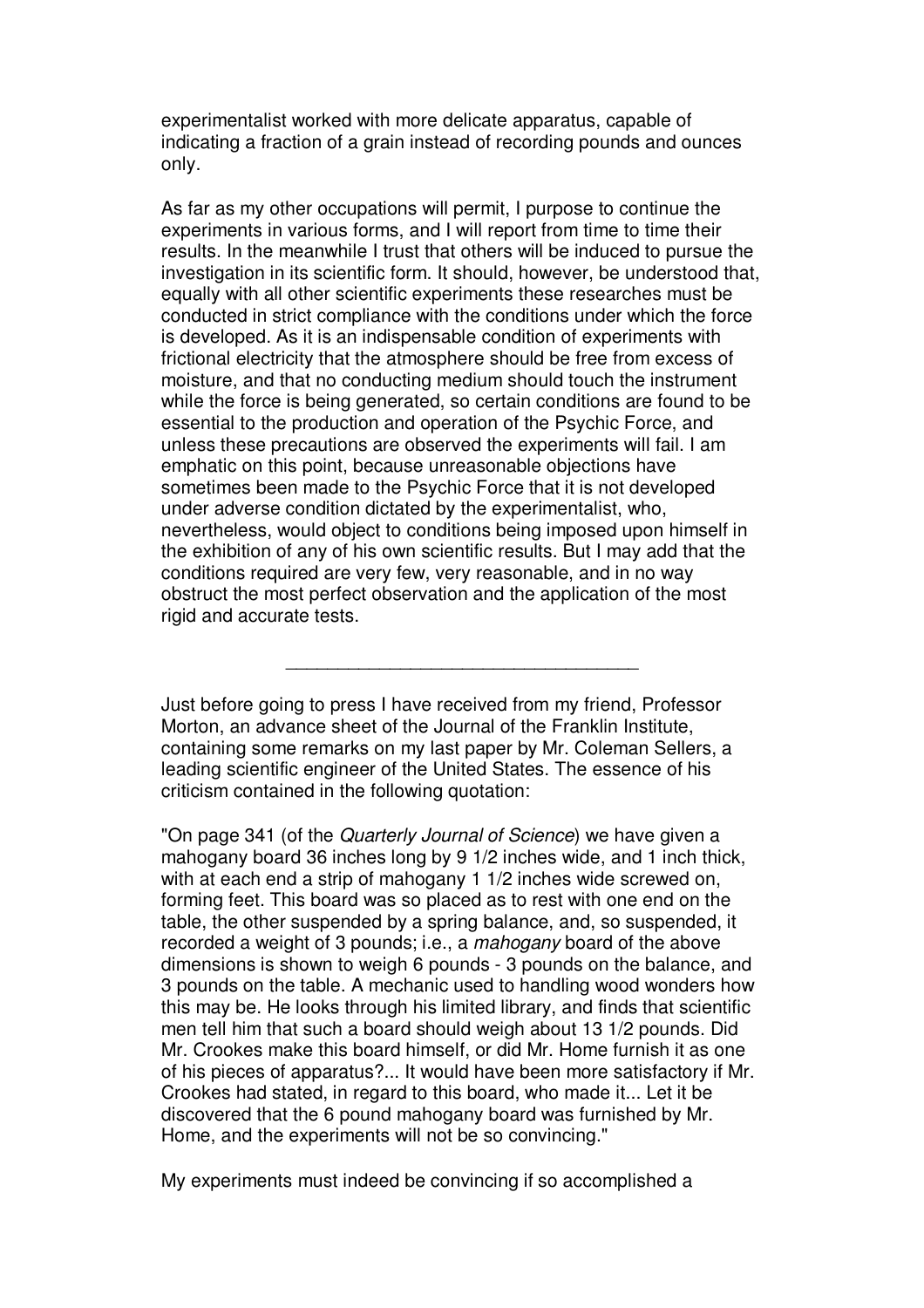mechanician as Mr. Coleman Sellers can find no worse fault with them than is expressed in the comments I have quoted. He writes in so matter-of-fact a manner, and deals so plausibly with dimensions and weights, that most persons would take it for granted that I really *had* committed the egregious blunder he points out.

*Will it be believed, therefore, that my mahogany board does weigh only 6 pounds?* Four separate balances in my own house tell me so, and my greengrocer confirms the fact.

It is easy to perceive into what errors a "mechanic" may fall when he relies for practical knowledge on his "limited library," instead of appealing to actual experiment.

I am sorry I cannot inform Mr. Sellers who made my mahogany board. It has been in my possession about sixteen years; it was originally cut off a length in a wood-yard; it became the stand of a spectrum camera, and as such is described with a cut in the Journal of the Photographic Society for January 21, 1856 (vol. II page 293). It has since done temporary duty in the arrangement of various pieces of apparatus in my physical laboratory, and was selected for these particular experiments owing to its shape being more convenient than that of other available pieces of wood.

But is it seriously expected that I should answer such a question as "Did Mr. Home furnish the board?" Will not my critics give me credit for the possession of some amount of common sense?

### **Psychic Force and Modern Spiritualism - Sir William Crookes -**

# **First published in the "Quarterly Journal of Science", January 1874 A Reply to the "Quarterly Review"**

IN PRESENTING this article to the public, let me take the opportunity of explaining the exact position which I wish to occupy in respect to the subject of Psychic Force and Modern Spiritualism. I have desired to examine the phenomena from a point of view as strictly physical as their nature will permit. I wish to ascertain the laws governing the appearance of very remarkable phenomena which at the present time are occurring to an almost incredible extent. That a hitherto unrecognised form of Force - whether it be called psychic force or x force is of little consequence - is involved in this occurrence, is not with me a matter of opinion, but of absolute knowledge; but the nature of that force, or the cause which immediately excites its activity, forms a subject on which I do not at present feel competent to offer an opinion. I wish, at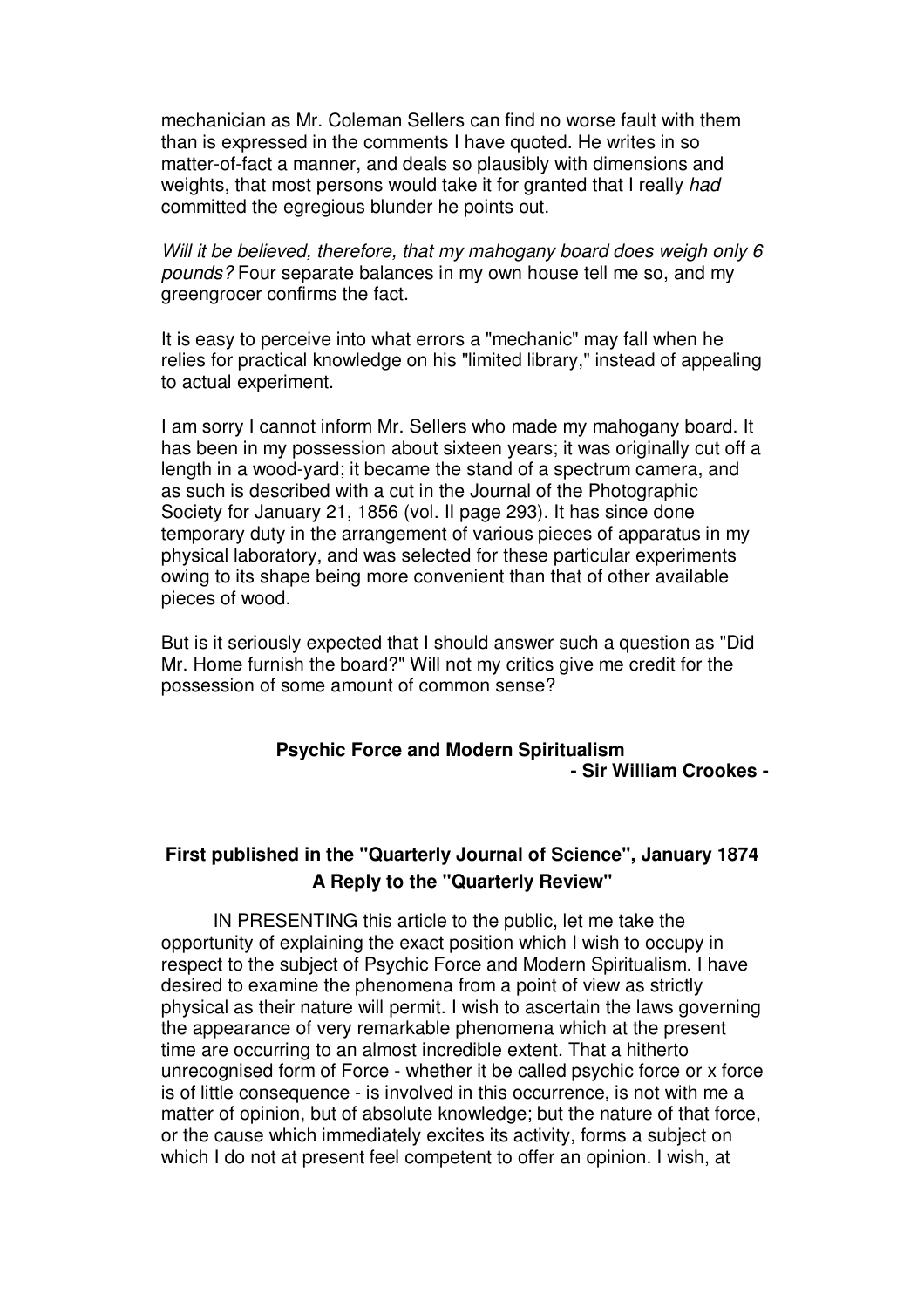Valentia, examining by means of appropriate testing instruments, certain electrical currents and pulsations passing through the Atlantic cable; independently of their causation, and ignoring whether these phenomena are produced by imperfections lit the testing instruments themselves whether by earth currents or by faults in the insulation - or whether they are produced by all intelligent operator at the other end of the line.

William Crookes. London, December, 1871.

The *Quarterly Review* for October contains an article under the title of "Spiritualism and its Recent Converts," in which my investigations and those of other scientific men are severely handled in the spiteful bad old style which formerly characterised this periodical, and which I thought had happily passed away. It has reverted to the unjustifiable fashion of testing truth by the character of individuals. Had the writer contented himself with fair criticism, however sharply administered, I should have taken no public notice of it, but have submitted with the best grace I could. But with reference to myself he has further mis-stated and distorted the aim and nature of my investigations. And written of me personally as confidently as if he had known me from boyhood and was thoroughly acquainted with every circumstance of my educational and scientific career, so that I feel constrained to protest against his manifest unfairness, prejudice and incapacity to deal with the subject and my connection with it. Although other investigators, including Dr. Huggins, Serieant Cox, Mr. Varley and Lord Lindsay are included in the indictment and found guilty with extenuating circumstances, for me he can feel no tenderness, which, were it not for my recent sins, lie is good enough to observe he "might have otherwise felt for a man who has in his previous career made creditable use of his very limited opportunities." The other offenders who are attacked can well take care of themselves; let me now vindicate myself.

It was, my good or evil fortune, as the case may be, to have an hour's conversation, if it may be so termed when the talking was all on one side, with the Quarterly Reviewer in question, when I had an opportunity of observing the curiously dogmatic tone of his mind and of estimating his incapacity to deal with any subject conflicting with his prejudices and prepossessions. At the last meeting of the British Association at Edinburgh we were introduced-he as a physiologist who had enquired into the matter fifteen or twenty years ago; I as a scientific investigator of a certain department of the subject. Here is a sketch of our interview, accurate in substance if not identical in language.

"Ah! Mr. Crookes," said he, "I am glad I have an opportunity of speaking to you about this Spiritualism you have been writing about. You are only wasting your time. I devoted a great deal of time many years ago to mesmerism, clairvoyance. electro-biology, table-turning, and all the rest of it, and I found there was nothing in it. I explained it all in my article I wrote in the *Quarterly Review*. I think it a pity you have written anything on this subject before you made yourself intimately acquainted with my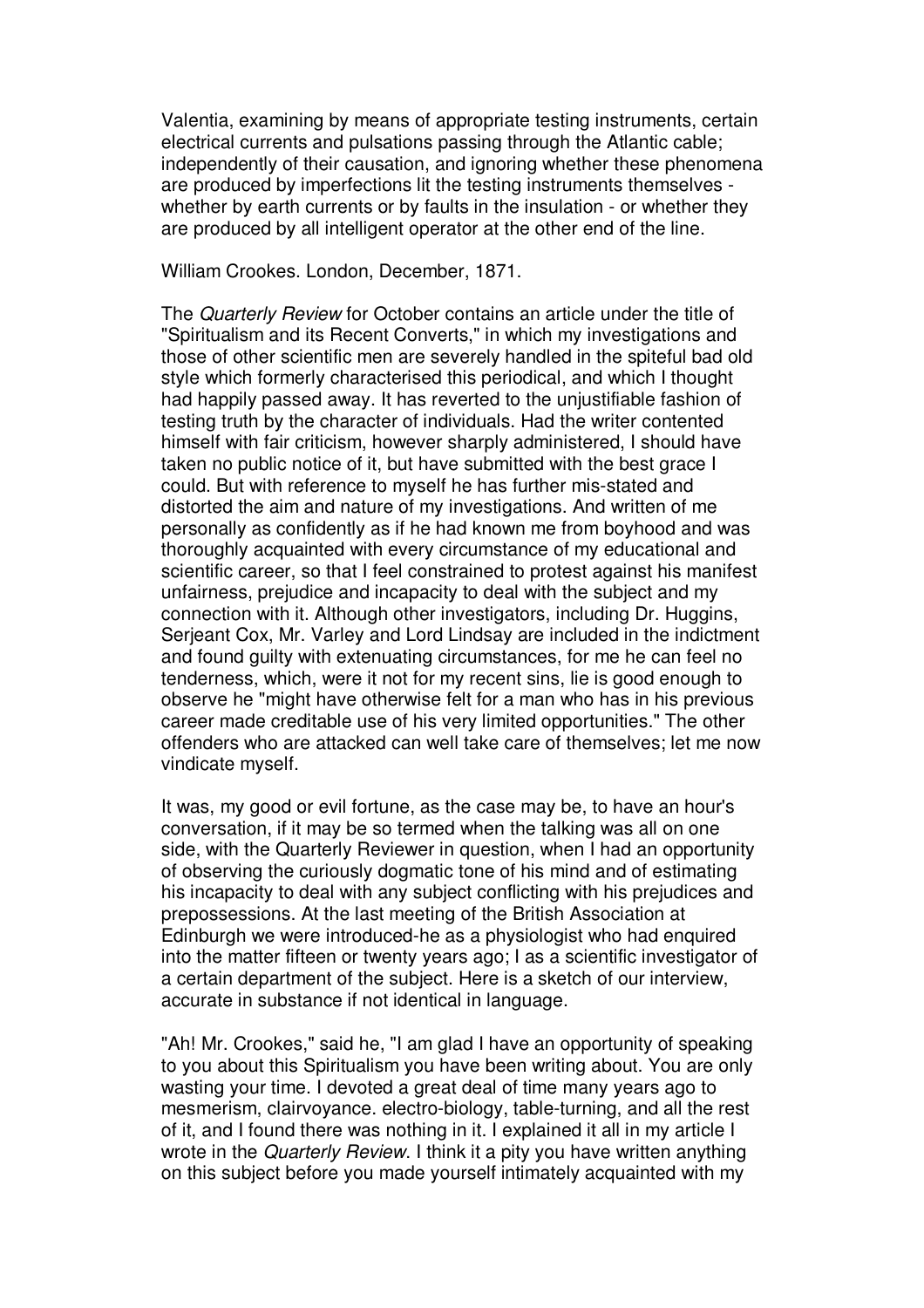writings and my views on the subject. I have exhausted it."

"But, Sir," interposed I, "you will allow me to say your are mistaken, if..."

"No, no!" interrupted he, "I am not mistaken I know what you would say. But it is quite evident from what you have just remarked that you allowed yourself to be taken in by these people when you knew nothing whatever of the perseverance with which I and other competent men, eminently qualified to deal with the most difficult problems, had investigated these phenomena. You ought to have known that I explain everything you have seen by 'unconscious cerebration' and 'unconscious muscular action'; and if you had only a clear idea in your mind of the exact meaning of these two phrases, you would see that they are sufficient to account for everything."

"But, Sir..."

"Yes, yes; my explanations would clear away all the difficulties you have met with. I saw a great many mesmerists and clairvoyants, and it was all done by 'unconscious cerebration', Whilst as to table-turning, everyone knows how Faraday put down that. It is a pity you were unacquainted with Faraday's beautiful indicator; but, of course, a person who knew nothing of my writings would not have known how he showed that unconscious muscular action was sufficient to explain all these movements."

"Pardon me," I interrupted, "but Faraday himself showed..." But it was in vain, and on rolled the stream of unconscious egotism.

"Yes, of course; that is what I said. If you had known of Faraday's indicator and used it with Mr. Home, he would not have been able to go through his performance."

"But how," I contrived to ask, "could the indicator have served, seeing that neither Mr. Home nor anyone else touched the..."

"That's just it. You evidently know nothing of the indicator. You have not read my articles and explanations of all you saw, and you know nothing whatever of the previous history of the subject. Don't you think you have compromised the Royal Society? It is a great pity that you should be allowed there to revive subjects I put down ten years ago in my articles, and you ought not to be permitted to send papers in. However, we can deal with them." Here I was fain to keep silence. Meanwhile, my infallible interlocutor continued:

"Well, Mr. Crookes, I am very pleased I have had this opportunity of hearing these explanations from yourself. One learns so much in a conversation like this, and what you say has confirmed me on several points I was doubtful about before. Now, after I have had the benefit of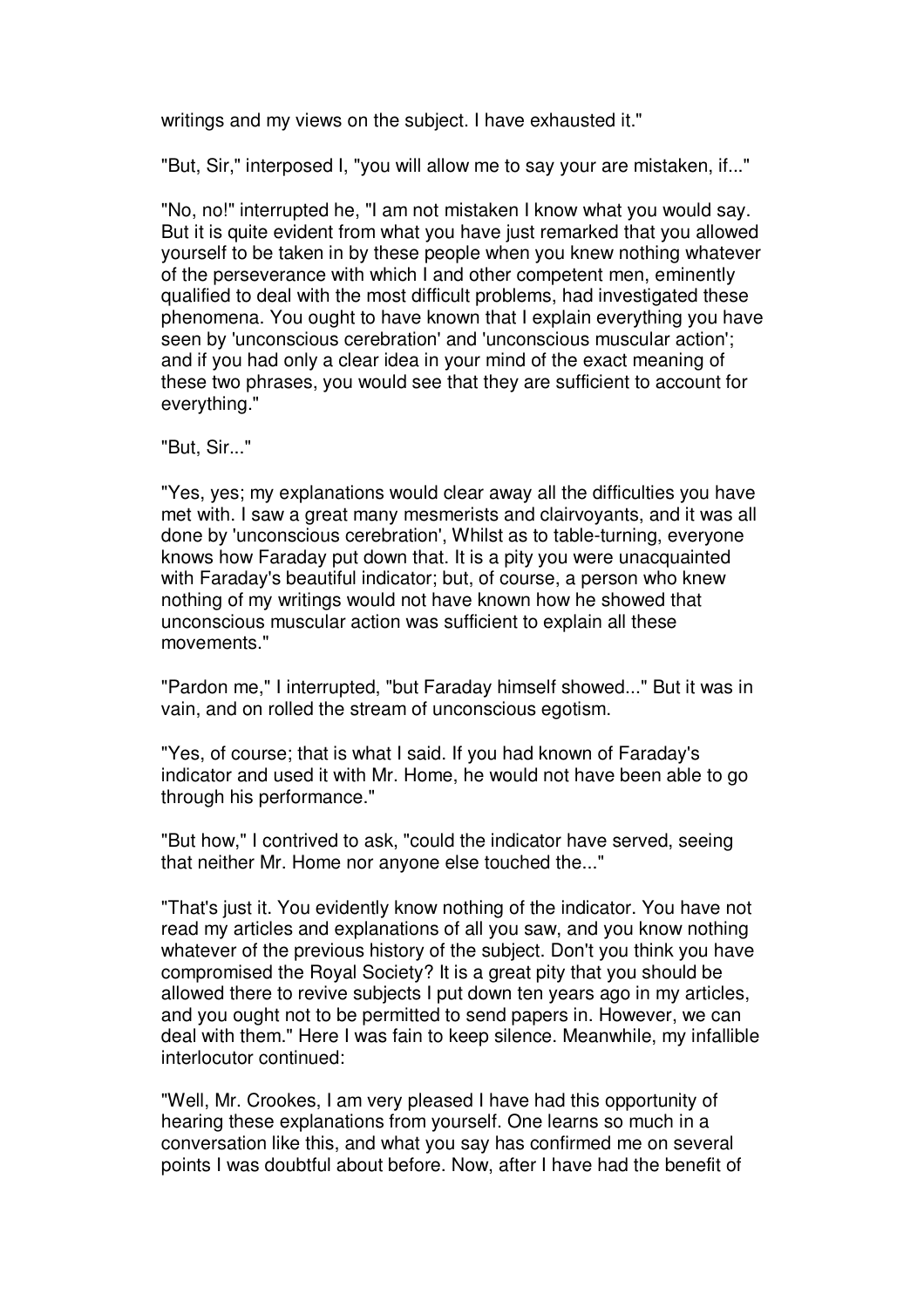I have been always right, and that there is nothing in it but unconscious cerebration and muscular action."

At this juncture some good Samaritan turned the torrent of words on to himself; I thankfully escaped with a sigh of relief, and my memory recalled my first interview with Faraday, when we discussed table-turning and his contrivance to detect the part played by involuntary muscular effort in the production of that phenomenon. How different his courteous, kindly, candid demeanour towards me in similar circumstances compared with that of the Quarterly Reviewer!

Now, let me ask, what authority has the reviewer for designating me a recent convert to Spiritualism? Nothing that I have ever written can justify such an unfounded assumption. Indeed, the dissatisfaction with which many. Spiritualists have received my articles clearly proves that they consider me unworthy of joining their fraternity. In my first published article the following sentences occur.

"Hitherto I have seen nothing to convince me of the 'spiritual' theory. In such an enquiry the intellect demands that the spiritual proof must be absolutely incapable of being explained away; it must be so strikingly and convincingly true that we cannot, dare not deny it."

"Accuracy and knowledge of detail stand foremost amongst the great aims of modern scientific men. No observations are of much use to the student of science unless they are truthful and made under test conditions; and here I find the great mass of spiritualistic evidence to fail. In a subject which, perhaps, more than any other lends itself to trickery and deception, the precautions against fraud appear to have been, in most cases, totally insufficient."

"I confess that the reasoning of some spiritualists would almost seem to justify Faraday's severe statement that many dogs have the power of coming to much more logical conclusions. Their speculations utterly ignore all theories of force being only a form of molecular motion, and they speak of Force, -Matter and Spirit as three distinct entitles."

In a subsequent paper, I said that my experiments appeared to establish the existence of a new force connected, in some unknown manner, with the human organisation; but that it would be wrong to hazard the most vague hypothesis respecting the cause of the phenomena, the nature of this force, and the correlation existing between it and the other forces of nature. "Indeed," said I, "it is the duty of the enquirer to abstain altogether from framing theories until he has accumulated a sufficient number of facts to form a substantial basis upon which to reason." New forces must be found, or mankind must remain sadly ignorant of the mysteries of nature. We are unacquainted with a sufficient number of forces to do the work of the universe.

In a third paper, I brought forward many quotations from previous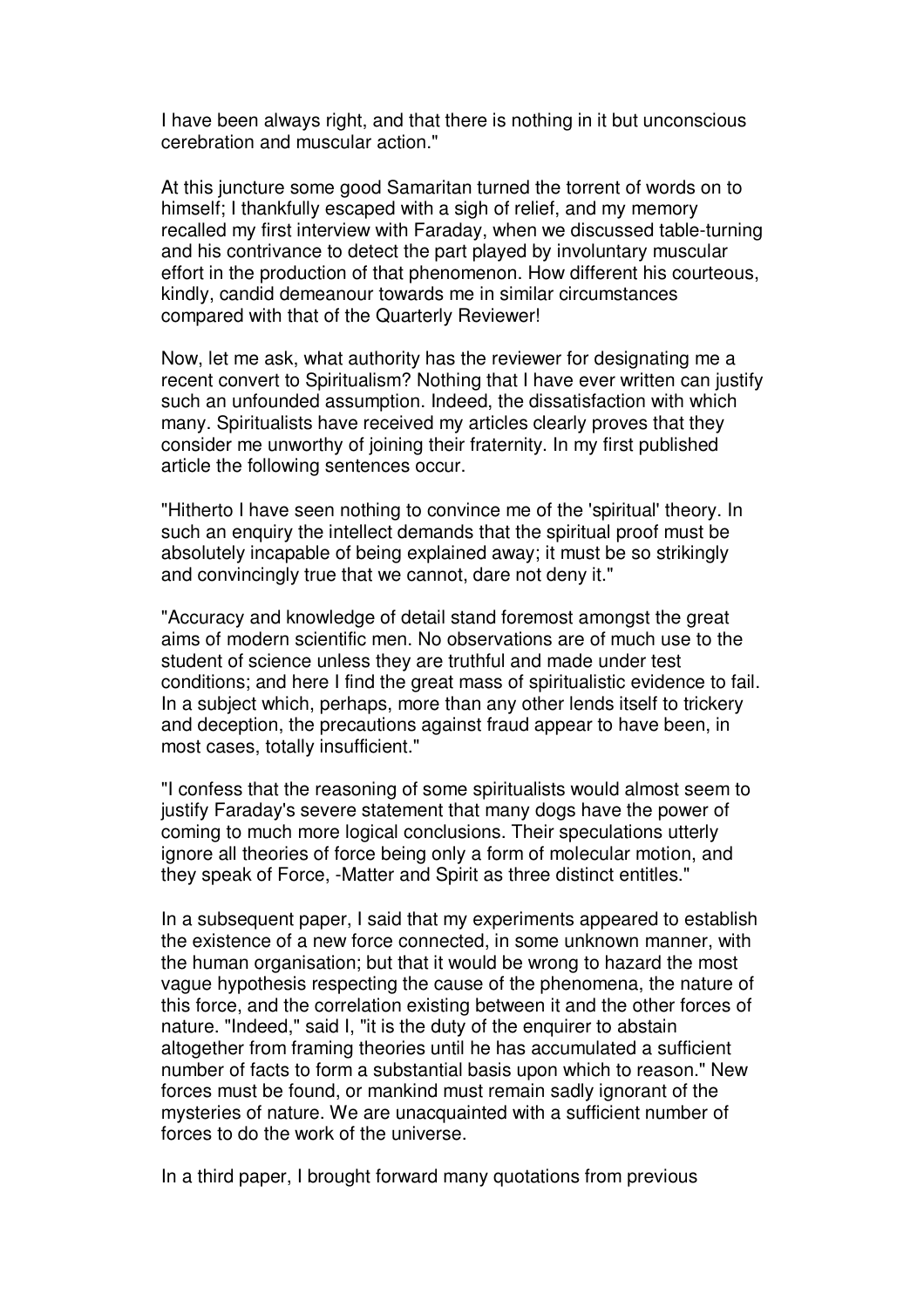experimentalists, which showed that they did *not* ascribe the phenomena to Spiritualism. I then said that the name Psychic had been chosen for the subject "because I was most desirous to avoid the foregone conclusions implied in the title under which it has hitherto been claimed as belonging to a province beyond the range of experiment and argument."

Do these quotations look like Spiritualism? Does the train of thought running through them justify the Quarterly Reviewer in saying that "the lesson afforded by the truly scientific method followed by this great master of experimental philosophy (Faraday) ... should not have been lost upon those who profess to be his disciples. But it has been entirely disregarded ... by men from whom better things might have been expected"?

I have devoted my enquiry entirely to those physical phenomena in which, owing to the circumstance of the case, unconscious muscular action, self-deception, or even wilful fraud would be rendered inoperative. I have not attempted to investigate except under such conditions of place, person, light, position and observation that contact was either physically impossible or could take place only tinder circumstances in which the unconscious or wilful movement of the hands could not vitiate the experiment. The experiments being tried in my own house, assumption of pre-arranged mechanical contrivances to assist the "medium" was out of the question.

The most curious thing regarding this article in the *Quarterly* is that the writer himself is a believer in a *new force*, and he arrogantly tries to put down any attempt to bring forward another. He refers to various hypothesis - to Sir William Hamilton's "latent thought,'' Dr. Laycock's "reflex action of the brain," and Carpenter's ideo-motor principle." The reviewer adopts without hesitation, Carpenter's hypothesis as the true and universal solvent of the phenomena in question, notwithstanding that this hypothesis is rejected by the physiologists most competent to judge it.

The whole tenor of the article, the numerous references to various "spiritual" phenomena, and the account of some of the reviewer's own experiences, show that he knows little or nothing of any such phenomena as those which I have commenced to investigate. He refers to mesmerism, curative influence, planchette writing, table-tilting, tableturning, and to the messages obtained by these means. When he does not impute fraud, he explains the physical movements by the hypothesis of "unconscious muscular action" and the intelligence which sometimes controls these movements, delivers messages, etc., by "unconscious cerebration" or "ideo-motor action."

Now these explanations are possibly sufficient to account for much that has come under the personal cognisance of the reviewer. I will do him the justice to believe that, as he affirms, he did take every opportunity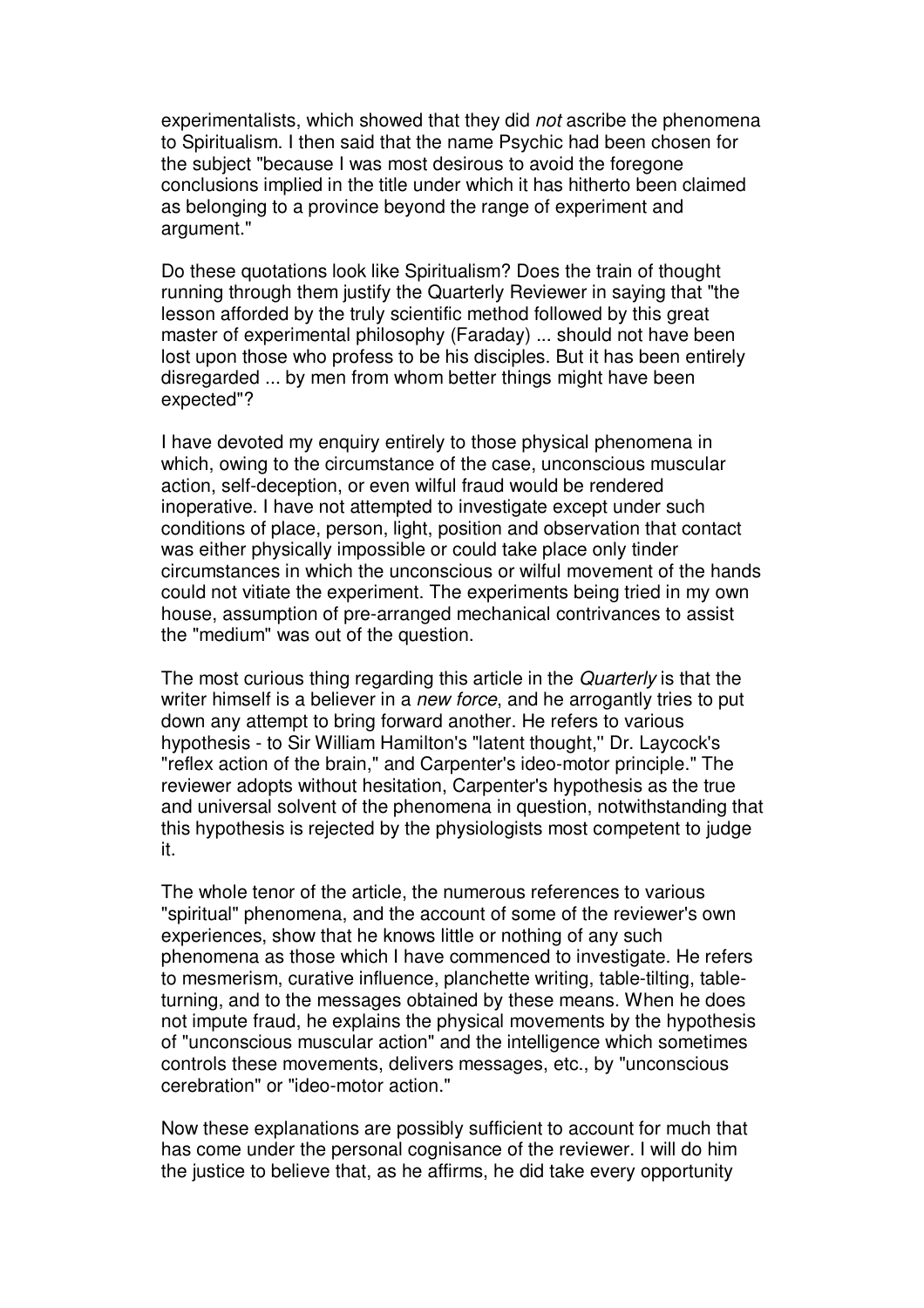within his reach of witnessing the higher phenomena of "Spiritualism," and that on various occasions he met with results which were entirely unsatisfactory. The error into which he falls is this: Because he saw nothing that he thought worth following up, therefore it is impossible anyone else can be more fortunate. Because he and his scientific friends were following out the subject for more than a dozen years, therefore my own friends and myself deserve reprobation for pursuing the inquiry for about as many months.

According to this reasoning science would proceed very slowly. How often do we find instances of an abandoned investigation being taken up by another more fortunate in his opportunities, carries it to a successful issue.

The reviewer has no grounds whatever for asserting that:

"He (Mr. Crookes) altogether ignores the painstaking and carefully conducted researches which had led men of the highest scientific eminence to an unquestioning rejection of the whole of those higher phenomena of mesmerism, which are now presented under other names as the results of 'spiritual' or 'psychic' agency."

Now, I am quite familiar with these researches and with the various explanations of them so elaborately set forth by Dr. Carpenter and others. I made no reference to them simply because the phenomena which came under their notice are entirely different from the phenomena I have examined. During my experiments I have seen plenty of instances of planchette writing, table-turning, table-tilting, and have received messages innumerable, but I have not attempted their investigation, mainly for two reasons: first, because I shrank from the enormous difficulty and the consumption of time necessary to carry out an inquiry more physiological than physical; and secondly, because little came under my notice in the way of messages or table-tilts which I could not account for.

My reviewer objects to the accordion being tried in a cage under the table. My object is easily explained. I must use my own methods of experiment. I deemed them good under the circumstances, and if the reviewer had seen the experiment before complaining it would have been more like a scientific man. But the cage is by no means essential, although, in a test experiment, it is an additional safeguard. On several subsequent occasions the accordion has played over the table, and in other parts of my room away from a table the keys moving and the bellows action going on. An accordion was selected because it is absolutely impossible to play tricks with it held in the manner indicated. I flatly deny that, held by the end away from the keys the performance on an accordion "*with one hand* is a juggling trick often exhibited at country fairs," unless special mechanism exists for the purpose. Did ever the reviewer or anyone else witness this phenomenon at a country fair or elsewhere? The statement is only equalled in absurdity by the argument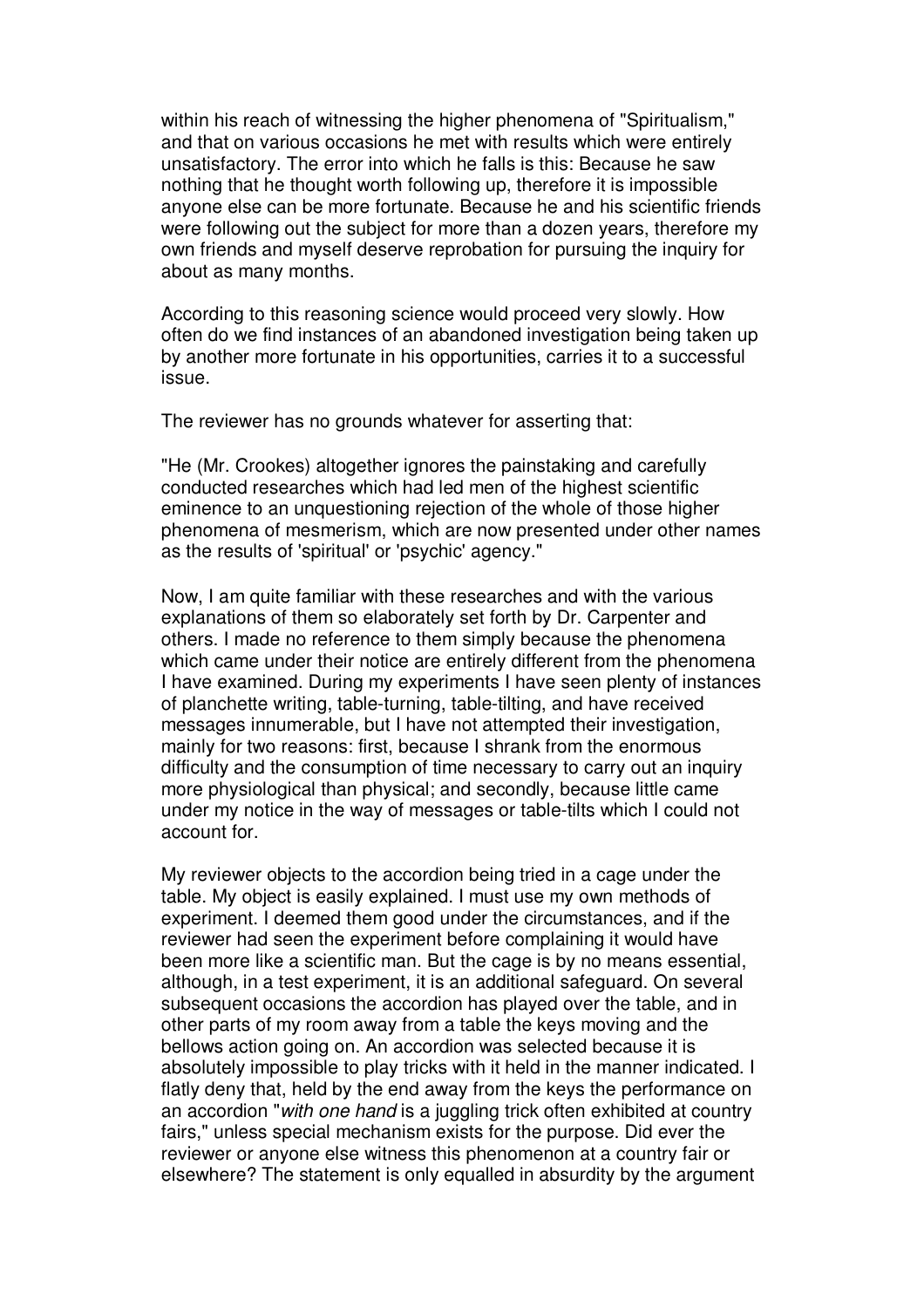of a recent writer, who, in order to prove that the accounts of Mr. Home's levitations could not be true, says, "An Indian juggler could sit down in the middle of Trafalgar Square and then slowly and steadily rise in the air to a height of five or six feet, still sitting, and as slowly come down again." Curious logic this, to argue that a certain phenomenon is impossible to Mr. Home because a country bumpkin or an Indian juggler can produce it.

In the experiment with the board and spring balance the reviewer says that "the whole experiment is vitiated by the absence of any determination of the *actual downward pressure* of Mr. Home's fingers."

I maintain that this determination is as unnecessary as a determination of his "downward pressure" on the chair on which he was sitting, or on his boots when standing. In reference to this point I said:

"Home placed the tips of his fingers *lightly on the extreme end* of the mahogany board which was resting on the support."

"In order to see whether it was possible to produce much effect on the spring balance by pressure at the place where Mr. Home's fingers had been, I stepped upon the table and stood on one foot at the end of the board. Dr. Huggins, who was observing the index of the balance, said that the whole weight of my body (140 Ibs.) so applied only sunk the index 1 1/2 lbs., or 2 Ibs. when I jerked up and down. Mr. Home had been sitting in a low easy-chair, and could not, there fore, had he tried his utmost, have exerted any material influence on these results. I need scarcely add that his feet as well as his hands were closely guarded by all in the room."

"The wooden foot being 11/2 inches wide, and resting flat on the table, it is evident that *no amount of pressure* exerted within this space of 11/2 inches could produce any action on the balance."

But as this objection had been made by several persons, I devised certain experiments so as to entirely eliminate mechanical contact, and these experiment were fully described in my last paper.

To show the singular inaccuracy of the reviewer' statements and inferences, I give below, in parallel columns, quotations from the *Quarterly Review*, to mark the contrast between its unfair statements an my own actual language as printed in the *Quarterly Journal of Science*.

| (Quarterly Review, Oct.,      | (Quarterly Journal of Science  |
|-------------------------------|--------------------------------|
| 1871.                         | July, 1870.)                   |
| "He admitted that he had not  | "My whole scientific education |
| employed the tests which      | has been one long lesson in    |
| men of science had a right to | exactness of observation, and  |
| demand before giving          | I wish it to be distinctly     |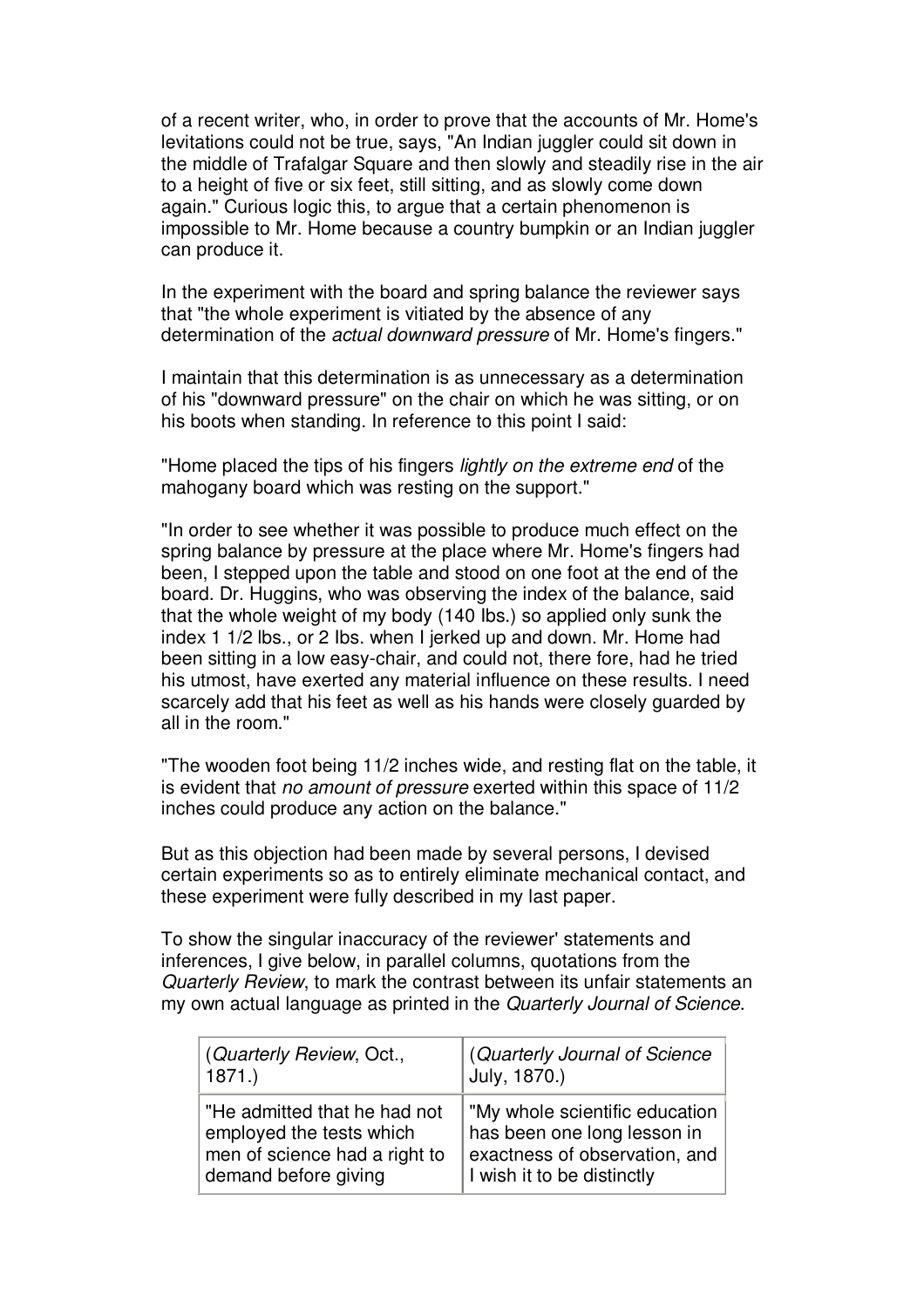| credence to the genuineness<br>of those phenomena."                                                                                                                                                                               | understood that this firm<br>conviction [of the<br>genuineness of certain<br>phenomena] is the result of<br>most careful investigation."                                                                                                                                                                                                                                                                                                                                                                                                     |
|-----------------------------------------------------------------------------------------------------------------------------------------------------------------------------------------------------------------------------------|----------------------------------------------------------------------------------------------------------------------------------------------------------------------------------------------------------------------------------------------------------------------------------------------------------------------------------------------------------------------------------------------------------------------------------------------------------------------------------------------------------------------------------------------|
| "He entered upon the inquiry,<br>of which he now makes public<br>the results, with an avowed<br>foregone conclusion of his<br>own."                                                                                               | "In the present case I prefer<br>to enter upon the inquiry with<br>no preconceived notions<br>whatever as to what can or<br>cannot be."  "At first, I<br>believed that the whole affair<br>was a superstition. or at least<br>an unexplained trick."  "I<br>should feel it to be a great<br>satisfaction if I could bring out<br>light in any direction, and I<br>may safely say that I care not<br><i>in what direction.</i> "  "I<br>cannot, at present, hazard<br>even the most vague<br>hypothesis as to the cause of<br>the phenomena." |
| "This obviously deprives his<br>'conviction of their objective<br>reality' of even that small<br>measure of value to which his<br>scientific character might<br>have given it a claim if his<br>testimony had been<br>impartial." | "Views or opinions I cannot<br>be said to possess on a<br>subject which I do not,<br>pretend to understand."<br>"The increased employment<br>of scientific methods will<br>promote exact observation<br>and greater love of truth<br>among enquirers, and will<br>produce a race of observers<br>who will drive the worthless<br>residuum of Spiritualism<br>hence into the unknown limbo<br>of magic and necromancy."                                                                                                                       |

On page 351 the reviewer insinuates that the early scientific training of myself and fellow-workers has been deficient. Speaking for myself, I may say that my scientific training could not have well commenced earlier than it did. Some time before I was sixteen I had been occupied in experimental work in a private physical laboratory. Then I entered the Royal College of Chemistry, under Dr. Hoffmann, where I stayed six years. My first original research, on a complicated and difficult subject, was published when I was nineteen; and from that time to the present my scientific education has been one continuous lesson in exactness of observation.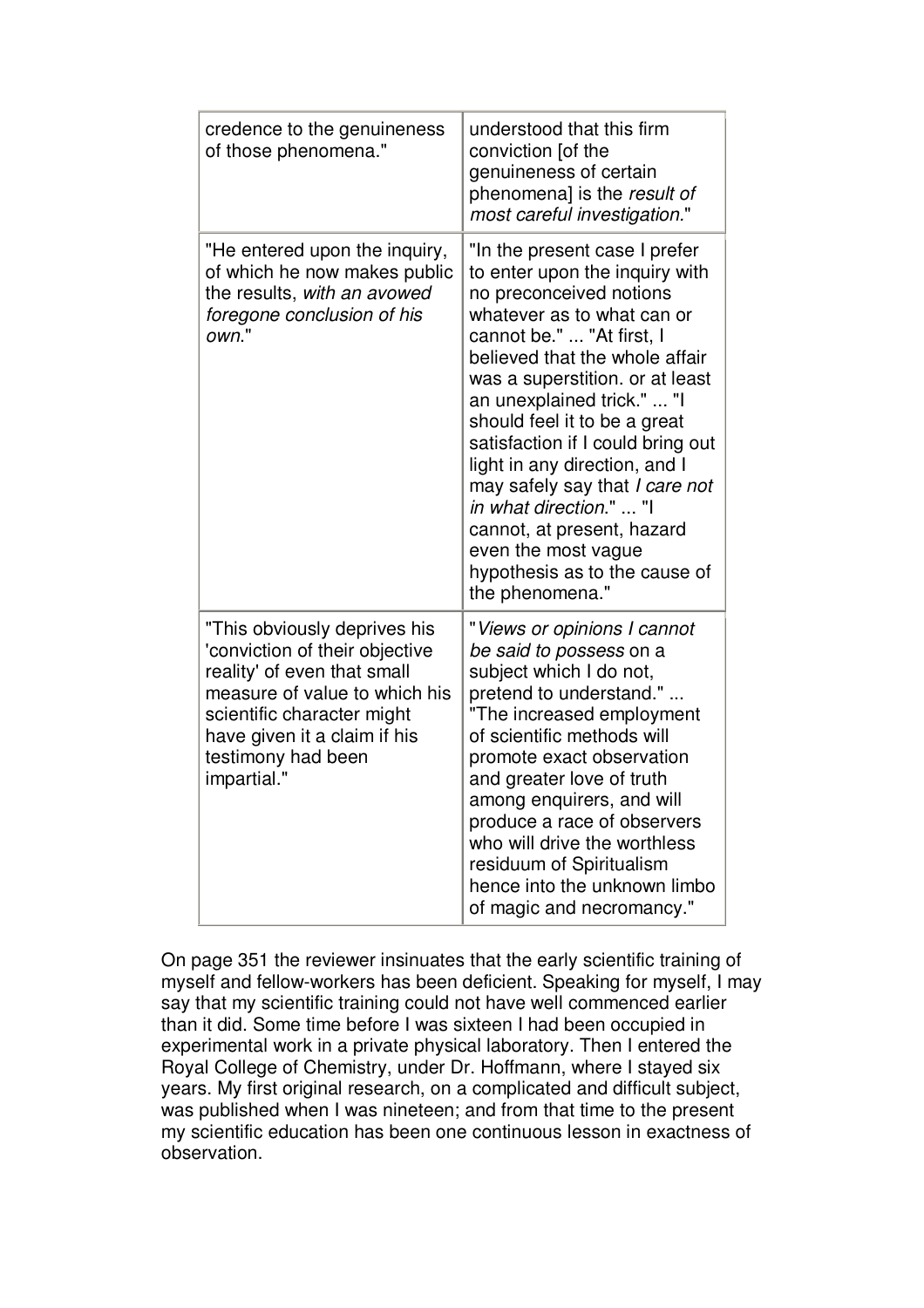The following parallel passages show that my reviewer and myself differ but little in our estimates of the qualities required for scientific investigation

| (Quarterly Review, Oct.,                                                                                                                                                                                                                                                                                                                                                                                                                                                                                                                                                                                                                                                                            | (Quarterly Journal of Science                                                                                                                                                                                                                                                                                                                                                                                                                                                                                                                                                                                                                                                                                                                                                                                                                                                                                                                                                                                                                                                                                                                                                                                                                                                                                                      |
|-----------------------------------------------------------------------------------------------------------------------------------------------------------------------------------------------------------------------------------------------------------------------------------------------------------------------------------------------------------------------------------------------------------------------------------------------------------------------------------------------------------------------------------------------------------------------------------------------------------------------------------------------------------------------------------------------------|------------------------------------------------------------------------------------------------------------------------------------------------------------------------------------------------------------------------------------------------------------------------------------------------------------------------------------------------------------------------------------------------------------------------------------------------------------------------------------------------------------------------------------------------------------------------------------------------------------------------------------------------------------------------------------------------------------------------------------------------------------------------------------------------------------------------------------------------------------------------------------------------------------------------------------------------------------------------------------------------------------------------------------------------------------------------------------------------------------------------------------------------------------------------------------------------------------------------------------------------------------------------------------------------------------------------------------|
| 1871.                                                                                                                                                                                                                                                                                                                                                                                                                                                                                                                                                                                                                                                                                               | July, 1870.)                                                                                                                                                                                                                                                                                                                                                                                                                                                                                                                                                                                                                                                                                                                                                                                                                                                                                                                                                                                                                                                                                                                                                                                                                                                                                                                       |
| "Part at least of this<br>predisposition" [towards<br>Spiritualism] "depends on the<br>deficiency of early scientific<br>training. Such training ought<br>to include 1. The acquirement<br>of habits of correct<br>observation of the<br>phenomena daily taking place<br>around us; 2. The cultivation<br>of the power of reasoning<br>upon these phenomena, so<br>as to arrive at <i>general</i><br>principles by the <i>inductive</i><br>process; 3. The study of the<br>method of testing the validity<br>of such inductions by<br>experiment; and 4. The<br>deductive application of<br>principles thus acquired to the<br>prediction of phenomena<br>which can be verified by<br>observation." | "It will be of service if I here<br>illustrate the modes of<br>thought current among those<br>who investigate science, and<br>say what kind of experimental<br>proof science has a right to<br>demand before admitting a<br>new department of knowledge<br>into her ranks. We must not<br>mix up the exact and the<br>inexact. The supremacy of<br>accuracy must be absolute."<br>"The first requisite is to be<br>sure of <i>facts</i> ; then to<br>ascertain conditions; next,<br>laws. Accuracy and<br>knowledge of detail stand<br>foremost amongst the great<br>aims of modern scientific<br>men. No, observations are of<br>much use to the student of<br>science unless they are<br>truthful and made under test<br>conditions."  "In<br>investigations which so<br>completely baffle the ordinary<br>observer, the thorough<br>scientific man has a great<br>advantage. He has followed<br>science from the beginning<br>through a long line of<br>learning; and he knows<br>therefore, in what direction it<br>is leading; he knows that<br>there are dangers on one<br>side, uncertainties on<br>another, and almost absolute<br>certainty on a third; he sees<br>to a certain extent in advance.<br>But, where every step is<br>towards the marvellous and<br>unexpected, precautions and<br>tests should be multiplied |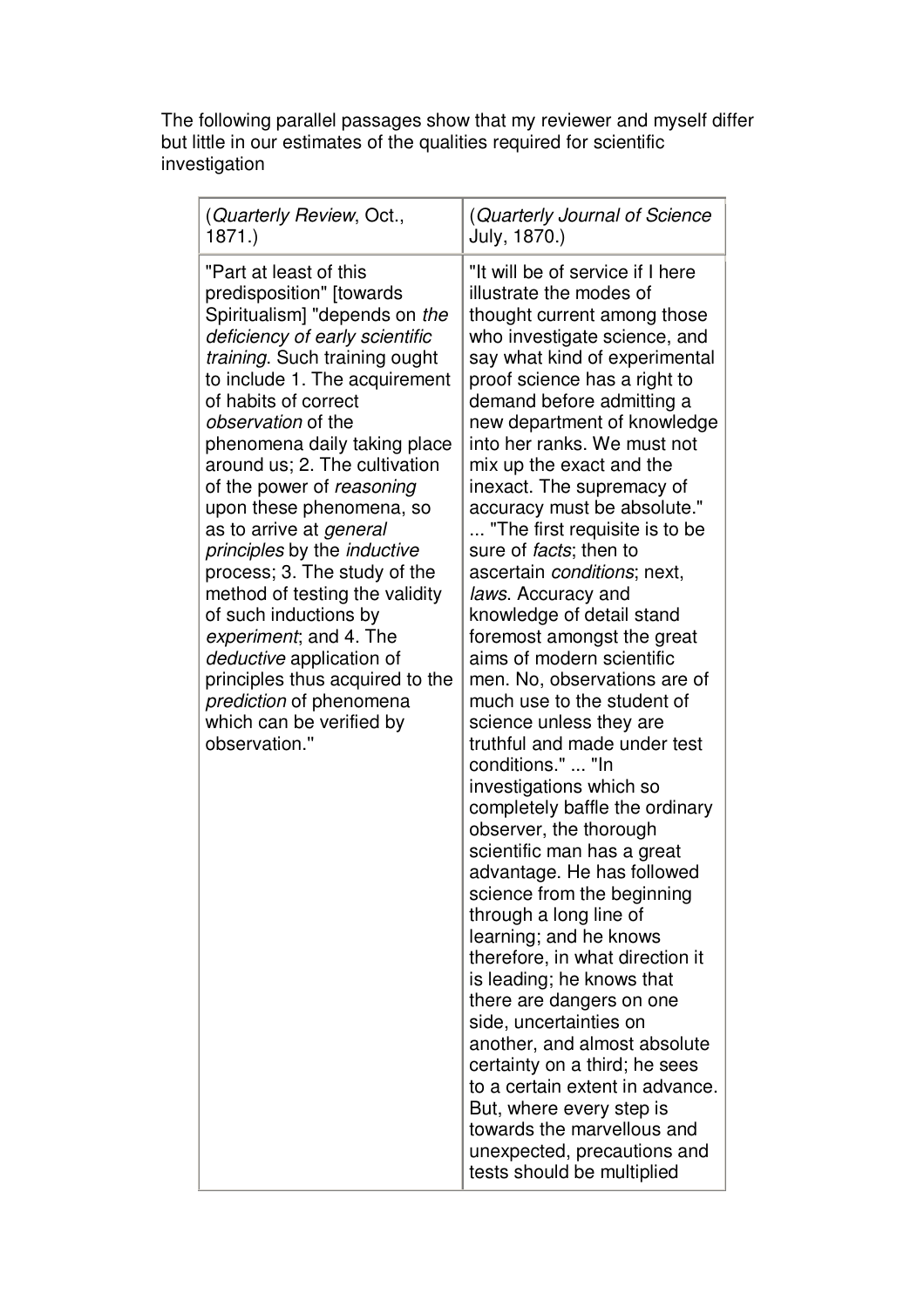|  | rather than diminished."<br>"Investigators must work;<br>although their work may be<br>very small in quantity if only<br>compensation be made by its<br>intrinsic excellence." |
|--|--------------------------------------------------------------------------------------------------------------------------------------------------------------------------------|
|--|--------------------------------------------------------------------------------------------------------------------------------------------------------------------------------|

The review is so full of perverse, prejudiced, or unwarranted misstatements, that it is impossible to take note of them all. Passing over a number I had marked for animadversion, I must restrain myself to exemplifying a few of them.

The reviewer says that in my paper of July, 1870, my conclusion was "based on evidence which I admitted to be scientifically incomplete." Now, in that paper I gave no experimental evidence whatever. After testifying emphatically as to the genuineness of two of the phenomena, I gave an outline of certain tests which in my opinion ought to be applied, and, in a foot-note, I said that my preliminary tests in this direction had been satisfactory. Is this admitting that I had not employed such tests? Is it fair to say that my results were "based on evidence which I admitted to be scientifically incomplete"?

On page 346, referring to the results obtained with the board and balance, my reviewer urges that it never seems to have occurred to me "to test whether the same results could not be produced by throwing the board into rhythmical vibration by an *intentional* exertion of muscular action!" Yet will it be believed that at page 344 he gives in my own words an account of my trying this identical experiment; and if he had taken the trouble to refer to my other paper on page 486 of the *Quarterly Journal of Science*, he would have seen that I had tested in like manner the special apparatus to which he alludes. Has the reviewer learnt to blow both hot and cold? has his memory faded? or has chagrin at missing the truth in his long investigations spoilt his temper?

The "fact" spoken of on page 347, that myself and friends attributed to psychic force the rippling of the surface of water in a basin, when it was really produced by the tremor of a passing railway train, is, like many other of the reviewer's "facts," utterly baseless; but as he is careful to tell us that in this particular case the "fact" is *not* one of his own invention, what is to be said of his discretion in believing his "highly intelligent witness"? No such occurrence took place; nor will a passing railway train produce a ripple on the surface of water in the basin in my room. I invite the "highly intelligent witness" to verify the fact.

On page 348, in speaking of Mr. Varley, the reviewer says that his "scientific attainments are so cheaply estimated by those who are best qualified to judge of them, that he has never been admitted to the Royal Society.'' It seems natural it should follow that Mr. Varley *is* a Fellow of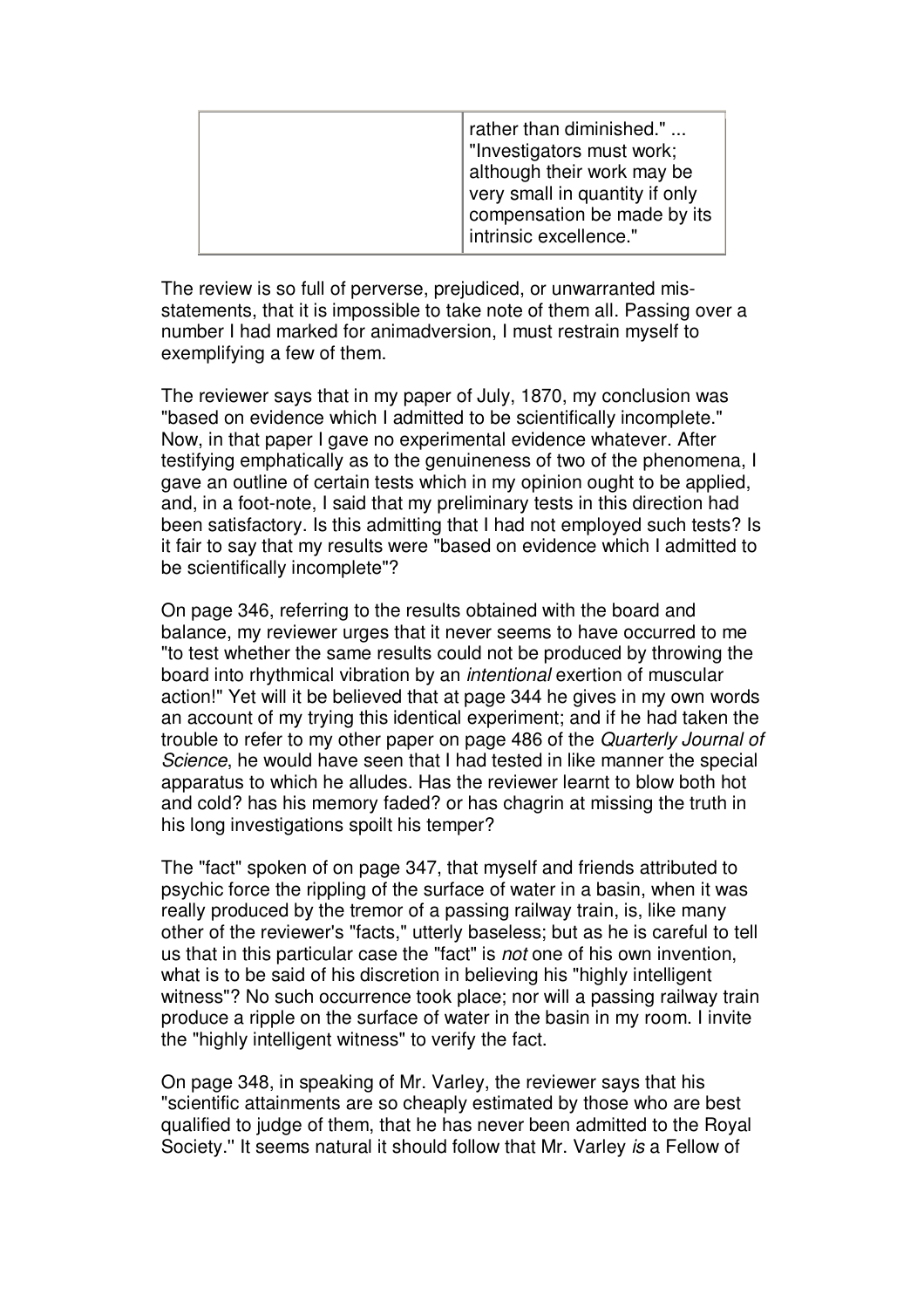saying exactly the opposite of the reviewer.

Not to weary the reader, I will deal only with three more mis-statements, selecting instances where the reviewer conceives that he is perfectly sure of his facts. In these three instances the reviewer commences his attack upon me with the ominous words, "we speak advisedly." If this expression has any meaning, it implies that the writer is more than ordinarily certain of the statement it prefaces - that he speaks with deliberate and careful consideration. Now, I also speak "advisedly" when I affirm, with the proof in my hand, that two if not all of these three charges fulminated against me are either heedless or willful misrepresentations.

The first charge is as follows:

"Now we speak advisedly when we say that Mr. Crookes knew nothing whatever of the perseverance with which scientific men with whom he has never had the privilege of associating, qualified by long previous experience in inquiries of the like kind. had investigated these phenomena."

This spiteful statement is utterly false. I should think there are few persons in this country who have examined more carefully into the literature of the subject, or have read a greater number of books on Spiritualism, demonology, witchcraft, animal magnetism, and medical psychology, in English, French and Latin. In this list I have even included Dr. Carpenter's article on Electro-Biology and Mesmerism in the *Quarterly Review* for October, 1853.

The second well-considered charge runs as follows:

"We also speak advisedly when we say that Mr. Crookes was entirely ignorant of the previous history of the subject, and had not even acquainted himself with the mode in which Professor Faraday had demonstrated the real nature of table-turning."

As to my entire ignorance of the previous history of the subject, that, I think, is pretty well disposed of in the preceding paragraph.

In 1853 I was intimately acquainted with the late Robert Murray, at that time manager at Mr. Newman's, Philosophical Instrument Maker, Regent Street. I was in his shop several times a week, and in May and June of that year Murray and I had many conversations on the subject of tableturning. I well remember his telling me one day that Professor Faraday had given him the design of a test-apparatus by which he expected to prove that the rotation of the table was due to unconscious muscular action. A day or two after, he showed me the instrument which he was just about to send to Professor Faraday. At that time I was not infrequently favoured by the late Rev. J. Barlow, Sec. R.I., with invitations to his house in Berkeley Street, and on one of these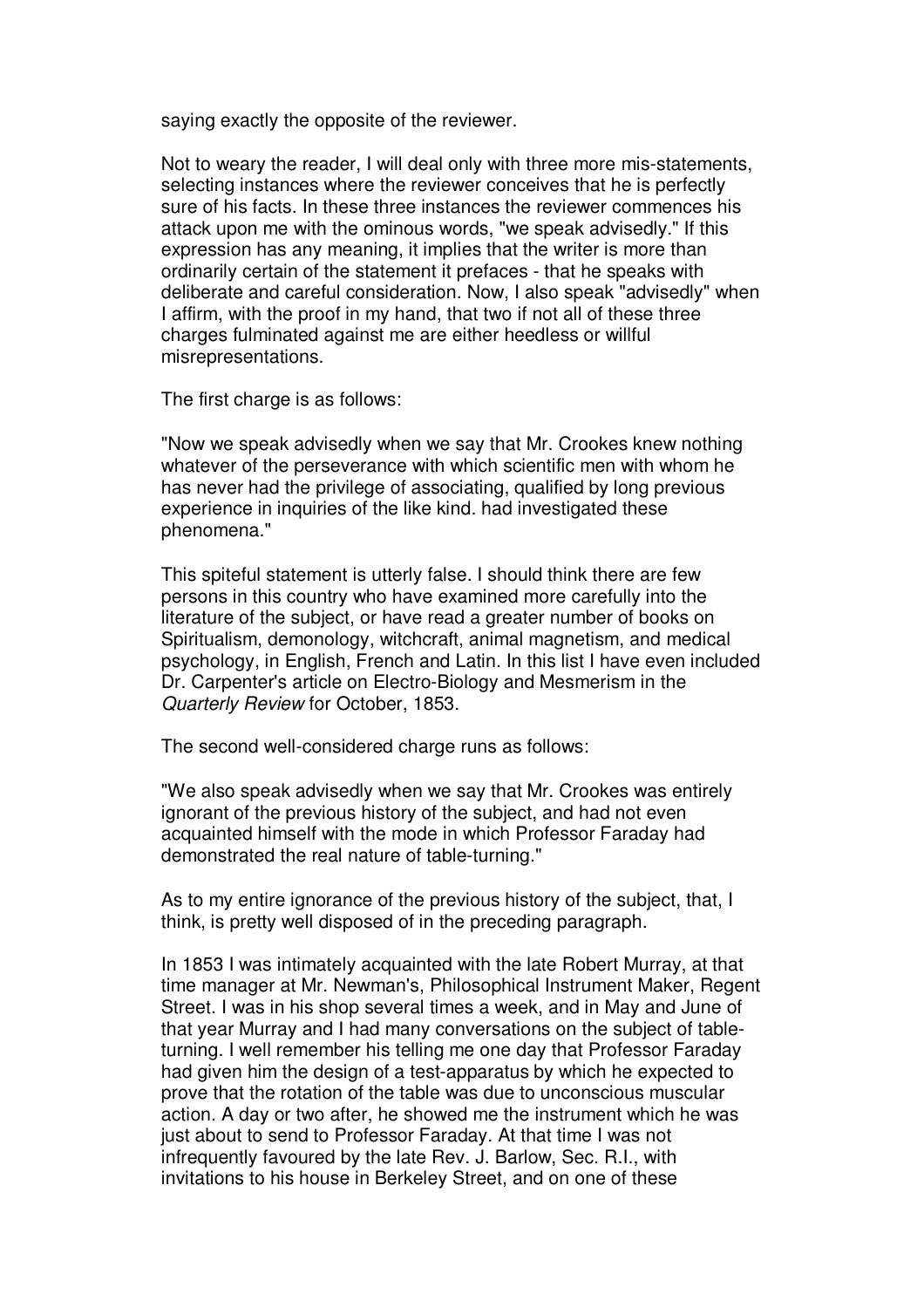occasions on entering the room he thus accosted me: "Mr. Crookes, I am glad you have come, we are doing a little table-turning, and have just been trying Faraday's new instrument. He is here, let me introduce you to him." Professor Faraday, in his kindly genial manner, explained to me fully the action of his instrument, and instead of pooh-poohing the remarks of a mere boy - for I was only 21 - listened to my objection that his instrument was based upon the assumption that the supposed acting force from the hands would pass through the glass rollers, and replied that he had thought of that, and had got over the difficulty by tying the two boards together so as to render them rigid, when it was found that the table rotated as well with the instrument as without it. Since then I have frequently employed this device of a long delicate indicator to magnify minute movements. Perhaps my reviewer is not aware that this device is one of the commonest in physical laboratories, and was in frequent use long before any of the present generation saw the light. I have adopted it from 1853 up to the present time. In my early experiments I availed myself of Professor Faraday's test-instrument, but recently when I have frequently made it a *sine qua non* that the operator shall not touch the table or any portion of the instrument, as in Experiments III., IV., VI.,(1) it would puzzle even the ingenuity of my reviewer to say how Faraday's instrument is to be applied. In such cases I adopt the well-known and superlatively delicate index, a ray of light.

(1) Quarterly Journal of Science, Oct., 1871, p. 487 et seq.

The *Quarterly* goes on to magnify Faraday's experiment on table-turning, utterly forgetting that Faraday did not come to a similar conclusion with the reviewer at least, it was much more obscurely put, if put at all. Faraday, so far as I know, never spoke of a latent power within us, of which we are unconscious, working in our muscles and leading them to acts which culminate in a form of speech or writing by movements of a table. Faraday would have held this a sufficiently great novelty if put before him as I endeavour to put it before myself after reading the *Quarterly's* article. My belief, however, is that Faraday experimented with questionable phenomena only.

The third charge in which the reviewer speaks "advisedly" runs thus:

"For this discovery [Thallium] he was rewarded by the Fellowship of the Royal Society; but we speak advisedly when we say the distinction was conferred on him with considerable hesitation."

In January, 1863, whilst the interest attaching to the discovery of the element Thallium was fresh in the minds of scientific men, I was both surprised and gratified at receiving the following note from Professor Williamson:

"University of London, "Burlington House, W., "16th January, 1863.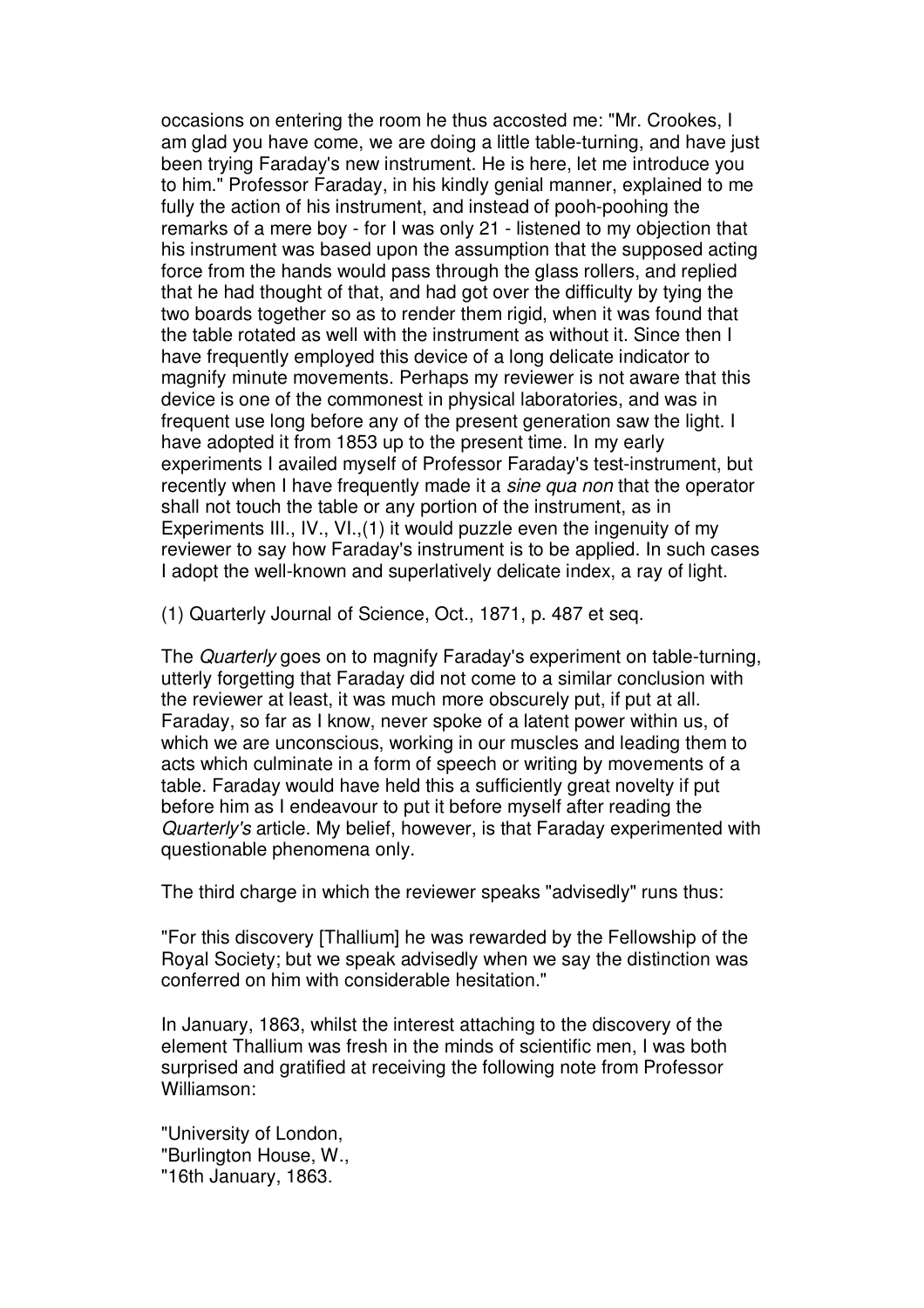"My Dear Sir,

I should be glad to see your name on the list of Fellows of the Royal Society, and if you have no objection to my doing so, would do myself the honour of proposing you for election into the Society. Could you spare a quarter of an hour on Monday afternoon to talk the matter over with me at University College, and oblige.

Yours very truly,

"Alex W. Williamson."

This kindness being entirely unsought was the more pleasing to me. At the interview, my certificate was partially filled up and left in Professor Williamson's hands for the purpose of obtaining the necessary signatures. After this meeting with Professor Williamson I took no further steps in the matter, and spoke to no one on the subject; but in due time Professor Williamson wrote that my certificate was duly received at the Royal Society and read at the meeting, adding:

"There is on the part of the Chemists now on the Council a sincere appreciation of your high claims."

Subsequently, the same kind friend wrote:

"I have much pleasure in congratulating you and ourselves on your being one of the fifteen selected by the Council of the Royal Society for election."

I was formally elected on the 4th of June, 1863.

That discussion ensued when my name was brought before the Council follows as a matter of course. When fifteen only are to be elected from about fifty candidates, it is to be expected that the claims of each should be rigidly scrutinised; but whatever my anonymous reviewer may say "advisedly" on the subject, the *fact* remains that I was elected on the first application, an almost unheard-of honour for so young a man. Considering the large majority of eminent candidates whose election is postponed from year to year (sometimes even to ten years), there is no reason why my election should not have been postponed for at least one year had there been truth in the statement that "considerable hesitation" was evinced in conferring this distinction upon me.

The grossness of the imputation that the Royal Society admitted me although my investigations had only a merit purely *technical*, is astounding when the merits of the members generally are considered. I should consider them nearly all as purely technical workers in science, when they have done any work at all; but the curiosity is great when we find that the inquiry in question is purely technical. Professedly, it is a question of apparatus. In entering upon an enquiry which I have endeavoured to keep within the limits of broad, tangible and easily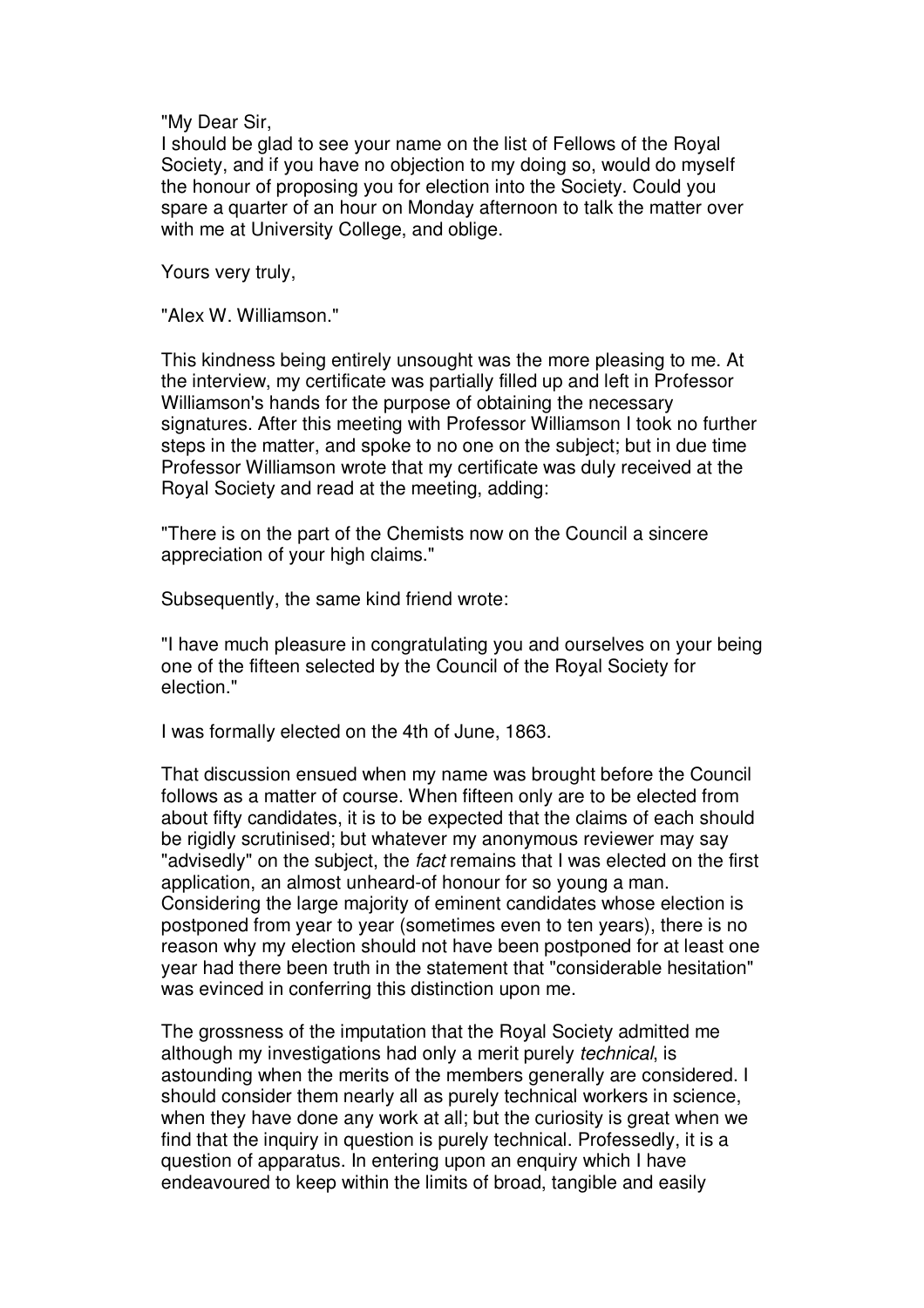demonstrable facts, what qualities would common sense ask for in an investigator? Would an investigation be considered trustworthy were it conducted by a chemical dreamer who could spin off theory by the hour, and cover acres of paper with chemical symbols, but who in a laboratory would be unable to perform the simplest analysis or build up a piece of chemical apparatus? Let it not however, be supposed that I am unmindful of the, philosophical and fructifying labours of Hoffmann, Williamson and others in the field of Chemical Philosophy. But with reference to this enquiry, surely it should be conducted by one "who is trustworthy in an enquiry requiring technical knowledge for its successful conduct."

The reviewer assumes that the phenomenon of the suspension of heavy bodies in the air, the up and down movements of a wooden board, and the registration of the varying tension on a spring balance, are *psychical* not *physical*; and he lays down a dictum that in such matter-of-fact results which I have obtained, one's own eyes must not be trusted, for in such a case "seeing is anything but believing." To show my unfitness for ascertaining the weight of a piece of wood, he accuses me of being ignorant of the knowledge of Chemical Philosophy! He does, however, from his Olympian height, condescendingly admit that my ability is *technical*, that I have made creditable use of my very limited opportunities, and intimates that I am trustworthy as to any enquiry which requires technical knowledge for its successful conduct. Now, what does he mean by all this? I always thought that these qualities which are so contemptuously accorded me were just those of the highest value in this country. What has chiefly placed England in the industrial position she now holds but technical science and special researches?

But my greatest crime seems to be that I am a "specialist of specialists!" I a specialist of specialists! This is indeed news to me, that I have confined my attention only to one special subject. Will my reviewer kindly say what that subject is? Is it general chemistry whose chronicler I have been since the commencement of the *Chemical News* in 1859? Is it Thallium, about which the public have probably heard as much as they care for? Is it Chemical Analysis, in which my recently published "Select Methods" is the result of twelve years' work? Is it Disinfection and the Prevention and Cure of Cattle Plague, my published report on which may be said to have popularised Carbolic Acid? Is it Photography, on the theory and practice of which my papers have been very numerous? Is it the Metallurgy of Gold and Silver, in which my discovery of the value of Sodium in the amalgamation process is now largely used in Australia, California and South America? Is it Physical Optics, in which department I have space only to refer to papers on some Phenomena of Polarised Light, published before I was twenty-one; to my detailed description of the Spectroscope and labours with this instrument, when it was almost unknown in England; to my papers on the Solar and Terrestrial Spectra; to my examination of the Optical Phenomena of Opals and construction of the Spectrum Microscope to my papers on the Measurement of the Luminous Intensity of Light; and my description of my Polarisation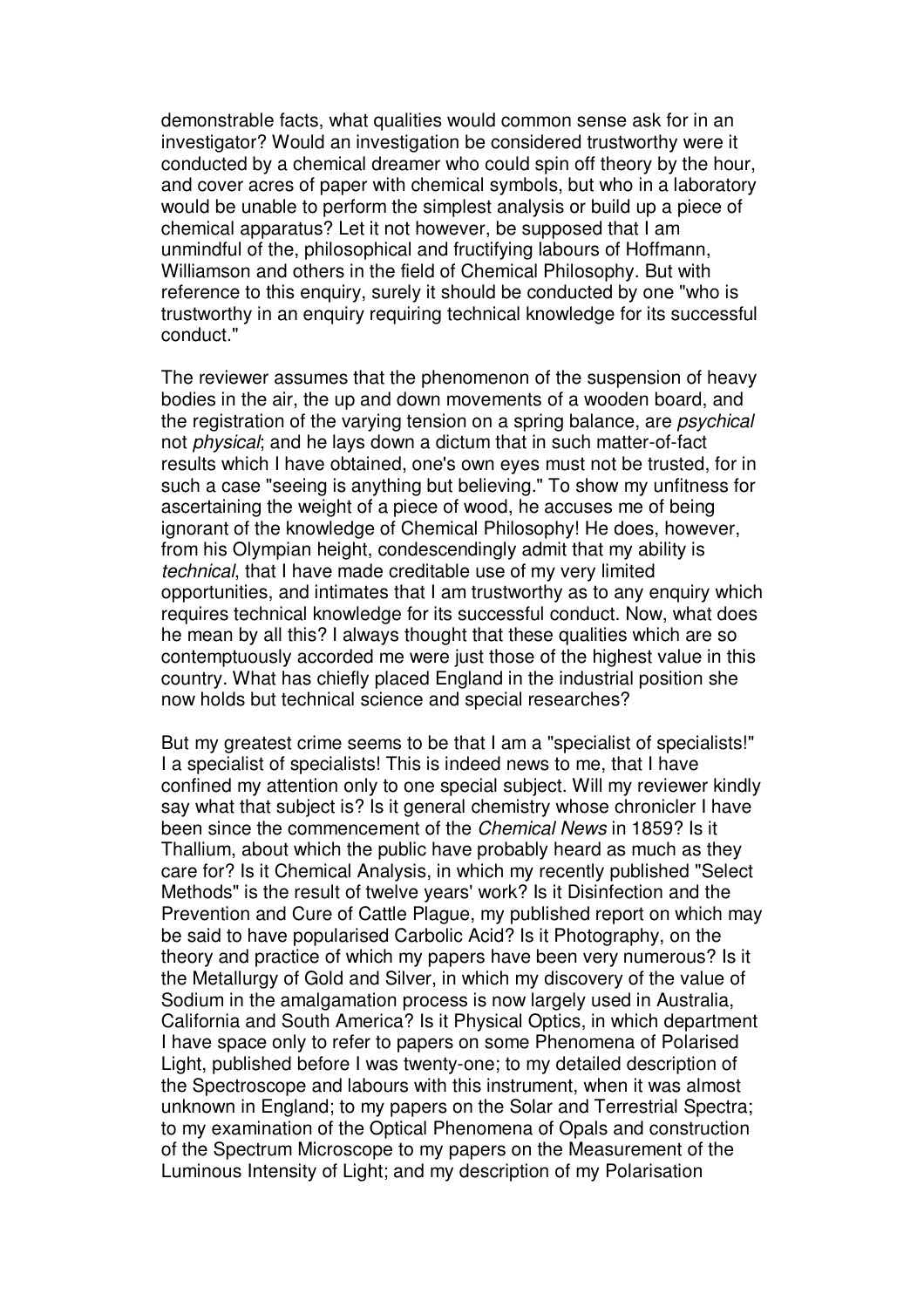Photometer? Or is my speciality Astronomy and Meteorology, inasmuch as I was for twelve months at the Radcliffe Observatory, Oxford, where, in addition to my principal employment of arranging the meteorological department, I divided my leisure time between Homer and mathematics at Magdalen Hall, planethunting and transit taking with Mr. Pogson, now Principal of the Madras Observatory, and celestial photography with the magnificent heliometer attached to the Observatory? My photographs of the Moon, taken in 1855, at Mr. Hartnup's Observatory, Liverpool, were for years the best extant, and I was honoured by a money grant from the Royal Society to carry out further work in connection with them. These facts, together with my trip to Oran last year as one of the Government Eclipse Expedition, and the invitation recently received to visit Ceylon for the same purpose, would almost seem to show that Astronomy was my specialty. In truth, few scientific men are less open to the charge of being "a specialist of specialists."

Whilst the scepticism of this reviewer in respect to the credibility of eminent witnesses, who give their names and detailed statements of definite facts, exceeds all reasonable bounds, his credulity in believing unattested statements of others, or in expecting his readers to give credit to all the absurd stories of his own experience, is refreshing in its simplicity. He gives five separate accounts of certain séances, where he saw something take place, but he condescends to few details; with one exception, no names or tests are given, nor is there a single clue by which the accuracy of his statements can be verified. The only case in which a name and anything like detail is given is an account of a visit to Mr. Foster. Amongst other strange things here recorded, but by no means satisfactorily accounted for, even by our reviewer, is the following:

"We were not introduced to him by name, and we do not think that he could have had any opportunity of knowing our person. Nevertheless, he not only answered in a variety of modes the questions we put to him respecting the time and cause of the death of several of our departed friends and relatives whose names we had written down on slips of paper which had been folded up and crumpled into pellets before being placed in his hands; but he brought out names and dates correctly in large red letters on his bare arm, the redness being produced by the turgescence of the minute vessels of the skin, and passing away after a few minutes like a blush."

The accurate answers to the reviewer's questions are supposed to be explained by "unconscious ideo-motor action," which, like "unconscious cerebration," is to explain all phenomena - past, present and to come. Respecting the latter phenomenon, he says: "The trick by which the red letters were produced was discovered by the enquiries of our medical friends." If the reviewer will not believe my plain statement of facts fortified by eminent witnesses, how does he expect his readers to believe these statements on the simple word of an anonymous writer? His "gullibility," to use his own coarse but expressive word, is strongly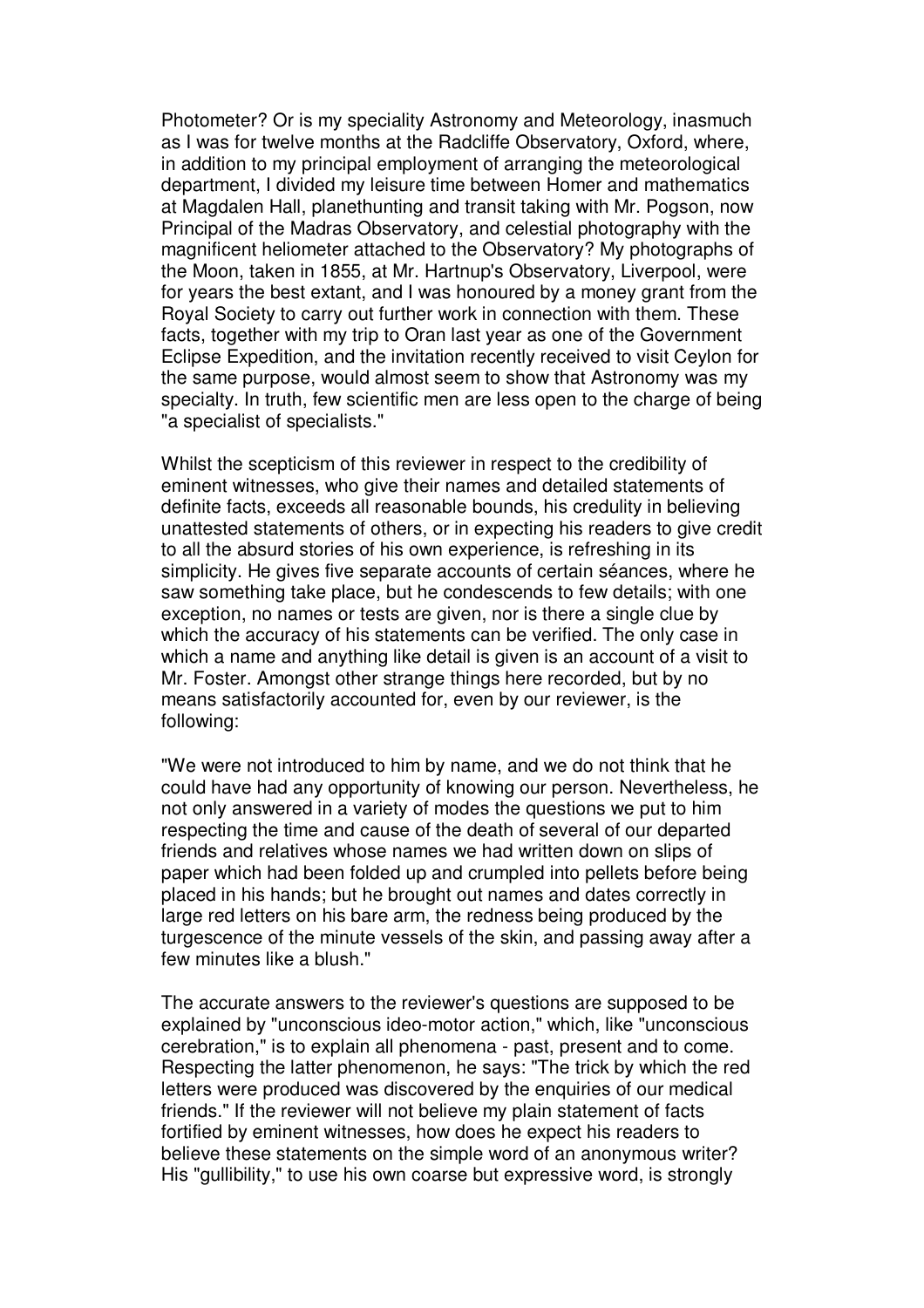shown in his implicit belief of an obviously exaggerated account given by the well-known Robert Houdin of the way in which he and his son performed some of their tricks.

It is curious to note how Dr. Carpenter is made to pervade the *Quarterly Review* article. The reviewer throughout the article unconsciously manifests his implicit conviction that Dr. Carpenter is to be regarded as the paramount authority in reference to the subtle psychological questions involved in the so-called Spiritualistic phenomena. The theories of the profound psychologists of Germany, to say nothing of those of our own countrymen, are made quite subsidiary to the hypotheses of Dr. William Carpenter. An unquestioning and infatuated belief in what Dr. Carpenter says concerning our mental operations has led the reviewer wholly to ignore the facts that these speculations are not accepted by the best minds devoted to psychological inquiries. I mean no disrespect to Dr. Carpenter, who, in certain departments, has done some excellent scientific work, not always, perhaps, in a simple and undogmatic spirit, when I "speak advisedly" that his mind lacks that acute, generalising, philosophic quality which would fit him to unravel the intricate problems which lie hid in the structure of the human brain.

Here I must bring this enforced vindication to a close. The self-reference to which I have been constrained is exceedingly distasteful to me. I forbear to characterise with fitting terms the spirit of this attack upon a scientific worker; it is enough that I have proved that in ten distinct instances the reviewer has deliberately calumniated me. It is a heavy and a true charge to bring against anyone occupying the reviewer's position amongst scientific men.

I cannot refrain from citing from the *Birmingham Morning News* the following trenchant criticism from the pen of an eminent chemist - himself a disbeliever in "Spiritualism." It will serve as one instance amongst many, to show the feeling of disgust which the article in the *Quarterly Review* has excited among scientific men, whatever their opinions on this topic may be. After a few Prefatory remarks, the writer goes on to say:

"Either a new and most extraordinary natural force has been discovered, or some very eminent men specially trained in rigid physical investigation have been the victims of a most marvellous, unprecedented and inexplicable physical delusion. I say unprecedented because, although we have records of many popular delusions of similar kind and equal magnitude, and speculative delusions among the learned, I can cite no instance of skilful experimental experts being utterly egregiously and repeatedly deceived by the mechanical action of experimental test apparatus carefully constructed and used by themselves.

"As the interest in the subject is rapidly growing both wider and deeper, as a very warm discussion is pending, and further and still more extraordinary experimental revelations are in reserve, my readers will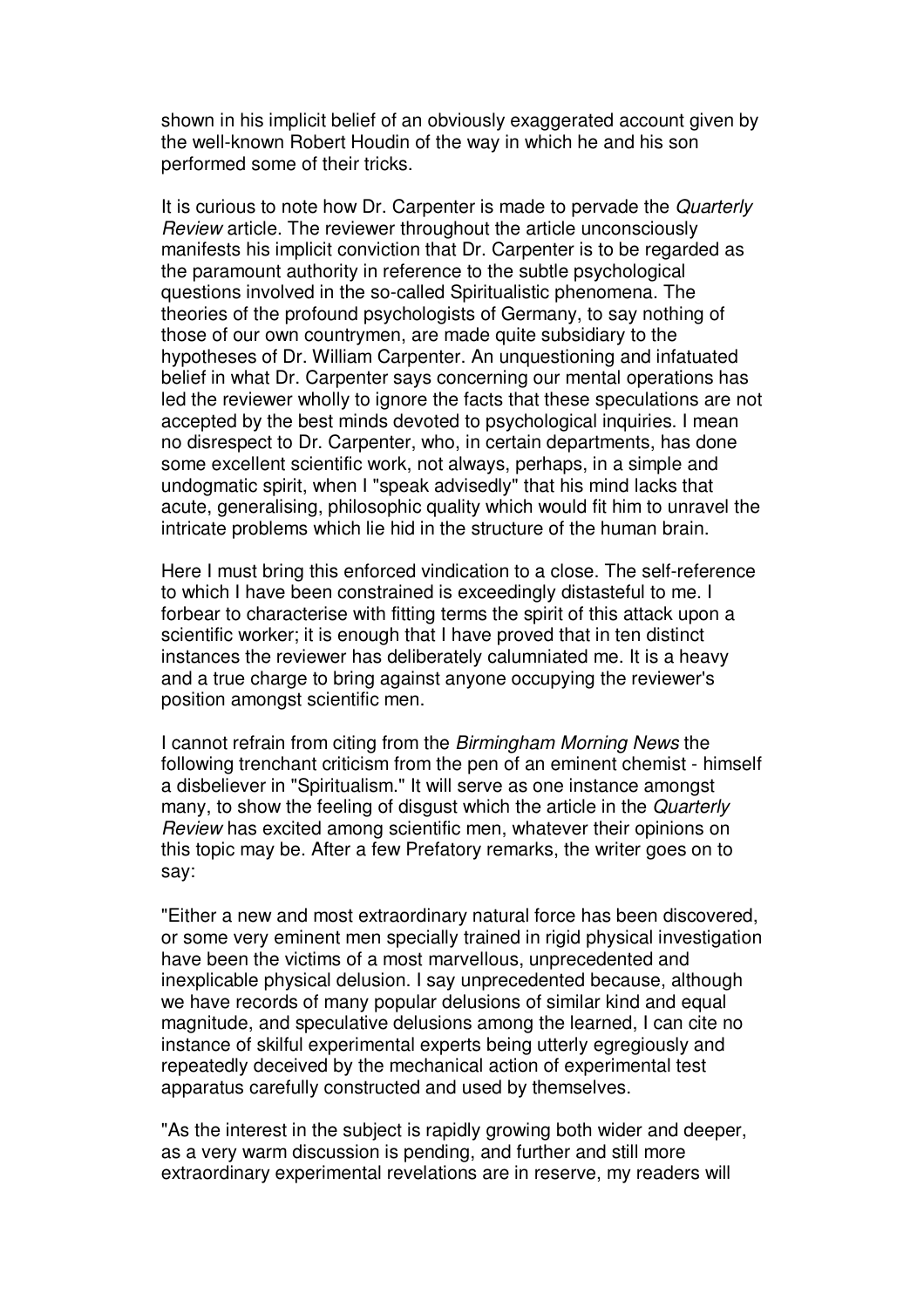probably welcome a somewhat longer gossip on this than I usually devote to a single subject.

"Such an extension is the more demanded as the newspaper and magazine articles which have hitherto appeared, have, for the most part, by following the lead of the *Quarterly Review*, absurdly muddled the whole subject, and ridiculously, mis-stated the position of Mr. Crookes and others. In the first place, all these writers that follow the *Quarterly* omit any mention or allusion to Mr. Crookes's preliminary paper published in July, 1870, but which has a most important bearing on the whole subject, as it expounds the object of all the subsequent researches.

"Mr. Crookes there states that 'some weeks ago the fact that I was engaged in investigating Spiritualism, so-called, was announced in a contemporary (*The Athenaeum*), and, in consequence of the many communications I have since received, I think it desirable to say a little concerning the investigations which I have commenced. Views or opinions I cannot be said to possess on a subject which I do not profess to understand. I consider it the duty of scientific men, who have learned exact modes of working, to examine phenomena which attract the attention of the public in order to confirm their genuineness, or to explain, if possible, the delusions of the honest and to expose the tricks of deceivers.' He then proceeds to state the case of Science *versus* Spiritualism, thus: 'The Spiritualist tells of bodies weighing 50 or 100 Ibs., being lifted up into the air without the intervention of any known force; but the scientific chemist is accustomed to use a balance which will render sensible a weight so small that it would take ten thousand of them to weigh one grain; he is, therefore, justified in asking that a power professing to be guided by intelligence, which will toss a heavy body to the ceiling, shall also cause his delicately-poised balance to move under test conditions.' 'The Spiritualist tells of rooms and houses being shaken, even to injury, by superhuman power. The man of science merely asks for a pendulum to be sent vibrating when it is in a glass case and supported on solid masonry. 'The Spiritualist tells of heavy articles of furniture moving from one room to another without human agency. But the man of science has made instruments which will divide an inch into a million parts, and he is justified in doubting the accuracy of the former observations if the same force is powerless to move the index of his instrument one poor degree.' 'The Spiritualist tells of flowers with the fresh dew on them, of fruit and living objects being carried through closed windows and even solid brick walls. The scientific investigator naturally asks that an additional weight (if it be only the 1,000th part of a gram) be deposited on one pan of his balance when the case is locked. And the chemist asks for the 1,000th part of a grain of arsenic to be carried through the sides of a glass tube in which pure water is hermetically sealed.'

"These and other requirements are stated by Mr. Crookes, together with further exposition of the principles of strict inductive investigation as it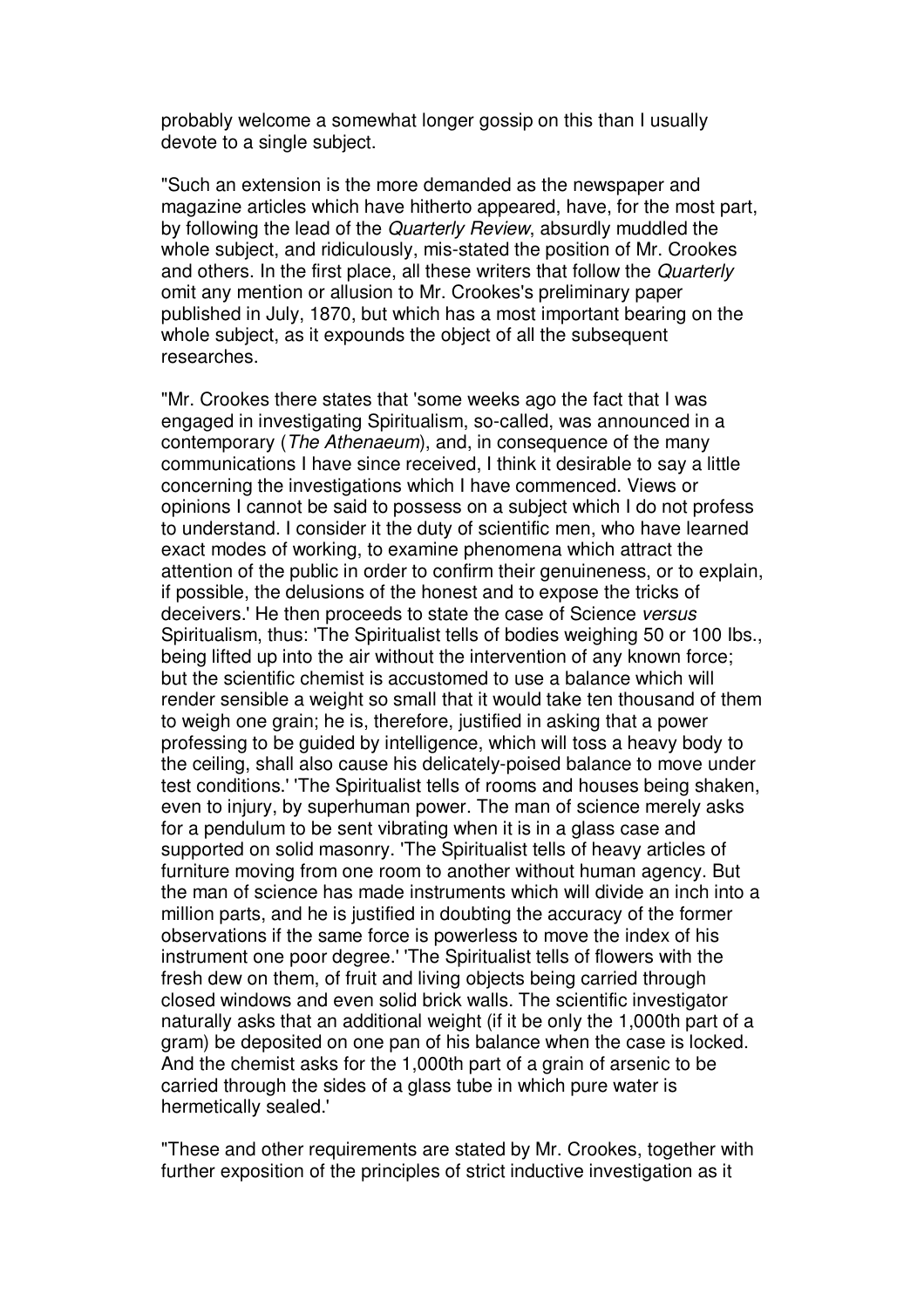should be applied to such an inquiry. A year after this he published an account of the experiments which I described in a former letter, and added to his own testimony that of the eminent physicist and astronomer, Dr. Huggins, and Serjeant Cox. Subsequently, that is in the last number of the *Quarterly Journal of Science*, he has published the particulars of another series of experiments.

"I will not now enter upon the details of these, but merely state that the conclusions of Mr. Crookes are directly opposed to those of the Spiritualists. He utterly, positively, distinctly and repeatedly repudiates all belief in the operations of the supposed spirits, or of any other supernatural agency whatever, and attributes the phenomena he witnessed to an entirely different origin, viz., to the direct agency of the medium. He supposes that the force analogous to that which the nerves convey from their ganglionic: centres to the muscles, in producing muscular contraction, may, by an effort of the will, be transmitted to external inanimate matter in such a manner as to influence in some degree its gravitating power, and produce vibratory motion. He calls this the *psychic force*.

"Now, this is direct and unequivocal *anti*-Spiritualism. It is a theory set up in opposition to the supernatural hypotheses of the Spiritualists, and Mr. Crookes's position in reference to Spiritualism is precisely analogous to that of Faraday in reference to table-turning. For precisely the same reasons as those above quoted, the great master of experimental investigation examined the phenomena called table-turning, and he concluded that they were due to muscular force, just as Mr. Crookes concludes that the more complex phenomena he has examined are due to psychic force.

"Speaking of the theories of the Spiritualists, Mr. Crookes, in his first paper (July, 1870), says:

"'The pseudo-scientific spiritualist professes to know everything. No calculations trouble his serenity; no hard experiments, no laborious readings; no weary attempts to make clear in words that which has rejoiced the heart and elevated the mind. He talks glibly of all sciences and arts, overwhelming the inquirer with terms like "electro-biologise," "psychologise," "animal magnetism," etc., a mere. play upon words, showing ignorance rather than understanding.'

"And further on he says:

"'I confess that the reasoning of some spiritualists would almost seem to justify Faraday's severe statement that many dogs have the power of coming to more logical conclusions.'

"I have already referred to the muddled mis-statement of Mr. Crookes's position by the newspaper writers, who almost unanimously describe him and Dr. Huggins as two distinguished scientific men who have recently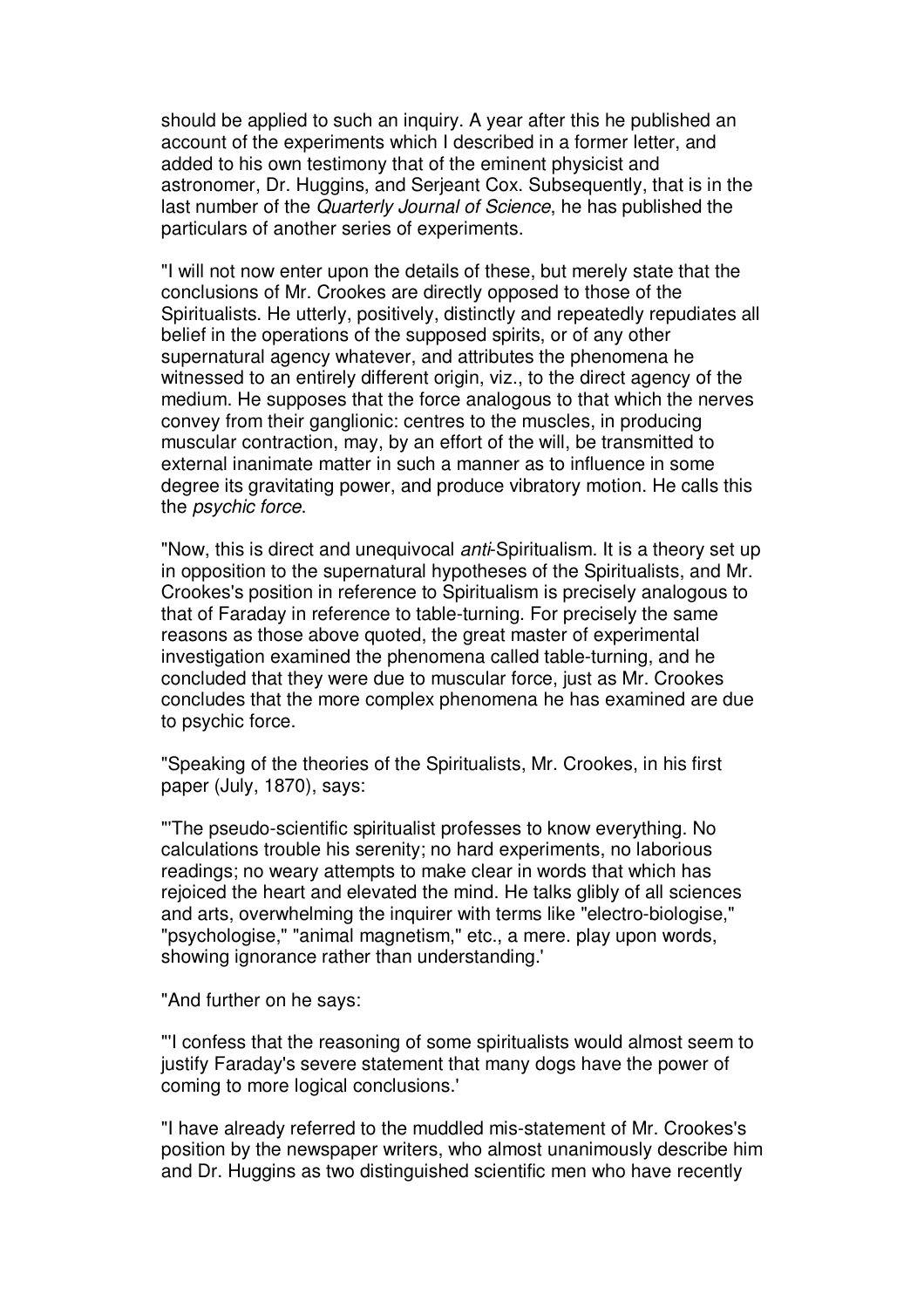been converted to Spiritualism. The above quotations, to which. if space permitted, I might add a dozen others from either the first, the second or third of Mr. Crookes's papers, in which he as positively and decidedly controverts the dreams of the Spiritualists, will show how egregiously these writers have been deceived. They have relied very naturally on the established respectability of the *Quarterly Review*, and have thus deluded both themselves and their readers. Considering the marvellous range of subjects these writers have to treat, and the acres of paper they daily cover, it is not surprising that they should have been thus misled in reference to a subject carrying them considerably out of their usual track; but the offence of the *Quarterly* is not so venial. It assumes, in fact, a very serious complexion when further investigated.

"The title of the article is 'Spiritualism and its Recent Converts,' and the recent converts most specially and prominently named are Mr. Crookes and Dr. Huggins. Serjeant Cox is also named, but not as a *recent* convert; for the reviewer describes him as an old and hopelessly infatuated Spiritualist(1). Knowing nothing of Serjeant Cox, I am unable to say whether the reviewer's very strong personal statements respecting him are true or false - whether he really is 'one of the most gullible of the gullible,' etc., though I must express my detestation of the abominable bad taste which is displayed in the attack which is made upon this gentleman. The head and front of his offending consists in having certified to the accuracy of Mr. Crookes's account of certain experiments; and for having simply done this, the reviewer proceeds, in accordance with the lowest tactics of Old Bailey advocacy, to bully the witness and to publish disparaging personal details of what he did twenty-five years ago.

(1) It is due to Mr. Serjeant Cox to state that, so far from being an old spiritualist, he had seen nothing of Spiritualism until he joined the Investigation Committee of the Dialectical Society, confident that he should thus assist in dissipating a delusion or detecting an imposture; but by that elaborate examination he was satisfied (as he states in his Report) that many of the asserted phenomena we genuine, but that there was no evidence whatever to support the theory of Spiritualism; that he was convinced by what he had seen that the Force was a purely psychical one, and in no way produced by spirits of the dead. He is, in fact, a decided opponent of the theory of the spiritualists, and has just published a book detailing his experiments, entitled "Spiritualism answered by Science". The writer of the article in the Quarterly Review must have been quite aware of this fact, for he actually cites a passage from the letter to me in which letter Mr. Serjeant Cox expressly repudiates the theory of Spiritualism. - William Crookes.

"Dr. Huggins, who has had nothing further to do with the subject than simply to state that he witnessed what Mr. Crookes described, and who has not ventured upon one word of explanation of the phenomena, is treated with similar insolence.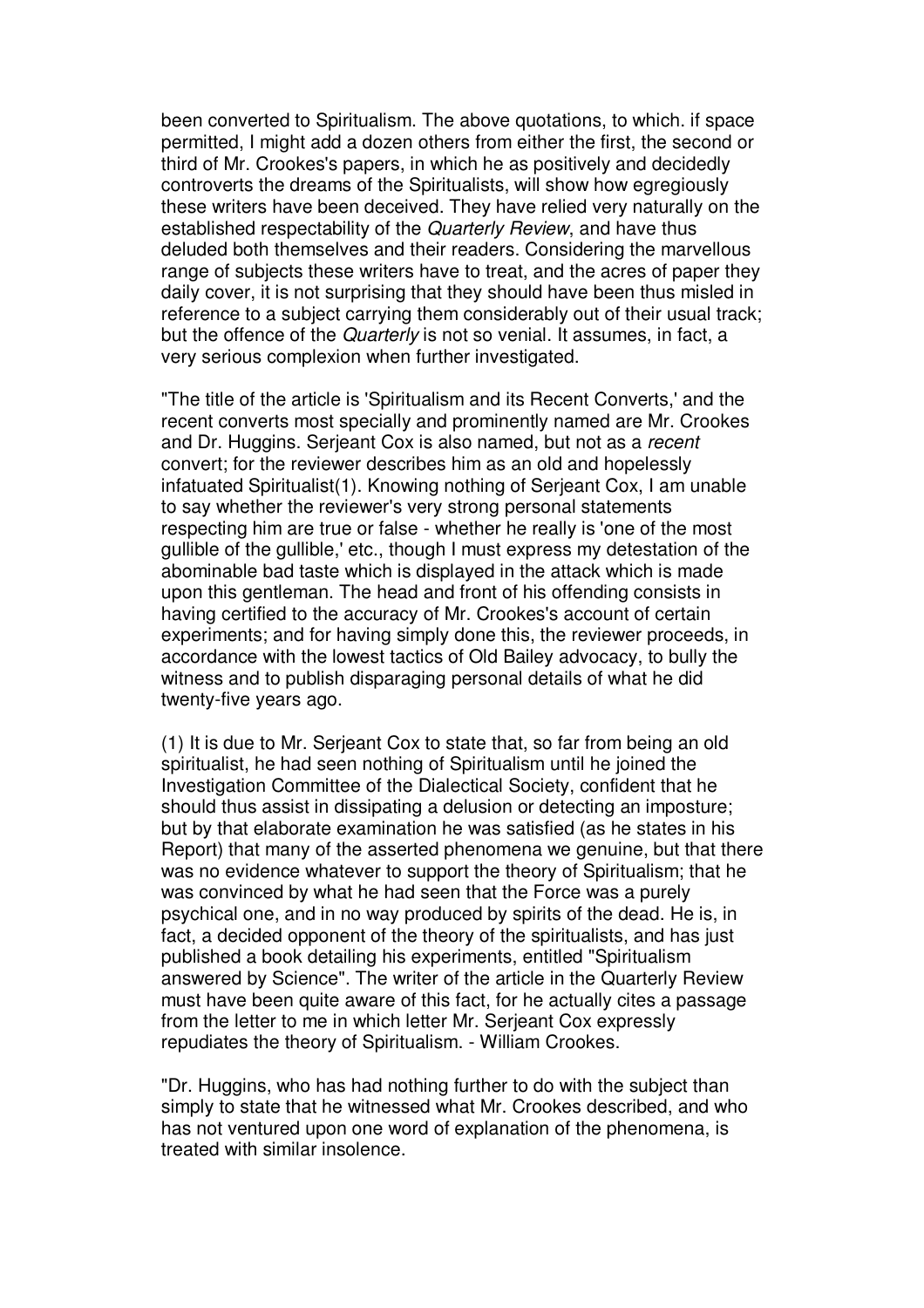"The reviewer goes out of his way to inform the public that Dr. Huggins is, after all, only a brewer, by artfully stating that 'like Mr. Whitbread, Mr. Lassell and other brewers we could name, Dr. Huggins attached himself, in the first place, to the study of Astronomy.' He then proceeds to sneer at 'such scientific amateurs' by informing the public that they 'labour, as a rule, under a grave disadvantage in the want of that broad basis of scientific culture which alone can keep them from the narrowing and pervertive influence of a limited *specialism*.' The reviewer proceeds to say that he has ,no reason to believe that Dr. Huggins constitutes an exception' to this rule, and further asserts that he is justified in concluding that Dr. Huggins is ignorant of 'every other department of science than *the small subdivision of a branch* to which he has so meritoriously devoted himself.' Mark the words 'small subdivision of a branch.' Merely a twig of the tree of science is. according to this most unveracious writer, all that Dr. Huggins has ever studied.

"If a personal vindication were the business of this letter I could easily show that these statements respecting the present avocations, the scientific training and actual attainments of Dr. Huggins are most gross and atrocious misrepresentations; but Dr. Huggins has no need of my championship - his high scientific position and the breadth and depth of his general attainments are sufficiently known to all in the scientific world, with the exception of the *Quarterly* reviewer. My object is not to discuss the personal question whether book-making and dredging afford better or worse training for experimental inquiry than the marvellously exact and exquisitely delicate manipulations of the modem observatory and laboratory, but to protest against this attempt to stop the progress of investigation, to damage the true interests of science and the cause of truth, by thus throwing low libellous mud upon any and every body who steps at all aside from the beaten paths of ordinary investigation. The true business of science is the discovery of truth, to seek it wherever it may be found, to follow the pursuit through by-ways and high-ways. and, having found it, to proclaim it plainly and fearlessly without regard to authority, fashion or prejudice. If, however. such influential magazines as the *Quarterly Review* are to be converted into the vehicles of artful and elaborate efforts to undermine the scientific reputation of any man who thus does his scientific duty, the time for plain speaking and vigorous protest has arrived. My readers will be glad to learn that this is the general feeling of the leading scientific men of the metropolis; whatever they may think of the particular investigations of Mr. Crookes, they are unanimous in expressing their denunciations of this article in the *Quarterly*.

"The attack upon Mr. Crookes is still more malignant than that upon Dr. Huggins. Speaking of Mr. Crookes's Fellowship of the Royal Society, the reviewer says, 'We speak advisedly when we say that this distinction *was conferred on him with considerable hesitation*'; and further, that 'We are assured, on the highest authority, that he is regarded among chemists as a specialist of specialists, *being totally destitute of any knowledge of chemical philosophy, and utterly untrustworthy as to any*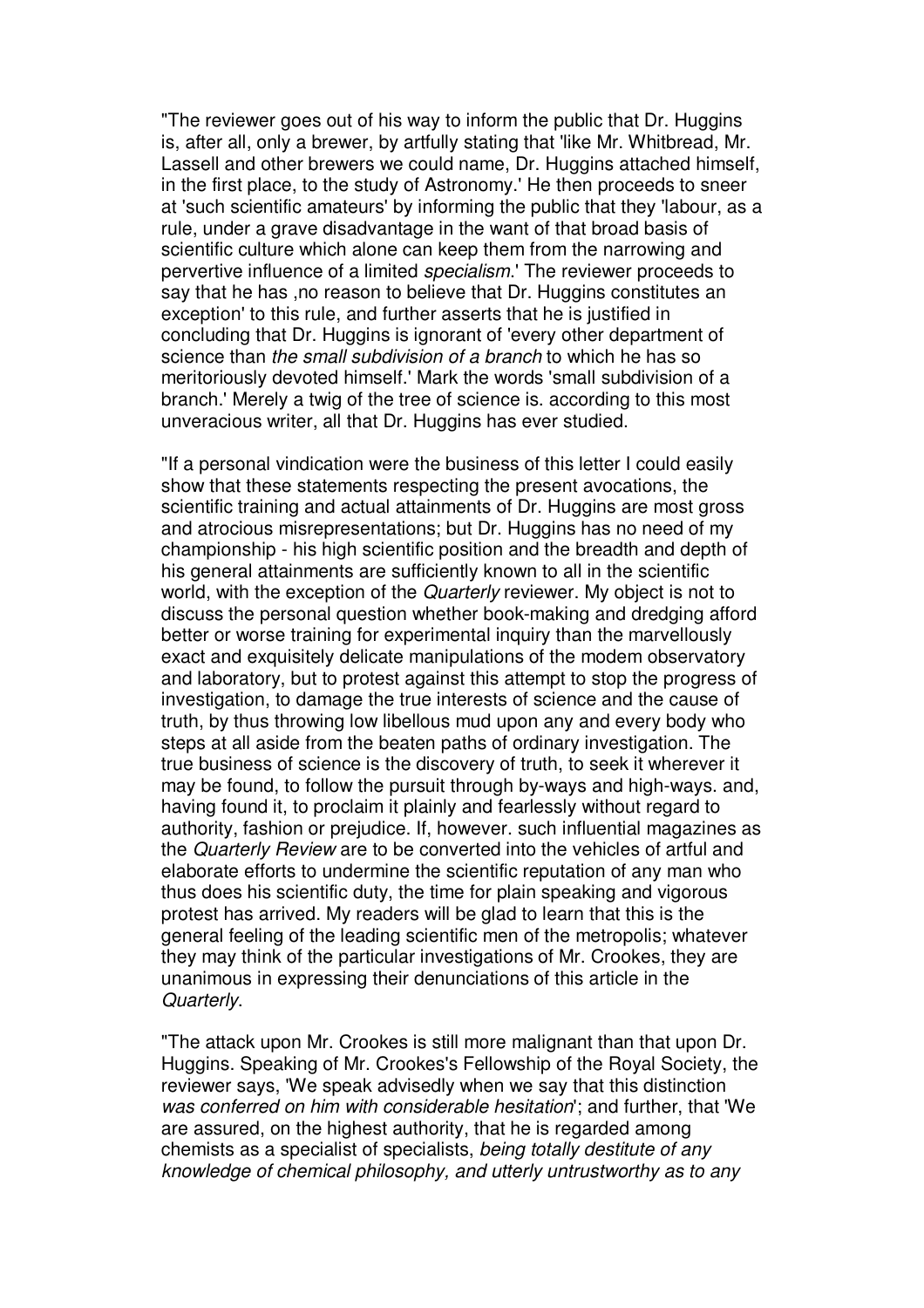*inquiry which requires more than technical knowledge for its successful conduct.*' The italics in these quotations are my own, placed there to mark certain statements to which no milder term than that of falsehood is applicable.

\* \* \* \* \* \* \* \* \* \*

"If space permitted I could go on quoting a long series of mis-statements of matters of fact from this singularly unveracious essay. The writer seems conscious of its general character, for, in the midst of one of his narratives he breaks out into a foot-note, stating that '*This* is not an invention of our own, but a fact communicated to us by a highly intelligent witness, who was admitted to one of Mr. Crookes's *séances*.' I have taken the liberty to emphasise the proper word in this very explanatory note.

"The full measure of the injustice of prominently thrusting forward Dr. Huggins and Mr. Crookes as 'recent converts' to Spiritualism will be seen by comparing tile reviewer's own definition of Spiritualism with Mr. Crookes's remarks above quoted. The reviewer says that the fundamental tenet of the Spiritualist is the old doctrine of communication between the spirits of the departed and the souls of the living.' This is the definition of the reviewer, and his logical conclusion is that Mr. Crookes is a spiritualist because he explicitly denies the fundamental tenet of Spiritualism, and Dr. Huggins is a spiritualist because he says nothing whatever about it.

"If examining the phenomena upon which the spiritualist builds his 'fundamental tenet,' and explaining them in some other manner, constitutes conversion to Spiritualism, then the reviewer is a far more thorough-going convert than Mr. Crookes, who only attempts to explain the mind phenomena of his own experiments."

# **Notes of an Enquiry into the Phenomena called Spiritual during the years 1870-1873**

**- Sir William Crookes -**

#### **- First published in the Quarterly Journal of Science, January 1874 -**

LIKE A traveler exploring some distant country, the wonders of which have hitherto been known only through reports and rumors of a vague or distorted character, so for four years I have been occupied in pushing an enquiry into a territory of natural knowledge which offers almost virgin soil to a scientific man. As the traveler sees in the natural phenomena he may witness the action of forces governed by natural laws, where others see only the capricious intervention of offended gods, so have I endeavoured to trace the operation of natural laws and forces, where others have seen only the agency of supernatural beings, owning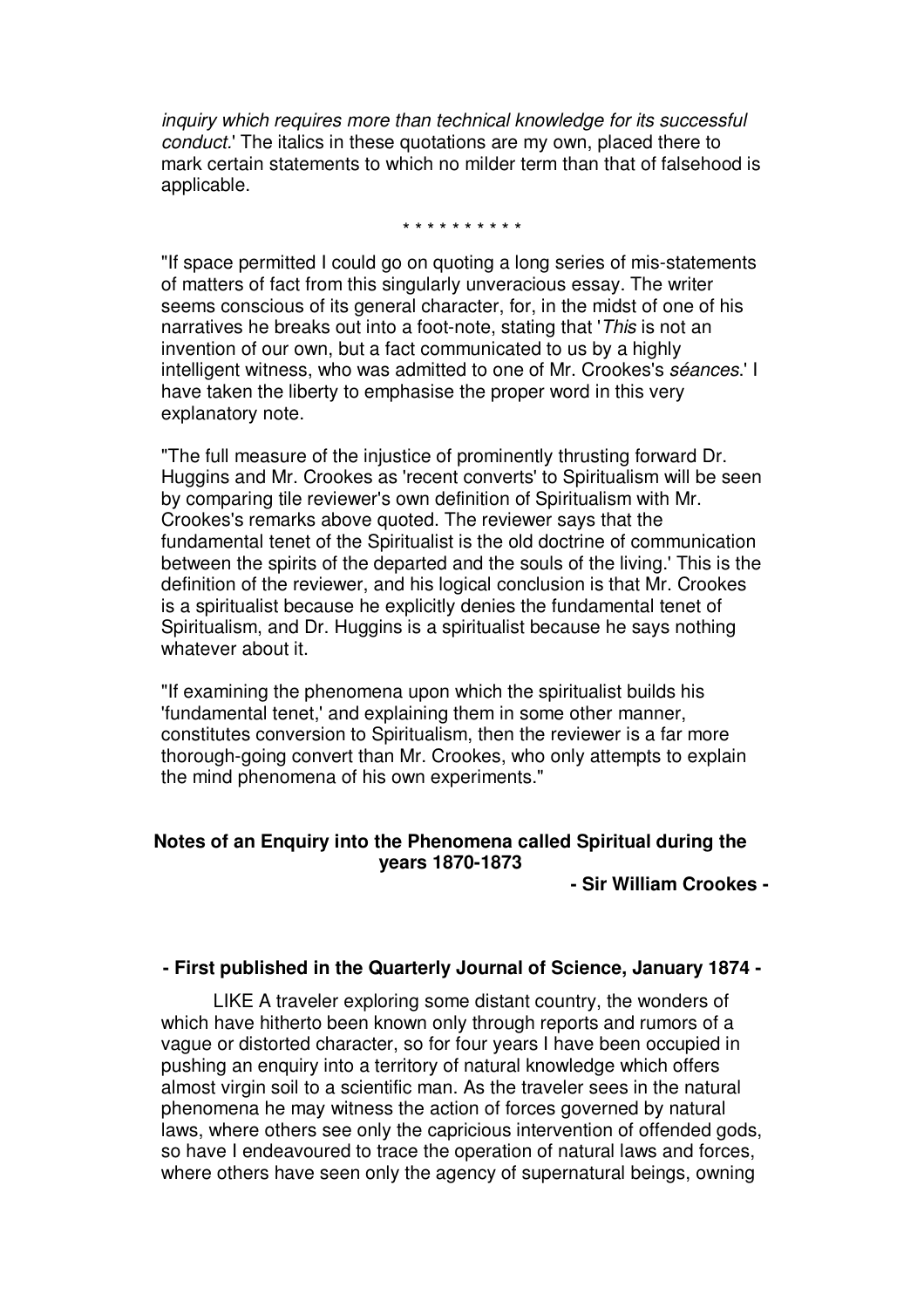no laws, and obeying no force but their own free will. As the traveler in his wanderings is entirely dependent on the good will and friendliness of the chiefs and the medicine men of the tribes amongst whom he sojourns, so have I not only been aided in my enquiry in a marked degree by some of those who possess the peculiar powers I have sought to examine, but have also formed firm and valued friendships amongst many of the recognized leaders of opinion whose hospitalities I have shared. As the traveler sometimes sends home, when opportunity offers, a brief record of progress, which record, being necessarily isolated from all that has led up to it, is often received with disbelief or ridicule, so have I on two occasions selected and published what seemed to be a few striking and definite *facts;* but having omitted to describe the preliminary stages necessary to lead the public mind up to an appreciation of the phenomena and to show how they fitted into other observed facts, they were also met, not only with incredulity, but with no little abuse. And, lastly, as the traveler, when his exploration is finished and he returns to his old associates, collects together all his scattered notes, tabulates them, and puts them in order ready to be given to the world as a connected narrative, so have I, on reaching this stage of my enquiry, arranged and put together all my disconnected observations, ready to place before the public in the form of a volume.

The phenomena I am prepared to attest are so extraordinary and so directly oppose the most firmly rooted articles of scientific belief amongst others, the ubiquity and invariable action of the force of gravitation - that, even now, on recalling the details of what I witnessed, there is an antagonism in my mind between *reason*, which pronounces it to be scientifically impossible, and the consciousness that my senses, both of touch and sight - and these corroborated, as they were, by the senses of all who were present, - are not lying witnesses when they testify against my preconceptions.

But the supposition that there is a sort of mania or delusion which suddenly attacks a whole room full of intelligent persons who are quite sane elsewhere, and that they all concur to the minutest particulars, in the details of the occurrences of which they suppose themselves to be witnesses, seems to my mind more incredible than even the facts they attest.

The subject is far more difficult and extensive than it appears. Four years ago I intended only to devote a leisure month or two to ascertain whether certain marvelous occurrences I had heard about would stand the test of close scrutiny. Having, however, soon arrived at the same conclusion as, I may say, every impartial enquirer, that there was "something in it," I could not, as a student of Nature's laws, refuse to follow the enquiry wheresoever the facts might lead. Thus a few months have grown into a few years, and were my time at my own disposal it would probably extend still longer. But other matters of scientific and practical interest demand my present attention; and, inasmuch as I cannot afford the time requisite to follow the inquiry as it deserves, and as I am fully confident it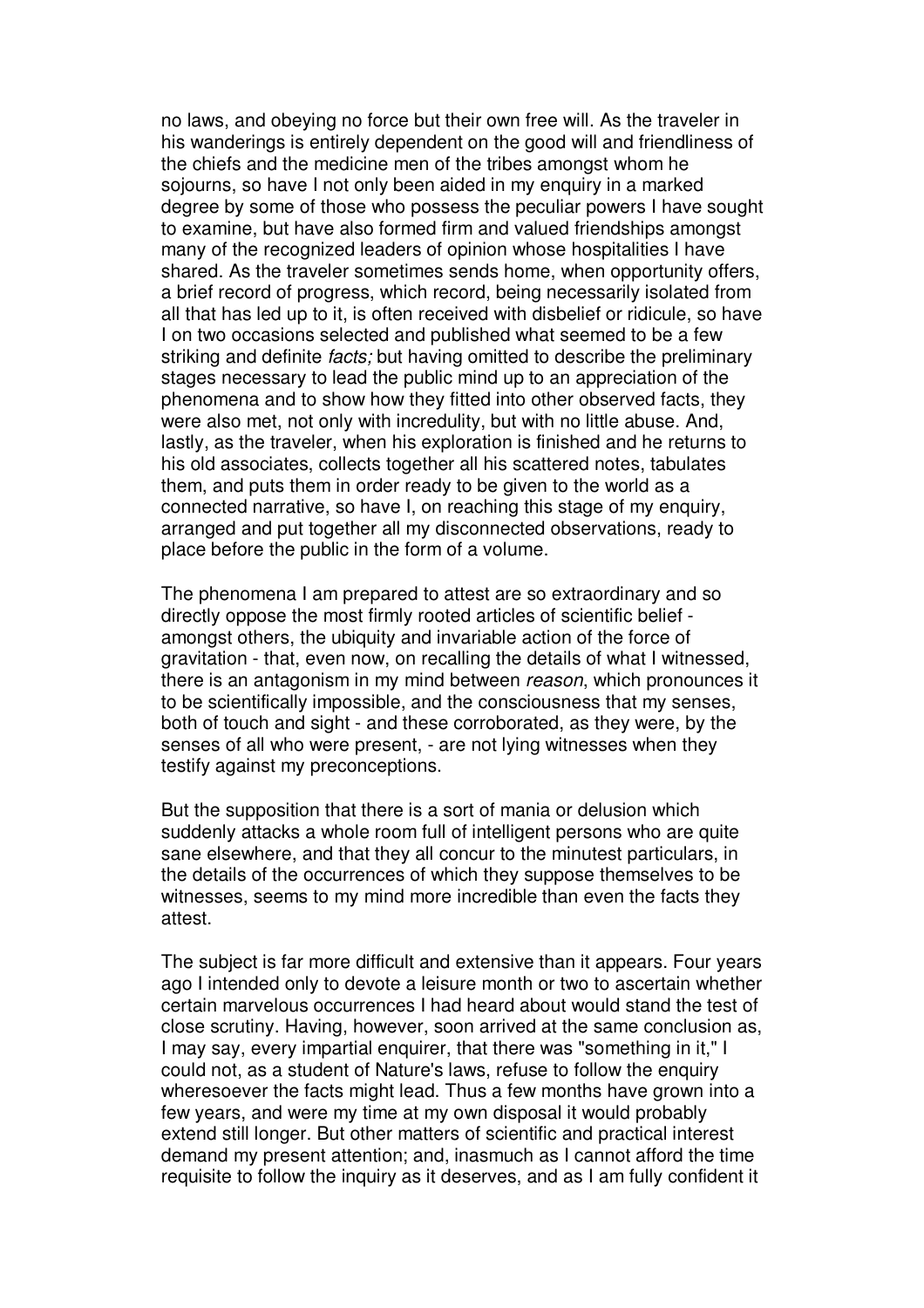will be studied by scientific men a few years hence, and as my opportunities are not now as good as they were some time ago, when Mr. D. D. Home was in good health, and Miss Kate Fox (now Mrs. Jencken) was free from domestic and maternal occupations, I feel compelled to suspend further investigation for the present.

To obtain free access to some persons abundantly endowed with the power I am experimenting upon, now involves more favour than a scientific investigator should be expected to make of it. Spiritualism amongst its more devout followers is a religion. The mediums, in many cases young members of the family, are guarded with a seclusion and jealousy which an outsider can penetrate with difficulty. Being earnest and conscientious believers in the truth of certain doctrines which they hold to be substantiated by what appear to them to be miraculous occurrences, they seem to hold the presence of scientific investigation as a profanation of the shrine. As a personal favour I have more than once been allowed to be present at meetings that presented rather the form of a religious ceremony than of a spiritualistic *séance*. But to be admitted by favour once or twice, as a stranger might be allowed to witness the Eleusinian mysteries, or a Gentile to peep within the Holy of Holies, is not the way to ascertain facts and discover laws. To gratify curiosity is one thing; to carry on systematic research is another. I am seeking the truth continually. On a few occasions, indeed, I have been allowed to apply tests and impose conditions; but only once or twice have I been permitted to carry off the priestess from her shrine, and in my own house, surrounded by my own friends, to enjoy opportunities of testing the phenomena I had witnessed elsewhere under less conclusive conditions(1). My observations on these cases will find their due place in the work I am about to publish.

(1) In this paper I give no instances and use no arguments drawn from these exceptional cases. Without this explanation it might be thought that the immense number of facts I have accumulated were principally obtained on the few occasions here referred to, and the objection would naturally arise of insufficiency of scrutiny from want of time.

Following the plan adopted on previous occasions, - a plan which, however much it offended the prejudices of some critics, I have good reason to know was acceptable to the readers of the *Quarterly Journal of Science* - I intended to embody the results of my labour in the form of one or two articles for this journal. However, on going over my notes, I find such a wealth of facts, such a superabundance of evidence, so overwhelming a mass of testimony, all of which will have to be marshalled in order, that I could fill several numbers of the Quarterly. I must therefore be content on this occasion with an outline only of my labours, leaving proof and full details to another occasion.

My principal object will be to place on record a series of actual occurrences which have taken place in my own house, in the presence of trustworthy witnesses, and under as strict test conditions as I could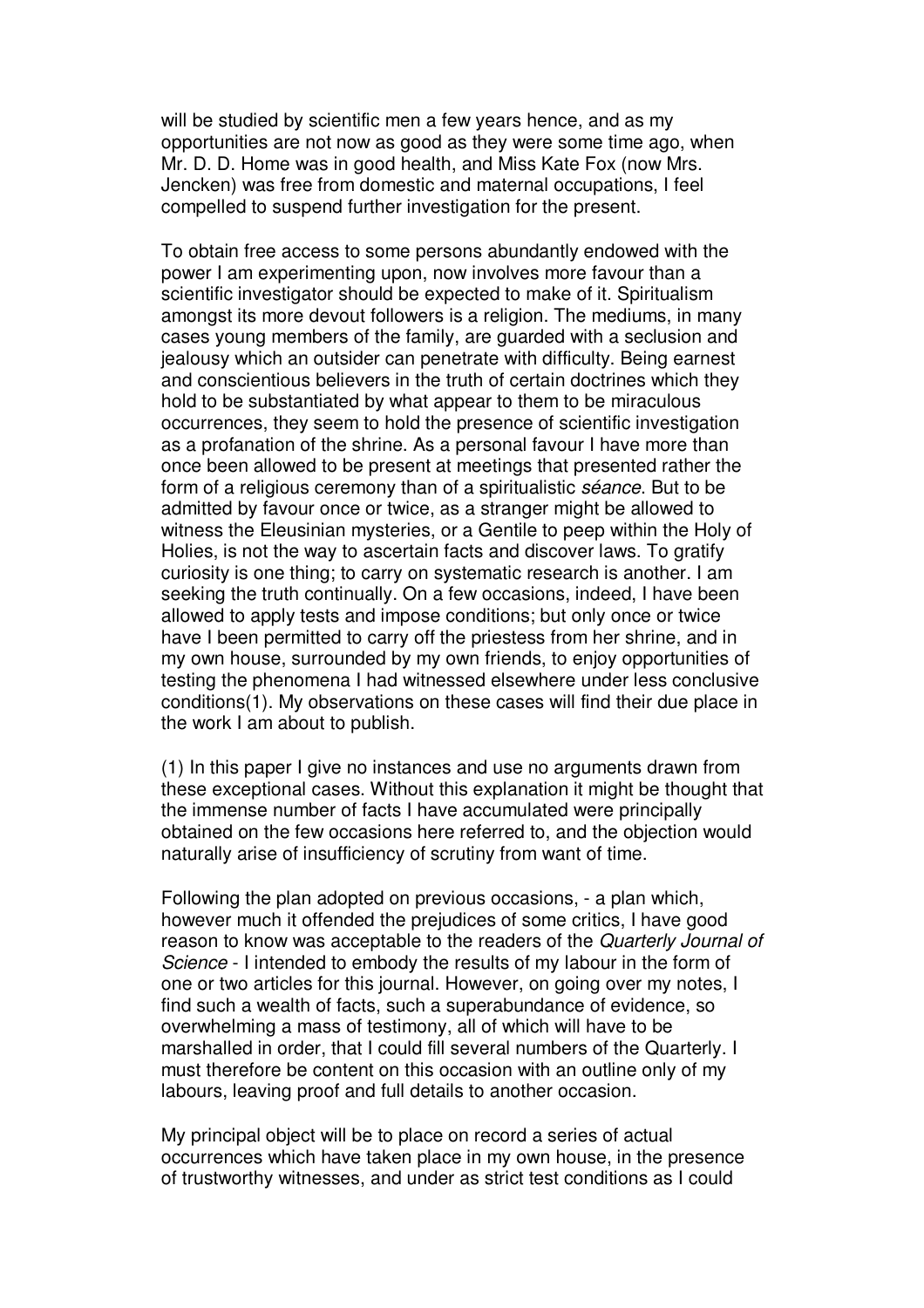devise. Every fact which I have observed is, moreover, corroborated by the records of independent observers at other times and places. It will be seen that the facts are of the most astounding character, and seem utterly irreconcilable with all known theories of modem science. Having satisfied myself of their *truth*, it would be moral cowardice to withhold my testimony because my previous publications were ridiculed by critics and others who knew nothing whatever of the subject, and who were too prejudiced to see and judge for themselves whether or not there was truth in the phenomena; I shall state simply what I have seen and proved by repeated experiment and test, and "I have yet to learn that it is irrational to endeavour to discover the causes of unexplained phenomena."

At the commencement, I must correct one or two errors which have taken firm possession of the public mind. One is that *darkness* is essential to the phenomena. This is by no means the case. Except where darkness has been a necessary condition, as with some of the phenomena of luminous appearances, and a few other instances, everything recorded has taken place *in the light*. In the few cases where the phenomena noted have occurred in darkness I have been very particular to mention the fact; moreover, some special reason can be shown for the exclusion of light, or the results have been produced under such perfect test conditions that the suppression of one of these senses has not really weakened the evidence.

Another common error is that the occurrences can be witnessed only at certain times and places - in the rooms of the medium, or at hours previously arranged; and arguing from this erroneous supposition, an analogy has been insisted on between the phenomena called spiritual and the feats of legerdemain by professional "conjurers", and "wizards," exhibited on their own platform and surrounded by all the appliances of their art.

To show how far this is from the truth, I need only say that, with very few exceptions, the many hundreds of facts I am prepared to attest - facts which to imitate by known mechanical or physical means would baffle the skill of Houdin, a Bosco, or an Anderson, backed with all the resources of elaborate machinery and the practice of years - have all taken place in my own house, at times appointed by myself, and under circumstances which absolutely precluded the employment of the very simplest instrumental aids.

A third error is that the medium must select his own circle of friends and associates at a *séance;* that these friends must be thorough believers in the truth of whatever doctrine the medium enunciates; and that *conditions* are imposed on any person present of an investigating turn of mind, which entirely preclude accurate observation and facilitate trickery and deception. In reply to this I can state that (with the exception of the very few cases: to which I have alluded in a previous paragraph where, whatever might have been the motive for exclusiveness, it certainly was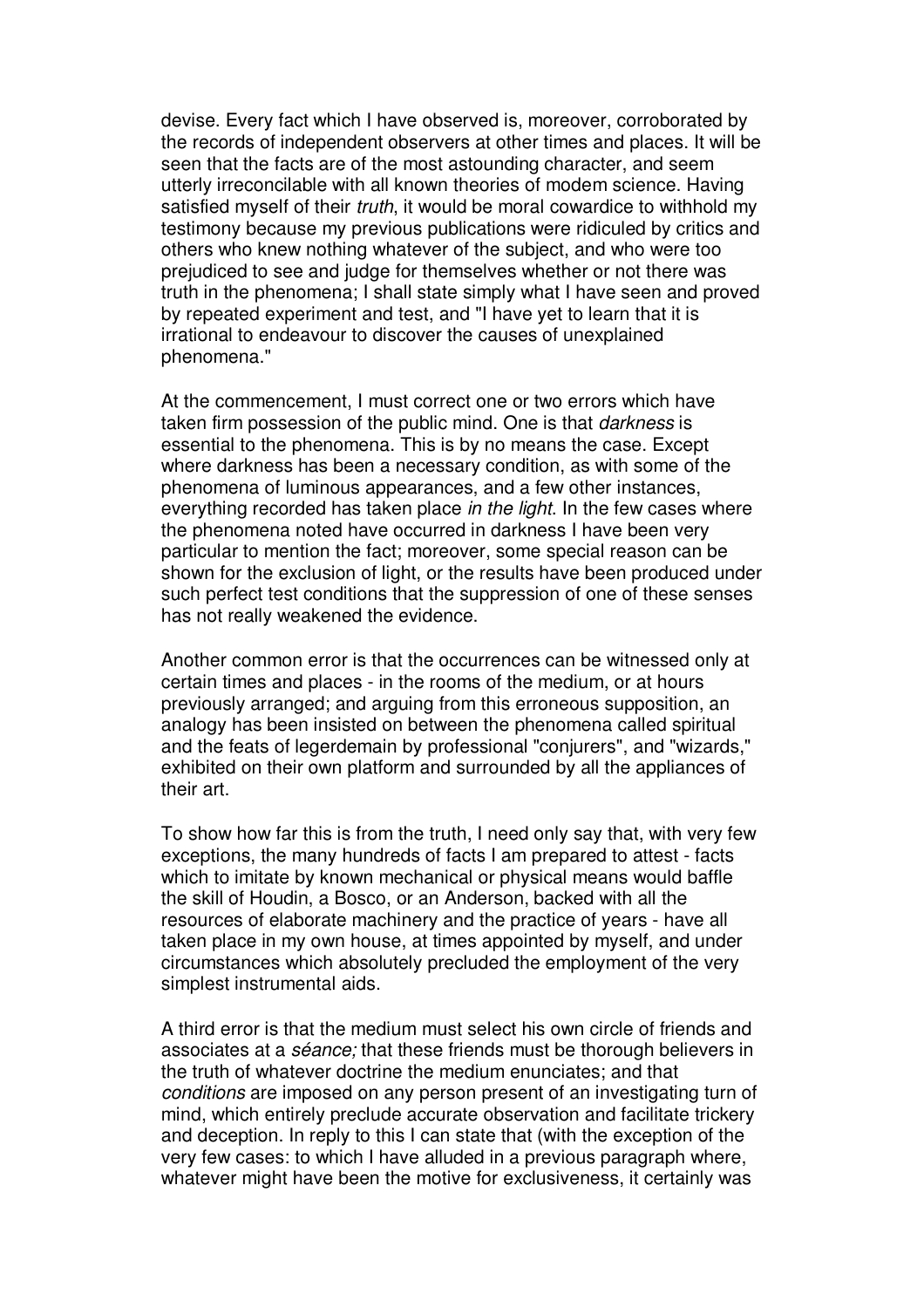not the veiling of deception) I have chosen my own circle of friends, have introduced any hardheaded unbeliever whom I pleased, and have generally imposed my own terms, which have been carefully chosen to prevent the possibility of fraud. Having generally ascertained some of the conditions which facilitate the occurrence of the phenomena, my modes of conducting these inquiries have generally been attended with equal and, indeed, in most cases with more, success than on other occasions, where, through mistaken, notions of the importance of certain trifling observances, the conditions imposed might render less easy the detection of fraud.

I have said that darkness is not essential. It is however, well-ascertained fact that when the force is weak a bright light exerts an interfering action on some of the phenomena. The power possessed by Mr. Home is sufficiently strong to withstand this antagonistic influence; consequently, he always objects to darkness at his *séances*. Indeed, except on two occasions, when, for some particular experiments of my own, light was excluded, everything which I have witnessed with him has taken place in the light. I have had many opportunities of testing the action of light of different sources and colours, such as sunlight, diffused daylight, moonlight, gas, lamp, and candle light electric light from a vacuum tube, homogeneous yellow light, etc. The interfering rays appear to be those at the extreme end of the spectrum.

I now proceed to classify some of the phenomena which have come under my notice, proceeding from the simple to the more complex, and briefly giving under each heading an outline of some of the evidence I am prepared to bring forward. My readers will remember that, with the exception of cases specially mentioned, the occurrences have taken place *in my own house, in the light, and with only private friends present* besides the medium. In the contemplated volume I propose to give in full detail the tests and precautions adopted on each occasion, with names of witnesses. I only briefly allude to them in this article.

# **CLASS I The Movement of Heavy Bodies with Contact, but without Mechanical Exertion**

This is one of the simplest forms of the phenomena observed. It varies in degree from a quivering or vibration of the room and its contents to the actual rising into the air of a heavy body when the hand is placed on it. The retort is obvious that if people are touching a thing when it moves, they push it, or pull it, or lift it; I have proved experimentally that this is not the case in numerous instances, but as a matter of evidence I attach little importance to this class of phenomena by itself, and only mention them as a preliminary to other movements of the same kind, but without contact.

These movements (and indeed I may say the same of every kind of phenomenon) are generally preceded by a peculiar cold air, sometimes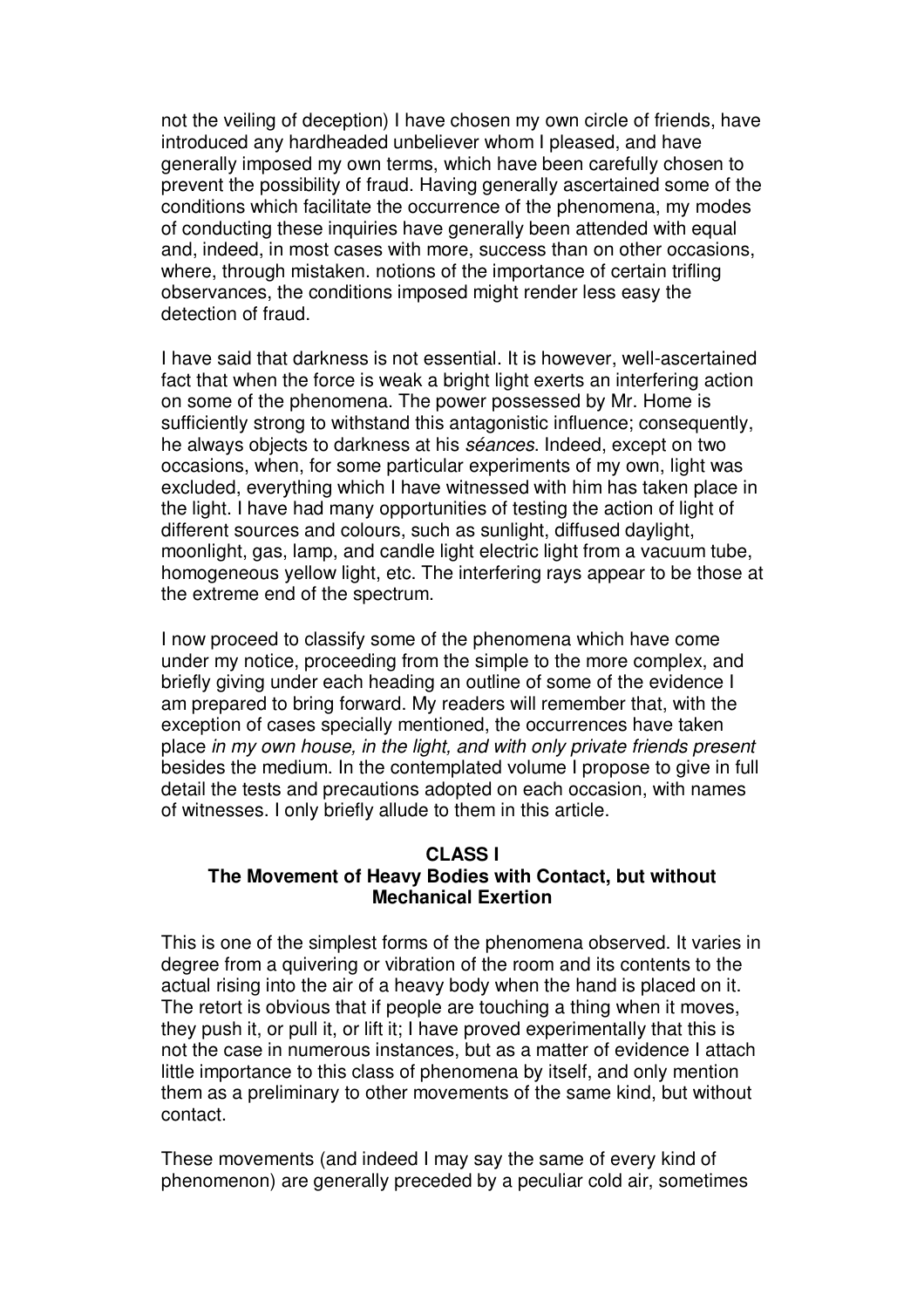amounting to a decided wind. I have bad sheets of paper blown about by it, and a thermometer lowered several degrees. On some occasions, which I will subsequently give more in detail, I have not detected any actual movement of the air, but the cold has been so intense that I could only compare it to that felt when the hand has been within a few inches of frozen mercury.

#### **CLASS II The Phenomena of Percussive and Other Allied Sounds**

The popular name of "raps" conveys a very erroneous impression of this class of phenomena. At different times, during my experiments, I have heard delicate ticks, as with the point of a pin; a cascade of sharp sounds as from an induction coil in full work; detonations in the air; sharp metallic taps; a crackling like that heard when a fractional machine is at work; sounds like scratching; the twittering of a bird, etc.

These sounds are noticed with almost every medium, each having a special peculiarity; they are more varied with Mr. Home, but for power and certainty I have met with no one who at all approached Miss Kate Fox. For several months I enjoyed almost unlimited opportunity of testing the various phenomena occurring in the presence of this lady, and I especially examined the phenomena of these sounds. With mediums, generally it is necessary to sit for a formal *séance* before anything is heard; but in the case of Miss Fox it seems only necessary for her to place her hand on any substance for loud thuds to be heard in it, like a triple pulsation, sometimes loud enough to be heard several rooms off. In this manner I have heard them in a living tree - on a sheet of glass - on a stretched iron wire - on a stretched membrane - a tambourine - on the roof of a cab - and on the floor of a theatre. Moreover, actual contact is not always necessary; I have had these sounds proceeding from the floor, walls, etc., when the medium's hands and feet were held - when she was standing on a chair-when she was suspended in a swing from the ceiling- when she was enclosed in a wire cage - and when she had fallen fainting on a sofa. I have heard them on a glass harmonicon - I have felt them on my own shoulder and under my own hands. I have heard them on a sheet of paper, held between the fingers by a piece of thread passed through one corner. With a full knowledge of the numerous theories which have been started, chiefly in America, to explain these sounds, I have tested them in every way that I could devise, until there has been no escape from the conviction that they were true objective occurrences not produced by trickery or mechanical means.

An important question here forces itself upon the attention. *Are the movements and sounds governed by intelligence?* At a very early stage of the enquiry, it was seen that the power producing the phenomena was not merely a blind force, but was associated with or governed by intelligence: thus the sounds to which I have just alluded will be repeated a definite number of times, they will come loud or faint, and in different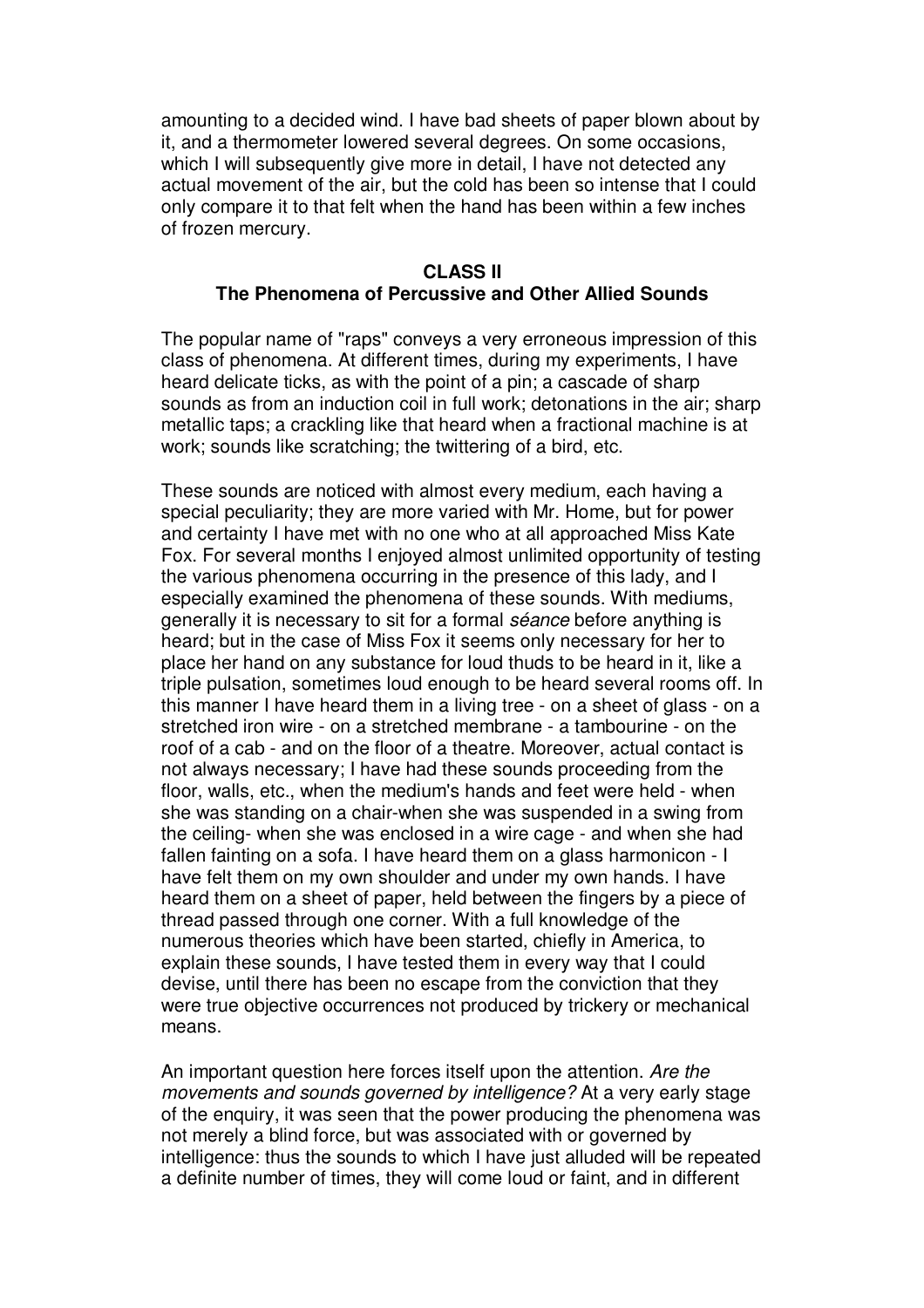places at request and by a pre-arranged code of signals, questions are answered, and messages given with more or less accuracy.

The intelligence governing the phenomena is sometimes manifestly below that of the medium. It is frequently in direct opposition to the wishes of the medium: when a determination has been expressed to do something which might not be considered quite right. I have known urgent messages given to induce a reconsideration. The intelligence is sometimes of such a character as to lead to the belief that it does not emanate from any person present.

Several instances can be given to prove each of these statements, but the subject will be more fully discussed subsequently, when treating of the source of the intelligence.

#### **CLASS III The Alteration of Weights of Bodies**

I have repeated the experiments already described in this Journal, in different forms, and with several mediums. I need not further allude to them here.

# **CLASS IV Movements of Heavy Substances when at a distance from the Medium**

The instances in which heavy bodies, such as tables, chairs, sofas, etc., have been moved, when the medium has not been touching them, are very numerous. I will briefly mention a few of the most striking. My own chair has been twisted partly round, whilst my feet were off the floor. A chair was seen by all present to move slowly up to the table from a far comer, when all were watching it; on another occasion an arm chair moved to where we were sitting, and then moved slowly back again (a distance of about three feet) at my request. On three successive evenings a small table moved slowly across the room, under conditions which I had specially pre-arranged, so as to answer any objection which might be raised to the evidence. I have had several repetitions of the experiment considered by the Committee of the Dialectical Society to be conclusive, viz., the movement of a heavy table, in full fight, the chairs turned with their backs to the table, about a foot off, and each person kneeling on his chair, with hands resting over the backs of the chairs, but not touching the table. On one occasion this took place when I was moving about so as to see how everyone was placed.

# **CLASS V**

### **The Rising of Tables and Chairs off the Ground, with out Contact with any Person**

A remark is generally made when occurrences of this kind are mentioned: Why is it only tables and chairs which do these things? Why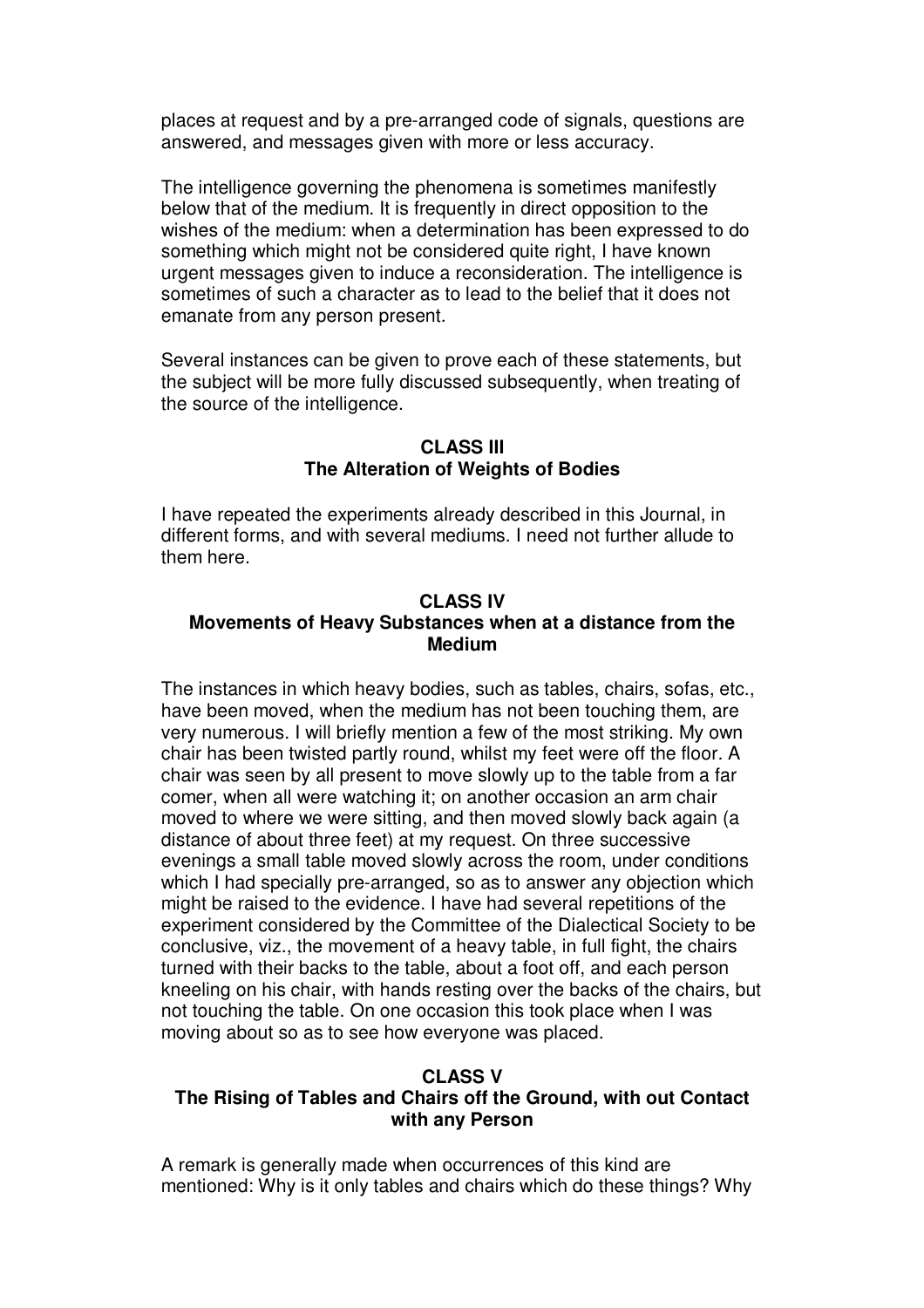is this property peculiar to furniture? I might reply that I only observe and record facts, and do not profess to enter into the Why and Wherefore; but indeed it will be obvious that if a heavy inanimate body in an ordinary dining-room has to rise off the floor, it cannot very well be anything else but a table or a chair. That this propensity is not specially attached to furniture I have abundant evidence, but like other experimental demonstrators, the intelligence or power, whatever it may be, which produces these phenomena can only work with the materials which are available.

On five separate occasions a heavy dining-table rose between a few inches and 1 1/2 feet off the floor, under special circumstances, which rendered trickery impossible. On another occasion a heavy table rose from the floor in full light, while I was holding the medium's hands and feet. On another occasion the table rose from the floor, not only when no person was touching it, but under conditions which I had prearranged so as to assure unquestionable proof of the fact.

# **CLASS VI The Levitation of Human Beings**

This has occurred in my presence on four occasions in darkness. The test conditions under which they took place were quite satisfactory, so far as the judgment was concerned; but ocular demonstration of such a fact is so necessary to disturb our pre-formed opinions as to "the naturally possible and impossible," that I will here only mention cases in which the deductions of reason were confirmed by the sense of sight.

On one occasion I witnessed a chair, with a lady sitting on it, rise several inches from the ground. On another occasion, to avoid the suspicion of this being in some way performed by herself, the lady knelt on the chair in such a manner that its four feet were visible to us. It then rose about three inches, remained suspended for about ten seconds, and then slowly descended. At another time two children, on separate occasions, rose from the floor with their chairs, in full daylight, under (to me) most satisfactory conditions; for I was kneeling and keeping close watch upon the feet of the chair, and observing that no one might touch them.

The most striking cases of levitation which I have witnessed have been with Mr. Home, On three separate occasions have I seen him raised completely from the floor of the room. Once sitting in an easy chair, once kneeling on his chair, and once standing up. On each occasion I had full opportunity of watching the occurrence as it was taking place.

There are at least a hundred recorded instances of Mr. Home's rising from the ground, in the presence of as many separate persons, and I have heard from the lips of the three witnesses to the most striking occurrence of this kind - the Earl of Dunraven, Lord Lindsay, and Captain C. Wynne - their own most minute accounts of what took place. To reject the recorded evidence on this subject is to reject all human testimony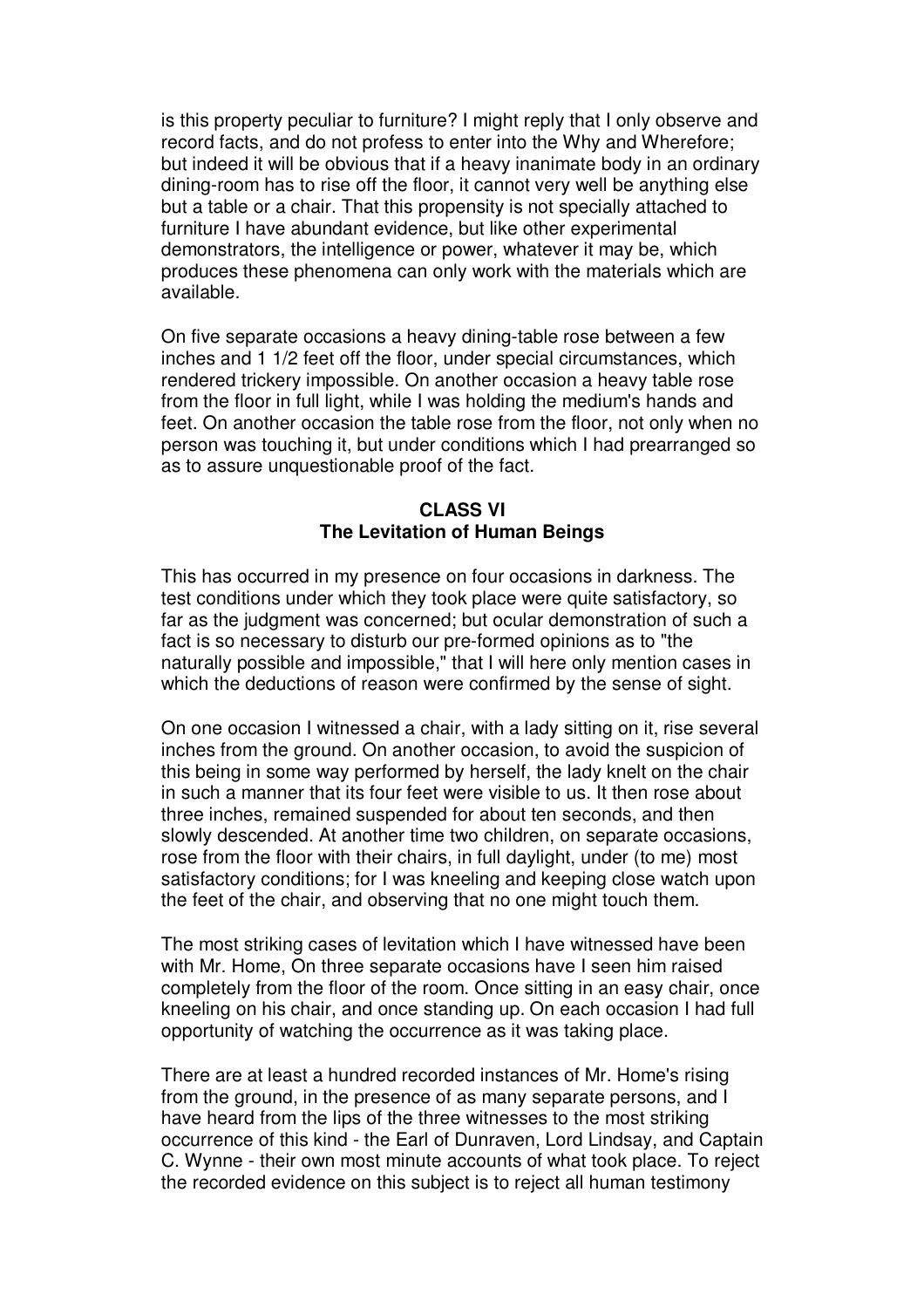whatever; for no fact in sacred or profane history is supported by a stronger array of proofs.

The accumulated testimony establishing Mr. Homes levitations is overwhelming. It is greatly to be desired that some person, whose evidence would be accepted as conclusive by the scientific world - if indeed there lives a person whose testimony *in favour* of such phenomena would be taken - would seriously and patiently examine the alleged facts. Most of the eyewitnesses to these levitations are now living, and would, doubtless, be willing to give their evidence. But, in a few years, such *direct* evidence will be difficult, if not impossible, to be obtained.

# **CLASS VII Movement of Various Small Articles without Contact with any Person**

Under this heading I propose to describe some special phenomena which I have witnessed. I can do little more here than allude to some of the more striking facts, all of which, be it remembered, have occurred under circumstances that render trickery impossible. But it is idle to attribute these results to trickery, for I would again remind my readers that what I relate has not been accomplished at the house of a medium, but in my own house, where preparations have been quite impossible. A medium, walking into my dining room, cannot, while seated in one part of the room with a number of persons keenly watching him, by trickery make an accordion play in *my own* hand when I hold it keys downwards, or cause the same accordion to float about the room playing all the time. He cannot introduce machinery which will wave window curtains or pull up Venetian blinds eight feet off, tie a knot in a handkerchief and place it in a far comer of the room, sound notes on a distant piano, cause a cardplate to float about the room, raise a water-bottle and tumbler from the table, make a coral necklace rise on end, cause a fan to move about and fan the company, or set in motion a pendulum when enclosed in a glass case firmly cemented to the wall.

# **CLASS VIII Luminous Appearances**

These, being rather faint, generally require the room to be darkened. I need scarcely remind my readers again that, under these circumstances, I have taken proper precautions to avoid being imposed upon by phosphorised oil or other means. Moreover, many of these lights are such as I have tried to imitate artificially, but cannot.

Under the strictest test conditions, I have seen a solid self-luminous body, the size and nearly the shape of a turkey's egg, float noiselessly about the room, at one time higher than any one present could reach standing on tiptoe, and then gently descend to the floor. It was visible for more than ten minutes, and before it faded away it struck the table three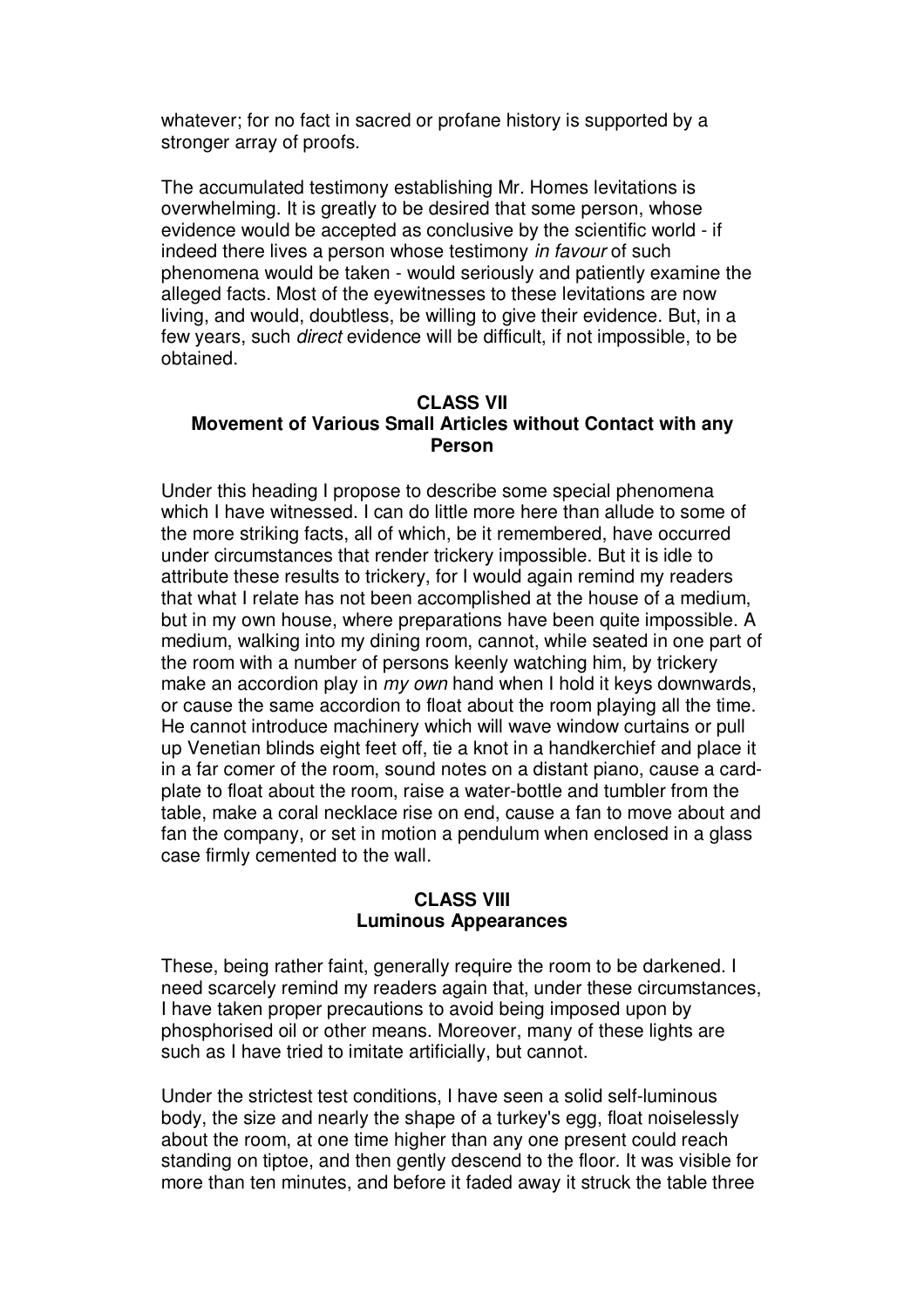times with a sound like that of a hard solid body. During this time the medium was lying back, apparently insensible, in an easy chair.

I have seen luminous points of light darting about and settling on the heads of different persons; I have had questions answered by the flashing of a bright light a desired number of times in front of my face. I have seen sparks of light rising from the table to the ceiling, and again falling upon the table, striking it with an audible sound. I have had an alphabetic communication given by luminous flashes occurring before me in the air, whilst my hand was moving about amongst them. I have seen a luminous cloud floating upwards to a picture. Under the strictest test conditions, I have more than once had a solid, self-luminous, crystalline body placed in my hand by a hand which did not belong to any person in the room. *In the light*, I have seen a luminous cloud hover over a heliotrope on a side table, break a sprig off, and carry the sprig to a lady; and on some occasions I have seen a similar luminous cloud visibly condense to the form of a band and carry small objects about. These, however, more properly belong to the next class of phenomena.

# **CLASS IX The Appearance of Hands, either Self-Luminous or Visible by Ordinary Light**

The forms of bands are frequently *felt* at dark *séances*, or under circumstances where they cannot be seen. More rarely I have seen the hands. I will here give no instances in which the phenomenon has occurred in darkness, but will simply select a few of the numerous instances in which I have seen the bands in the light.

A beautifully formed small hand rose up from an opening in a diningtable and gave me a flower; it appeared and then disappeared three times at intervals, affording me ample opportunity of satisfying myself that it was as real in appearance as my own. This occurred in the light in my own room, whilst I was holding the medium's hands and feet.

On another occasion, a small band and arm, like a baby's, appeared playing about a lady who was sitting next to me. It then passed to me and patted my arm and pulled my coat several times.

At another time, a finger and thumb were seen to pick the petals from a flower in Mr. Home's buttonhole, and lay them in front of several persons who were sitting near him.

A hand has been repeatedly seen by myself and others playing the keys of an accordion, both of the medium's hands being visible at the same time, and sometimes being held by those near him.

The hands and fingers do not always appear to me to be solid and lifelike. Sometimes, indeed, they present more the appearance of a nebulous cloud partly condensed into the form of a hand. This is not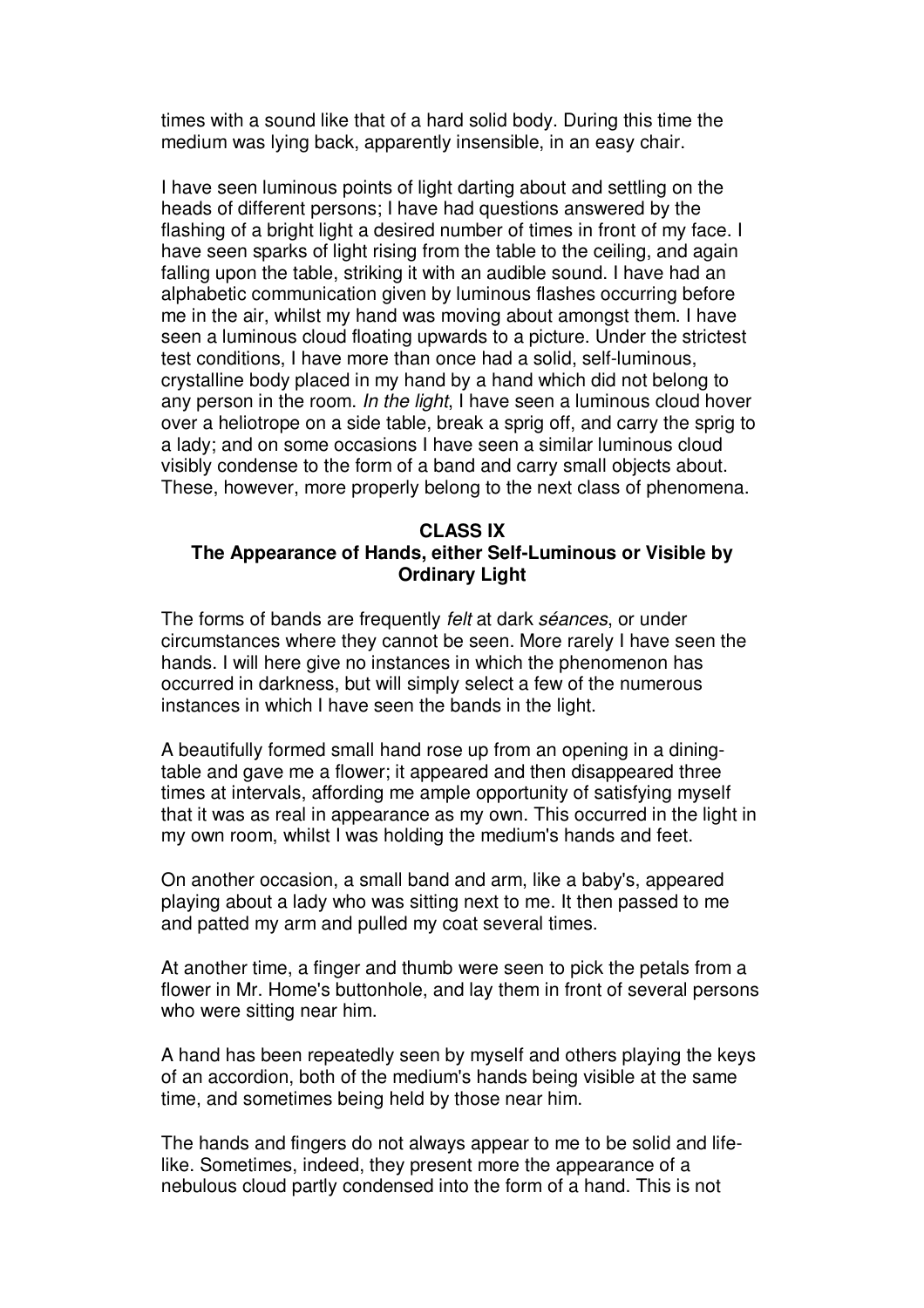equally visible to all present. For instance, a flower or other small object is seen to move; one person present will see a luminous cloud hovering over it, another will detect a nebulous looking hand, whilst others will see nothing at all but the moving flower. I have more than once seen, first an object move, then a luminous cloud appear to form about it, and, lastly, the cloud condense into a shape and become a perfectly-formed hand. At this stage the hand is visible to all present. It is not always a mere form, but sometimes appears perfectly life-like and graceful, the fingers moving, and the flesh apparently as human as that of any in the room. At the wrist, or arm, it becomes hazy, and fades off into a luminous cloud.

To the touch, the hand sometimes appears icy cold and dead, at other times, warm and life-like, grasping my own with the firm pressure of an old friend.

I have retained one of these hands in my own, firmly resolved not to let it escape. There was no struggle or effort made to get loose, but it gradually seemed to resolve itself into vapour, and faded in that manner from my grasp.

# **CLASS X Direct Writing**

This is the term employed to express writing which is not produced by any person present. I have had words and messages repeatedly written on privately-marked paper, under the most rigid test conditions, and have heard the pencil moving over the paper in the dark. The conditions pre-arranged by myself have been so strict as to be equally convincing to my mind as if I had seen the written characters formed. But as space will not allow me to enter into full particulars, I will merely select two instances in which my eyes as well as ears were witnesses to the operation.

The first instance which I shall give took place, it is true, at a dark *séance*, but the result was not less satisfactory on that account. I was sitting next to the medium, Miss Fox, the only other persons present being my wife and a lady relative, and I was holding the medium's two hands in one of mine, whilst her feet were resting on my feet. Paper was on the table before us, and my disengaged hand was holding a pencil.

A luminous hand came down from the upper part of the room, and after hovering near me for a few seconds, took the pencil from my hand, rapidly wrote on a sheet of paper, threw the pencil down, and then rose up over our heads, gradually fading into darkness.

My second instance may be considered the record of a failure. "A good failure often teaches more than the most successful experiment." It took place in the light, in my own room, with only a few private friends and Mr. Home present. Several circumstances, to which I need not further allude, had. shown that the power that evening was strong. I therefore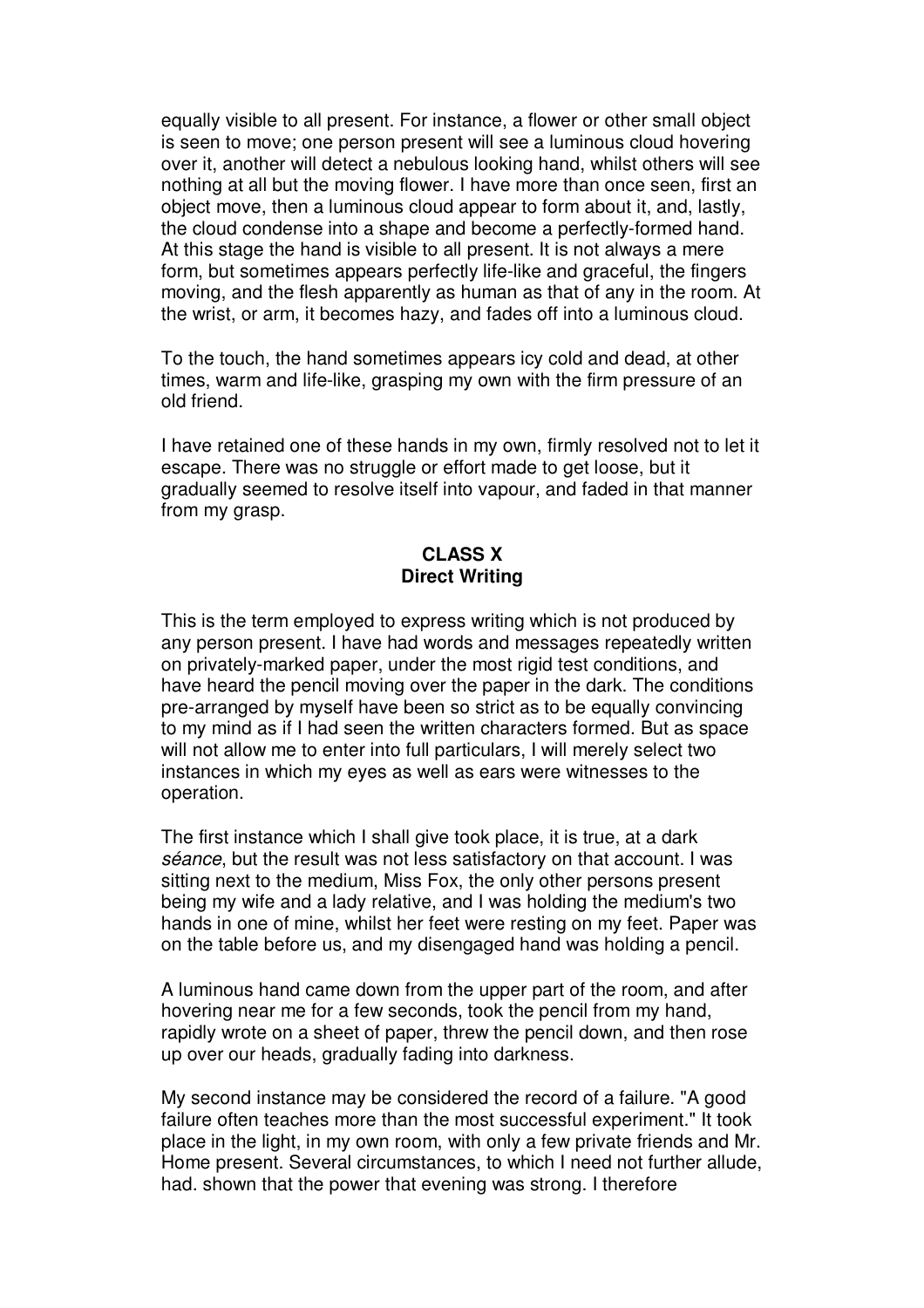expressed a wish to witness the actual production of a written message such as I had heard described a short time before by a friend. Immediately an alphabetic communication was made as follows: "We will try." A pencil and some sheets of paper had been lying on the centre of the table; presently the pencil rose up on its point and after advancing by hesitating jerks to the paper, fell down. It then rose, and again fell. A third time it tried, but with no better result. After three unsuccessful attempts, a small wooden lath, which was lying near upon the table, slid towards the pencil, and rose a few inches from the table; the pencil rose again, and propping itself against the lath, the two together made an effort to mark the paper. It fell, and then a joint effort was again made. After a third trial the lath gave it up, and moved back to its place, the pencil lay as it fell across the paper, and an alphabetic message told us - "We have tried to do as you asked, but our power is exhausted."

# **CLASS XI Phantom Forms and Faces**

These are the rarest of the phenomena I have witnessed. The conditions requisite for their appearance appear to be so delicate, and such trifles interfere with their production, that only on very few occasions have I witnessed them under satisfactory test conditions. I will mention two of these cases.

In the dusk of the evening, during a *séance* with Mr. Rome at my house, the curtains of a window about eight feet from Mr. Home were seen to move. A dark, shadowy, semitransparent form, like that of a man, was then seen by all present standing near the window, waving the curtain with his hand. As we looked, the form faded away, and the curtains ceased to move.

The following is a still more striking instance. As in the former case, Mr. Home was the medium. A phantom form came from a comer of the room, took an accordion in its hand, and then glided about the room playing the instrument. The form was visible to all present for many minutes, Mr. Home also being seen at the same time. Coming rather close to a lady who was sitting apart from the rest of the company, she gave a slight cry, upon which it vanished.

#### **CLASS XII Special Instances Which Seem to Point to the Agency of an Exterior Intelligence**

It has already been shown that the phenomena are governed by an intelligence. It becomes a question of importance as to the source of that intelligence. Is it the intelligence of the medium, of any of the other persons in the room, or is it an exterior intelligence? Without wishing at present to speak positively on this point, I may say that whilst I have observed many circumstances which appear to show that the will and intelligence of the medium have much to do with the phenomena(2), I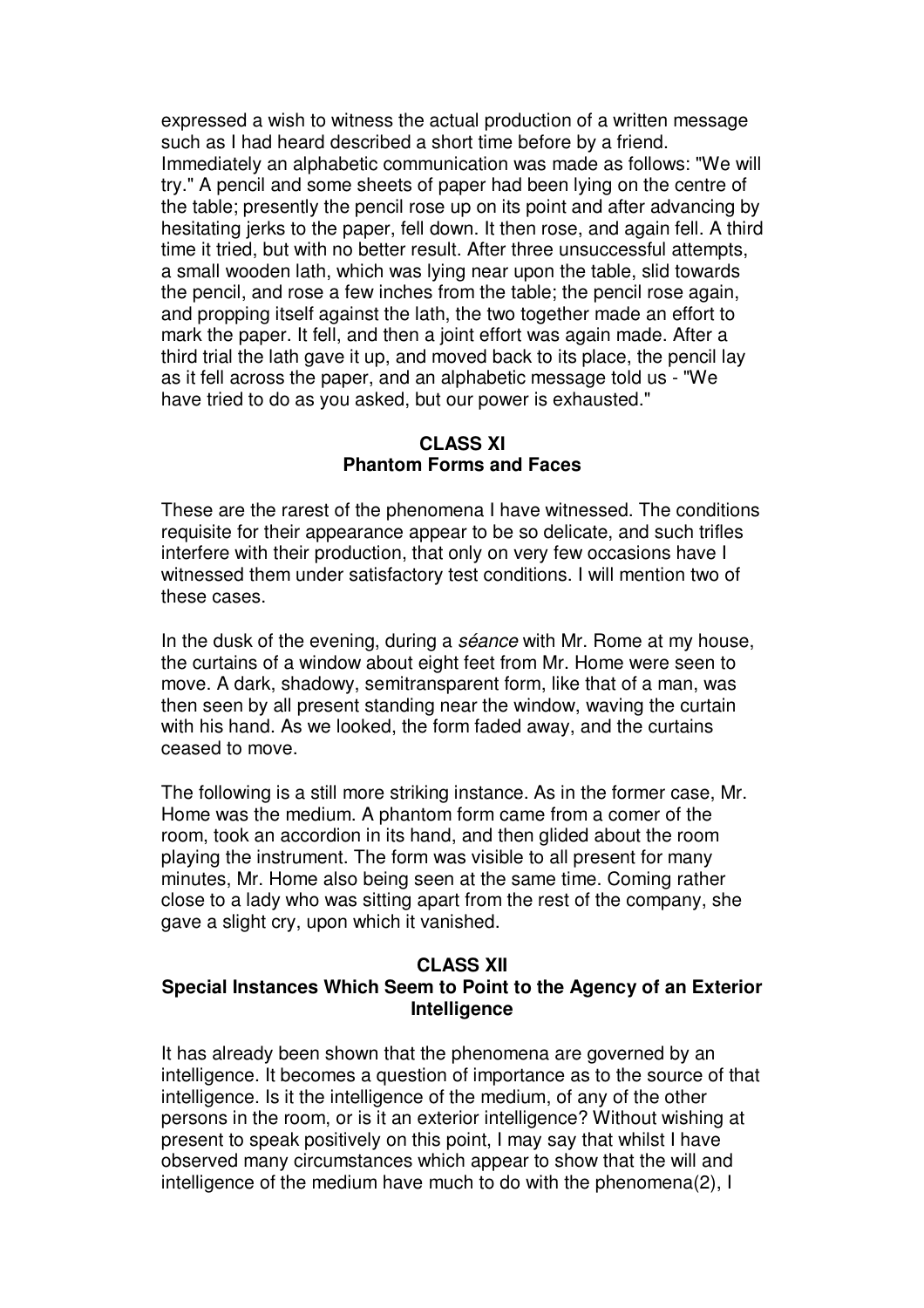have observed some circumstances which seem conclusively to point to the agency of an outside intelligence, not belonging to any human being in the room.

Space does not allow me to give here all the arguments which can be adduced to prove these points, but I will briefly mention one or two circumstances out of many.

(2) I do not wish my meaning to he misunderstood. What I mean is, not that the medium's will and intelligence are actively employed in any conscious or dishonest way in the production of the phenomena, but that they sometimes appear to act in an unconscious manner.

I have been present when several phenomena were going on at the same time, some being unknown to the medium. I have been with Miss Fox when she has been writing a message automatically to one person present, whilst a message to another person on another subject was being given alphabetically by means of "raps," and the whole time she was conversing freely with a third person on a subject totally different from either. Perhaps a more striking instance is the following:

During a *séance* with Mr. Home, a small lath, which. I have before mentioned, moved across the table to me, in the light, and delivered a message to me by tapping my hand; I repeating the alphabet, and the lath tapping me at the right letters. The other end of the lath was resting on the table, some distance from Mr. Home's hands.

The taps were so sharp and clear, and the lath was evidently so well under control of the invisible power which was governing its movements, that I said, "Can the intelligence governing the motion of this lath change the character of the movements, and give me a telegraphic message through the Morse alphabet by taps on my hand?" (I have every reason to believe that the Morse code was quite unknown to any other person present, and it was only imperfectly known to me.) Immediately I said this, the character of the taps changed, and the message was continued in the way I had requested. The letters were given too rapidly for me to do more than catch a word here and there, and consequently I lost the message; but I heard sufficient to convince me that there was a good Morse operator at the other end of the line, wherever that might be.

Another instance. A lady was writing automatically by means of the planchette. I was trying to devise a means of proving that what she wrote was not due to "unconscious cerebration." The planchette, as it always does, insisted that, although it was moved by the hand and arm of the lady, the *intelligence* was that of an invisible being who was playing on her brain as on a musical instrument, and thus moving her muscles. I therefore said to this intelligence, "Can you see the contents of this room?" "Yes," wrote the planchette. "Can you see to read this newspaper?" said I, putting my finger on a copy of the *Times*, which was on a table behind me, but without looking at it. "Yes," was the reply of the planchette. "Well," I said, "if you can see that, write the word which is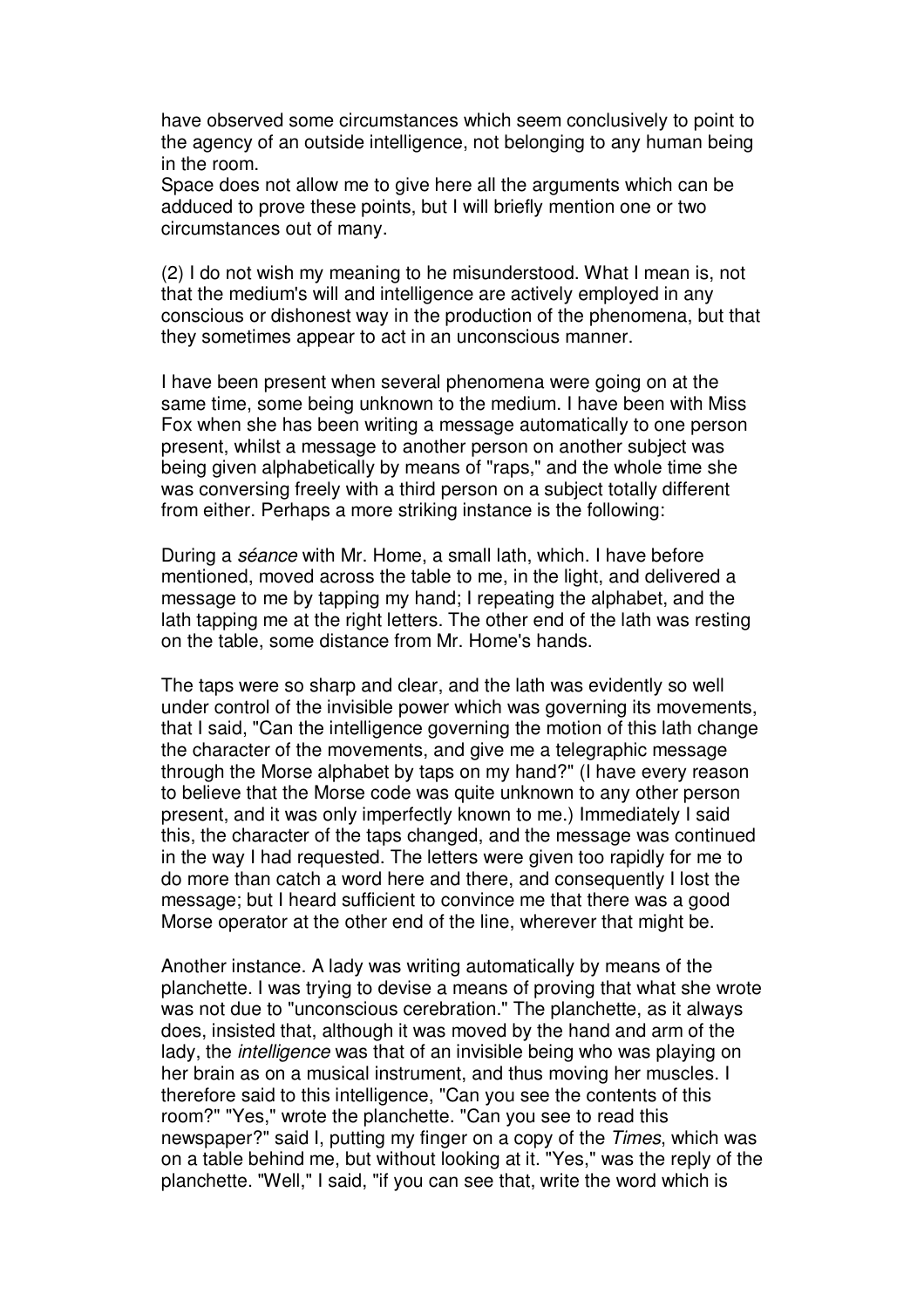now covered by my finger, and I will believe you." The planchette commenced to move. Slowly and with great difficulty the word "however" was written. I turned round and saw the the word "however" was covered by the tip of my finger.

I had purposely avoided looking at the newspaper when I tried this experiment, and it was impossible for the lady, had she tried, to have seen any of the printed words, for she was sitting at one table, and the paper was on another table behind, my body intervening.

# **CLASS XIII Miscellaneous Occurrences of a Complex Character**

Under this heading I propose to give several occurrences which cannot be otherwise classified owing to their complex character. Out of more than a dozen cases, I will select two. The first occurred in the presence of Miss Kate Fox. To render it intelligible I must enter into some details.

Miss Fox had promised to give me a *séance* at my house one evening in the spring of last year. Whilst waiting for her, a lady relative, with my two eldest sons, aged fourteen and eleven, were sitting in the dining-room where the *séances* were always held, and I was sitting by myself, writing in the library. Hearing a cab drive up and the bell ring, I opened the door to Miss Fox, and took her directly into the dining-room. She said she would not go upstairs, as she could not stay very long, but laid her bonnet and shawl on a chair in the room. I then went to the dining-room door, and telling the two boys to go into the library and proceed with their lessons, I closed the door behind them, locked it, and (according to my usual custom at *séances*) put the key in my pocket.

We sat down, Miss Fox being on my right hand and the other lady on my left. An alphabetic message was soon given to turn the gas out, and we thereupon sat in total darkness, I holding Miss Fox's two hands in one of mine the whole time. Very soon a message was given in the following words: "We are going to bring something to show our power"; and almost immediately afterwards we all heard the tinkling of a bell, not stationary, but moving about in all parts of the room: at one time by the wall, at another in a further comer of the room, now touching me on the head, and now tapping against the floor. After ringing about the room in this manner for fully five minutes, it fell upon the table close to my hands.

During the time this was going on no one moved, and Miss Fox's hands were perfectly quiet. I remarked that it could not be my little hand-bell which was ringing, for I left that in the library. (Shortly before Miss Fox came I had occasion to refer to a book which was lying on a corner of a book-shelf. The bell was on the book, and I put it on one side to get the book. That little incident had impressed on my mind the fact of the bell being in the library.) The gas was burning brightly in the hall outside the dining-room door so that this could not be opened without letting light into the room, even had there been an accomplice in the house with a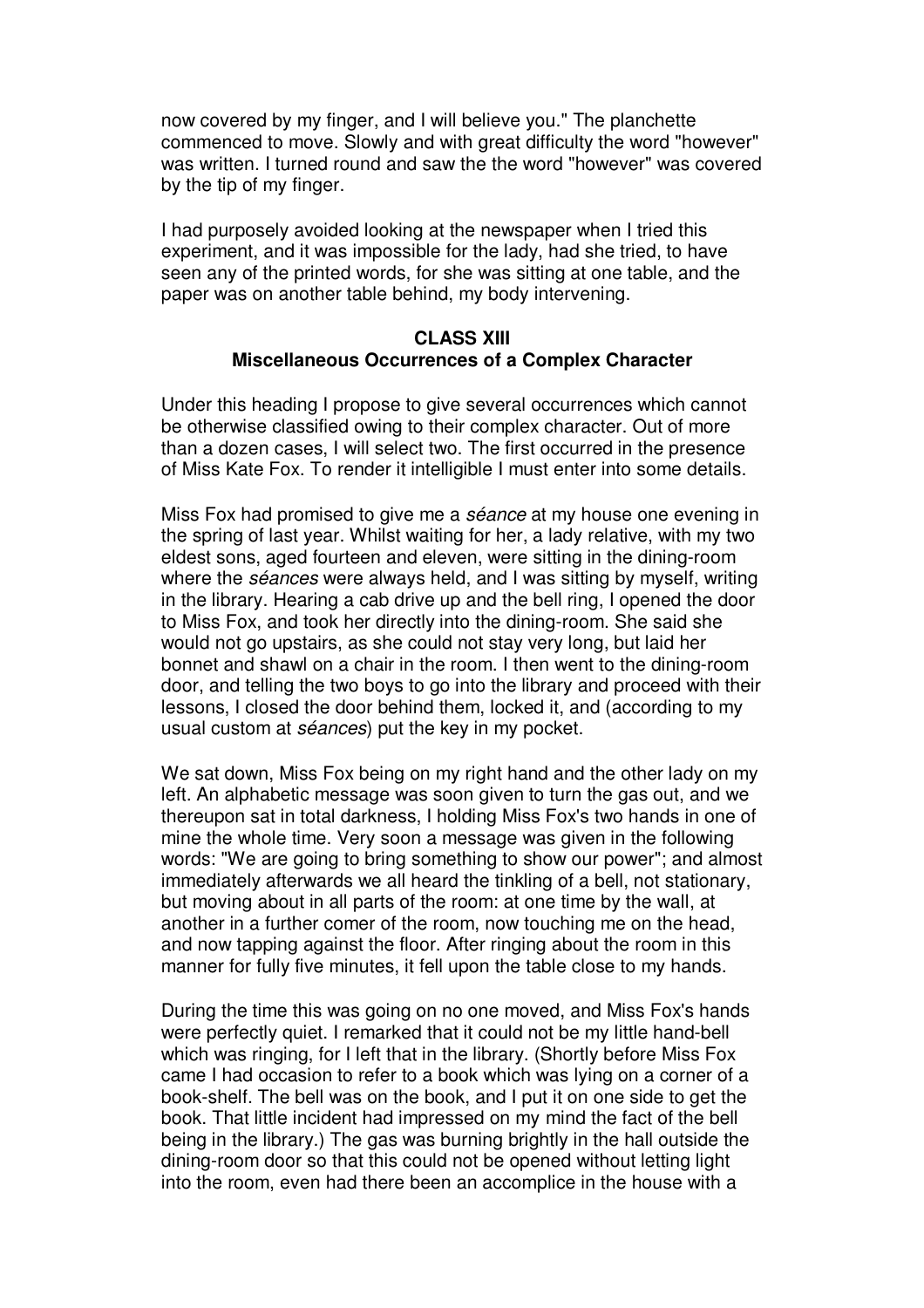duplicate key, which there certainly was not.

I struck a light. There, sure enough, was my own bell lying on the table before me. I went straight into the library. A glance showed that the bell was not where it ought to have been. I said to my eldest boy, "Do you know where my little bell is?" "Yes, papa," he replied, "there it is," pointing to where I had left it. He looked up as he said this, and then continued, "No - it's not there, but it was there a little time ago." "How do you mean? - has anyone come in and taken it?"

"No," said he, "no one has been in; but I am sure it was there, because when you sent us in here out of the dining-room, J. (the youngest boy) began ringing it so that I could not go on with my lessons, and I told him to stop." J. corroborated this, and said that, after ringing it, he put the bell down where he had found it.

The second circumstance which I will relate occurred in the light, one Sunday evening, only Mr. Home and members of my family being present. My wife and I had been spending the day in the country, and had brought home a few flowers we had gathered. On reaching home, we gave them to a servant to put them in water. Mr. Home came soon after, and we at once proceeded to the dining-room. As we were sitting down, a servant brought in the flowers which she had arranged in a vase. I placed it in the centre of the dining-table, which was without a cloth. This was the first time Mr. Home had seen these flowers.

After several phenomena had occurred, the conversation turned upon some circumstances which seemed only explicable on the assumption that matter had actually passed through a solid substance. Thereupon a message was given by means of the alphabet: "It is impossible for matter to pass through matter, but we will show you what we can do." We waited in silence. Presently a luminous appearance was seen hovering over the bouquet of flowers, and then, in full view of all present, a piece of China-grass 15 inches long, which formed the centre ornament of the bouquet, slowly rose from the other flowers, and then descended to the table in front of the vase between it and Mr. Home. It did not stop on reaching the table, but went straight through it, and we all watched it until it had entirely passed through. Immediately on the disappearance of the grass, my wife, who was sitting near Mr. Home, saw a hand come up from under the table between them, holding the piece of grass. It tapped her on the shoulder two or three times with a sound audible to all, then laid the grass on the floor, and disappeared. Only two persons saw the hand, but all in the room saw the piece of grass moving about as I have described. During the time this was taking place, Mr. Home's hands were seen by all to be quietly resting on the table in front of him. The place where the grass disappeared was 18 inches from his hands. The table was a telescope dining table, opening with a screw; there was no leaf in it, and the junction of the two sides formed a narrow crack down the middle. The grass had passed through this chink, which I measured, and found to be barely 1/8 inch wide. The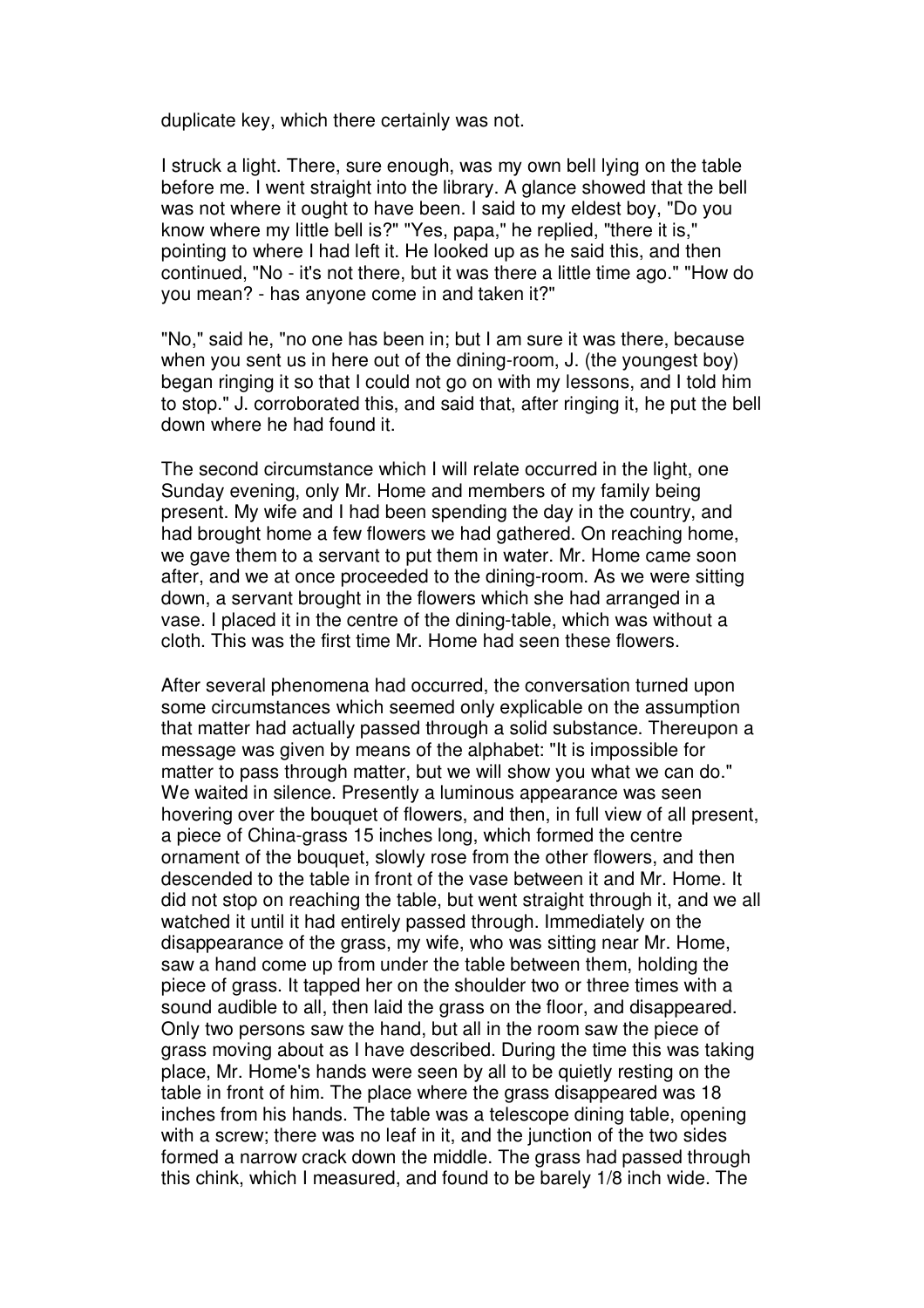stem of the piece of grass was far too thick to enable me to force it through this crack without injuring it, yet we had all seen it pass through quietly and smoothly; and on examination, it did not show the slightest sips of pressure or abrasion.

# **Theories to Account for the Phenomena Observed**

**First Theory:** The phenomena are all the results of tricks, clever mechanical arrangements, or legerdemain; the mediums are imposters, and the rest of the company fools.

It is obvious that this theory can only account for a very small proportion of the facts observed. I am willing to admit that some so-called mediums of whom the public have heard much are arrant imposters who have taken advantage of the public demand for spiritualistic excitement to fill their purses with easily-earned guineas; whilst others who have no pecuniary motive for imposture are tempted to cheat, it would seem, solely by a desire for notoriety. I have met with several cases of imposture, some very ingenious, others so palpable that no person who has witnessed the genuine phenomena could be taken in by them. An enquirer into the subject finding one of these cases at his first initiation is disgusted with what he detects at once to be an imposture; and he not unnaturally gives vent to his feelings, privately or in print, by a sweeping denunciation of the whole genus "medium." Again, with a thoroughly genuine medium, the first phenomena which are observed are generally slight movements of the table, and faint taps under the medium's hands or feet. These, of course, are quite easy to be imitated by the medium, or anyone at the table. If, as sometimes occurs, nothing else takes place, the skeptical observer goes away with the firm impression that his superior acuteness detected cheating on the part of the medium, who was consequently afraid to proceed with any more tricks in *his* presence. He, too, writes to the newspapers exposing the whole imposture, and probably indulges in moral sentiments about the sad spectacle of persons, apparently intelligent, being taken in by imposture which he detected at once.

There is a wide difference between the tricks of a professional conjurer, surrounded by his apparatus, and aided by any number of concealed assistants and confederates, deceiving the senses by clever sleight of hand on his own platform, and the phenomena occurring in the presence of Mr. Home, which take place in the light, in a private room that almost up to the commencement of the séance has been occupied as a living room, and surrounded by private friends of my own, who not only will not countenance the slightest deception, but who are watching narrowly everything that takes place. Moreover, Mr. Home has frequently been searched before and after *séances* and he *always* offers to allow it. During the most remarkable occurrences I have occasionally held both his hands, and placed my feet on his feet. On no single occasion have I proposed a modification of arrangements for the purpose of rendering trickery less possible which he has not at once assented to, and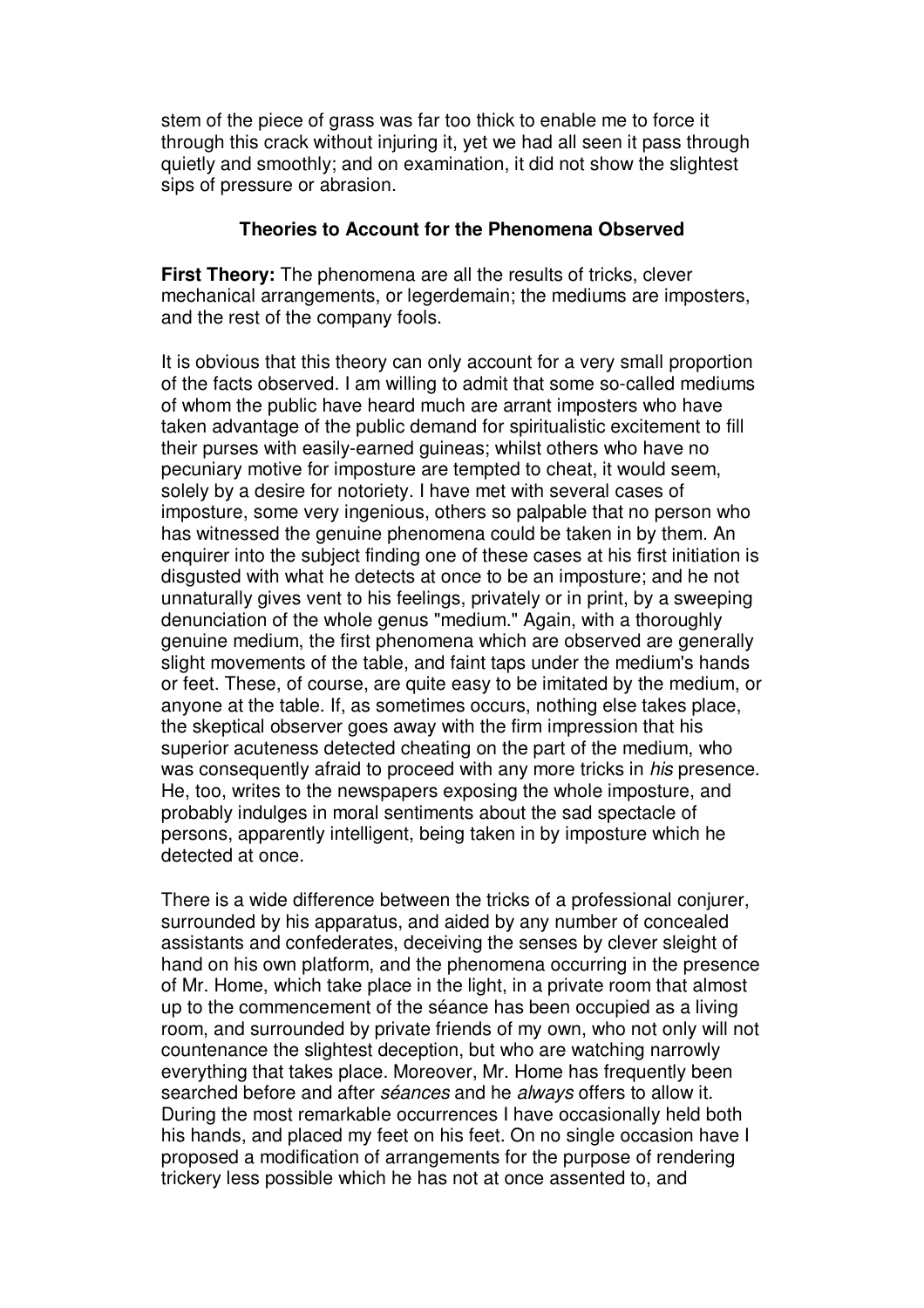frequently he has himself drawn attention to tests which might be tried.

I speak chiefly of Mr. Home, as he is so much more powerful than most of the mediums I have experimented with. But with all I have taken such precautions as place trickery out of the list of possible explanations.

Be it remembered that an explanation to be of any value must satisfy *all* the conditions of the problem. It is not enough for a person, who has perhaps seen only a few of the inferior phenomena, to say, "I suspect it was all cheating," or "I saw how some of the tricks could be done."

**Second Theory:** The persons at a *séance* are the victims of a sort of mania or delusion, and imagine phenomena to occur which have no real objective existence.

**Third Theory:** The whole is the result of conscious or unconscious cerebral action.

**Fourth Theory:** The result of the spirit of the medium, perhaps in association with the spirits of some or all of the people present.

These two theories are evidently incapable of embracing more than a small portion of the phenomena, and they are improbable explanations for even those. They may be dismissed very briefly.

I now approach the "Spiritual" theories. It must be remembered that the word "spirits" is used in a very vague sense by the generality of people.

**Fifth Theory:** The actions of evil spirits or devils, personifying who or what they please, in order to undermine Christianity and ruin men's souls.

**Sixth Theory:** The actions of a separate order of beings, living on this earth, but invisible and immaterial to us. Able, however, occasionally to manifest their presence. Known in almost all countries and ages as demons (not necessarily bad), gnomes, fairies, kobolds, elves, goblins, Puck, etc.

**Seventh Theory:** The actions of departed human beings - the spiritual theory *par excellence*.

**Eighth Theory:** *(The Psychic Force Theory).* This is a necessary adjunct to the 4th, 5th, 6th, and 7th theories, rather than a theory by itself.

According to this theory the "medium," or the circle of people associated together as a whole, is supposed to possess a force, power, influence, virtue, or gift, by means of which intelligent beings are enabled to produce the phenomena observed. What these intelligent beings are is a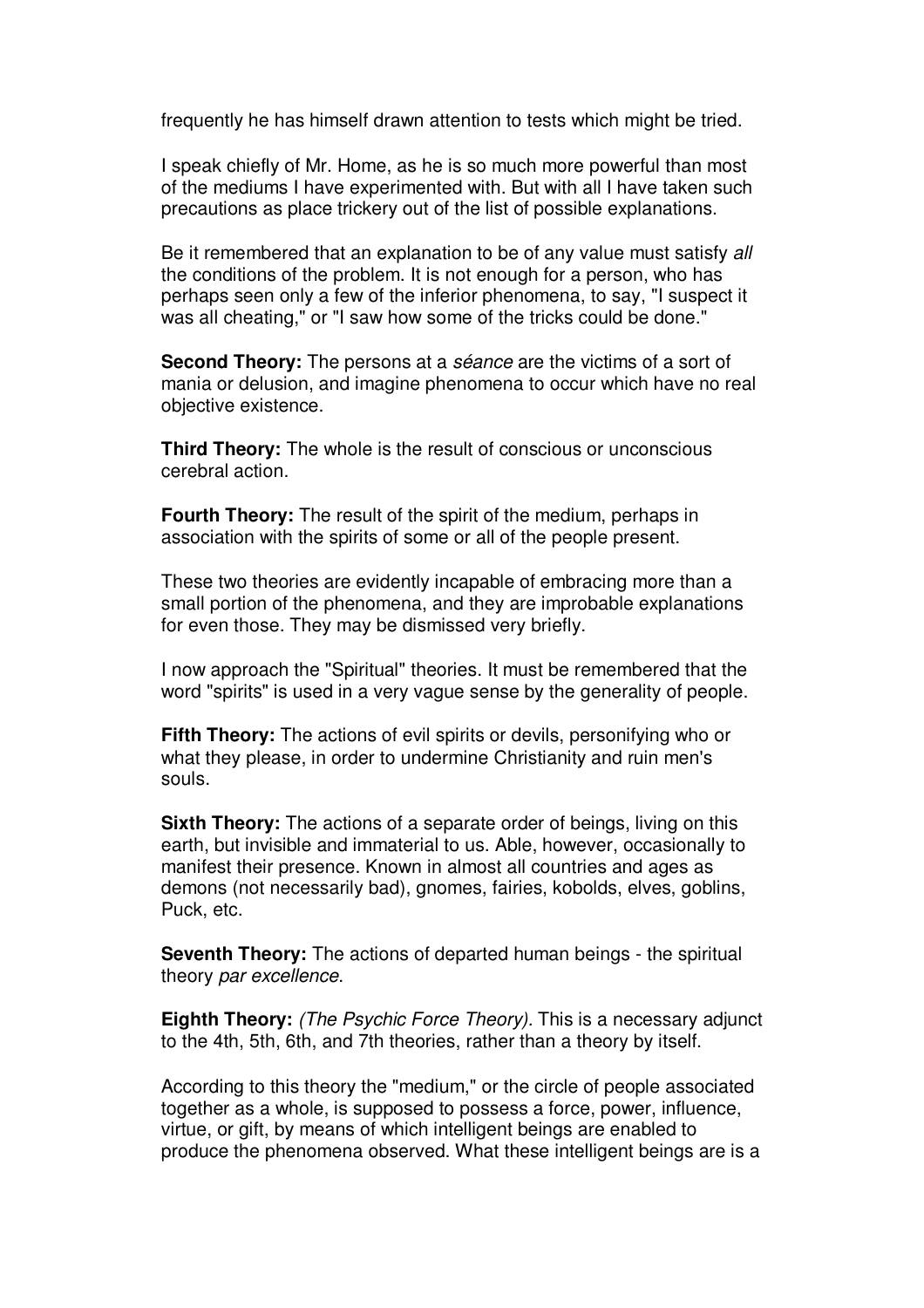subject for other theories.

It is obvious that a "medium" possesses a *something* which is not possessed by an ordinary being. Give this *something* a name. Call it 'x' if you like. Mr. Serjeant Cox calls it Psychic Force. There has been so much misunderstanding on this subject that I think it best to give the following explanation in Mr. Serjeant Cox's own words:

"The Theory of *Psychic Force* is in itself merely the recognition of the now almost undisputed fact that under certain conditions, as yet but imperfectly ascertained, and within a limited, but as yet undefined, distance from the bodies of certain persons having a special nerve organization, a Force operates by which, without muscular contact or connection, action at a distance is caused, and visible motions and audible sounds are produced in solid substances. As the presence of such an organization is necessary to the phenomenon, it is reasonably concluded that the Force does, in some manner as yet unknown, proceed from that organization. As the organism is itself moved and directed within its structure by a Force which either is, or is controlled by, the Soul, Spirit, or Mind (call it what we may) which constitutes the individual being we term 'the Man,' it is an equally reasonable conclusion that the Force which causes the motions beyond the limits of the body is the same Force that produces motion within the limits of the body. And, inasmuch as the external force is seen to be often directed by Intelligence, it is an equally reasonable conclusion that the directing Intelligence of the external force is the same Intelligence that directs the Force internally. This is the force to which the name of *Psychic Force* has been given by me as properly designating a force which I thus contend to be traced back to the Soul or Mind of the Man as its source. But I and all who adopt this theory of Psychic Force as being the agent through which the phenomena are produced, do not thereby intend to assert that this Psychic Force may not be sometimes seized and directed by some other Intelligence than the Mind of the Psychic. The most ardent Spiritualists practically admit the existence of Psychic Force under the very inappropriate name of Magnetism (to which it has no affinity whatever), for they assert that the Spirits of the Dead can only do the acts attributed to them by using the Magnetism (that is, the Psychic Force) of the Medium. The difference between the advocates of Psychic Force and the Spiritualists consists in this - that we contend that there is as yet insufficient proof of any other directing agent than the Intelligence of the Medium, and no proof whatever of the agency of Spirits of the Dead; while the Spiritualists hold it as a faith, not demanding further proof, that Spirits of the Dead are the sole agents in the production of all the phenomena. Thus the controversy resolves itself into a pure question of *fact*, only to be determined by a laborious and long-continued series of experiments and an extensive collection of psychological *facts*, which should be the first duty of the Psychological Society, the formation of which is now in progress."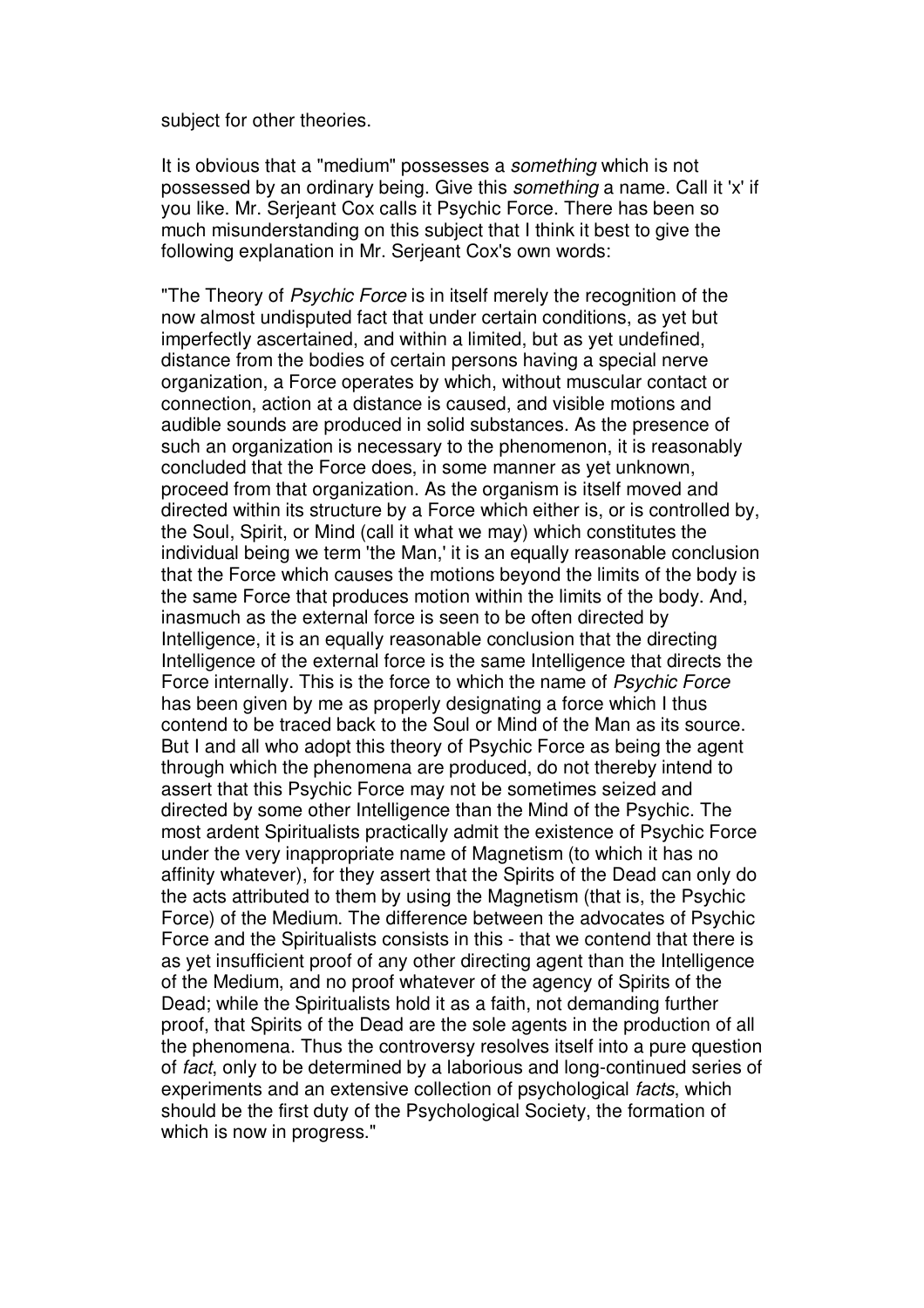**Miss Florence Cook's Mediumship - Sir William Crookes -**

### **- Letter to "The Spiritualist" February 6th 1874 -**

SIR, It has been my endeavour to keep as clear of controversy as possible, in writing or speaking about so inflammatory a topic as the phenomena called Spiritual. Except in very few cases, where the prominent position my opponent would have caused my silence to be ascribed to other than the real motives, I have made no reply to the attacks and misrepresentations which my connection with this subject has entailed upon me.

The case is otherwise, however, when a few lines from me may perhaps assist in removing an unjust suspicion which is cast upon another. And when this other person is a woman - young, sensitive, and innocent - it becomes especially a duty for me to give the weight of my testimony in favour of her whom I believe to be unjustly accused.

Among all the arguments brought forward on either side touching the phenomena of Miss Cook's mediumship, I see very few *facts* stated in such a way as to lead an unprejudiced reader, provided he can trust the iudament and veracity of the narrator, to say, "Here at last is absolute proof." I see plenty of strong assertion, much unintentional exaggeration, endless conjecture and supposition, no little insinuation of fraud, and some amount of vulgar buffoonery; but no one has come forward with a positive assertion, based upon the evidence of his own senses, to the effect that when the form which calls itself "Katie" is visible in the room, the body of Miss Cook is either actually in the cabinet or is not there.

It appears to me that the whole question narrows itself into this small compass. Let either of the above alternatives be proved to be a fact, and all the other collateral questions may be dismissed. But the proof must be absolute, and not based upon inferential reasoning, or assumed upon the supposed integrity of seals, knots, and sewing; for I have reason to know that the power at work in these phenomena, like Love, "laughs at locksmiths."

I was in hopes that some of those friends of Miss Cook, who have attended her *séances* almost from the commencement, and who appear to have been highly favoured in the tests they have received, would, ere this, have borne testimony in her favour. In default, however, of evidence from those who have followed these phenomena from their beginning nearly three years ago, let me, who have only been admitted, as it were, at the eleventh hour, state a circumstance which came under my notice at a *séance* to which I was invited by the favour of Miss Cook, a few days after the disgraceful occurrence which has given rise to this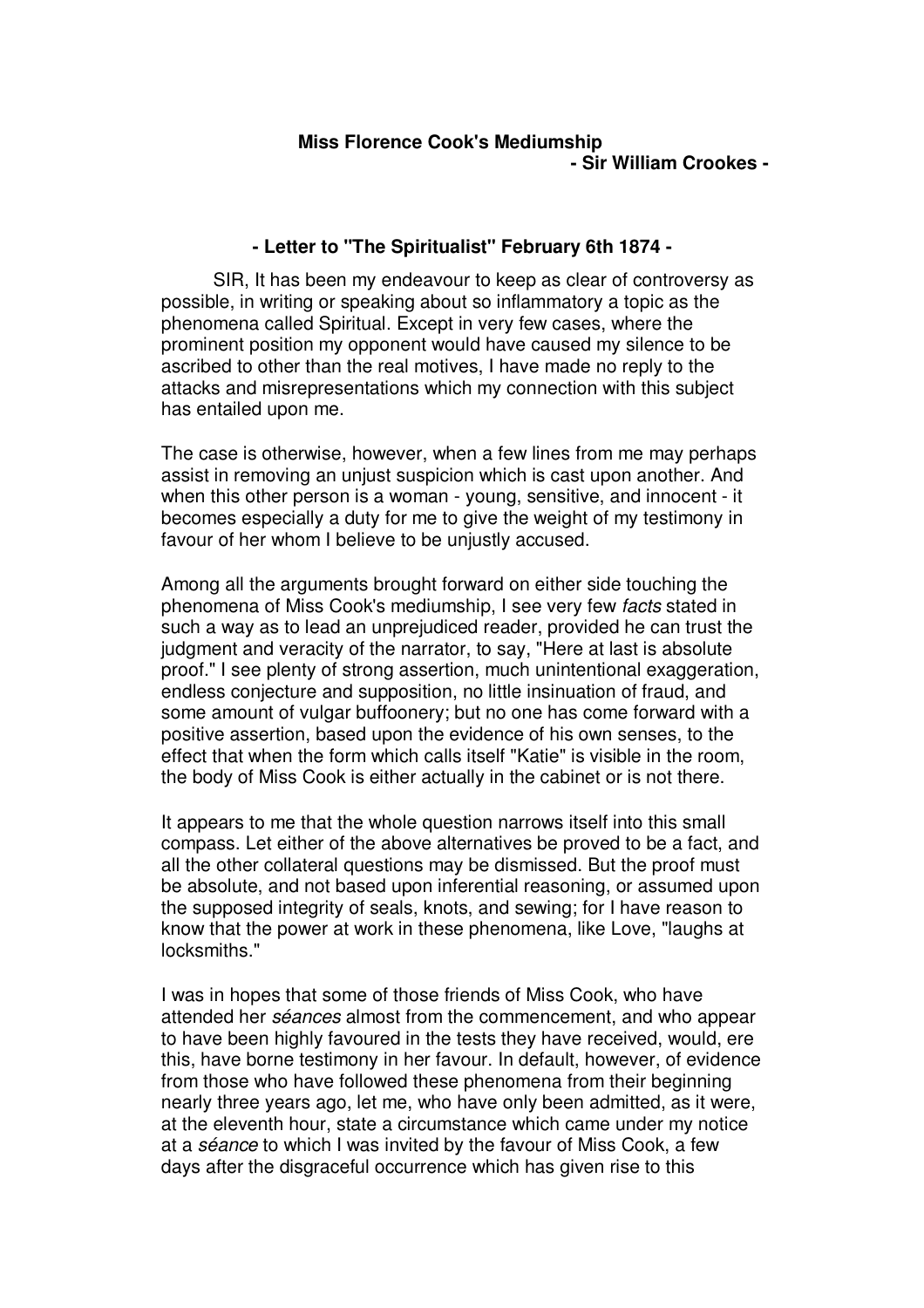controversy.

The *séance* was held at the house of Mr. Luxmore, and the "cabinet" was a back drawing room, separated from the front room in which the company sat by a curtain.

The usual formality of searching the room and examining the fastenings having been gone through, Miss Cook entered the cabinet.

After a little time the form of Katie appeared at the side of the curtain, but soon retreated, saying her medium was not well, and could not be put into a sufficiently deep sleep to make it safe for her to be left.

I was sitting within a few feet of the curtain close behind which Miss Cook was sitting, and I could frequently hear her moan and sob, as if in pain. This uneasiness continued at intervals nearly the whole duration of the *séance, and once, when the form of Katie was standing before me in the room, I distinctly heard a sobbing, moaning sound, identical with that which Miss Cook had been making at intervals the whole time of the séance, come from behind the curtain where the young lady was supposed to be sitting.*

I admit that the figure was startlingly life-like and real, and, as far as I could see in the somewhat dim light, the features resembled those of Miss Cook; but still the positive evidence of one of my own senses that the moan came from Miss Cook in the cabinet, whilst the figure was outside, is too strong to be upset by a mere inference to the contrary, however well supported.

Your readers, sir, know me, and will, I hope, believe that I will not come hastily to an opinion, or ask them to agree with me on insufficient evidence. It is perhaps expecting too much to think that the little incident I have mentioned will have the same weight with them that it had with me. But this I do beg of them - Let those who are inclined to judge Miss Cook harshly suspend their judgment until I bring forward positive evidence which I think will be sufficient to settle the question.

Miss Cook is now devoting herself exclusively to a series of private *séances* with me and one or two friends. The *séances* will probably extend over some months, and I am promised that every desirable test shall be given to me. These *séances* have not been going on many weeks, but enough has taken place to thoroughly convince me of the perfect truth and honesty of Miss Cook, and to give me every reason to expect that the promises so freely made to me by Katie will be kept.

All I now ask is that your readers will not hastily assume that everything which is *prima facie* suspicious necessarily implies deception, and that they will suspend their judgment until they hear from me again on this subject.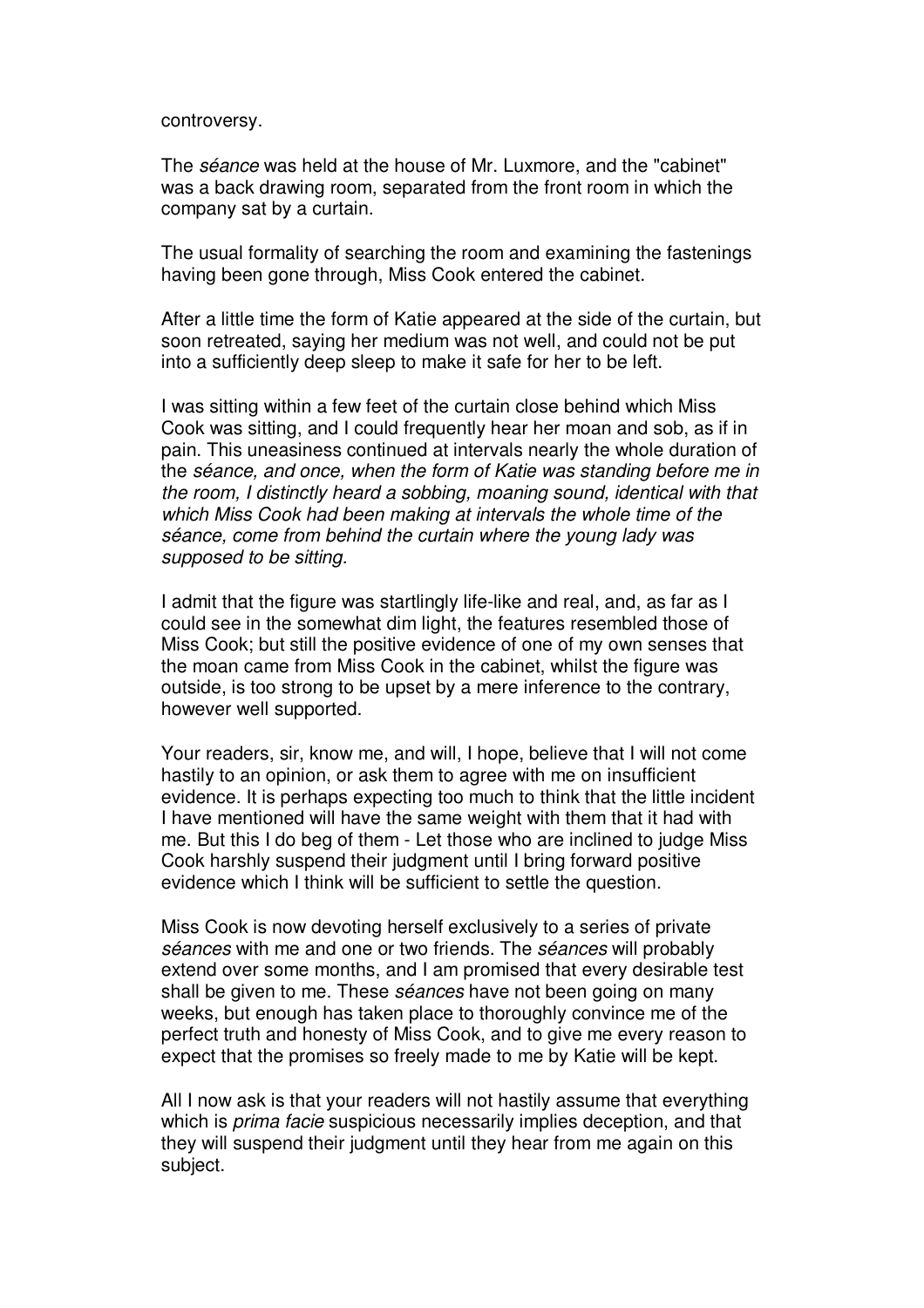#### **Spirit Forms**

**- Sir William Crookes -**

#### **- Letter to "The Spiritualist" April 3rd 1874 -**

IN A letter which I wrote to this journal early in February last, speaking of the phenomena of spirit-forms which have appeared through Miss Cook's mediurnship, I said, "Let those who are inclined to judge Miss Cook harshly suspend their judgment until I bring forward positive evidence which I think will be sufficient to settle the question. Miss Cook is now devoting herself exclusively to a series of private *séances* with me and one or two friends... Enough has taken place to thoroughly convince me of the perfect truth and honesty of Miss Cook, and to give me every reason to expect that the promises so freely made to me by Katie will be kept."

In that letter I described an incident which, to my mind, went very far towards convincing me that Katie and Miss Cook were two separate material beings. When Katie was outside the cabinet, standing before me, I heard a moaning noise from Miss Cook in the cabinet. I am happy to say that I have at last obtained the "absolute proof" to which I referred in the above quoted letter.

I will, for the present, pass over most of the tests which Katie has given me on the many occasions when Miss Cook has favoured me with *séances* at this house, and will only describe one or two which I have recently had. I have for some time past been experimenting with a phosphorous lamp, consisting of a 6-oz. or 8-oz. bottle, containing a little phosphorised oil, and tightly corked. I have had reason to hope that by the light of this lamp some of the mysterious phenomena of the cabinet might be rendered visible, and Katie has also expressed herself hopefully as to the same result.

On March 12th, during a *séance* here, after Katie had been walking amongst us and talking for some time, she retreated behind the curtain which separated my laboratory, where the company was sitting, from my library which did temporary duty as a cabinet. In a minute she came to the curtain and called me to her, saying, "Come into the room and lift my medium's head up, she has slipped down." Katie was then standing before me clothed in her usual white robes and turban head-dress. I immediately walked into the library up to Miss Cook, Katie stepping aside to allow me to pass. I found Miss Cook had slipped partially off the sofa, and her head was hanging in a very awkward position. I lifted her on to the sofa, and in so doing had satisfactory evidence, in spite of the darkness, that Miss Cook was not attired in the "Katie" costume, but had on her ordinary black velvet dress, and was in a deep trance. Not more than three seconds elapsed between my seeing the white-robed Katie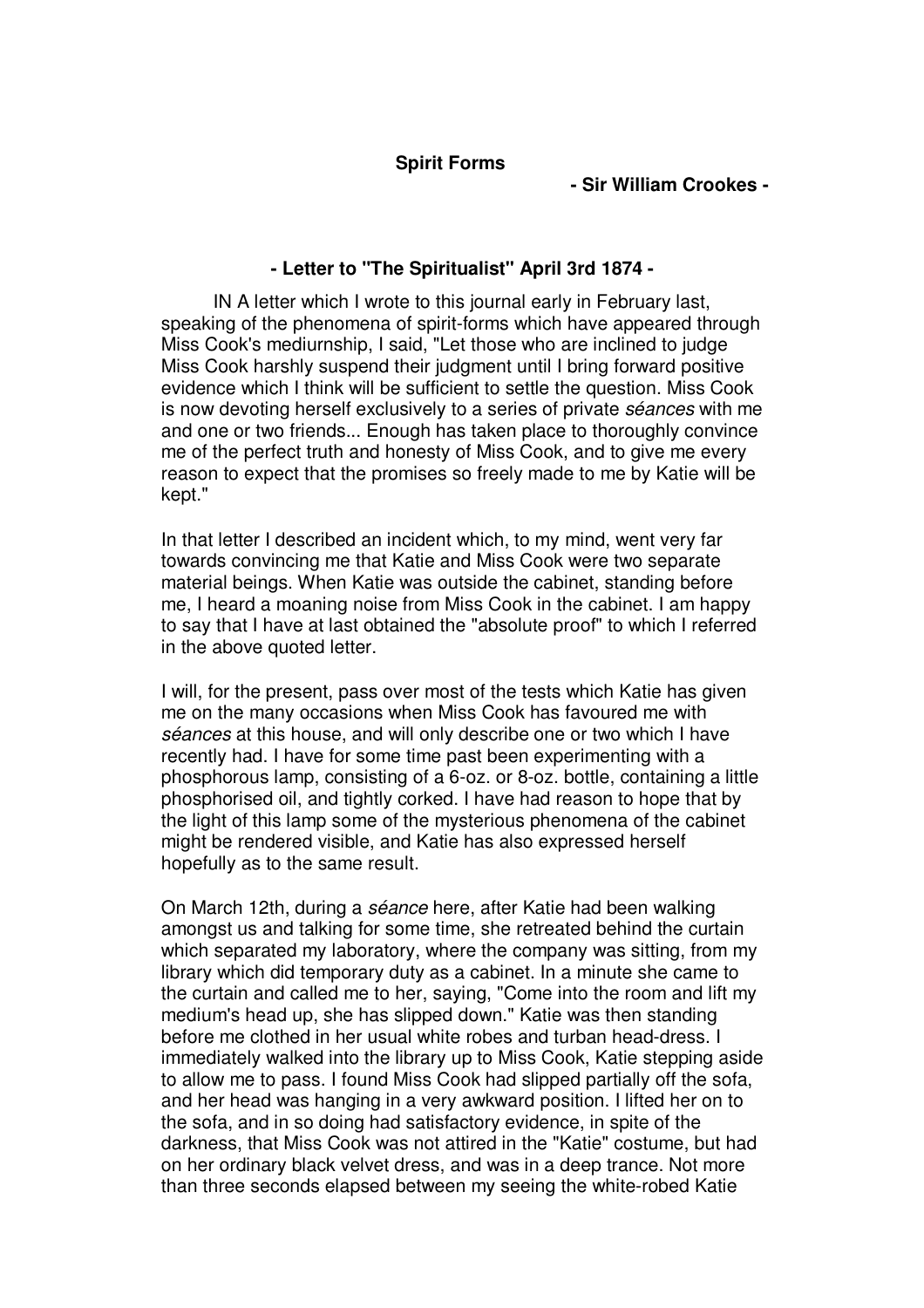standing before me and my raising Miss Cook on to the sofa from the position into which she bad fallen.

On returning to my post of observation by the curtain, Katie again appeared, and said she thought she would be able to show herself and her medium to me at the same time. The gas was then turned out and she asked for my phosphorus lamp. After exhibiting herself by it for some seconds, she handed it back to me, saying, "Now come in and see my medium." I closely followed her into the library, and by the light of my lamp saw Miss Cook lying on the sofa just as I had left her. I looked round for Katie, but she had disappeared. I called her, but there was no answer.

On resuming my place, Katie soon reappeared, and told me that she had been standing close to Miss Cook all the time. She then asked if she might try an experiment herself, and taking the phosphorus lamp from me she passed behind the curtain, asking me not to look in for the present. In a few minutes she handed the lamp back to me, saying she could not succeed, as she had used up all the power, but would try again another time. My eldest son, a lad of fourteen, who was sitting opposite me, in such a position that he could see behind the curtain, tells me he distinctly saw the phosphorus lamp apparently floating about in space over Miss Cook, illuminating her as she lay motionless on the sofa, but he could not see anyone holding the lamp.

I pass on to a *séance* held last night at Hackney. Katie never appeared to greater perfection, and for nearly two hours she walked about the room, conversing familiarly with those present. On several occasions she took my arm when walking, and the impression conveyed to my mind that it was a living woman by my side, instead of a visitor from the other world, was so strong that the temptation to repeat a recent celebrated experiment became almost irresistible. Feeling, however, that if I had not a spirit, I had at all events a *lady* close to me, I asked her permission to clasp her in my arms, so as to be able to verify the interesting observations which a bold experimentalist has recently somewhat verbosely recorded. Permission was graciously given, and I accordingly did - well, as any gentleman would do under the circumstances. Mr. Volckman will be pleased to know that I can corroborate his statement that the "ghost" (not "struggling" however) was as material a being as Miss Cook herself. But the sequel shows how wrong it is for an experimentalist, however accurate his observations may be, to venture to draw an important conclusion from an insufficient amount of evidence.

(On December 9, 1873, Florence Cook held a séance at the home of Mr. Luxmore for the Earl and Countess of Caithness. Among the guests present was a Mr. W. Volckman. As the materialized Katie King moved among the guests, Mr. Volckman became suspicious and grabbed her by the wrist, exclaiming it was the medium. A struggle ensued, of which there are two versions. Volckman claimed that she was forcibly freed; Henry Dumphry, another guest, and a well-known lawyer, stated that she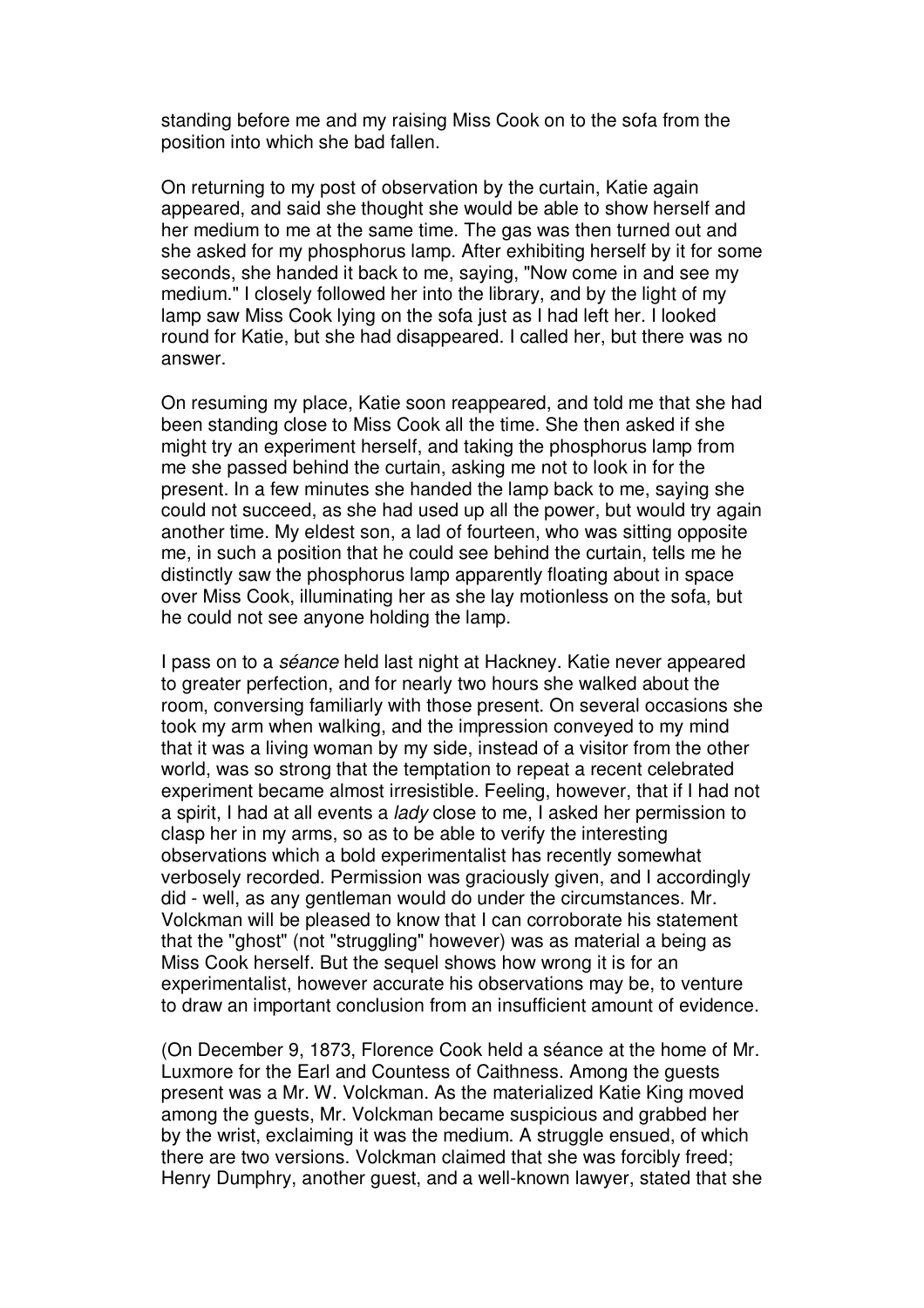dissolved from VoIckman's grasp and glided away leaving no trace. The gossamer cloth to which Volckman clung during the struggle also seemed to disappear from his grasp. At any rate, the incontestable fact to which all agreed, including Volckman, remains that moments later to settle the matter, the cabinet was opened and Miss Cook was found moaning and unconscious, as she had been placed, in herblack dress and boots, with tape tightly wound about her waist and the chair, the knot sealed in wax bearing the mark made with the signet ring of the Earl of Caithness. She was searched, but no trace of the voluminous white drapery could be found. Miss Cook, upon awakening, became seriously ill from the ordeal.

Crookes always regarded this type of seizure as a treacherous and unscientific procedure. Crookes, on request, was permitted to handle and examine the apparition, even take the heartbeat. Dr. G. H. Tapp, who assisted him at the séances, attempted on one occasion to take the pulse of the phantom, but his fingers met through the nebulous wrist.

Varley held Katie King by the hand as she materialized from the head to the waist only. (It might be said that for proof, half a phantom is better than a whole phantom.) In all cases, Crookes required that any intention to touch the apparition first be announced, and that the medium, if conscious, or the phantom acquiesce. He felt that this assurance to the medium helped generate more powerful manifestations. Miss Cook was always willing to submit to any controls that the investigators chose to impose, but she pleaded strongly against unpredictable violence.)

Katie now said she thought she would be able this time to show herself and Miss Cook together. I was to turn the gas out, and then come with my phosphorus lamp into the room now used as a cabinet. This I did, having previously asked a friend who was skilful in shorthand to take down any statement I might make when in the cabinet, knowing the importance attaching to first impressions, and not wishing to leave more to memory than necessary. His notes are now before me.

I went cautiously into the room, it being dark, and felt about for Miss Cook. I found her crouching on the floor. Kneeling down, I let air enter the lamp, and by its light I saw the young lady dressed in black velvet, as she had been in the early part of the evening, and to appearance perfectly senseless; she did not move when I took her hand and held the light quite close to her face, but continued quietly breathing. Raising the lamp, I looked around and saw Katie standing close behind Miss Cook. She was robed in flowing white drapery as we had seen her previously during the *séance*. Holding one of Miss Cook's hands in mine, and still kneeling, I passed the lamp up and down so as to illuminate Katie's whole figure, and satisfy myself thoroughly that I was really looking at the veritable Katie whom I had clasped in my arms a few minutes before, and not at the phantasm of a disordered brain. She did not speak, but moved her head and smiled in recognition. Three separate times did I carefully examine Miss Cook crouching before me, to be sure that the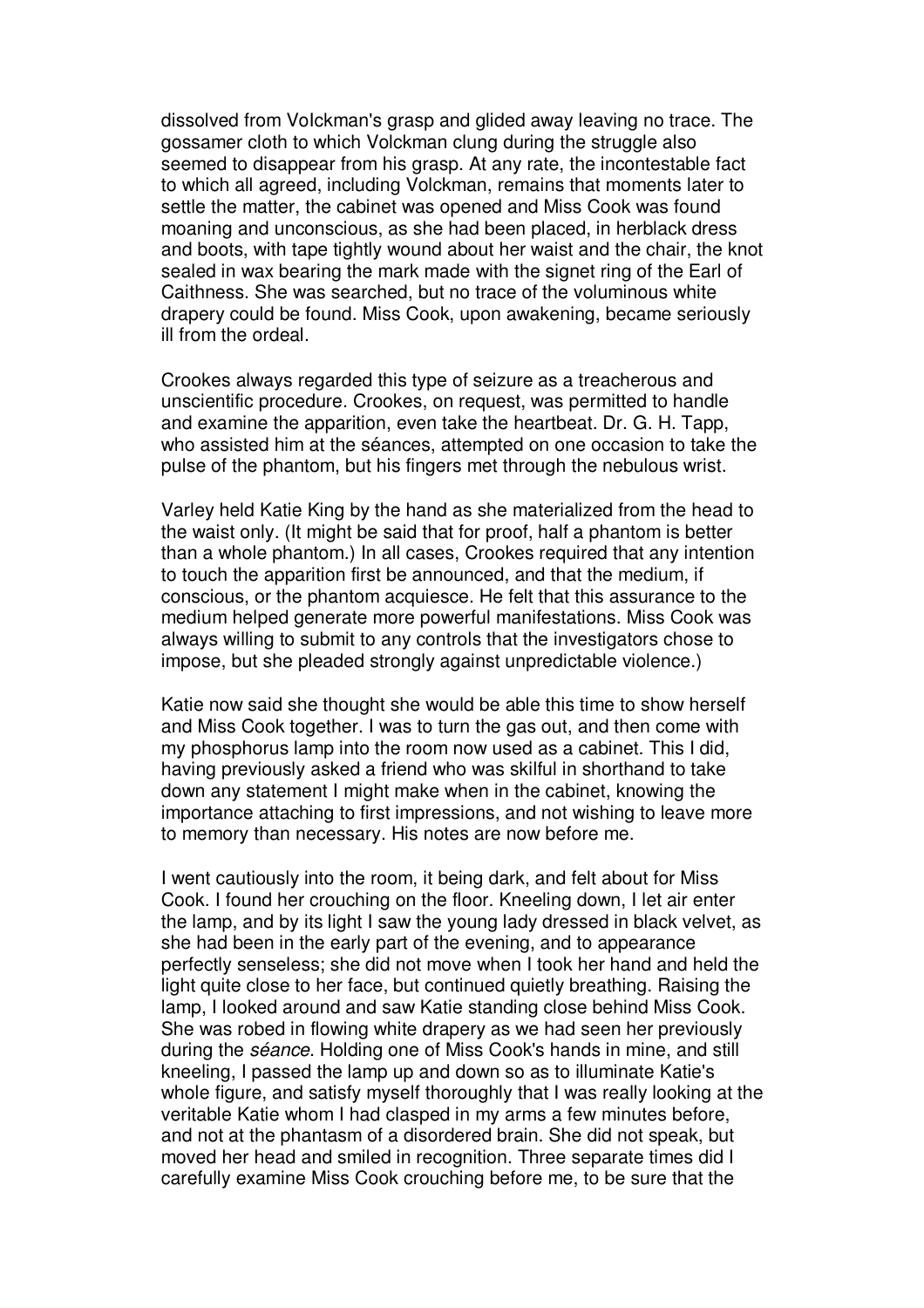hand I held was that of a living woman, and three separate times did I turn the lamp to Katie and examine her with steadfast scrutiny, until I had no doubt whatever of her objective reality. At last Miss Cook moved slightly, and Katie instantly motioned me to go away. I went to another part of the cabinet, and then ceased to see Katie, but did not leave the room till Miss Cook woke up, and two of the visitors came in with a light.

Before concluding this article I wish to give some of the points of difference, which I have observed between Miss Cook and Katie. Katie's height varies; in my house I have seen her six inches taller than Miss Cook. Last night, with bare feet, and not "tiptoeing," she was four-and-ahalf inches taller than Miss Cook. Katie's neck was bare last night; the skin was perfectly smooth both to touch and sight, whilst on Miss Cook's neck is a large blister, which under similar circumstances is distinctly visible and rough to the touch. Katie's ears are unpierced, whilst Miss Cook habitually wears earrings. Katie's complexion is very fair, while that of Miss Cook is very dark, Katie's fingers are much longer than Miss Cook's, and her face is also larger. In manners and ways of expression there are also many decided differences.

Miss Cook's health is not good enough to allow of her giving more of these test *séances* for the next few weeks, and we have, therefore, strongly advised her to take an entire rest before recommencing the experimental campaign which I have sketched out for her, and the results of which I hope to be able to record at some future day.

# **The Last of Katie King**

**- Sir William Crookes -**

# **First published in "The Spiritualist", June 5th 1874**

HAVING TAKEN a very prominent part of late at Miss Cook's *séances*, and having been very successful in taking numerous photographs of Katie King by the aid of the electric light, I have thought that the publication of a few of the details would be of interest to the readers of the *Spiritualist.*

During the week before Katie took her departure she gave *séances* at my house almost nightly, to enable me to photograph her by artificial light. Five complete sets of photographic apparatus were accordingly fitted up for the purpose, consisting of five cameras, one of the wholeplate size, one half-plate, one quarter-plate, and two binocular stereoscopic cameras, which were all brought to bear upon Katie at the same time on each occasion on which she stood for her portrait. Five sensitising and five fixing baths were used, and plenty of plates were cleaned ready for use in advance, so that there might be no hitch or delay during the photographic operations, which were performed by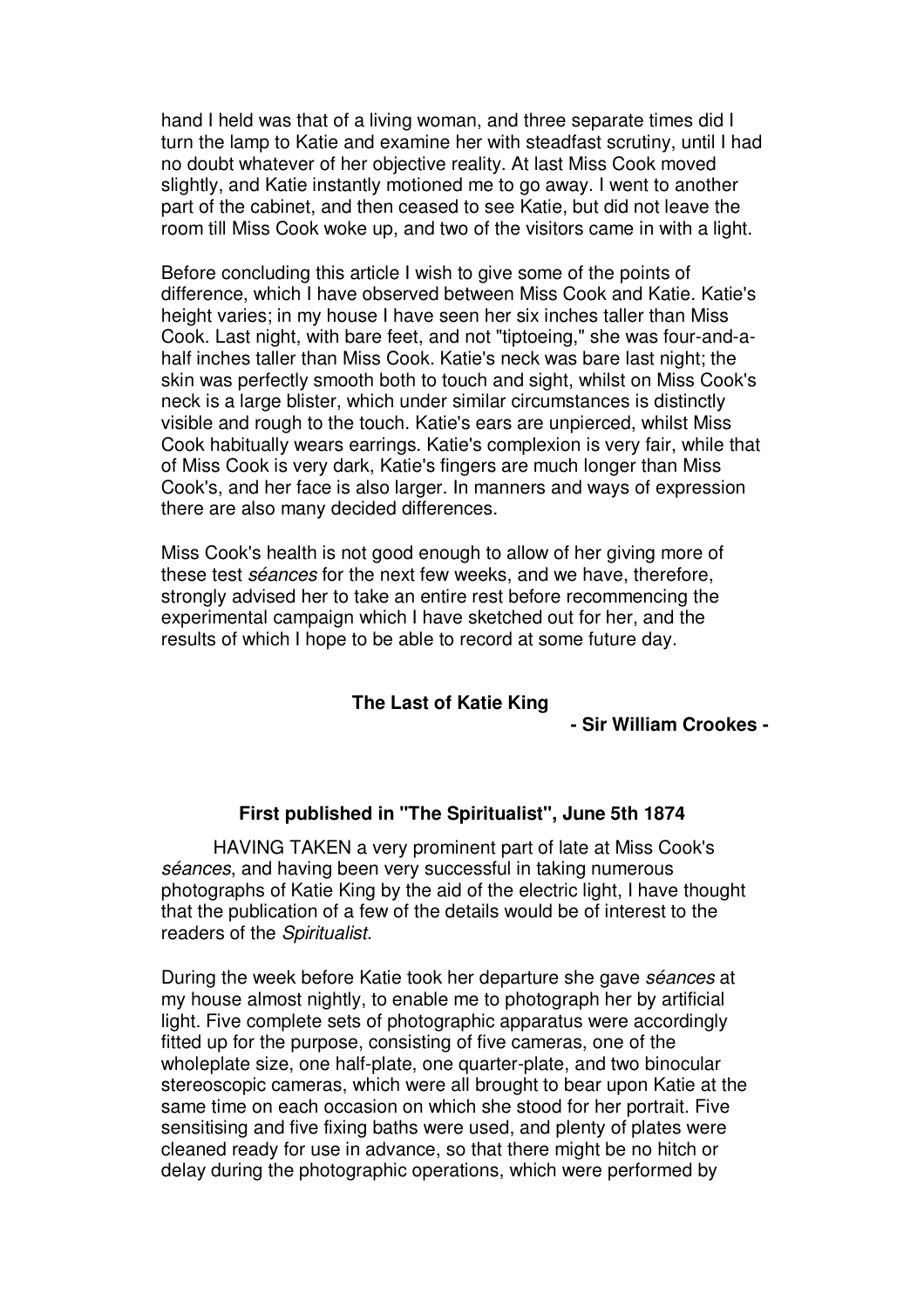myself, aided by one assistant.

My library was used as a dark cabinet. It has folding doors opening into the laboratory; one of these doors was taken off its hinges, and a curtain suspended in its place to enable Katie to pass in and out easily. Those of our friends who were present were seated in the laboratory facing the curtain, and the cameras were placed a little behind them, ready to photograph Katie when she came outside, and to photograph anything also inside the cabinet, whenever the curtain was withdrawn for the purpose. Each evening there were three or four exposures of plates in the five cameras, giving at least fifteen separate pictures at each *séance;* some of these were spoilt in the developing, and some in regulating the amount of light. Although I have forty-four negatives, some inferior, some indifferent, and some excellent.

Katie instructed all the sitters but myself to keep their seats and to keep conditions, but for some time past she has given me permission to do what I liked - to touch her, and to enter and leave the cabinet almost whenever I pleased. I have frequently followed her into the cabinet, and have sometimes seen her and her medium together, but most generally I have found nobody but the entranced medium lying on the floor, Katie and her white robes having instantaneously disappeared.

During the last six months Miss Cook has been a frequent visitor at my house, remaining sometimes a week at a time. She brings nothing with her but a little hand-bag, not locked; during the day she is constantly in the presence of Mrs. Crookes, myself, or some other member of my family, and, not sleeping by herself, there is absolutely no opportunity for any preparation even of a less elaborate character than would be required for enacting Katie King. I prepare and arrange my library myself as the dark cabinet, and usually, after Miss Cook has been dining and conversing with us, and scarcely out of our sight for a minute, she walks direct into the cabinet, and I, at her request, lock its second door, and keep possession of the key all through the *séance;* the gas is then turned out, and Miss Cook is left in darkness.

On entering the cabinet, Miss Cook lies down upon the floor, with her head on a pillow, and is soon entranced. During the photographic *séance*, Katie muffled her medium's head up in a shawl to prevent the light falling upon her face. I frequently drew the curtain on one side when Katie was standing near, and it was a common thing for the seven or eight of us in the laboratory to see Miss Cook and Katie at the same time, under the full blaze of the electric light. We did not on these occasions actually see the face of the medium because of the shawl, but we saw her hands and feet; we saw her move uneasily under the influence of the intense light, and we heard her moan occasionally. I have one photograph of the two together, but Katie is seated in front of Miss Cook's head.

During the time I have taken an active part in these *séances* Katie's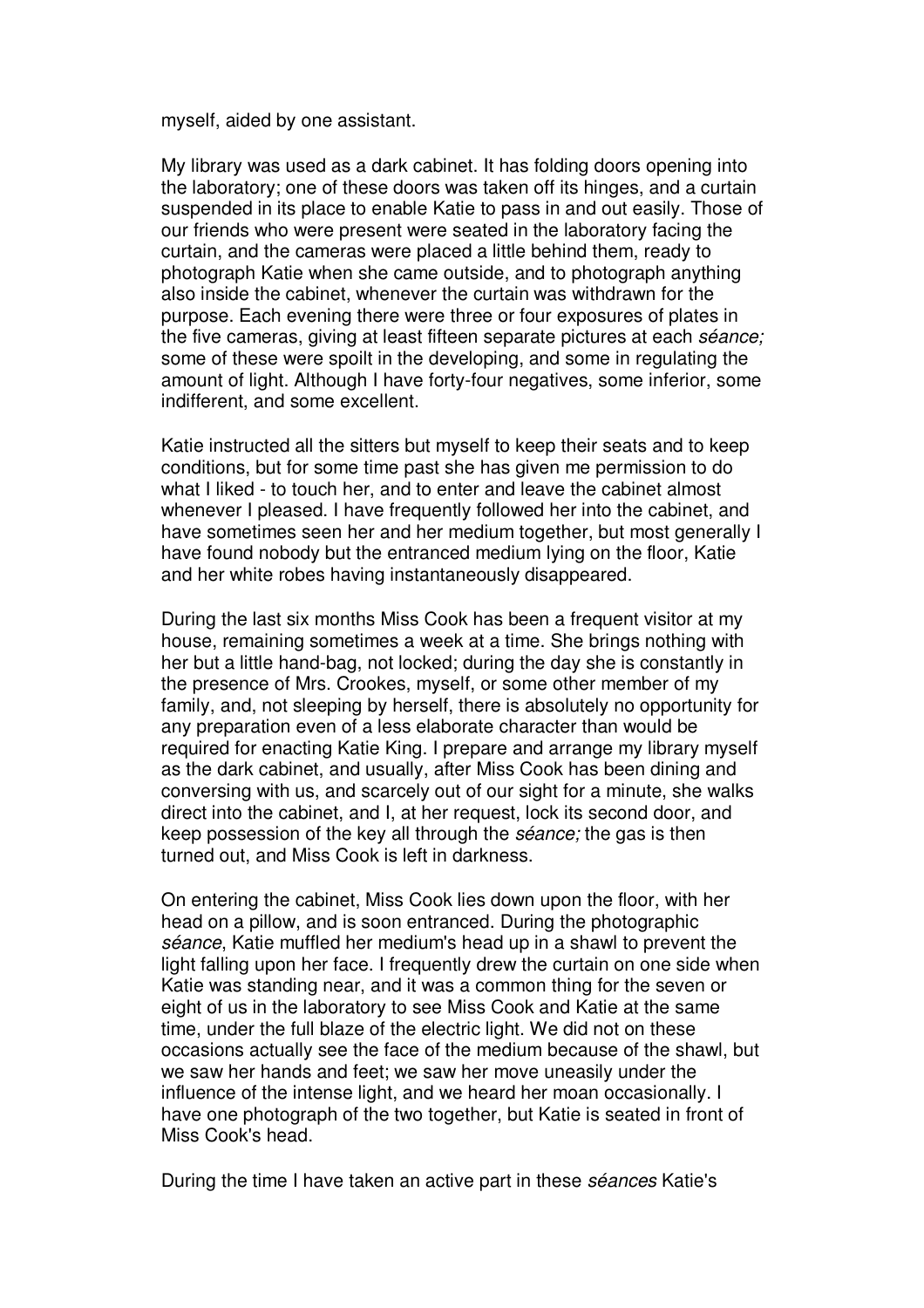confidence in me gradually grew, until she refused to give a *séance* unless I took charge of the arrangements. She said she always wanted me to keep close to her, and near the cabinet, and I found that after this confidence was established, and she was satisfied I would not break any promise I might make to her, the phenomena increased greatly in power, and tests were freely given that would have been unobtainable had I approached the subject in another manner. She often consulted me about persons present at the *séances*, and where they should be placed, for of late she had become very nervous, in consequence of certain illadvised suggestions that force should be employed as an adjunct to more scientific modes of research.

One of the most interesting of the pictures is one in which I am standing by the side of Katie; she has her bare foot upon a particular part of the floor. Afterwards I dressed Miss Cook like Katie, placed her and myself in exactly the same position, and we were photographed by the same cameras, placed exactly as in the other experiment, and illuminated by the same light. When these two pictures are placed over each other, the two photographs of myself coincide exactly as regards stature, etc., but Katie is half a head taller than Miss Cook, and looks a big woman in comparison with her. In the breadth of her face, in many of the pictures, she differs essentially in size from her medium, and the photographs show several other points of difference.

But photography is as inadequate to depict the perfect beauty of Katie's face as words are powerless to describe her charms of manner. Photography may, indeed, give a map of her countenance; but how can it reproduce the brilliant purity of her complexion, or the ever-varying expression of her mobile features, now overshadowed with sadness when relating some of the bitter experiences of her past life, now smiling with all the innocence of happy girlhood when she had collected my children round her and was amusing them by recounting anecdotes of her adventures in India?

> *"Round her she made an atmosphere of life; The very air seemed lighter from her eyes, They were so soft and beautiful, and rife With all we can imagine of the skies; Her overpowering presence made you feel It would not be idolatry to kneel."*

Having seen so much of Katie lately, when she has been illuminated by the electric light, I am enabled to add to the points of difference between her and her medium which I mentioned in a former article. I have the most absolute certainty that Miss Cook and Katie are two separate individuals so far as their bodies are concerned. Several little marks on Miss Cook's face are absent on Katie's. Miss Cook's hair is so dark a brown as almost to appear black; a lock of Katie's, which is now before me, and which she allowed me to cut from her luxuriant tresses, having first traced it up to the scalp and satisfied myself that it actually grew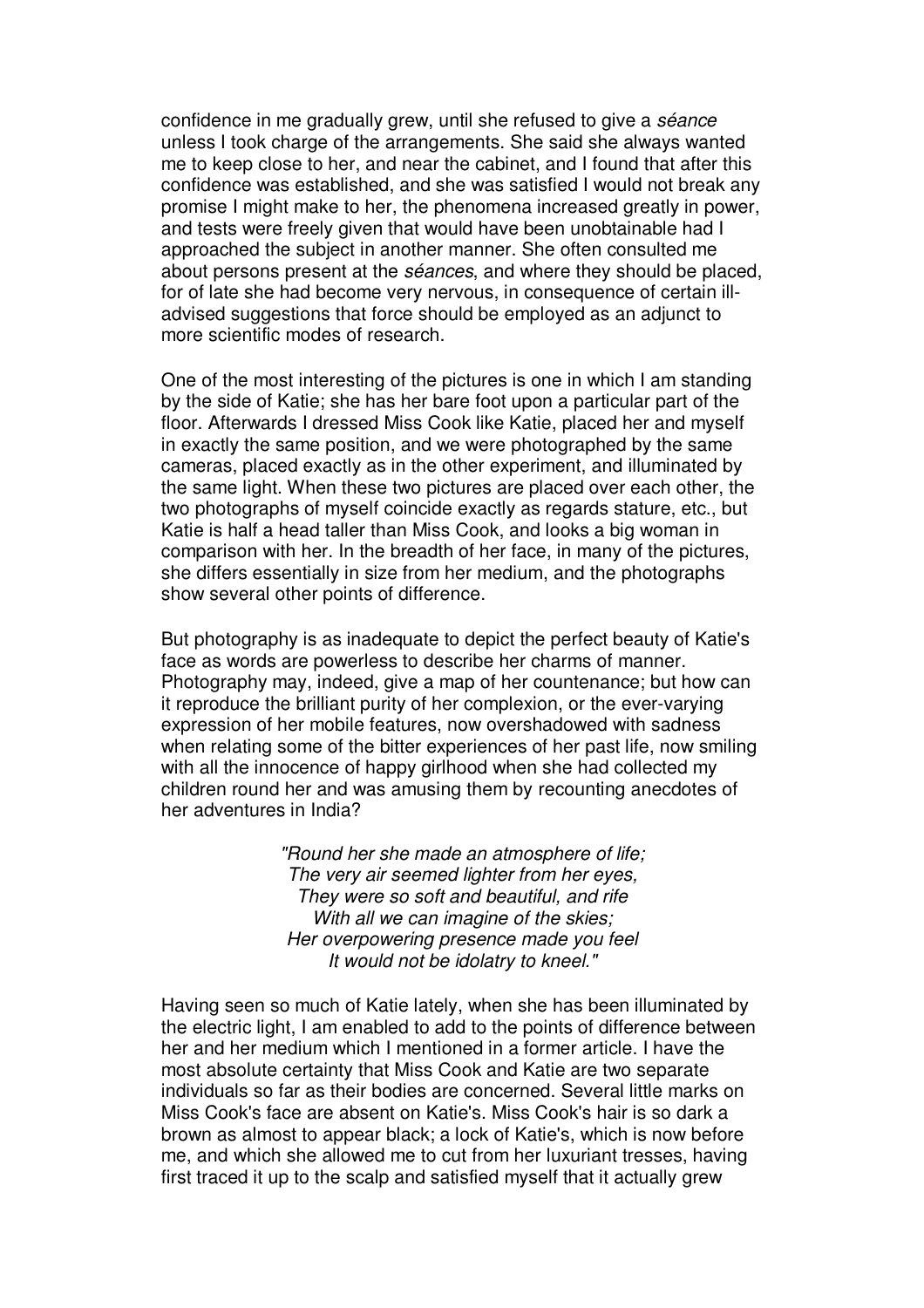there, is a rich golden auburn.

One evening I timed Katie's pulse. It beat steadily at 75, whilst Miss Cook's pulse a little time after was going at its usual rate of 90. On applying my ear to Katie's chest I heard a heart beating rhythmically inside, and pulsating even more steadily than did Miss Cook's heart when she allowed me to try a similar experiment after the *séance*. Tested in the same way, Katie's lungs were found to be sounder than her medium's, for at the time I tried my experiment Miss Cook was under medical treatment for a severe cough.

Your readers may be interested in having Mrs. Ross Church's (Florence Marryat, author of 'There is No Death') and your own accounts of the last appearance of Katie supplemented by my own narrative, as far as I can publish it. When the time came for Katie to take her farewell I asked that she would let me see the last of her. Accordingly when she had called each of the company up to her and had spoken to them a few words in private, she gave some general directions for the future guidance and protection of Miss Cook. From these, which were taken down in shorthand, I quote the following: "Mr. Crookes has done very well throughout, and I leave Florrie with the greatest confidence in his hands, feeling perfectly sure he will not abuse the trust I place in him. He can act in any emergency better than I can myself, for he has more strength." Having concluded her directions Katie invited me into the cabinet with her, and allowed me to remain there to the end.

After closing the curtain she conversed with me for some time, and then walked across the room to where Miss Cook was lying senseless on the floor. Stooping over her, Katie touched her, and said: "Wake up, Florrie, wake up! I must leave you now." Miss Cook then woke and tearfully entreated Katie to stay a little time longer. "My dear, I can't; my work is done. God bless you," Katie replied, and then continued speaking to Miss Cook. For several minutes the two were conversing with each other, till at last Miss Cook's tears prevented her speaking. Following Katie's instructions I then came forward to support Miss Cook, who was falling on the floor, sobbing hysterically. I looked round, but the whiterobed Katie had gone. As soon as Miss Cook was sufficiently calmed, a light was procured and I led her out of the cabinet.

The almost daily *séances* with which Miss Cook has lately favoured me have proved a severe tax upon her strength, and I wish to make the most public acknowledgment of the obligations I am under to her for her readiness to assist me in my experiments. Every test that I have proposed she has at once agreed to submit to with the utmost willingness; she is open and straight-forward in speech, and I have never seen anything approaching the slightest symptom of a wish to deceive. Indeed, I do not believe she could carry on a deception if she were to try, and if she did she would certainly be found out very quickly, for such a line of action is altogether foreign to her nature. And to imagine that an innocent school-girl of fifteen should be able to conceive and then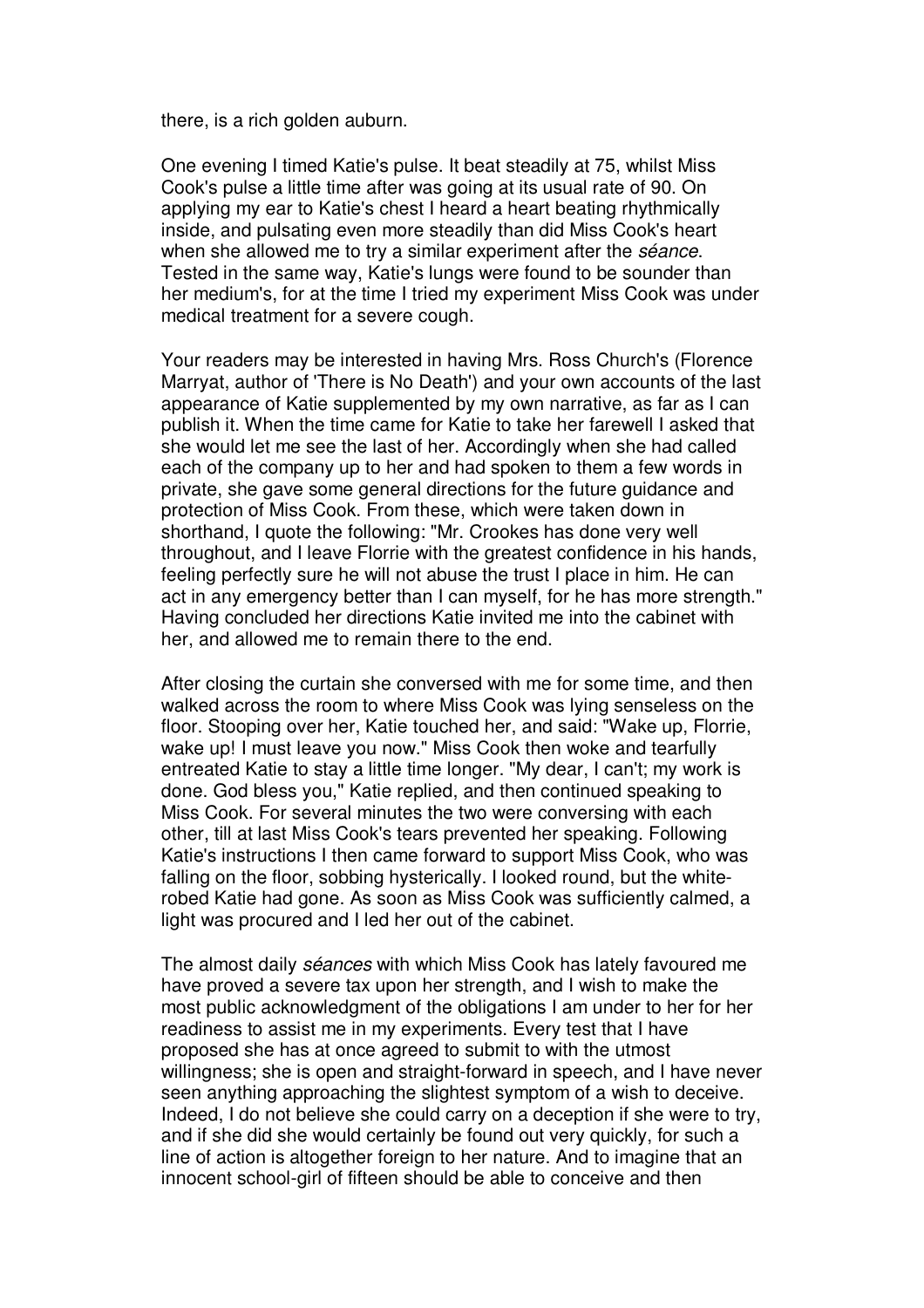successfully carry out for three years so gigantic an imposture as this, and in that time should submit to any test which might be imposed upon her, should bear the strictest scrutiny, should be willing to be searched at any time, either before or after the *séance*, and should meet with even better success in my own house than at that of her parents, knowing that she visited me with the express object of submitting to strict scientific tests - to imagine, I say, the Katie King of the last three years to be the result of imposture does more violence to one's reason and common sense than to believe her to be what she herself affirms.

It would not be right for me to conclude this article without also thanking Mr. and Mrs. Cook for the great faculties they have given me to carry on these observations and experiments.

# **Sir William Crookes addresses the British Association - Sir William Crookes -**

At the annual assembly of that most representative body, the British Association, at Bristol, in 1898, Sir William Crookes again declared himself upon the subject of his researches.

Since his first utterance, in 1874, many doubters had arisen who had declared that the scientist had swerved from his former course and no longer believed in the genuineness of the manifestations witnessed. His words before the British Association leave no doubt in the mind. He said:

NO INCIDENT in my scientific career is more widely known than the part I took many years ago in certain psychic researches. Thirty years have passed since I published an account of experiments tending to show that outside our scientific knowledge there exists a Force exercised by intelligence differing from the ordinary intelligence common to mortals. This fact in my life is, of course, well understood by those who honoured me with the invitation to become your President. Perhaps among my audience some may feel curious as to whether I shall speak out or be silent. I elect to speak, although briefly. To ignore the subject would be an act of cowardice - an act of cowardice I feel no temptation to commit.

I have nothing to retract. I adhere to my already published statements. Indeed, I might add much thereto. I regret only a certain crudity in those early expositions which, no doubt justly, militated against their acceptance by the scientific world. My own knowledge at that time scarcely extended beyond the fact that certain phenomena new to science had assuredly occurred, and were attested by my own sober senses, and, better still, by automatic record.

I think I see a little farther now. I have glimpses of something like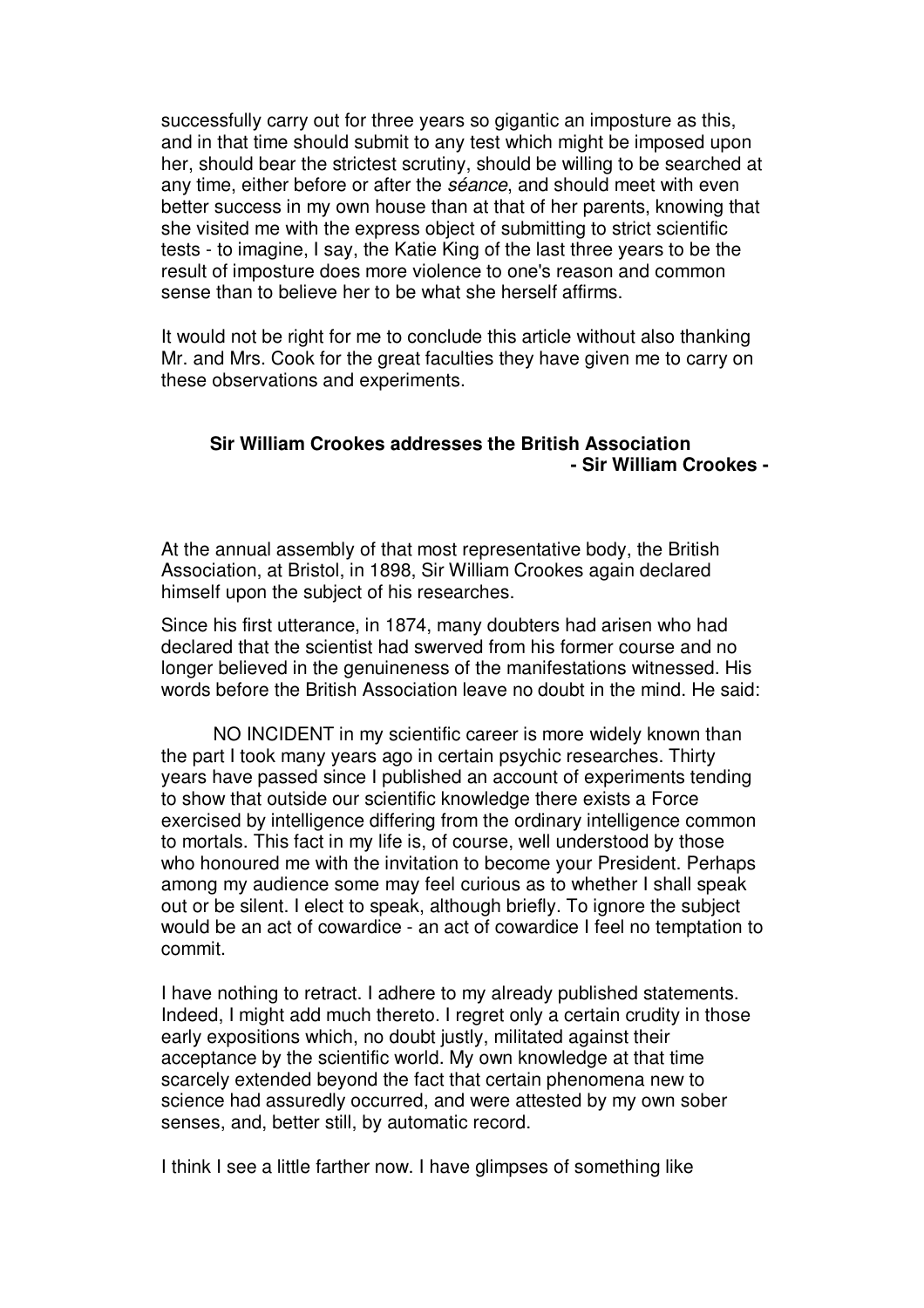coherence among the strange elusive phenomena; of something like continuity between those unexplained forces and laws already known. This advance is largely due to the labours of another Association of which I have also this year the honour to be President - the Society for Psychical Research. And were I now introducing for the first time these inquiries to the world of science I should choose a starting point different from that of old. It would be well to begin with *telepathy*; with the fundamental law, as I believe it to be, that thoughts and images may be transferred from one mind to another without the agency of the recognized organs of sense - that knowledge may enter the human mind without being communicated in any hitherto known or recognized ways.

If telepathy takes place we have two physical facts - the physical change in the brain of A, the suggester, and the analogous physical change in the brain of B, the recipient of the suggestion. Between these two physical events there must exist a train of physical causes. Whenever the connecting sequence of intermediate causes begins to be revealed the inquiry will then come within the range of one of the Sections of the British Association. Such a sequence can only occur through an intervening medium. All the phenomena of the universe are presumably in some way continuous, and it is unscientific to call in the aid of mysterious agencies when with every fresh advance in knowledge it is shown that ether vibrations have powers and attributes abundantly equal to any demand - even to the transmission of thought. It is supposed by some physiologists that the essential cells of nerves do not actually touch, but are separated by a narrow gap which widens in sleep while it narrows almost to extinction during mental activity. This condition is so singularly like that of a Branly or Lodge coherer as to suggest a further analogy. The structure of nerve and brain being similar, it is conceivable there may be present masses of such nerve coherers in the brain whose special function it may be to receive impulses brought from without through the connecting sequence of ether waves of appropriate order of magnitude. Roentgen has familiarized us with an order of vibrations of extreme minuteness compared with the smallest wave with which we have otherwise been acquainted, and of dimensions comparable with the distances between the centers of the atoms of which the material universe is built up: and there is no reason to suppose that we have here reached the limit of frequency. It is known that the action of thought is accompanied by certain molecular movements in the brain, and here we have physical vibrations capable from their extreme minuteness of acting direct on individual molecules, while their rapidity approaches that of the internal and external movements of the atoms themselves.

Confirmation of telepathic phenomena is afforded by many converging experiments, and by many spontaneous occurrences only thus intelligible. The most varied proof, perhaps, is drawn from analysis of the sub-conscious workings of the mind, when these, whether by accident or design, are brought into conscious survey. Evidence of a region below the threshold of consciousness has been presented, since its first inception, in the "Proceedings of the Society for Psychical Research;"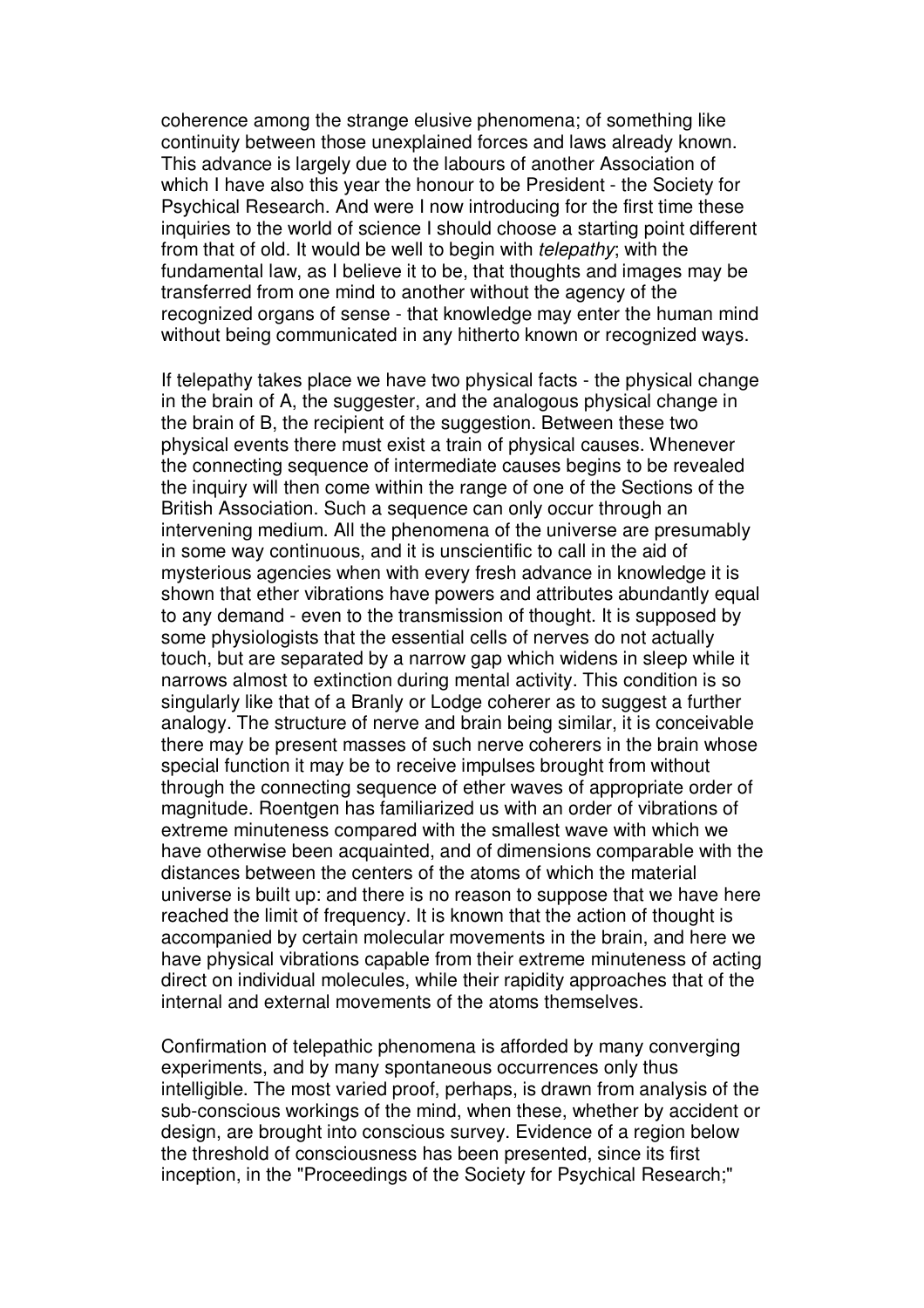and its various aspects are being interpreted and welded into a comprehensive whole by the pertinacious genius of F. W. H. Myers.

A formidable range of phenomena must be scientifically sifted before we effectually grasp a faculty so strange, so bewildering, and for ages so inscrutable, as the direct action of mind on mind. This delicate task needs a rigorous employment of the method of exclusion - a constant setting aside of irrelevant phenomena that could be explained by known causes, including those far too familiar causes, conscious and unconscious fraud. The inquiry unites the difficulties inherent in all experimentation connected with mind, with tangled human temperaments and with observations dependent less on automatic record than on personal testimony. But difficulties are things to be overcome even in the elusory branch of research known as Experimental Psychology.

It has been said that "Nothing worth the proving can be proved, nor yet disproved." True though this may have been in the past, it is true no longer. The science of our century has forged weapons of observation and analysis by which the veriest tyro may profit. Science has trained and fashioned the average mind into habits of exactitude and disciplined perception, and in so doing has fortified itself for tasks higher, wider, and incomparably more wonderful than even the wisest among our ancestors imagined. Like the souls in Plato's myth that follow the chariot of Zeus, it has ascended to a point of vision far above the earth. It is henceforth open to science to transcend all we now think we know of matter, and to gain new glimpses of a profounder scheme of Cosmic Law.

An eminent predecessor in this chair declared that "by an intellectual necessity he crossed the boundary of experimental evidence, and discerned in that matter, which we, in our ignorance of its latent powers, and notwithstanding our professed reverence for its Creator, have hitherto covered with opprobrium, the potency and promise of all terrestrial life." I should prefer the apophthegm, and to say that in life I see the promise and potency of all forms of matter.

In old Egyptian days a well-known inscription was carved over the portal of the temple of Isis: "I am whatever hath been, is, or ever will be; and my veil no man hath yet lifted." Not thus do modern seekers after truth confront Nature - the word that stands for the baffling mysteries of the Universe. Steadily, unflinchingly, we strive to pierce the inmost heart of Nature, from what she is to reconstruct what she has been, and to prophesy what she yet shall be. Veil after veil we have lifted, and her face grows more beautiful, august, and wonderful, with every barrier that is withdrawn.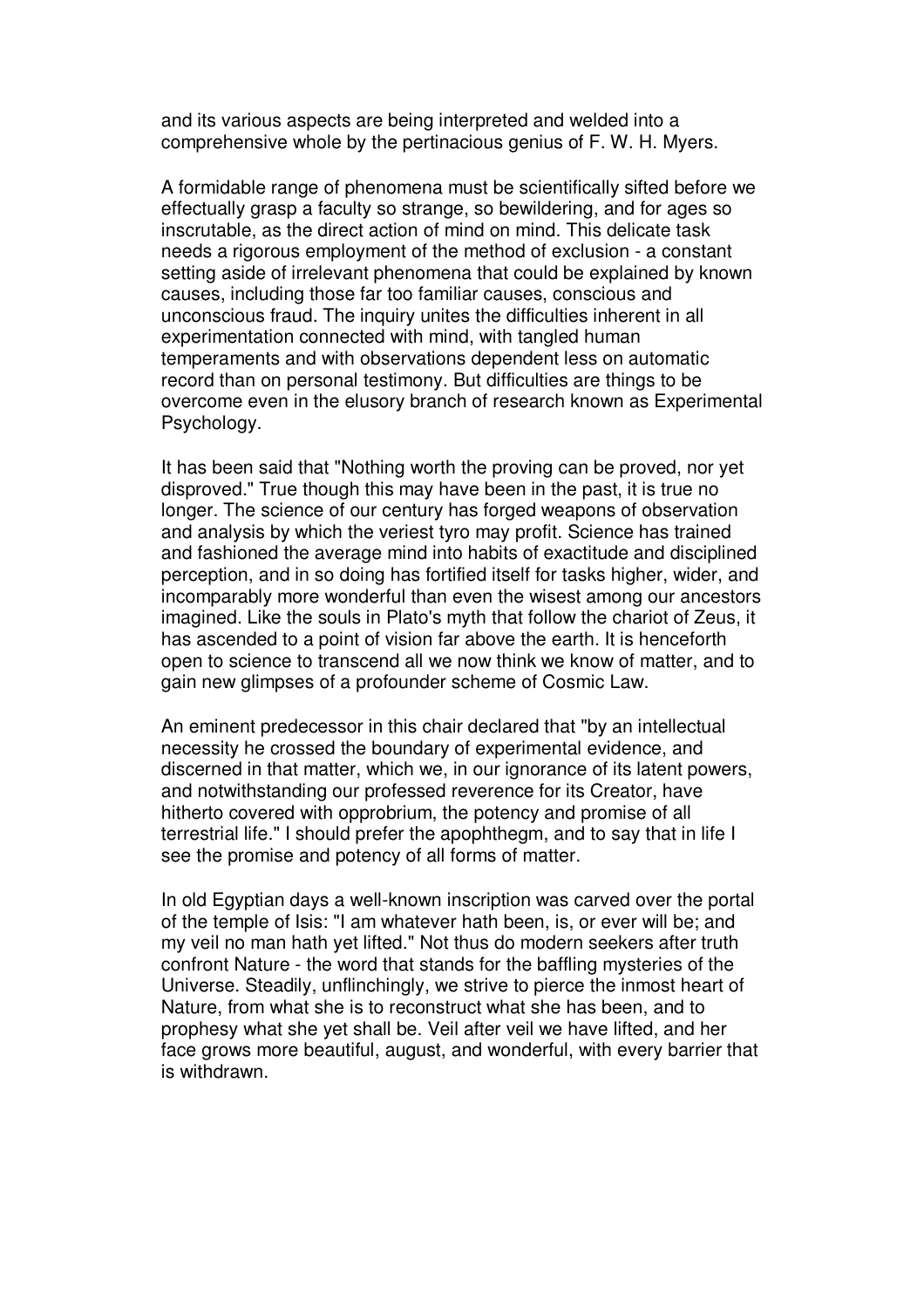THE READER may have gotten the impression from the earlier experiments entered in this journal that Victorian England took these reports from its leading physicist in stride. It is a tribute to Crookes that he makes small reference to the religious and scientific storm that swirled around him because of his investigations. He was regarded by many as a sort of Jekyll and Hyde, contributing monumental scientific discoveries on the one hand, and on the other, plunging into the depths of irrationalism. But nothing was comparable to the furious response that followed the first reports of his investigations with Florence Cook and the Katie King materialization. He and Florence Cook were bitterly attacked. This part of the journal begins with his reply to his critics.

If this criticism had any constructive purpose at all, it was to increase the vigilance of the observers and the numbers of witnesses requested to view and testify to the validity of the phenomena. It made Sir William and his associates more determined than ever to prove beyond doubt the objective reality of Katie King. It was known at this time that Sir William (he wasn't Sir William Crooks yet) was being considered for knighthood, and the outraged members of the scientific community and press militated against the conferring of this honour. They accused him of fraud, and of philandering with Florence Cook. But in 1897 despite the tumultuous controversy, be was knighted by the British Empire. It was a cutting blow to his critics.

Florence Cook (1856-1904) was one of three sisters. At fifteen, having attended a spectacular séance with her mother at the home of a friend, she resolved to be a medium. She had demonstrated abilities before, and with her new determination began to achieve dramatic results. After a few séances, to the utter astonishment of those present, the phantom form of a woman began to appear beside her. The materialization was alarmingly complete and, not surprisingly, Miss Cook was accused of trickery, To demonstrate her honesty she allowed herself to be bound, the knots of the cords were sealed, and she was placed in a tiny niche that restricted her movements. Still the phantom appeared and walked among those present. Word of the phenomenon spread quickly, and it was thus that Florence Cook came to the attention of Sir William Crookes. She was willing to submit to his controls, and they began their three-year series of experiments.

Cesare Lombroso spoke of the phenomenon. "The case of Katie King, which was for three years under the observation of the most eminent English experimenters, seems to me free of all suspicion ..."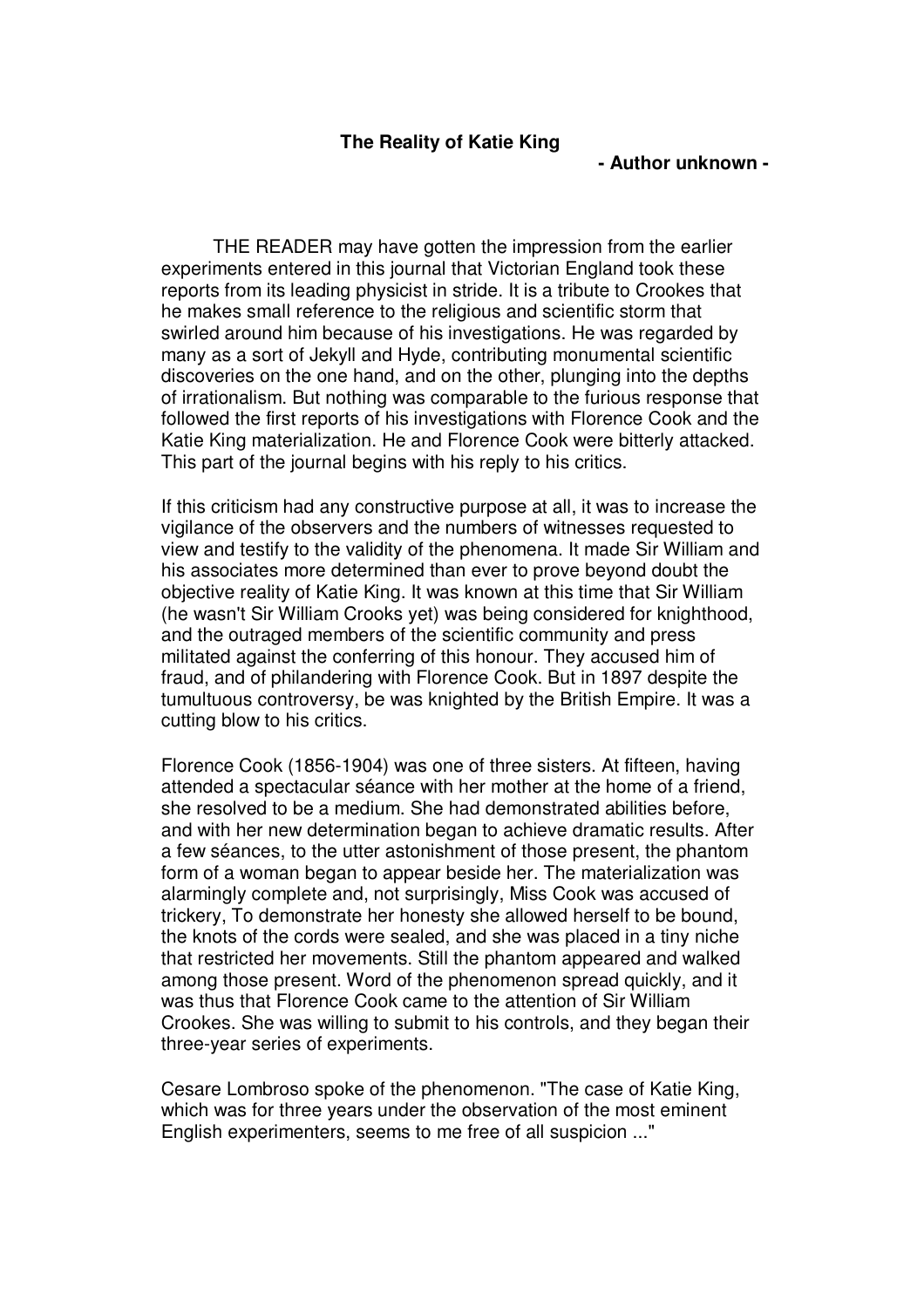Florence Marryat, another of the investigators, gave this testimony:

"Katie King stood by the wall of the room, with both arms extended, as if crucified. Three gas jets threw a bright light upon her. The effect was stupefying. She remained so for about one second, then began to disintegrate, her features becoming nebulous, the eyes retreating into their orbits, the nose disappeared, and then the brows, then the limbs seemed to drop apart to the floor. At last only part of the bead and some white garments remained, then all vanished."

At a séance in the home of Mr. Luxmore, a participant without warning seized Katie by the wrist as she moved among them. He cried, "It's the medium!" Suddenly Katie lost her arms and legs. She dissolved in the captor's grasp, leaving no trace. Immediately after this episode, Miss Cook was examined and found still tied with the knots intact.

In an experiment Crookes conducted with Miss Cook, Mr. Tapp, an assistant, took hold of Katie's wrist. He said of this, "Her wrist gave way under my grasp like a piece of thin card or paper, and my fingers met through her arm as if it were fluid."

No one knew who Katie King was. She claimed to be the daughter of John King (the spirit contact of yet another medium, Eusapia Paladino), said she had lived in India, had been married and had slain her two children. None of this information was ever verified, and was of less interest to Sir William and his associates than' establishing her existence as an actual phantom.

As the sensational nature of the Katie King phenomena unfolded, and the testimony of credible witnesses plus the nature of the scientific controls were divulged the Episcopal Church entered the picture. Far from doubting the phenomenon, they accepted it as real, and attacked it on scriptural grounds, declaring it to be a positive proof of Satanism. Crookes, his colleagues and witnesses were accused of trafficking with the devil. The press, which had at first supported Crookes in anticipation of his exposure of "spiritist" manifestations, now swung to the popular opinion that Crookes was himself a hoaxster, possibly using the bizarre circumstance of Miss Cook's mediumship as a cover-up for an affair with her.

Actually, to dispose of the situation of Miss Cook's mediumship by explaining it in terms of Sir William's emotional susceptibility to her has its weaknesses. It implies that Sir William, who had heretofore displayed intelligence and discipline in his scientific pursuits, had suddenly become less than reliable. Most important, it does not take into account the objective observations of Varley and Wallace or the highly sophisticated controls that were set up before each séance in the presence of critical witnesses, who also confirmed the reality of the manifestations.

Katie King was photographed many times while the medium was in a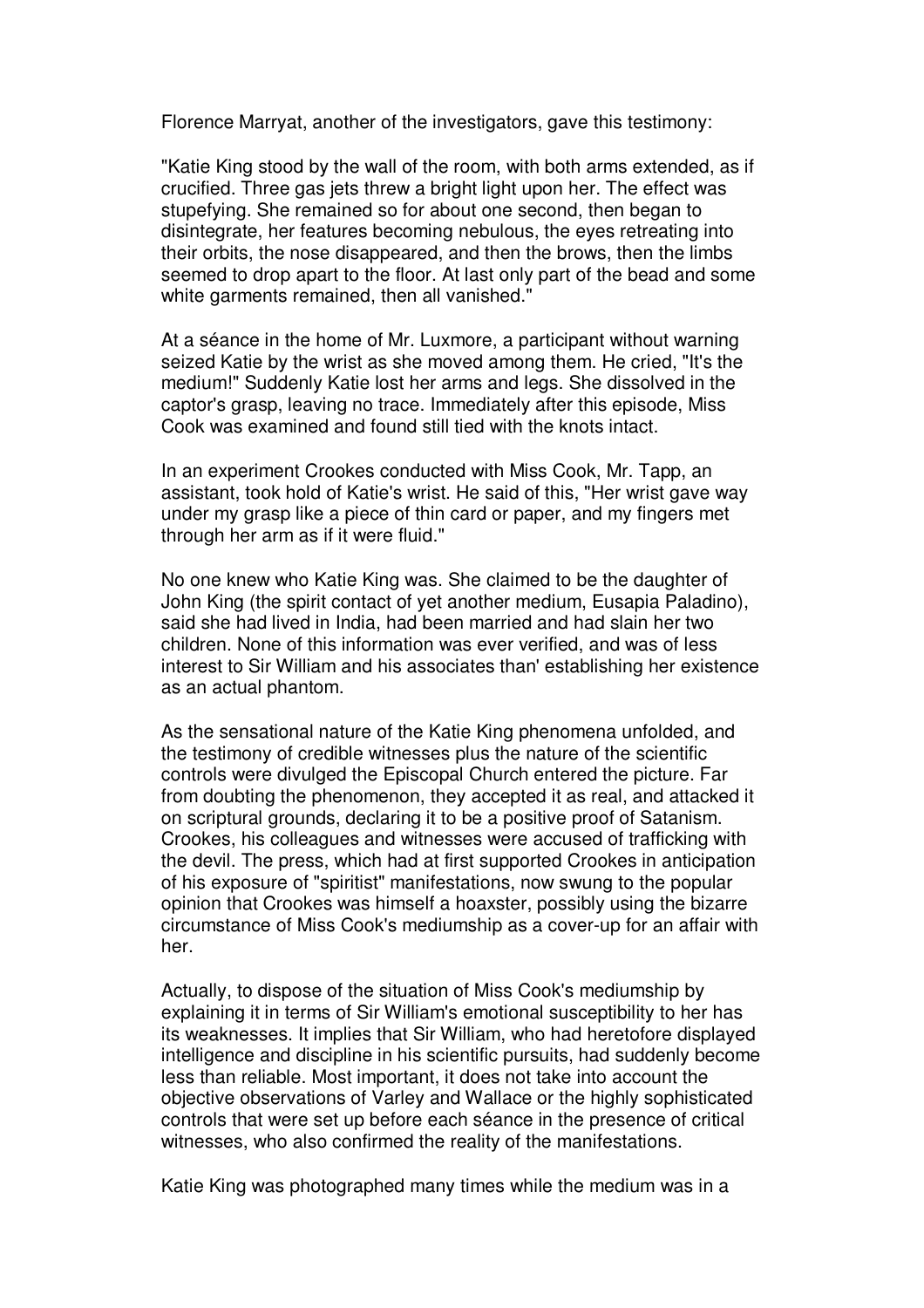trance. The entrance and exit of a second person (an accomplice) was made impossible by the precautions taken. We cannot suppose that these investigators were for three years the witless victims of a trick such as the secret entrance and exit of a confederate working with Miss Cook. This was the first assumption against which precautions were taken. Furthermore, even the most skilled confederate could not dissolve bit by bit before the eyes of creditable witnesses viewing the event in gaslight. Nor could a confederate make her wrist so fluid that a thumb and forefinger could pass through it. Katie King's white robe is typical of ectoplasmic entities.

Shrenck-Notzing, during materialization with another medium, retained a small amount of ectoplasm. On analysis, it was composed of protein, fat and other organic substances. Very likely, it is this ectoplasmic formation that had led to the classic "sheet' which is presumed to enshroud all ghosts.

It might be well at this point to consider the matter of ectoplasm in more detail. The word, invented by Dr. Charles Richet, is derived from the Greek ektos (without) and plasm (form). Dr. Richet, one of many critical observers of materialization phenomena, states: "I have clearly seen in conditions of good light, the ectoplasmic forms in the process of organization. Fraud under the conditions imposed was impossible. Rectilinear extensions emerge from the medium's body terminating and acting like a living hand ... at first the ectoplasmic limbs appear thin and stiff. Little by little they thicken, taking the form of more or less solid limbs.

"I personally in good light have seen the first lineaments of ectoplasm emerge as a kind of liquid or pasty jelly from the mouth or the breast of the medium. It organizes itself by degrees into the shape of a face or limb. Under these same conditions of good visibility I have, along with Schrenk-Notzing, Dr. Geley, Mine. Bisson, Zollner and Oliver Lodge, seen this paste spread on my knee and slowly take form so as to show the rudiments, of the radius, cubitus or metacarpal bone whose increasing pressure I could feel on my knee. The ectoplasmic cloud would seem to become living substance while at the same time veils develop around it that conceal the mechanism of its formation into ephemeral living tissue."

A microscopic analysis of a sufficient residue of this ectoplasmic substance was obtained by Schrenck-Notzing. It indicated epithelial cells, bacterial forms and substantial evidences of fat. It appeared entirely organic in nature, comprising matter equivalent to living tissue.

In the case of Katie King we have the extraordinary extension of the ectoplasmic form into an entity entirely separate from the medium. While this type of materialization is not unique it is, in the matter of documentation, one of the most important on record. We must not forget, however, that in many instances Katie King was a far from perfect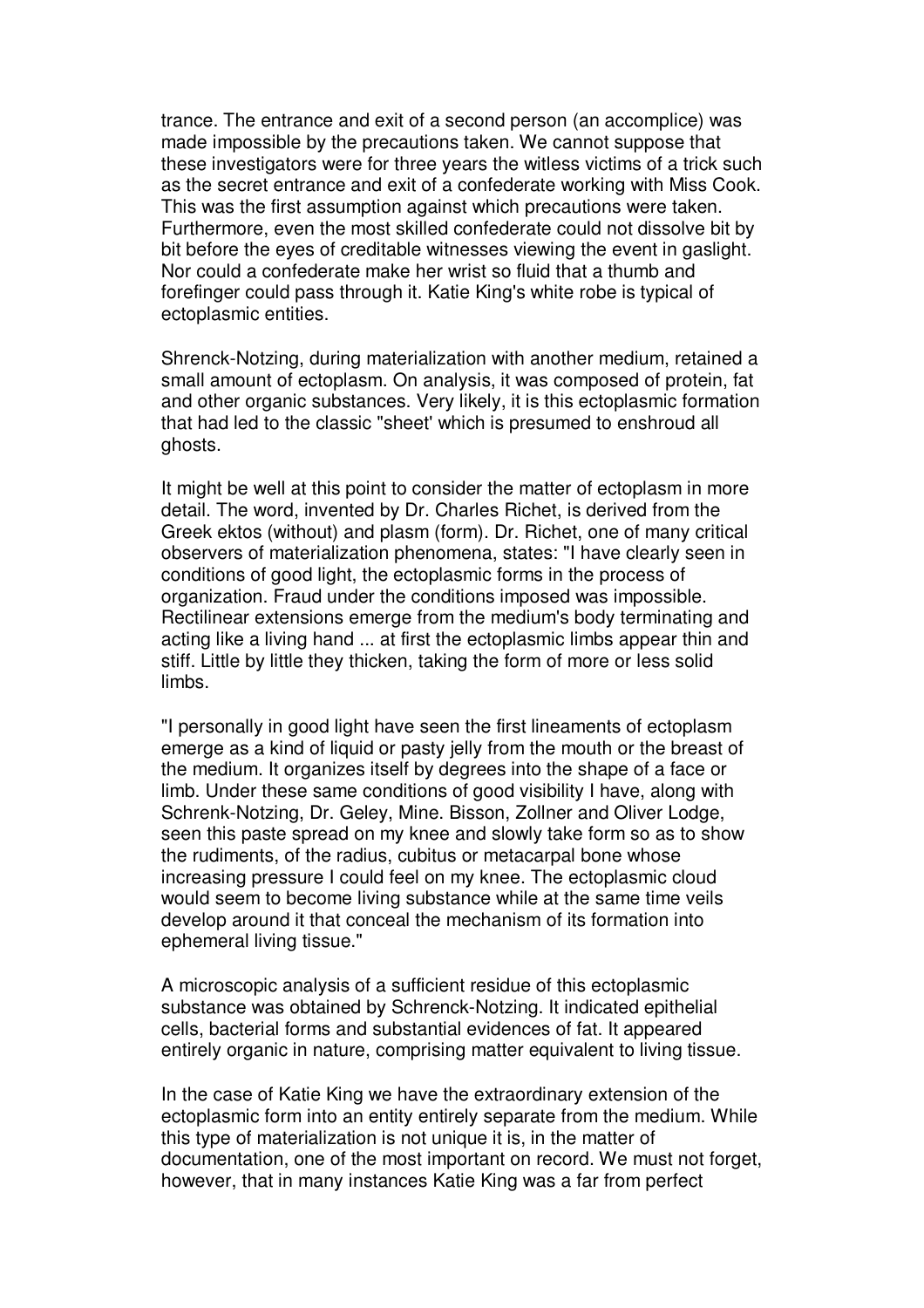materialization, particularly when she appeared only to the waist in the remarkable incident reported at one séance. Mr. Varley had attached a galvanometer to Miss Cook, who was entranced on the sofa, so that any movement by her would be indicated on the galvanometer by a deflection of the needle. But there was no such deflection when Katie King appeared with only the upper part of her body materialized, though Mr. Varley was able to grasp her hand for all to see in the full view of the electric light.

The methods used to preclude fraud were far in excess of anything the average reader might be able to devise. With the aid of Varley and Wallace, Crookes set snares that made Miss Cook a virtual prisoner during the séances, though Sir William refers to them simply as "proper precautions." Reports by Varley go into greater detail. Let's examine the arrangements employed, none of which were ever explained to Miss Cook. First, before any of the controls were set, Miss Cook was inspected by a female member of the investigators to ensure that she had nothing on her person but the clothes she wore. Second, she was then admitted to the library, where she was situated for the duration of the séance, The room was thoroughly searched, the windows were closed and sealed with thread secured by imprinted wax over the knots. The door to the library was then closed, locked and secured in a similar manner. Third, Miss Cook, reposing on the couch, was wired by each wrist with a fragile platinum wire that ran from a battery source to a galvanometer in the laboratory. Any movement of the wire over the skin surface - or its removal - would change the resistance of the current flow and would be immediately detectable by the galvanometer. In some instances, she was even bound hand and foot with stout cord in addition to these other precautions. Fourth, the curtained entrance to the laboratory was crossed with fine wire, making it impossible to pass through without breaking a circuit connected to another galvanometer. Fifth, the windows and doors to the laboratory were sealed in the same fashion as those in the library, and the room was searched by each investigator.

## Varley said:

"The medium was treated like a telegraphic cable. An electric current passed from her right wrist along her arm to her left wrist, as well as another circuit across the door into the laboratory. Despite all this the half-materialized form of Katie King appeared down to the waist only, the remainder of the body being missing or invisible. I held the hand of this strange being, and at the end of the séance, Katie told me to go and awaken the medium. I found Miss Cook entranced as I had left her, and all the wires intact. I then awakened Miss Cook."

In studying the room diagram, the reader may properly ask why the separate room and curtain were necessary to the phenomena; they tend to make the demonstration suspect. The answer to this must be that the arrangement appeared to facilitate the generation of the force. The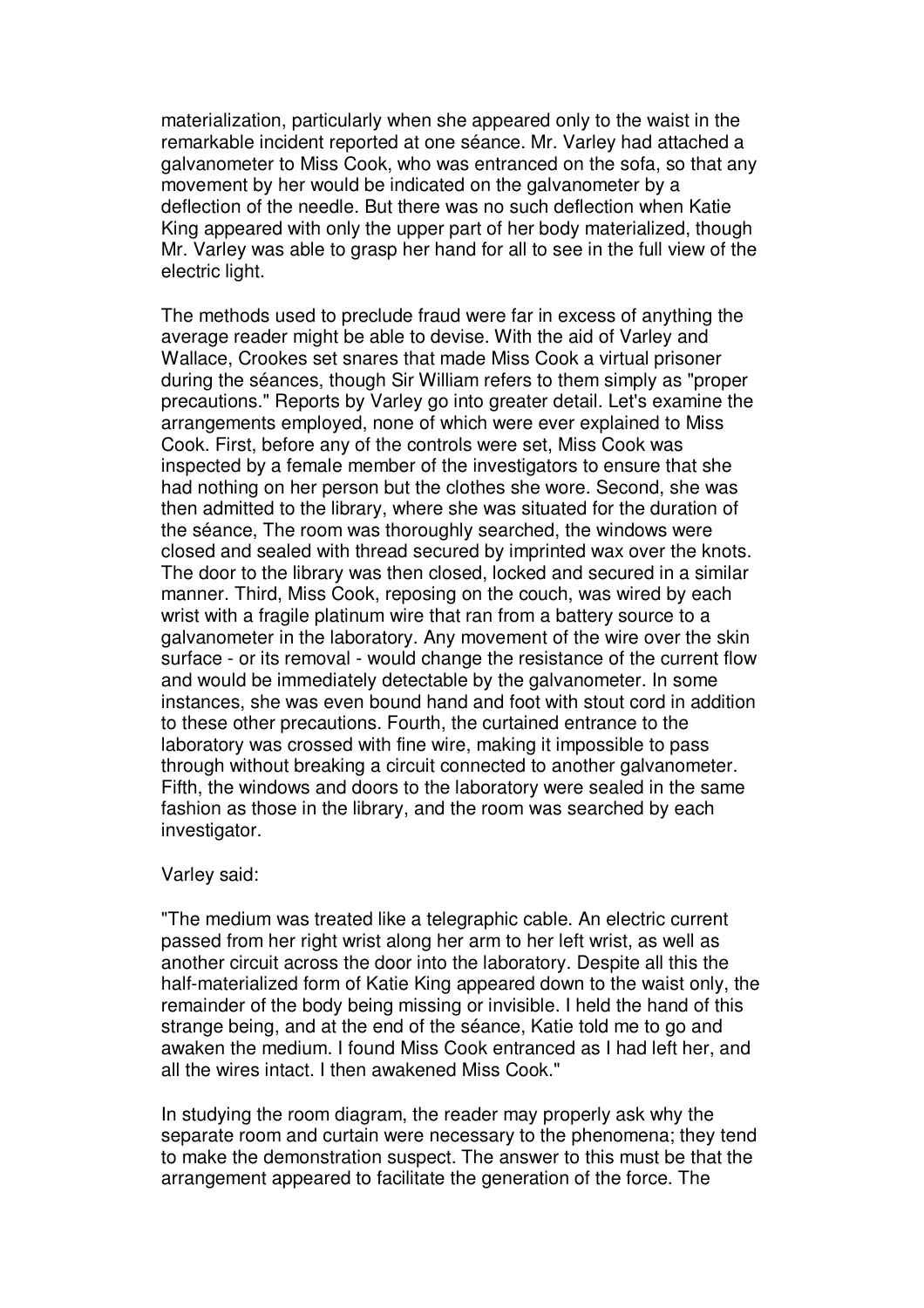medium had to feel secure to achieve a trance condition.

Sir William satisfied his misgivings by entering the library with Katie King and seeing both the medium and the apparition together. In order for this to have been possible, the phenomenon must either have been real, or Miss, Cook must have had an accomplice. The latter possibility was ruled out by the precautions taken against just such an eventuality. Further, an accomplice would have been in a fine position eventually to profit handsomely from the exposure of the hoax - but no such claim has ever come to light.

We are left then, if we do not accept the facts, with one alternative; we must conclude that all the investigators, regardless of their characters and prominence, were co-conspirators in a senseless fraud, the interception of which would have ruined them socially and professionally. It does more violence to one's common sense to believe this than to accept the phenomena as genuine.

To attack Crookes and his associates as frauds leaves much unanswered. How are we to consider his crucial lever experiments done in the presence of distinguished witnesses - was this fraud? Is it reasonable to suppose that after stating that he intended to expose men such as D. D. Home, Sir William would then resort to chicanery in the presence of skilled observers, and scientifically establish the powers that Home had claimed? What about the accordion experiments-was this mal-observation? Conspiratorial fraud? In the Katie King experiments were Varley and Wallace co-conspirators? If so, what were their reasons?

An examination of the record shows us that:

1) By the nature of the controls and the evidence of photographs and witness testimony, Florence Cook herself could not have produced Katie King fraudulently.

2) These same controls made participation of an accomplice impossible.

3) The premise of fraud requires the cooperation of all who were present. Motivation is not sufficient to support this theory.

4) This narrows the field to Crookes, Varley and Wallace, but there still isn't enough reason to suspect any involvement on the part of Varley and Wallace. (All three of them couldn't have been engaged in an affair with Miss Cook.)

5) This leaves Crookes, but it is still necessary to establish motivation. The only plausible one was a consuming passion for Miss Cook. But Crookes was aware of the insinuations and with the first sproutings of gossip, he saw to it that the supervision of the controls, the processing of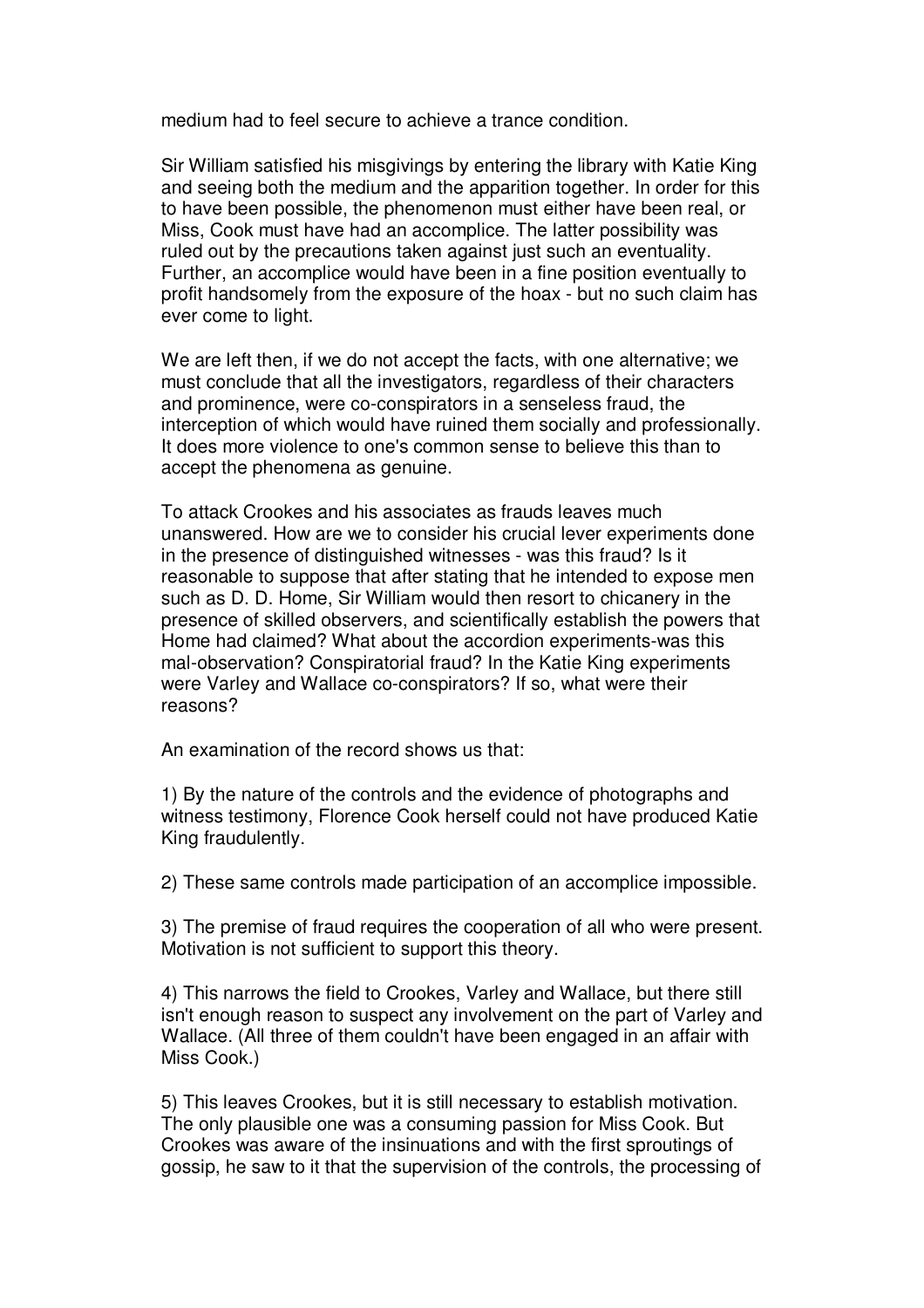the photographs, the inspection of the medium, etc. were all conducted independently of his immediate supervision. His only invariable condition was that unannounced violent action would not be tolerated. Other than this, his collaborators were free to act and impose the most stringent controls.

It is reasonable to assume that his associates we aware of the rumour, and were human enough to keep a watchful eye during the séances to circumvent any involvement in what could, if it were true, explode into a spectacular scandal.

6) If the affair were conducted in the brazen fashion claimed we would have to credit Mrs. Crookes with unsurpassable naiveté. Any woman, no matter how devoted, would make certain such a situation could not exist in her home.

7) And lastly, how do we account for the later sittings of Florence Cook, in which Crookes had no part. These listed are just a few of the hundreds she gave until the time of her death in 1904. In the séances mentioned, the controls were such to preclude the possibility of fraud, but still spectacular phantom forms other than Katie King appeared.

*1874* - Sittings under the direction of Prince Emil Sayn Witthenstein (London)

*1879* - Sittings under the direction of Professor Robert Friese (London)

*1898* - Sittings under the direction of Lieutenant Colonel Le Mesurier Taylor (Cheltenham)

*1899* - Sittings under the direction of Dr. E. Andreack (Berlin)

*1901* - Sittings under the direction of Captain F. N. Bennett (Gloucestershire)

Aside from Sir William Crookes' delightful style, wry humour and dignified restraint in describing even the most astounding occurrences, we can, perhaps, best determine the measure of the man by his address before the British Association, which follows his account of Miss Florence Cook's Mediumship.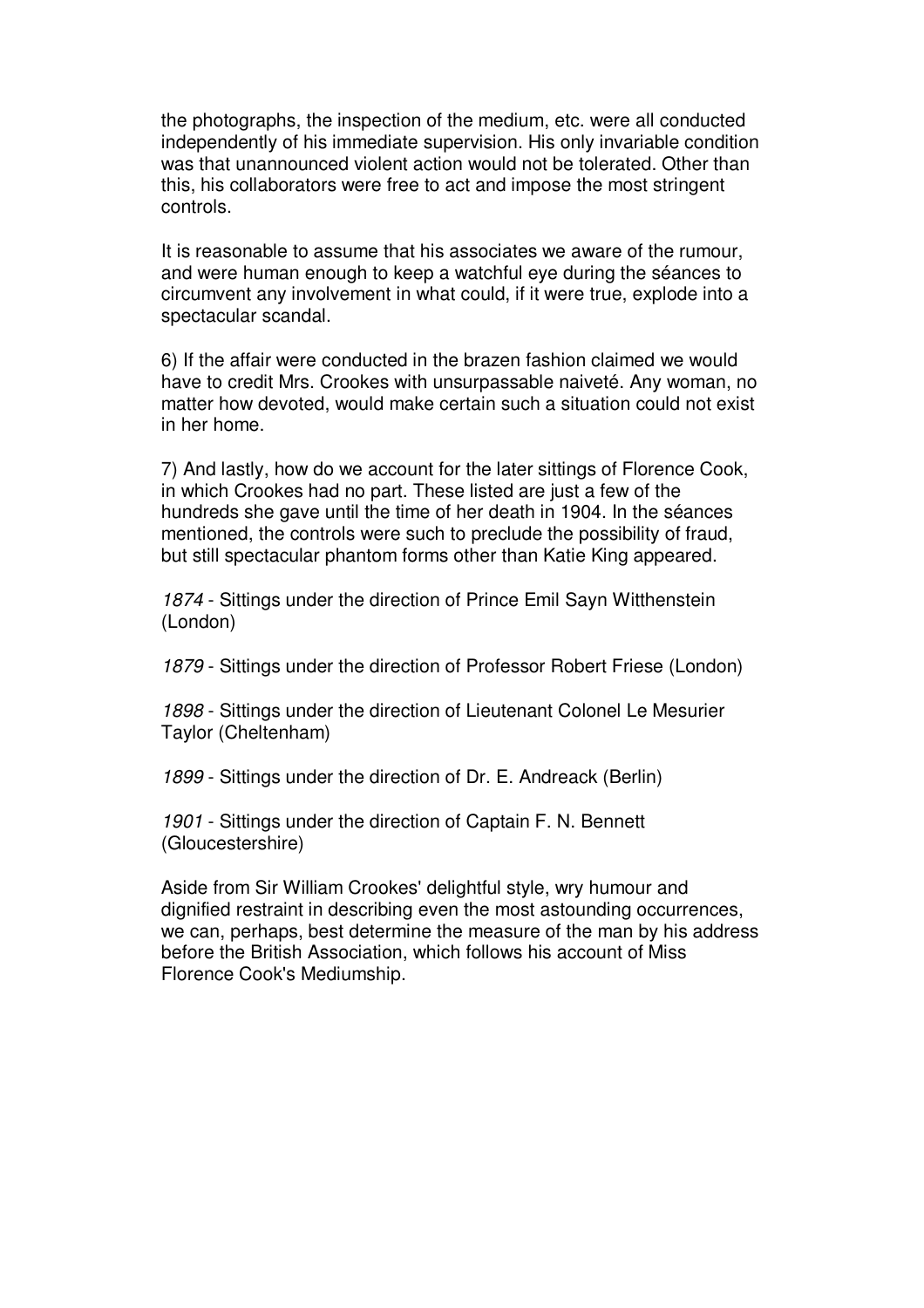## **Independent Testimony as to the Mediumship of Florence Cook - Arthur Conan Doyle -**

THE MOST connected account of the mediumship of Miss Florence Cook, apart from that of Professor Crookes, is to be found in Miss Florence Marryat's "There is No Death," a most interesting book of practical experiences, which is now published in a very cheap edition (Rider & Co.). From it I make the following extracts. Miss Marryat, it should be added, was an excellent witness, all of whose statements have stood the test of time. At the time when Miss Marryat (Mrs. Ross-Church) met the medium, the latter had become Mrs. Elgie Corner.

"The first time," she writes, "that I ever met Florence Cook was in Mr. Dunphy's private house, when my little daughter appeared through her.

"On that occasion, as we were sitting at supper after the séance - a party of perhaps thirty people the whole dinner-table, with everything upon it, rose bodily in the air to a level with our knees, and the dishes and glasses swayed about in a perilous manner, without, however, coming to any permanent harm. I was so much astonished at, and interested by, what I saw that evening that I became most anxious to make the personal acquaintance of Miss Cook. She was the medium for the celebrated spirit, 'Katie King,' of whom so much has been believed and disbelieved, and the seances she gave at her parents' house in Hackney for the purpose of seeing this figure alone, used to be crowded by the cleverest and most scientific men of the day. Serjeants Cox and Ballantyne, Mr. S. C. Hall, Mr. Crookes, and many others being on terms of the greatest intimacy with her. Mr. Willia Harrison, of the 'Spiritualist' paper, was the one to procure me an introduction to the family and an entrance to the séances, for which I shall always feel grateful to him.

"The order of these séances was always the same. Miss Cook retired to a back room, divided from the audience by a thin damask curtain, and presently the form of 'Katie King' would appear dressed in white and walk out amongst the sitters in gaslight, and talk like one of themselves. Florence Cook, as I mentioned before, is a very small, slight brunette, with dark eyes and dark curly hair, and a delicate aquiline nose. Sometimes 'Katie' resembled her exactly; at others, she was totally different. Sometimes, too, she measured the same height as her medium; at others she was much taller. I have a large photograph of 'Katie' taken under limelight. In it she appears as the double of Florrie Cook, yet Florrie was looking on whilst the picture was taken. I have sat for her several times with Mr. Crookes, and seen the tests applied which are mentioned in his book on the subject. I have seen Florrie's dark curls nailed down to the floor outside the curtain, in view of the audience, whilst 'Katie' walked about and talked with us. I have seen Florrie placed on the scale of a weighing-machine constructed by Mr. Crookes for the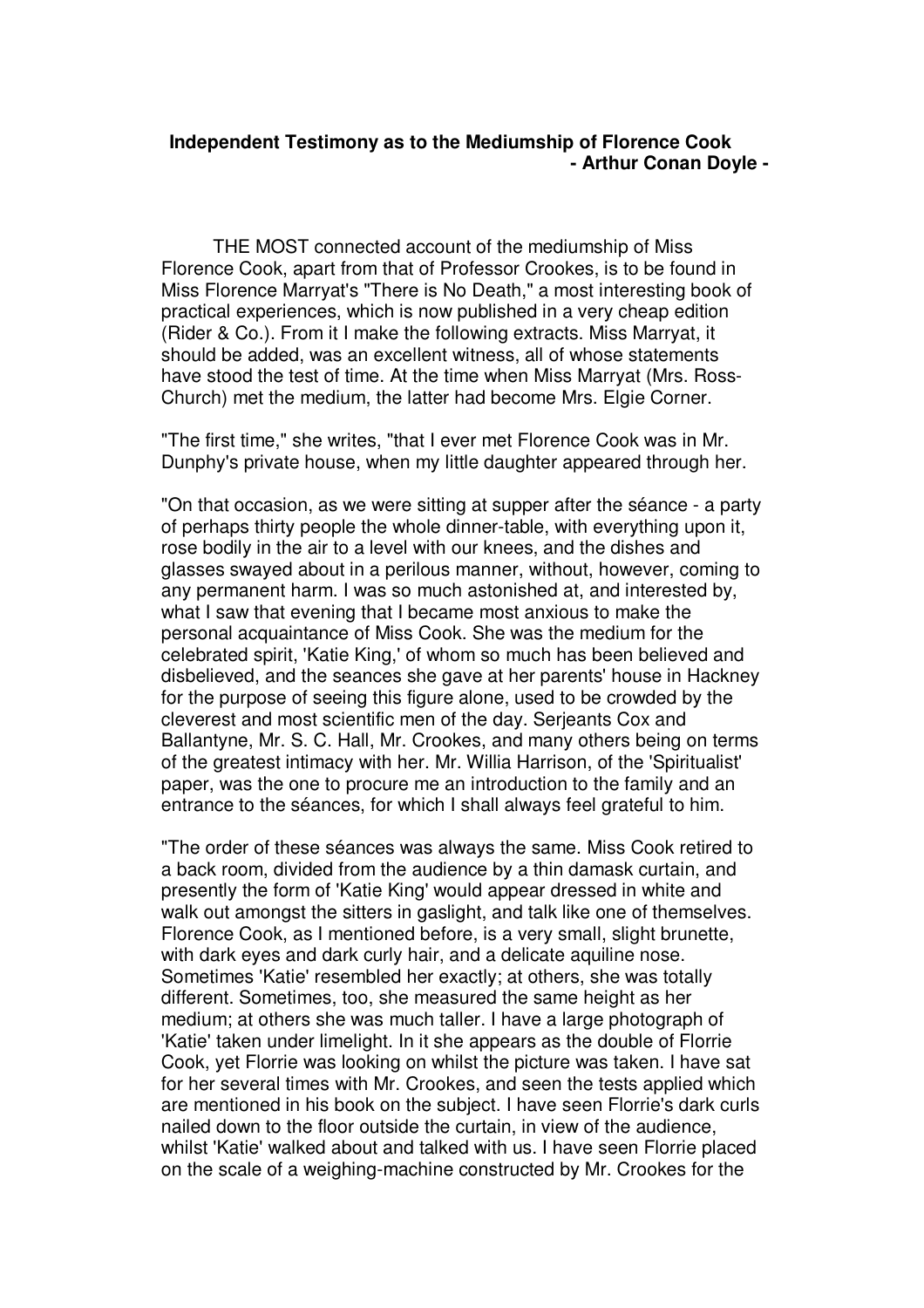purpose, behind the curtain, whilst the balance remained in sight. I have seen under these circumstances that the medium weighed eight stone in a normal condition, and that as soon as the materialised form was fully developed, the balance ran up to four stone. Moreover, I have seen both Florrie and 'Katie' together on several occasions, so I can have no doubt on the subject that they were two separate creatures. Still, I can quite understand how difficult it must have been for strangers to compare the strong likeness that existed between the medium and the spirit, without suspecting that they were one and the same person. One evening 'Katie' walked out and perched herself upon my knee. I could feel she was a much plumper and heavier woman than Miss Cook, but she wonderfully resembled her in features, and I told her so. 'Katie' did not seem to consider it a compliment. She shrugged her shoulders, made a grimace, and said, 'I know I am; I can't help it, but I was much prettier than that in earth life. You shall see some day - you shall see.' After she had finally retired that evening she put her head out at the curtain again, and said, with the strong lisp she always had, 'I want Mrs. Ross-Church.'

"I rose and went to her, when she pulled me inside the curtain, when I found it was so thin that the gas shining through it from the outer room made everything in the inner quite visible. 'Katie' pulled my dress impatiently, and said, 'Sit down on the ground,' which I did. She then seated herself in my lap, saying, 'And now, dear, we'll have a good 'confab,' like women do on earth.' Florence Cook, meanwhile, was lying on a mattress on the ground close to us, wrapped in a deep trance. 'Katie' seemed very anxious I should ascertain beyond doubt that it was Florrie. 'Touch her,' she said. 'Take her hand, pull her curls. Do you see that it is Florrie lying there?' When I assured her I was quite satisfied there was no doubt of it, the spirit said, 'Then look round this way, and see what I was like in earth life.' I turned to the form in my arms, and what was my amazement to see a woman fair as the day, with large grey or blue eyes, a white skin and a profusion of golden red hair. 'Katie' enjoyed my surprise, and asked me, 'Ain't I prettier than Florrie now?' She then rose and procured a pair of scissors from the table and cut off a lock of her own hair and a lock of the medium's, and gave them to me. I have them safe to this day. One is almost black, soft and silky; the other coarse golden red. After she had made me this present, 'Katie,' said, 'Go back now, but don't tell the others to-night, or they'll all want to see me.' On another very warm evening she sat on my lap amongst the audience, and I felt perspiration on her arm. This surprised me, and I asked her if, for the time being, she had the veins, nerves and secretions of a human being; if blood ran through her body and she had a heart and lungs. Her answer was, 'I have everything that Florrie has.'

"On that occasion also she called me after her into the back room, and, dropping her white garment, stood perfectly naked before me. 'Now,' she said, 'you can see that I am a woman.' Which, indeed, she was, and a most beautifully-made woman, too, and I examined her well, whilst Miss Cook lay beside us on the floor. Instead of dismissing me this time, 'Katie' told me to sit down by the medium, and having brought me a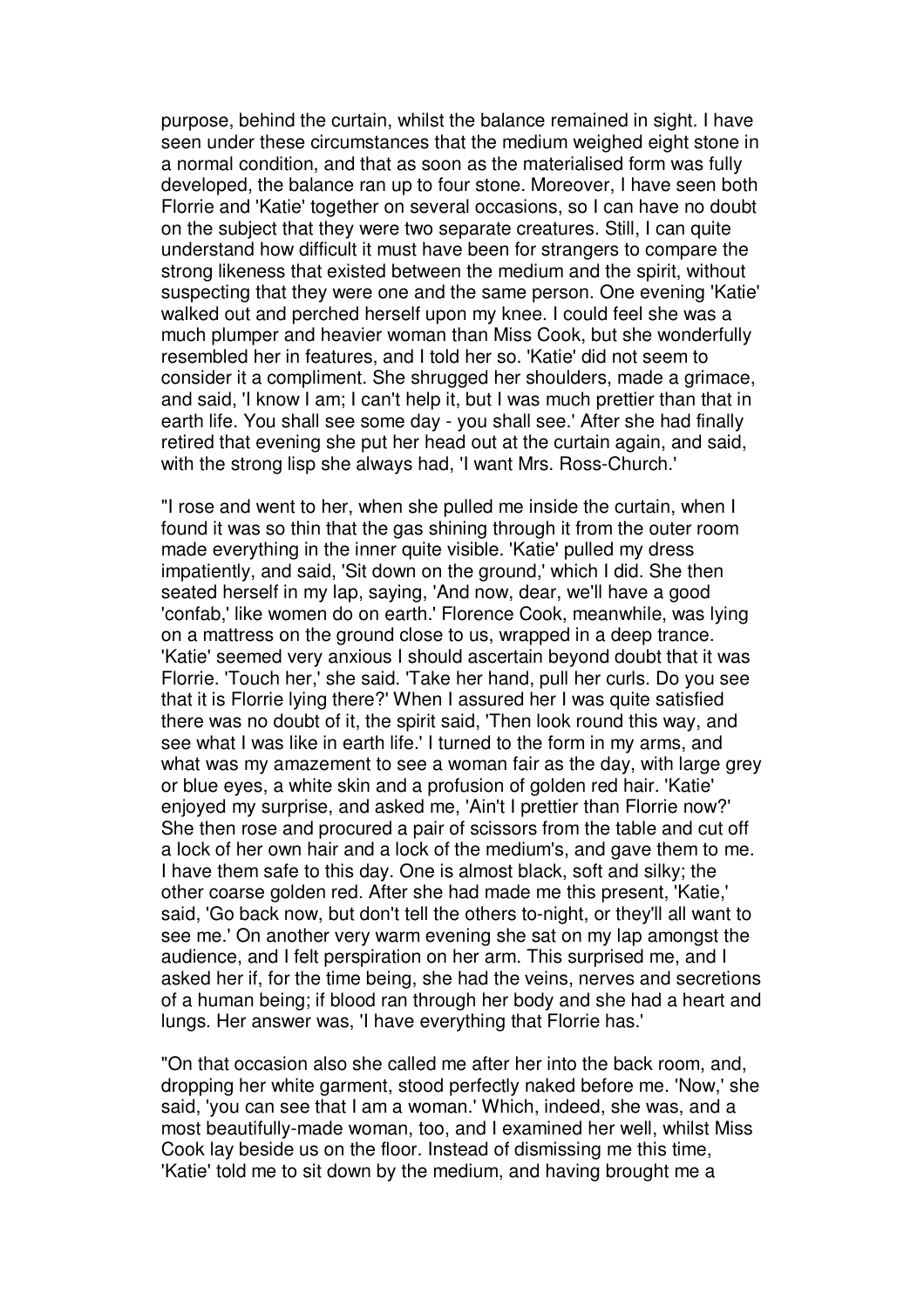candle and matches, said I was to strike a light as soon as she gave three knocks, as Florrie would be hysterical on awaking and need my assistance. She then knelt down and kissed me, and I saw she was still naked. 'Where is your dress, Katie?' I asked. 'Oh, that's gone,' she said: 'I've sent it on before me.' As she spoke thus, kneeling beside me, she rapped three times on the floor. I struck the match almost simultaneously with the signal, but as it flared up 'Katie King' was gone like a flash of lightning, and Miss Cook, as she had predicted, awoke with a burst of frightened tears, and had to be soothed into tranquility again. On another occasion 'Katie King' was asked at the beginning of the séance by one of the company to say why she could not appear in the light of more than one gas burner. The question seemed to irritate her, and she replied, 'I have told you all, several times before, that I can't stay under a searching light. I don't know why, but I can't, and if you want to prove the truth of what I say, turn up all the gas and see what will happen to me. Only remember, if you do there will be no séance to-night, because I shan't be able to come back again, and you must take your choice.'

"Upon this assertion it was put to the vote if the trial should be made or not, and all present (Mr. S. C. Hall was one of the party) decided we would prefer to witness the effect of a full glare of gas upon the materialised form than to have the usual sitting, as it would settle the vexed question of the necessity of gloom (if not darkness) for a materialising séance for ever. We accordingly told 'Katie' of our choice, and she consented to stand the test, though she said afterwards we had put her to much pain. She took up her station against the drawing-room wall, with her arms extended as if she were crucified. Then three gasburners were turned on to their full extent, in a room about sixteen feet square. The effect upon 'Katie King' was marvellous. She looked like herself for the space of a second only, then she began gradually to melt away. I can compare the dematerialisation of her form to nothing but a wax doll melting before a hot fire. First the features became blurred and indistinct; they seemed to run into each other. The eyes sunk in the sockets, the nose disappeared, the frontal bone fell in. Next the limbs appeared to give way under her, and she sank lower and lower on the carpet like a crumbling edifice. At last there 'was nothing but her head left above the ground; then a heap of white drapery only, which disappeared with a whisk, as if a hand had pulled it after her, and we were left staring by the light of three gas-burners, at the spot on which 'Katie King' had stood(1).

(1) Some discredit was cast upon this account, and even so high an authority as Sir Oliver Lodge was misled by the assertion of Sir William that he did not witness it. An examination of Miss Marryat's evidence will show that she never claimed that he did.

"She was always attired in white drapery, but it varied in quality. Sometimes it looked like long cloth; at others like mull muslin or jaconet; oftenest it was a species of thick cotton net. The sitters were much given to asking 'Katie' for a piece of her dress to keep, as a souvenir of their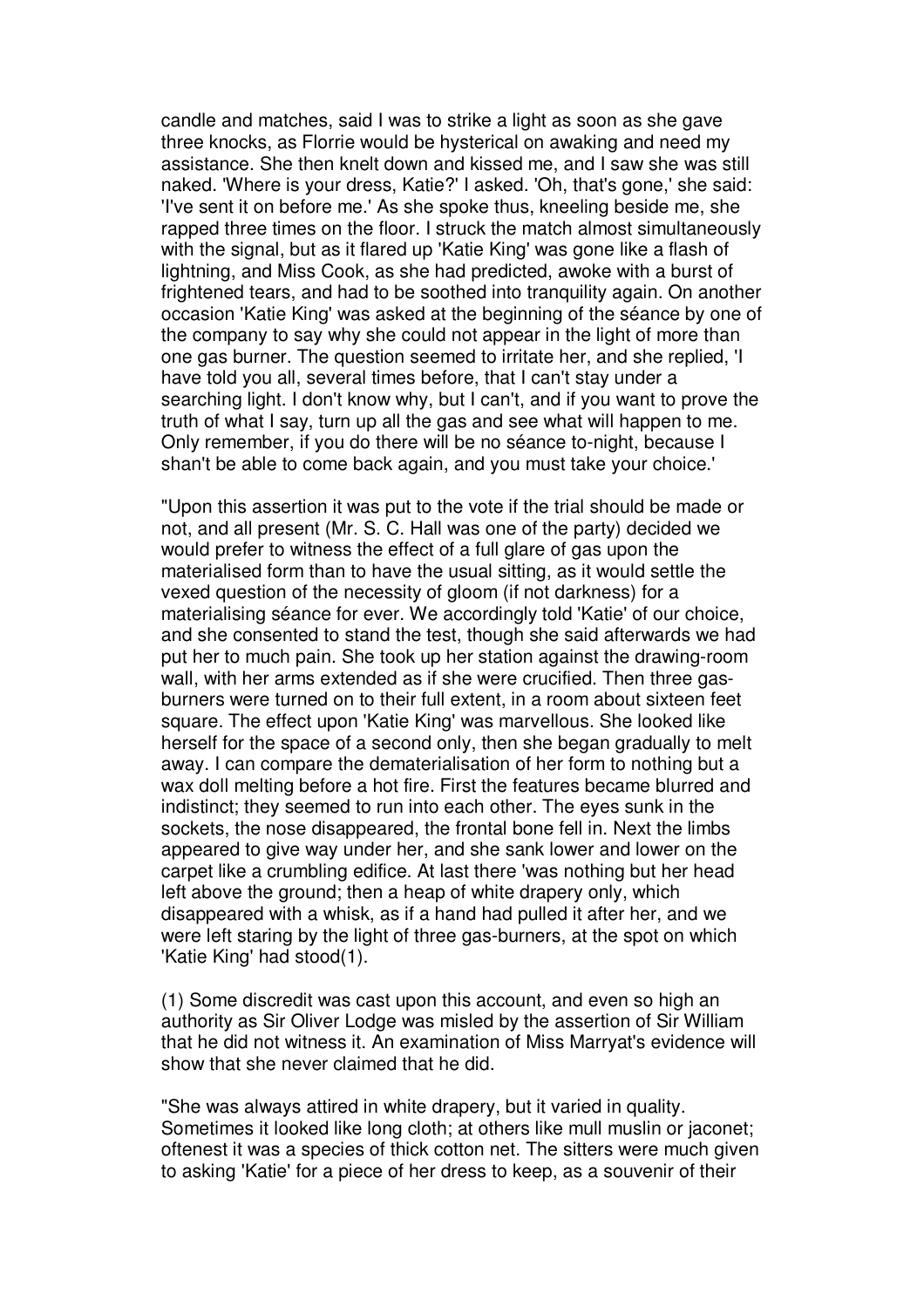visit, and when they received it would seal it up carefully in an envelope and convey it home, and were much surprised, on examining their treasure, to find it had totally disappeared.

"'Katie' used to say that nothing material about her could be made to last without taking away some of the medium's vitality and weakening her in consequence. One evening, when she was cutting off pieces of her dress rather lavishly, I remarked that it would require a great deal of mending. She answered, 'I'll show you how we mend dresses in the Spirit World.' She then doubled up the front breadth of her garment a dozen times and cut two or three round holes in it. I am sure, when she let it fall again, there must have been thirty or forty holes, and 'Katie' said, 'Isn't that a nice cullender?'

"She then commenced, whilst we stood close to her, to shake her skirt gently about, and in a minute it was as perfect as before, without a hole to be seen. When we expressed our astonishment, she told me to take the scissors and cut off her hair. She had a profusion of ringlets falling to her waist that night. I obeyed religiously, hacking the hair wherever I could, whilst she kept on saying, 'Cut more! cut more! not for yourself, you know, because you can't take it away!'

"So I cut off curl after curl, and as fast as they fell to the ground the hair grew again upon her head. When I had finished, 'Katie' asked me to examine her hair to see if I could detect any place where I had used the scissors, and I did so without any effect. Neither was the severed hair to be found. It had vanished out of sight. 'Katie' was photographed many times by limelight by Mr. Alfred Crookes, but her portraits are all too much like her medium to be of any value in establishing her claim to a separate identity. She had always stated she should not appear on this earth after the month of May, 1874, and accordingly, on the 21st she assembled her friends to say 'Good-bye' to them, and I was one of the number. 'Katie' had asked Miss Cook to provide her with a large basket of flowers and ribbons, and she sat on the floor and made up a bouquet for each of her friends to keep in remembrance of her.

"Mine, which consists of lilies of the valley and pink geranium, looks almost as fresh to-day, nearly seventeen years after, as it did when she gave it to me. It was accompanied by the following words, which 'Katie' wrote on a sheet of paper in my presence:

'From Annie Owen de Morgan (alias "Katie") to her friend, Florence Marryat Ross-Church. With love. Pensez a moi.- May 21st, 1874.'

"The farewell scene was as pathetic as if we had been parting with a dear companion by death. 'Katie' herself did not seem to know how to go. She returned again and again to have a last look, especially at Mr. Crookes, who was as attached to her as she was to him. Her prediction has been fulfilled, and from that day Florence Cook never saw her again nor heard anything about her. Her place was shortly filled by another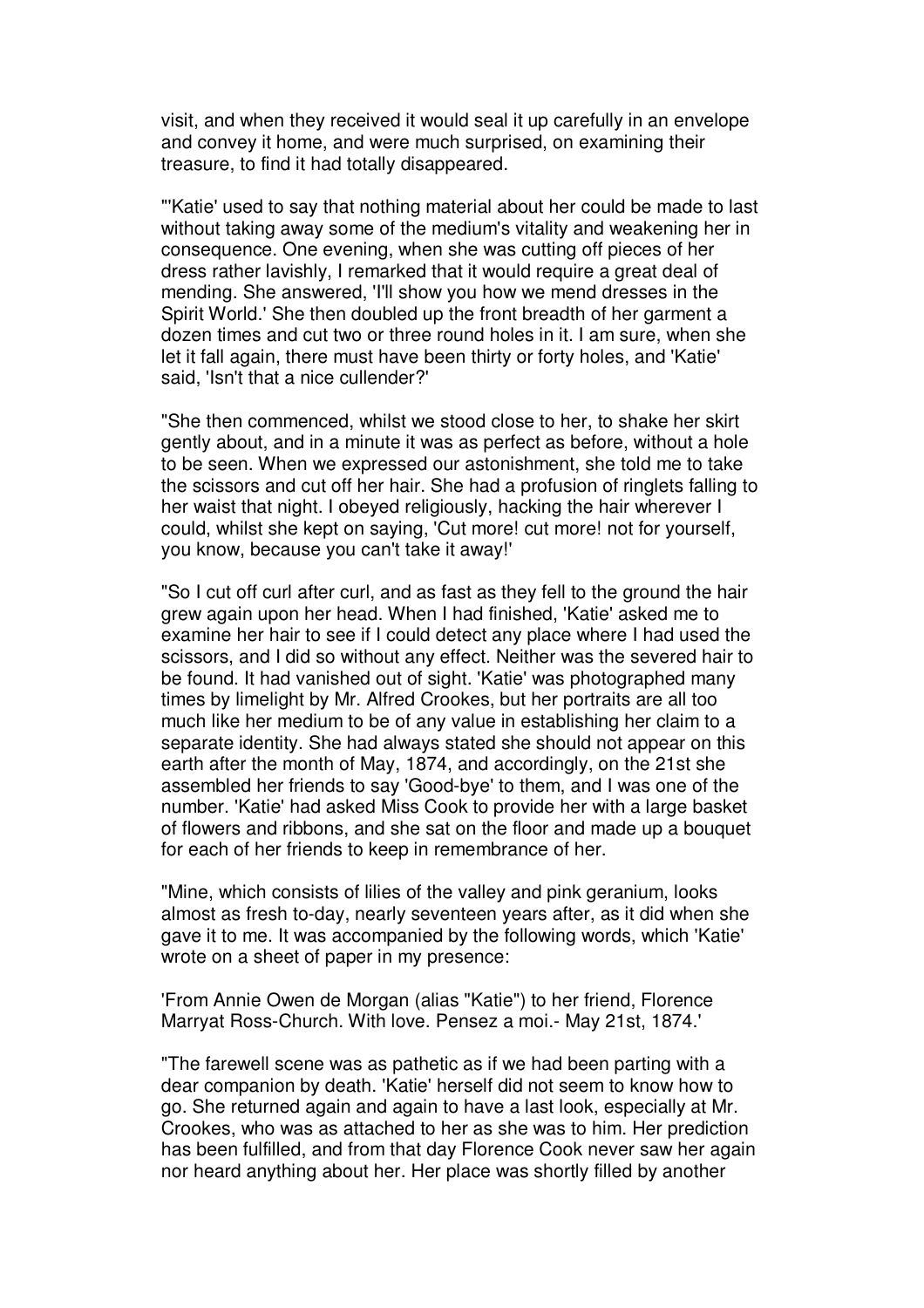influence, who called herself 'Marie.' and who danced and sung in a truly professional style, and certainly as Miss Cook never either danced or sung. I should not have mentioned the appearance of this spirit, whom I only saw once or twice, excepting for the following reason. On one occasion Miss Cook (then Mrs. Corner) was giving a public seance at the rooms of the National British Association of Spiritualists, at which a certain Sir George Sitwell, a very young man, was present, and at which he declared that the medium cheated, and that the spirit 'Marie' was herself, dressed up to deceive the audience. Letters appeared in the newspapers about it, and the whole press came down upon Spiritualists, and declared them all to be either knaves or fools. These notices were published on the morning of a day on which Miss Cook was engaged to give another public séance, at which I was present. She was naturally very much cut up about them. Her reputation was at stake; her honour had been called into question, and being a proud girl, she resented it bitterly. Her present audience was chiefly composed of friends, but, before commencing, she put it to us whether, whilst under such a stigma, she had better not sit at all. We, who had all tested her and believed in her, were unanimous in repudiating the vile charges brought against her, and in begging the séance should proceed. Florrie refused, however, to sit unless someone remained in the cabinet with her, and she chose me for the purpose. I was, therefore, tied to her securely with a stout rope, and we remained thus fastened together for the whole of the evening. Under which conditions 'Marie' appeared, and sung and danced outside the cabinet, just as she had done to Sir George Sitwell, whilst her medium remained tied to me. So much for men who decide a matter before they have sifted it to the bottom. Mrs. Elgie Corner has long since given up mediumship, either private or public, and lives deep down in the heart of Wales, where the babble and scandal of the city affect her no longer. But she told me, only last year, that she would not pass through the suffering she had endured on account of Spiritualism again for all the good this, world could give her."

One point which will strike the critic in this account is the remark that sometimes the spirit form would exactly resemble the medium, while at other times it would be totally different. Every experienced investigator has had the same result. Working with Miss Bessinet. I have frequently seen faces which were identical with her own, and afterwards those which could not possibly have been hers - two appearing sometimes at the same moment. The natural explanation would be that it actually is the medium's face, and if she be in a trance state it is possible that such an explanation would be innocent as well as true, the forces which controlled her using her as best they could when the conditions did not admit of materialisation. Sometimes the medium's own form may be used with ectoplasmic additions. Thus the great German authority, Dr. Schrenck-Notzing, says, in talking of one of the photographs of "Eva," taken with ectoplasmic drapery around her(2):

"The photograph is interesting as throwing a fight on the genesis of the so-called 'transfiguration,' i.e., the medium takes upon herself the part of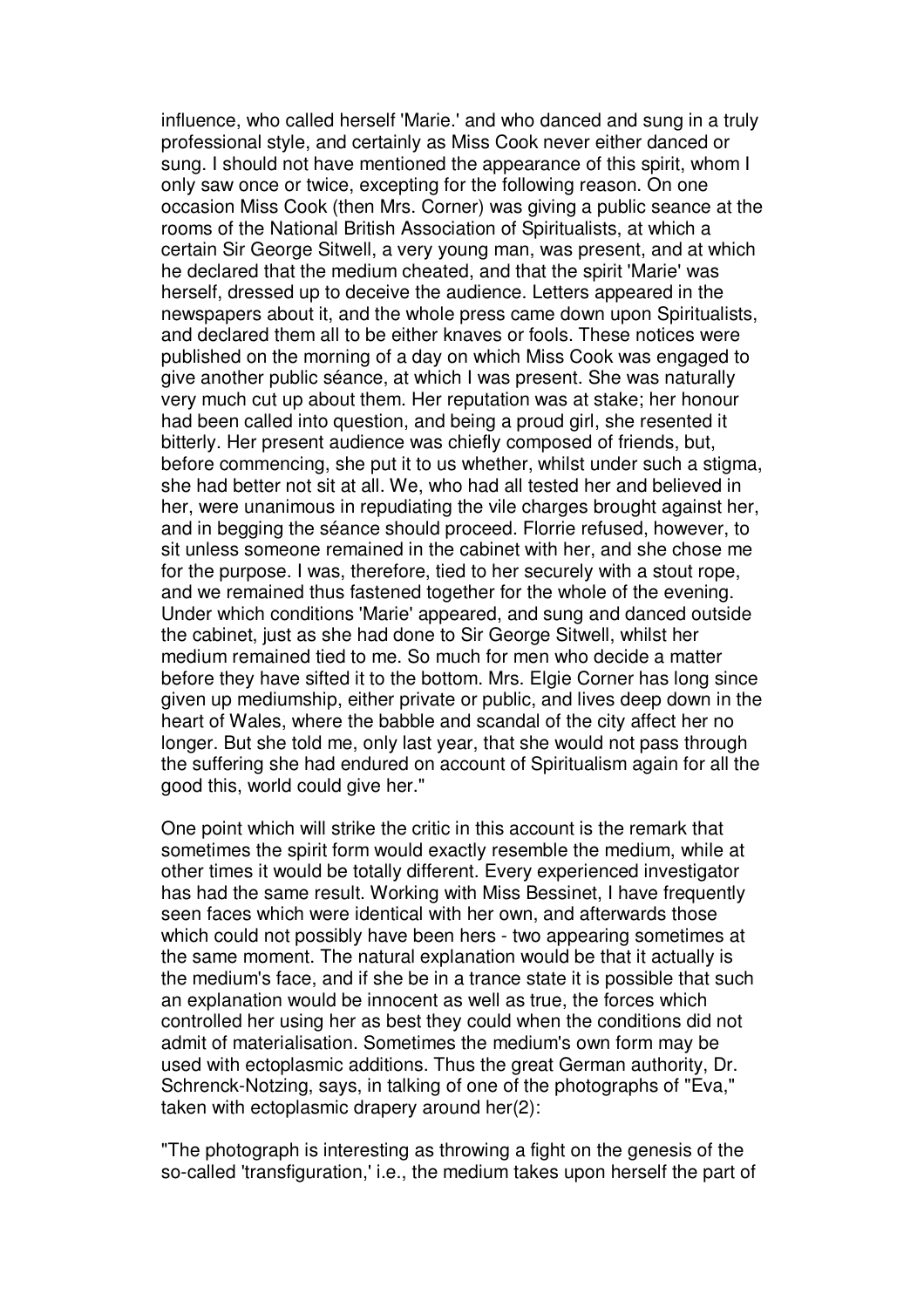the spirit, endeavouring to dramatise the character of the person in question by clothing herself in the materialized fabrics. This transition stage is found in nearly all materializing mediums. The literature of the subject records a large number of attempts at the exposure of mediums thus impersonating 'spirits,' e.g., that of the medium Bastian by the Crown Prince Rudolph, that of Crookes' medium, Miss Cook; that of Mrs. d'Esperance, etc. In all these cases the medium was seized, but the fabrics used for masking immediately disappeared and were not afterwards found."

(2) "The Phenomena of Materialisation" (English translation), page 97.

The case of the alleged exposure of Mrs. Corner seemed to have been exactly as Dr. Schrenck-Notzing describes, and such incidents bringing undeserved reproach upon the medium will always occur if the sitters do not take the precaution of securely fastening him or her. Experienced mediums are aware of this, and take precautions accordingly. The writer can well remember having a sitting with the famous medium, Evan Powell, in the privacy of his own bedroom. Powell insisted upon being tied up, and on the writer remarking that such a precaution was unnecessary, since long experiment had quite convinced him of his honesty, he answered: "I must insist upon it as a protection for myself. How can I answer for what I may do when I am unconscious in a trance? I might unconsciously wander round the room, and you, finding me doing so, would lose confidence in me for ever." This saying throws a strong light upon such cases as the alleged exposure of Mrs. Corner by Major Sitwell and others. In that case all present testified to the appearance of white garments, while the medium, when seized, had nothing of the sort.

## **My Spirit Child**

**- by Florence Marryat -**

## **Taken from Florence Marryat's book "There is no Death" Chapter VIII**

THE SAME year that John Powles died, 1860, I passed through the greatest trouble of my life. It is quite unnecessary to my narrative to relate what that trouble was, nor how it affected me, but I suffered terribly both in mind and body, and it was chiefly for this reason that the medical men advised my return to England, which I reached on the 14th of December, and on the 30th of the same month a daughter was born to me, who survived her birth for only ten days. The child was born with a most peculiar blemish, which it is necessary for the purpose of my argument to describe. On the left side of the upper lip was a mark as though a semicircular piece of flesh had been cut out by a bullet-mould, which exposed part of the gum. The swallow also had been submerged into the gullet, so that she had for the short period of her earthly existence to be fed by artificial means, and the jaw itself had been so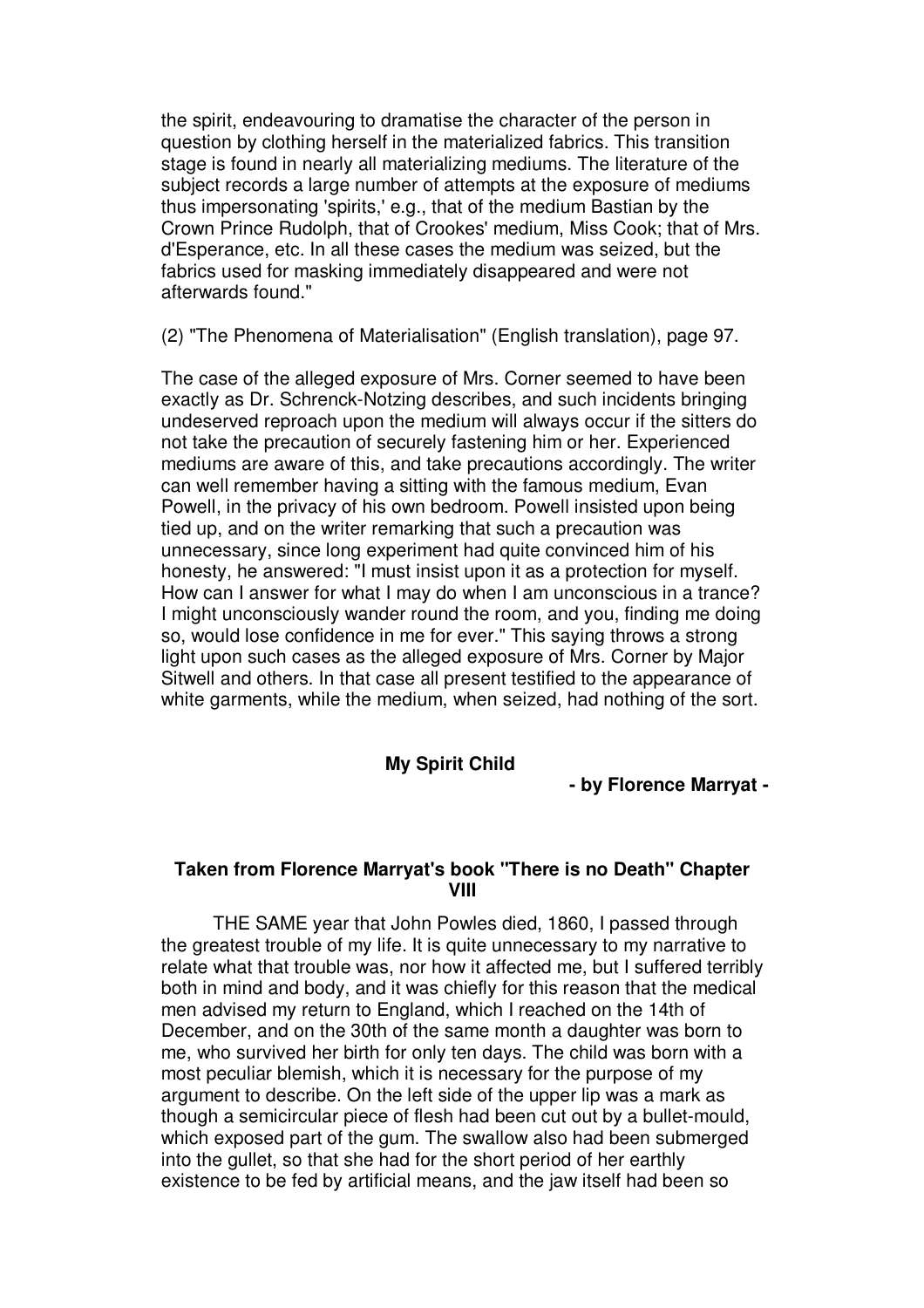twisted that could she have lived to cut her teeth, the double ones would have been in front. This blemish was considered to be of so remarkable a type that Dr. Frederick Butler of Winchester, who attended me, invited several other medical men from Southampton and other places, to examine the infant with him, and they all agreed that a similar case had never come under their notice before. This is a very important factor in my narrative. I was closely catechized as to whether I had suffered any physical or mental shock, that should account for the injury to my child, and it was decided that the trouble I had experienced was sufficient to produce it. The case, under feigned names, was fully reported in the Lancet as something quite out of the common way. My little child, who was baptized by the name of "Florence," lingered until the 10th of January, 1861, and then passed quietly away, and when my first natural disappointment was over I ceased to think of her except as of something which "might have been," but never would be again. In this world of misery, the loss of an infant is soon swallowed up in more active trouble. Still I never quite forgot my poor baby, perhaps because at that time she was happily the "one dead lamb" of my little flock. In recounting the events of my first séance with Mrs. Holmes, I have mentioned how a young girl much muffled up about the mouth and chin appeared, and intimated that she came for me, although I could not recognize her. I was so ignorant of the life beyond the grave at that period, that it never struck me that the baby who had left me at ten days old had been growing since our separation, until she had reached the age of ten years.

The first séance made such an impression on my mind that two nights afterwards I again presented myself (this time alone) at Mrs. Holmes' rooms to attend another. It was a very different circle on the second occasion. There were about thirty people present, all strangers to each other, and the manifestations were proportionately ordinary. Another professional medium, a Mrs. Davenport, was present, as one of her controls, whom she called "Bell," had promised, if possible, to show her face to her. As soon, therefore, as the first spirit face appeared (which was that of the same little girl that I had seen before), Mrs. Davenport exclaimed, "There, 'Bell ... Why!" I said, "that's the little nun we saw on Monday." "O! no! that's my 'Bell'," persisted Mrs. Davenport. But Mrs. Holmes took my side, and was positive the spirit came for me. She told me she had been trying to communicate with her since the previous séance. "I know she is nearly connected with you," she said. "Have you never lost a relation of her age?" "Never!" I replied; and at that declaration the little spirit moved away, sorrowfully as before.

A few weeks after I received an invitation from Mr. Henry Dunphy (the gentleman who had introduced me to Mrs. Holmes) to attend a private séance given at his own house in Upper Gloucester Place, by the wellknown medium Florence Cook. The double drawing-rooms were divided by velvet curtains, behind which Miss Cook was seated in an armchair, the curtains being pinned together half-way up, leaving a large aperture in the shape of a V. Being a complete stranger to Miss Cook, I was surprised to hear the voice of her control direct that I should stand by the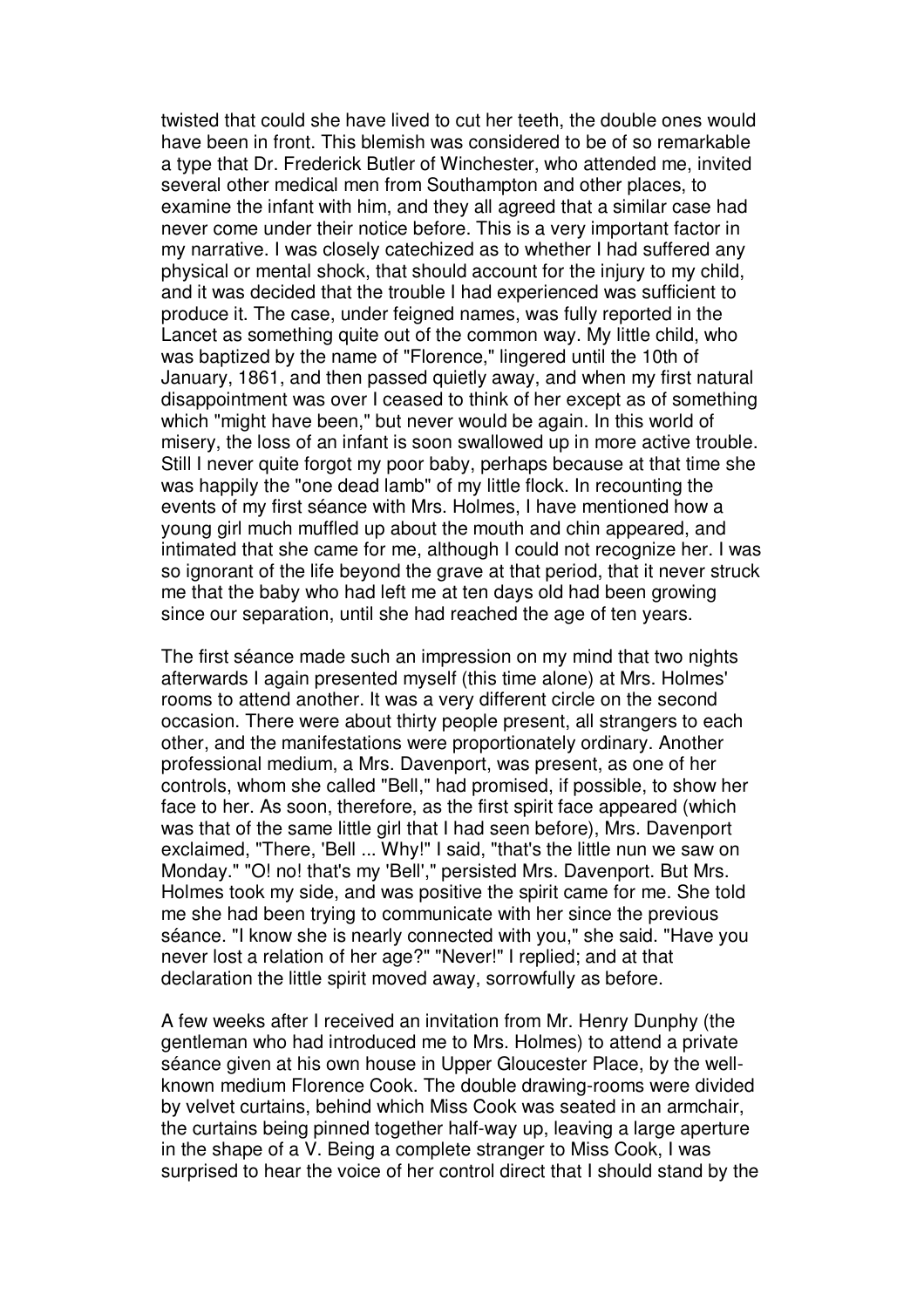curtains and hold the lower parts together whilst the forms appeared above, lest the pins should give way, and necessarily from my position I could hear every word that passed between Miss Cook and her guide. The first face that showed itself was that of a man unknown to me; then ensued a kind of frightened colloquy between the medium and her control. "Take it away. Go away! I don't like you. Don't touch me - you frighten me! Go away!" I heard Miss Cook exclaim, and then her guide's voice interposed itself, "Don't be silly, Florrie. Don't be unkind. It won't hurt you," etc., and immediately afterwards the same little girl I had seen at Mrs. Holmes' rose to view at the aperture of the curtains, muffled up as before, but smiling with her eyes at me. I directed the attention of the company to her, calling her again "my little nun," I was surprised, however, at the evident distaste Miss Cook had displayed towards the spirit, and when the séance was concluded and she had regained her normal condition, I asked her if she could recall the faces she saw under trance. "Sometimes," she replied. I told her of the "little nun," and demanded the reason of her apparent dread of her. "I can hardly tell you," said Miss Cook; "I don't know anything about her. She is quite a stranger to me, but her face is not fully developed, I think. There is something wrong about her mouth. She frightens me.

This remark, though made with the utmost carelessness, set me thinking, and after I had returned home, I wrote to Miss Cook, asking her to inquire of her guides who the little spirit was.

She replied as follows:

"Dear Mrs. Ross-Church, I have asked Katie King, but she cannot tell me anything further about the spirit that came through me the other evening than that she is a young girl closely connected with yourself."

I was not, however, yet convinced of the spirit's identity, although John Powles constantly assured me that it was my child. I tried hard to communicate with her at home, but without success. I find in the memoranda I kept of our private séances at that period several messages from Powles referring to Florence. In one he says, "Your child's want of power to communicate with you is not because she is too pure, but because she is too weak. She will speak to you some day. She is not in heaven." This last assertion, knowing so little as I did of a future state, both puzzled and grieved me. I could not believe that an innocent infant was not in the Beatific Presence - yet I could not understand what motive my friend could have in leading me astray. I had yet to learn that once received into Heaven no spirit could return to earth, and that a spirit may have a training to undergo, even though it has never committed a mortal sin. A further proof, however, that my dead child had never died was to reach me from a quarter where I least expected it. I was editor of the magazine London Society at that time, and amongst my contributors was Dr. Keningale Cook, who had married Mabel Collins, the now wellknown writer of spiritualistic novels. One day Dr. Cook brought me an invitation from his wife (whom I had never met) to spend Saturday to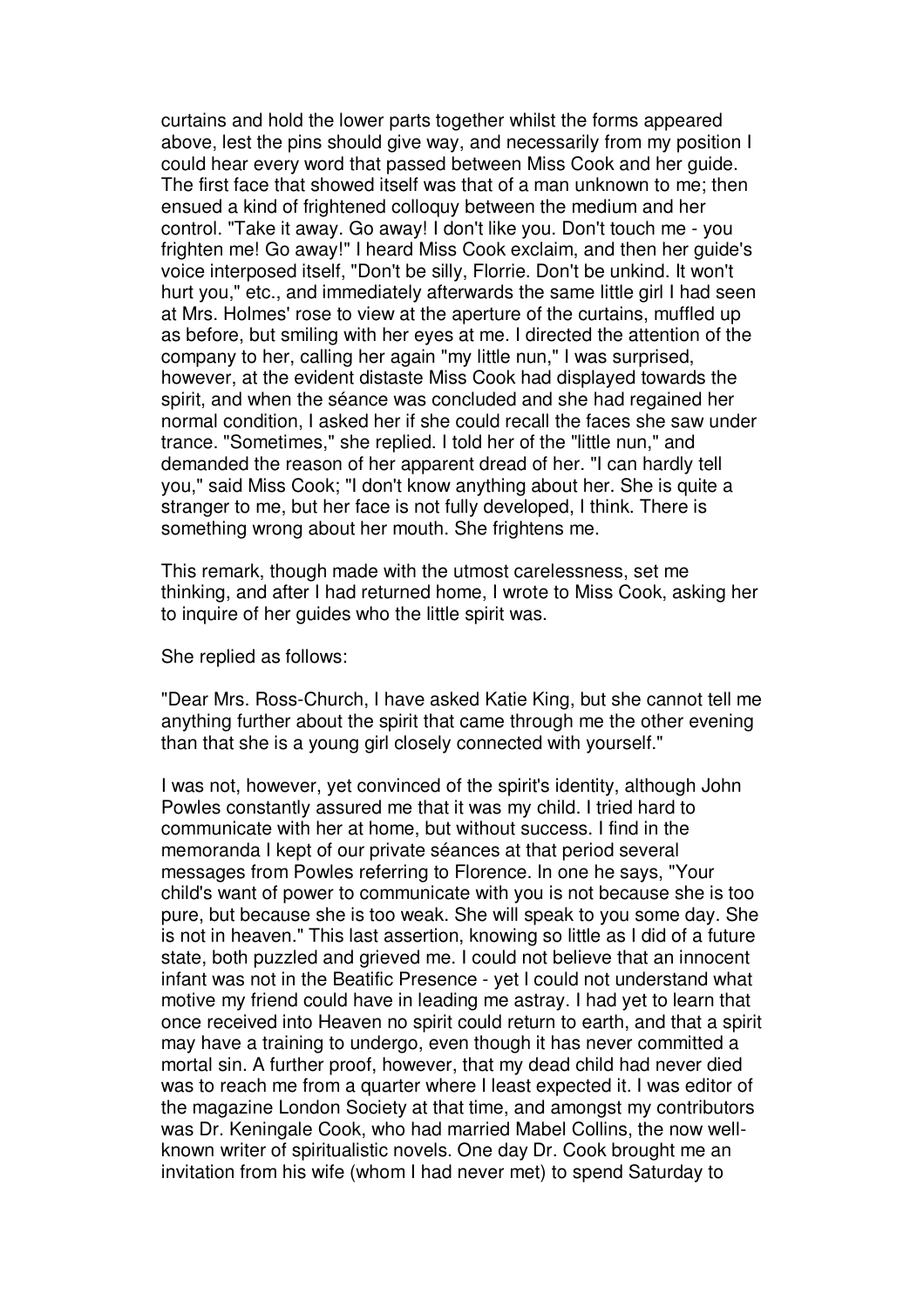Monday with them in their cottage at Redhill, and I accepted it, knowing nothing of the proclivities of either of them, and they knowing as little of my private history as I did of theirs. And I must take this opportunity to observe that, at this period, I had never made my lost child the subject of conversation even with my most intimate friends. The memory of her life and death, and the troubles that caused it, was not a happy one, and of no interest to any but myself .So little, therefore, had it been discussed amongst us that until Florence reappeared to revive the topic, my elder children were ignorant that their sister had been marked in any way differently from themselves. It may, therefore, be supposed how unlikely it was that utter strangers and public media should have gained any inkling of the matter. I went down to Redhill, and as I was sitting with the Keningale Cooks after dinner, the subject of Spiritualism came on the tapis, and I was informed that the wife was a powerful trance medium, which much interested me, as I had not, at that period, had any experience of her particular class of mediumship. In the evening we "sat" together, and Mrs. Cook having become entranced, her husband took shorthand notes of her utterances. Several old friends of their family spoke through her, and I was listening to them in the listless manner in which we hear the conversation of strangers, when my attention was aroused by the medium suddenly leaving her seat, and falling on her knees before me, kissing my hands and face, and sobbing violently the while. I waited in expectation of hearing who this might be, when the manifestations as suddenly ceased, the medium returned to her seat, and the voice of one of her guides said that the spirit was unable to speak through excess of emotion, but would try again later in the evening. I had almost forgotten the circumstances in listening to other communications, when I was startled by hearing the word "Mother!" sighed rather than spoken. I was about to make some excited reply, when the medium raised her hand to enjoin silence, and the following communication was taken down by Mr. Cook as she pronounced the words. The sentences in parentheses are my replies to her.

"Mother! I am Florence. I must be very quiet. I want to feel I have a mother still. I am so lonely. Why should I be so? I cannot speak well. I want to be like one of you. I want to feel I have a mother and sisters. I am so far away from you all now.

("But I always think of you, my dear dead baby.")

"That's just it - your baby. But I'm not a baby now. I shall get nearer. They tell me I shall. I do not know if I can come when you are alone. It's all so dark. I know you are there, but so dimly. I've grown all by myself. I'm not really unhappy, but I want to get nearer you. I know you think of me, but you think of me as a baby. You don't know me as I am. You've seen me, because in my love I have forced myself upon you. I've not been amongst the flowers yet, but I shall be, very soon now; but I want my mother to take me there. All has been given me that can be given me, but I cannot receive it, except in so far-"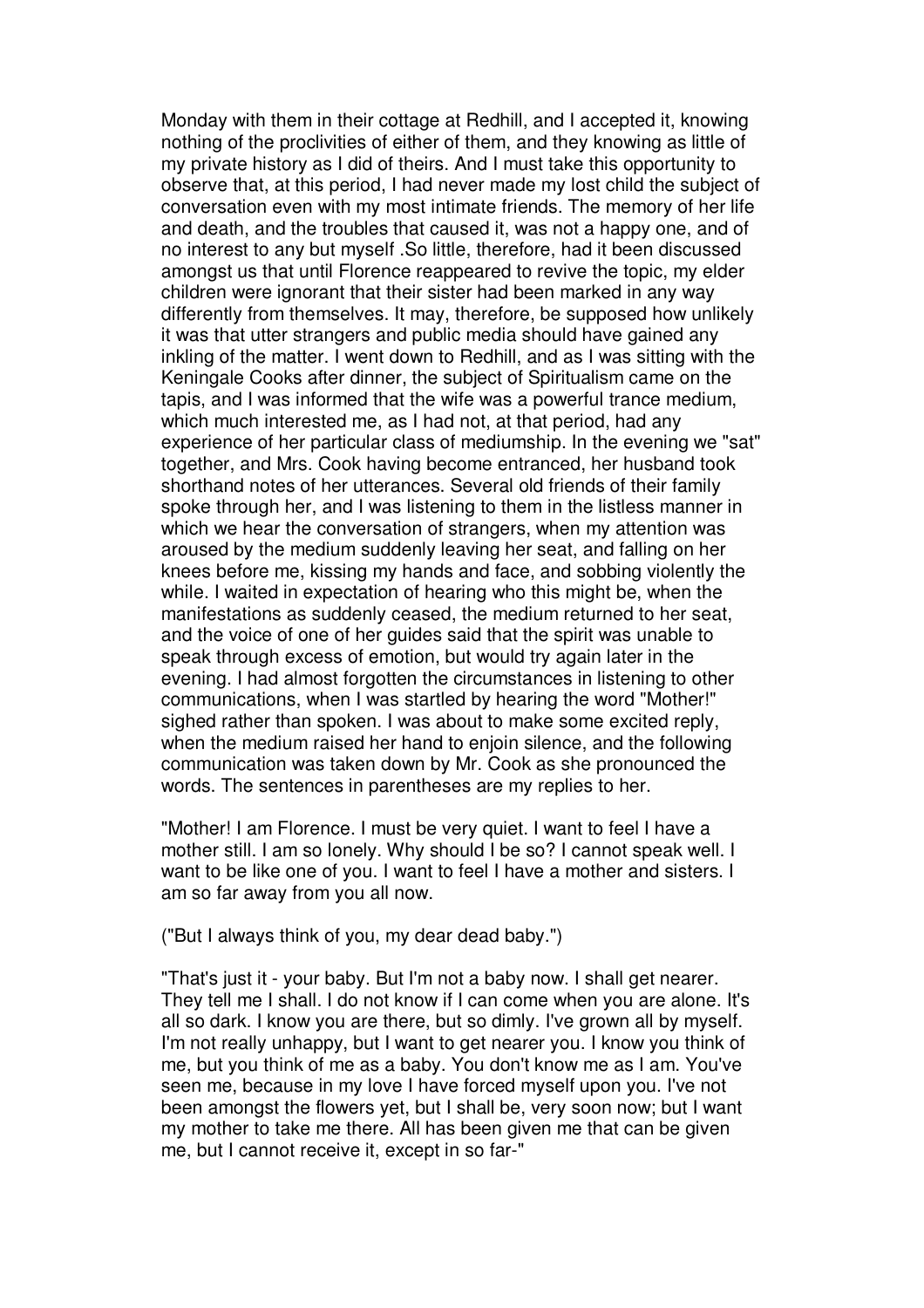Here she seemed unable to express herself.

("Did the trouble I had before your birth affect your spirit, Florence?")

"Only as things cause each other. I was with you, Mother, all through that trouble. I should be nearer to you, than any child you have, if I could only get close to you."

("I can't bear to hear you speak so sadly, dear. I have always believed that you, at least, were happy in Heaven.")

"I am not in Heaven! But there will come a day, Mother - I can laugh when I say it - when we shall go to Heaven together and pick blue flowers - blue flowers. They are so good to me here, but if your eye cannot bear the daylight you cannot see the buttercups and daisies."

I did not learn till afterwards that in the spiritual language blue flowers are typical of happiness. The next question I asked her was if she thought she could write through me. "I don't seem able to write through you, but why, I know not."

("Do you know your sisters, Eva and Ethel?'')

"No! no! in a weary voice. "The link of sisterhood is only through the mother. That kind of sisterhood does not last, because there is a higher."

("Do you ever see your father?'')

"No! he is far, far away. I went once, not more. Mother dear, he'll love me when he comes here. They've told me so, and they always tell truth here! I am but a child, yet not so very little. I seem composed of two things - a child in ignorance and a woman in years. Why can't I speak at other places? I have wished and tried! I've come very near, but it seems so easy to speak now. This medium seems so different."

("I wish you could come to me when I am alone, Florence.")

"You shall know me! I will come, Mother dear. I shall always be able to come here. I do come to you., but not in the same way."

She spoke in such a plaintive, melancholy voice that Mrs. Cook, thinking she would depress my spirits, said, "Don't make your state out to be sadder than it really is." Her reply was very remarkable.

"I am, as I am! Friend! when you come here, if you find that sadness is, you will not be able to alter it by plunging into material pleasures. Our sadness makes the world we live in. It is not deeds that make us wrong. It is the state in which we were born. Mother! you say I died sinless. That is nothing. I was born in a state. Had I lived, I should have caused you more pain than you can know. I am better here. I was not fit to battle with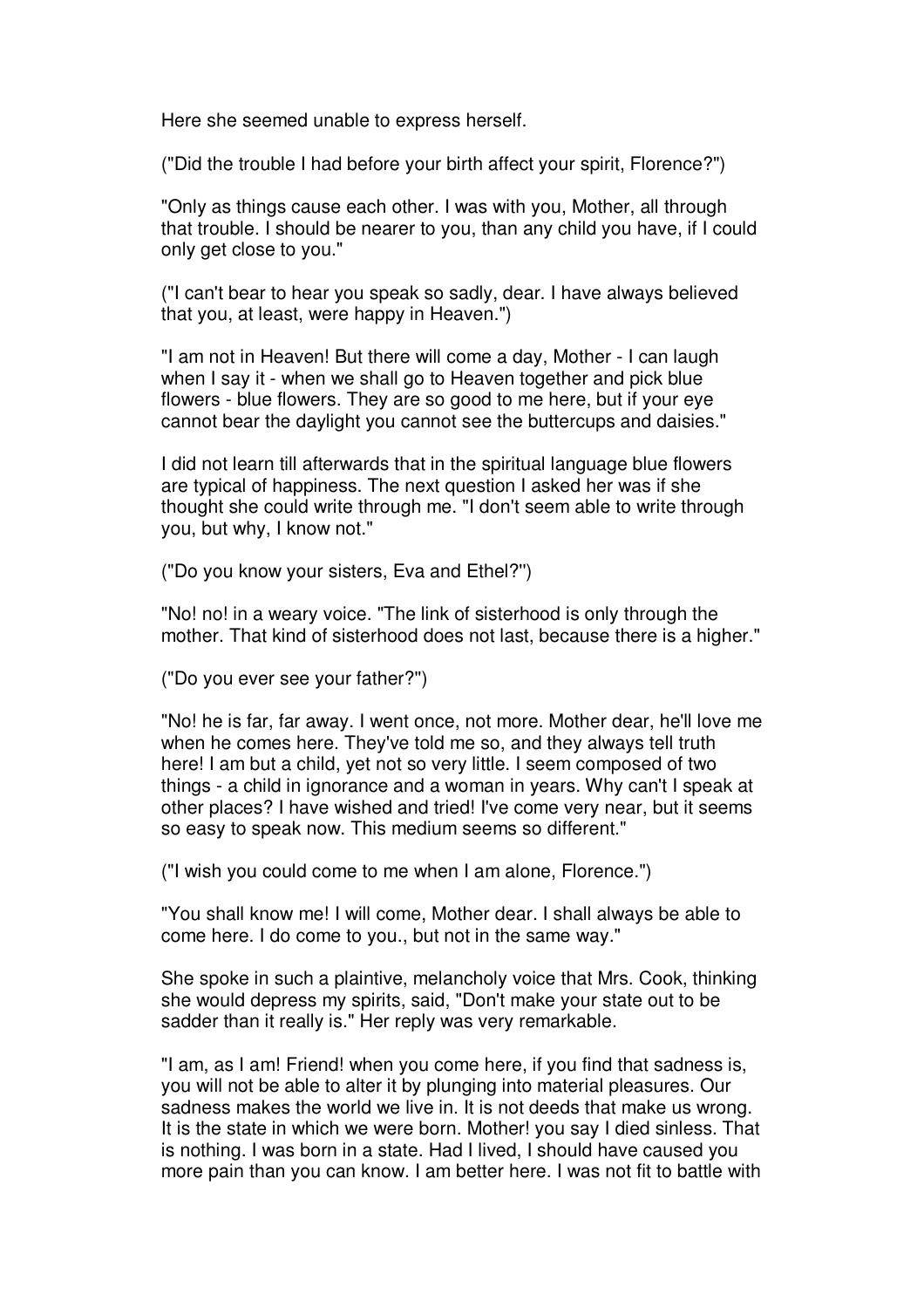the world, and they took me from it. Mother! you won't let this make you sad. You must not."

("What can I do to bring you nearer to me?")

"I don't know what will bring me nearer, but I'm helped already by just talking to you. There's a ladder of brightness every step. I believe I've gained just one step now. O! the Divine teachings are so mysterious. Mother! does it seem strange to you to hear your 'baby' say things as if she knew them? I'm going now. Good-bye!"

And so Florence went. The next voice that spoke was that of a guide of the medium, and I asked her for a personal description of my daughter as she then appeared. She replied, "Her face is downcast. We have tried to cheer her, but she is very sad. It is the state in which she was born. Every physical deformity is the mark of a condition. A weak body is not necessarily the mark of a weak spirit, but the prison of it, because the spirit might be too passionate otherwise. You cannot judge in what way the mind is deformed because the body is deformed. It does not follow that a canker in the body is a canker in the mind. But the mind may be too exuberant - may need a canker to restrain it."

I have copied this conversation, word for word, from the shorthand notes taken at the time of utterance; and when it is remembered that neither Mrs. Keningale Cook nor her husband knew that I had lost a child - that they had never been in my house nor associated with any of my friends it will at least be acknowledged, even by the most sceptical, that it was a very remarkable coincidence that I should receive such a communication from the lips of a perfect stranger. Only once after this did Florence communicate with me through the same source. She found congenial media nearer home, and naturally availed herself of them. But the second occasion was almost more convincing than the first. I went one afternoon to consult my solicitor in the strictest confidence as to how I should act under some very painful circumstances, and he gave me his advice. The next morning as I sat at breakfast, Mrs. Cook, who was still living at Redhill, ran into my room with an apology for the unceremoniousness of her visit, on the score that she had received a message for me the night before which Florence had begged her to deliver without delay. The message was to this effect: "Tell my mother that I was with her this afternoon at the lawyer's, and she is not to follow the advice given her, as it will do harm instead of good." Mrs. Cook added, "I don't know to what Florence alludes, of course, but I thought it best, as I was coming to town, to let you know at once."

The force of this anecdote does not lie in the context. The mystery is contained in the fact of a secret interview having been overheard and commented upon. But the truth is, that having greater confidence in the counsel of my visible guide than in that of my invisible one, I abided by the former, and regretted it ever afterwards.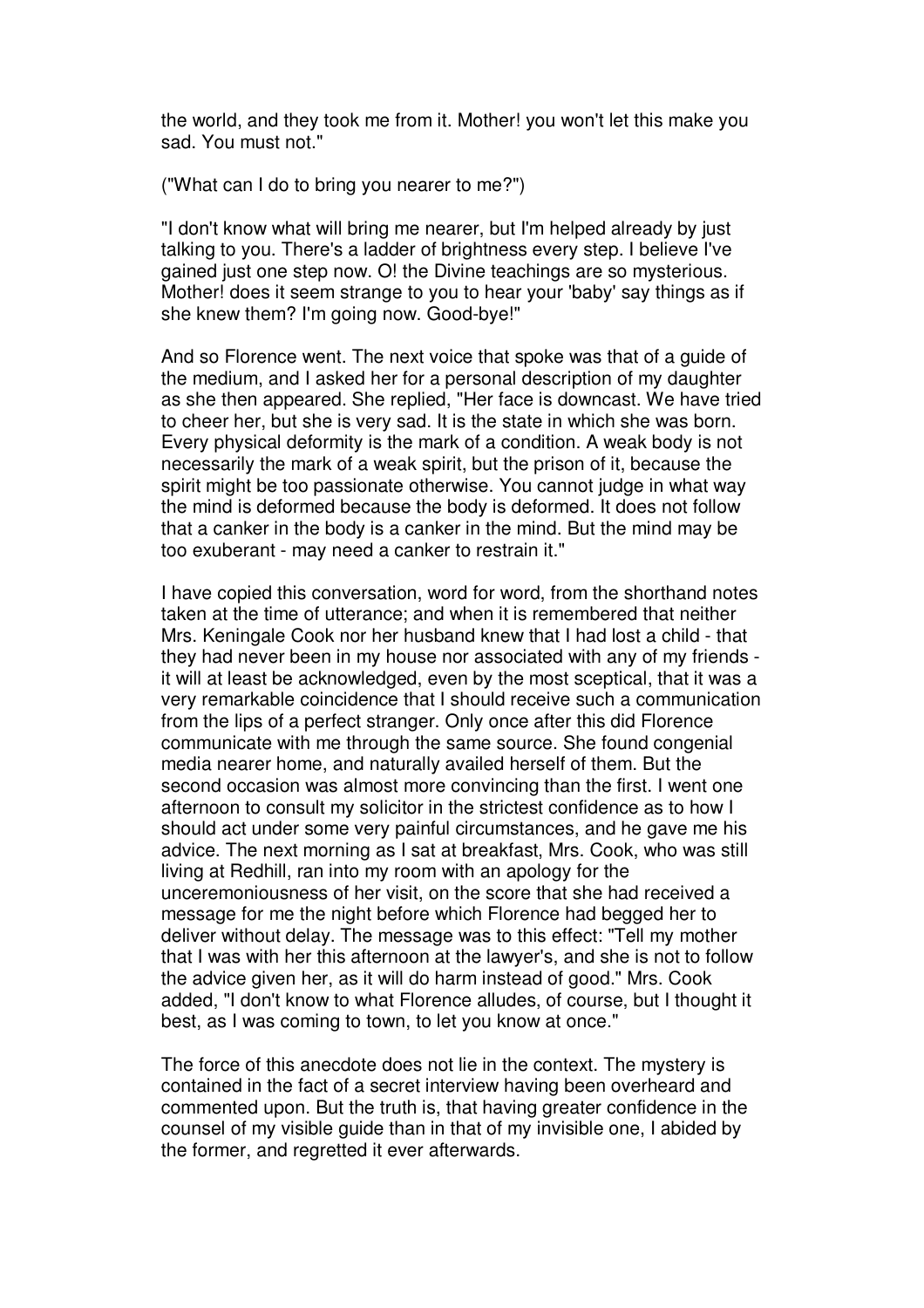The first conversation I held with Florence had a great effect upon me. I knew before that my uncontrolled grief had been the cause of the untimely death of her body, but it had never struck me that her spirit would carry the effects of it into the unseen world. It was a warning to me (as it should be to all mothers) not to take the solemn responsibility of maternity upon themselves without being prepared to sacrifice their own feelings for the sake of their children. Florence assured me, however, that communion with myself in my improved condition of happiness would soon lift her spirit from its state of depression and consequently I seized every opportunity of seeing and speaking with her.

During the succeeding twelve months I attended numerous séances with various media, and my spirit child (as she called herself) never failed to manifest through the influence of any one of them, though, of course, in different ways. Through some she touched me only, and always with an infant's hand, that I might recognize it as hers, or laid her mouth against mine that I might feel the scar upon her lips; through others she spoke, or wrote, or showed her face, but I never attended a séance at which she omitted to notify her presence. Once at a dark circle, held with Mr. Charles Williams, after having had my dress and that of my next neighbour, Lady Archibald Campbell, pulled several times, as if to attract our attention, the darkness opened before us, and there stood my child, smiling at us like a happy dream, her fair hair waving about her temples, and her blue eyes fixed on me. She was clothed in white, but we saw no more than her head and bust, about which her hands held her drapery. Lady Archibald Campbell saw her as plainly as I did. On another occasion Mr. William Eglinton proposed to me to try and procure the spirit-writing on his arm. He directed me to go into another room and write the name of the friend I loved best in the spirit world upon a scrap of paper, which I was to twist up tightly and take back to him. I did so, writing the name of "John Powles." When I returned to Mr. Eglinton, he bared his arm, and holding the paper to the candle till it was reduced to tinder, rubbed his flesh with the ashes. I know what was expected to ensue. The name written on the paper was to reappear in red or white letters on the medium's arm. The sceptic would say it was a trick of thought-reading, and that, the medium knowing what I had written, had prepared the writing during my absence. But to his surprise and mine, when, at last he shook the ashes from his arm, we read, written in a bold, clear hand, the words - 'Florence is the dearest, " as though my spirit child had given me a gentle rebuke for writing any name but her own. It seems curious to me now to look back and remember how melancholy she used to be when she first came back to me, for as soon as she had established an unbroken communication between us, she developed into the merriest little spirit I have ever known, and though her childhood has now passed away, and she is more dignified and thoughtful and womanly, she always appears joyous and happy. She has manifested largely to me through the mediumship of Mr. Arthur Colman. I had known her during a dark séance with a very small private circle (the medium being securely held and fastened the while) run about the room, like the child she was, and speak to and kiss each sitter in turn, pulling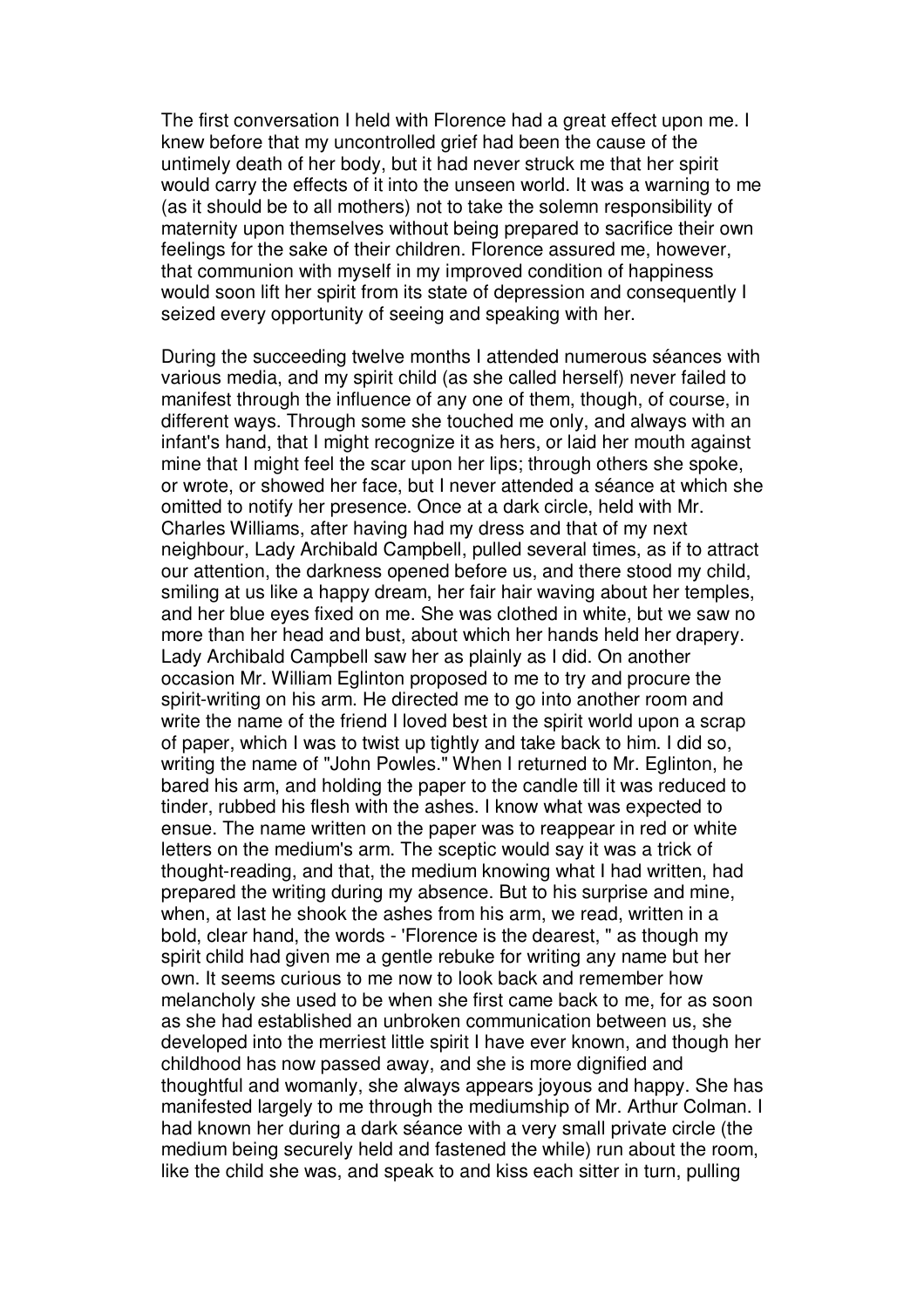off the sofa and chair covers and piling them up in the middle of the table, and changing the ornaments of everyone present-placing the gentlemen's neckties round the throats of the ladies, and hanging the ladies' earrings in the buttonholes of the gentlemen's coats - just as she might have done had she been still with us, a happy, petted child, on earth. I have known her come in the dark and sit on my lap and kiss my face and hands, and let me feel the defect in her mouth with my own. One bright evening on the 9th of July - my birthday - Arthur Colman walked in quite unexpectedly to pay me a visit, and as I had some friends with me, we agreed to have a séance. It was impossible to make the room dark, as the windows were only shaded by venetian blinds, but we lowered them, and sat in the twilight. The first thing we heard was the voice of Florence whispering, "A present for dear Mother's birthday," when something was put into my hand. Then she crossed to the side of a lady present and dropped something into her hand, saying, "And a present for dear Mother's friend!" I knew at once by the feel of it that what Florence had given me was a chaplet of beads, and knowing how often, under similar circumstances, articles are merely carried about a room, I concluded it was one which lay upon my drawing-room mantelpiece, and said as much. I was answered by the voice of "Aimee", the medium's nearest control.

"You are mistaken," she said, "'Florence has given you a chaplet you have never seen before. She was exceedingly anxious to give you a present on your birthday, so I gave her the beads which were buried with me. They came from my coffin. I held them in my hand. All I ask is that you will not show them to Arthur until I give you leave. He is not well at present, and the sight of them will upset him."

I was greatly astonished, but, of course, I followed her instructions, and when I had an opportunity to examine the beads, I found that they really were strangers to me, and had not been in the house before. The present my lady friend had received was a large, unset topaz. The chaplet was made of carved wood and steel. It was not till months had elapsed that I was given permission to show it to Arthur Colman. He immediately recognized it as the one he had himself placed in the hands of "Aimee" as she lay in her coffin, and when I saw how the sight affected him, I regretted I had told him anything about it. I offered to give the beads up to him, but he refused to receive them, and they remain in my possession to this day.

But the great climax that was to prove beyond all question the personal identity of the spirit who communicated with me, with the body I had brought into the world, was yet to come. Mr. William Harrison, the editor of the Spiritualist (who, after seventeen years' patient research into the science of Spiritualism, had never received a personal proof of the return of his own friends, or relations) wrote me word that he had received a message from his lately deceased friend, Mrs. Stewart, to the effect that if he would sit with the medium Florence Cook, and one or two harmonious companions, she would do her best to appear to him in her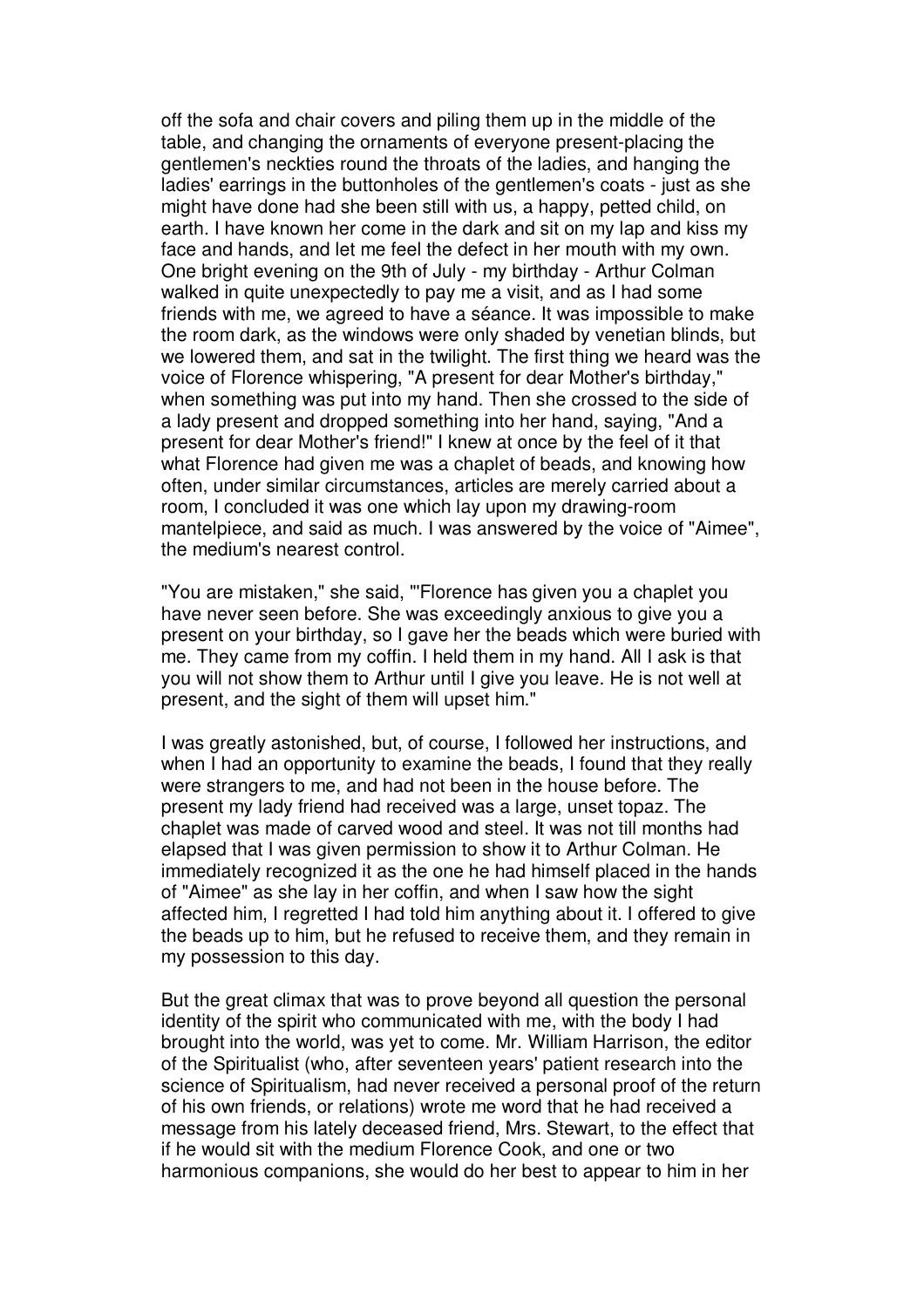earthly likeness and afford him the test he had so long sought after. Mr. Harrison asked me, therefore, if I would join him and Miss Kidlingbury the secretary to the British National Association of Spiritualists - in holding a séance with Miss Cook, to which I agreed, and we met in one of the rooms of the Association for that purpose. It was a very small room, about 8 feet by 16 feet, was uncarpeted and contained no furniture, so we carried in three cane-bottomed chairs for our accommodation. Across one comer of the room, about four feet from the floor, we nailed an old black shawl, and placed a cushion behind it for Miss Cook to lean her head against. Miss Florence Cook, who is a brunette, of a small, slight figure, with dark eyes and hair which she wore in a profusion of curls, was dressed in light grey merino, ornamented with crimson ribbons. She informed me previous to sitting, that she had become restless during her trances lately, and in the habit of walking out amongst the circle, and she asked me as a friend (for such we had by that time become) to scold her well should such a thing occur, and order her to go back Into the cabinet as if she were "a child or a dog and I promised her I would do so. After Florence Cook had sat down on the floor, behind the black shawl (which left her grey merino skirt exposed), and laid her head against the cushion, we lowered the gas a little, and took our seats on the three cane chairs. The medium appeared very uneasy at first, and we heard her remonstrating with the influences for using her so roughly. In a few minutes, however, there was a tremulous movement of the black shawl, and a large white hand was several times thrust into view and withdrawn again. I had never seen Mrs. Stewart (for whom we were expressly sitting) in this life, and could not, therefore, recognize the hand; but we all remarked how large and white it was. In another minute the shawl was lifted up, and a female figure crawled on its hands and knees from behind it, and then stood UP and regarded us. It was impossible, in the dim light and at the distance she stood from us, to identify the features, so Mr. Harrison asked if she were Mrs. Stewart. The figure shook its head. I had lost a sister a few months previously, and the thought flashed across me that it might be her. "Is it you, Emily?" I asked; but the head was still shaken to express a negative, and a similar question on the part of Miss Kidlingbury, with respect to a friend of her own, met with the same response. "Who can it be?" I remarked curiously to Mr. Harrison.

"Mother! don't you know me?" sounded in Florence's whispering voice. I started up to approach her exclaiming, "O! my darling child! I never thought I should meet you here!" But she said, "Go back to your chair, and I will come to you?" I reseated myself, and Florence crossed the room come and sat down on my lap. She was more unclothed on that occasion than any materialized spirit I have ever seen. She wore nothing on her head, only her hair, of which she appears to have an immense quantity, fell down her back and covered her shoulders. Her arms were bare and her feet part of her legs, and the dress she wore had no shape, but seemed like so many yards of soft thick muslin, wound round her body from the bosom to below the knees. She was a heavy weight perhaps ten stone - and had well covered limbs. In fact, she was then,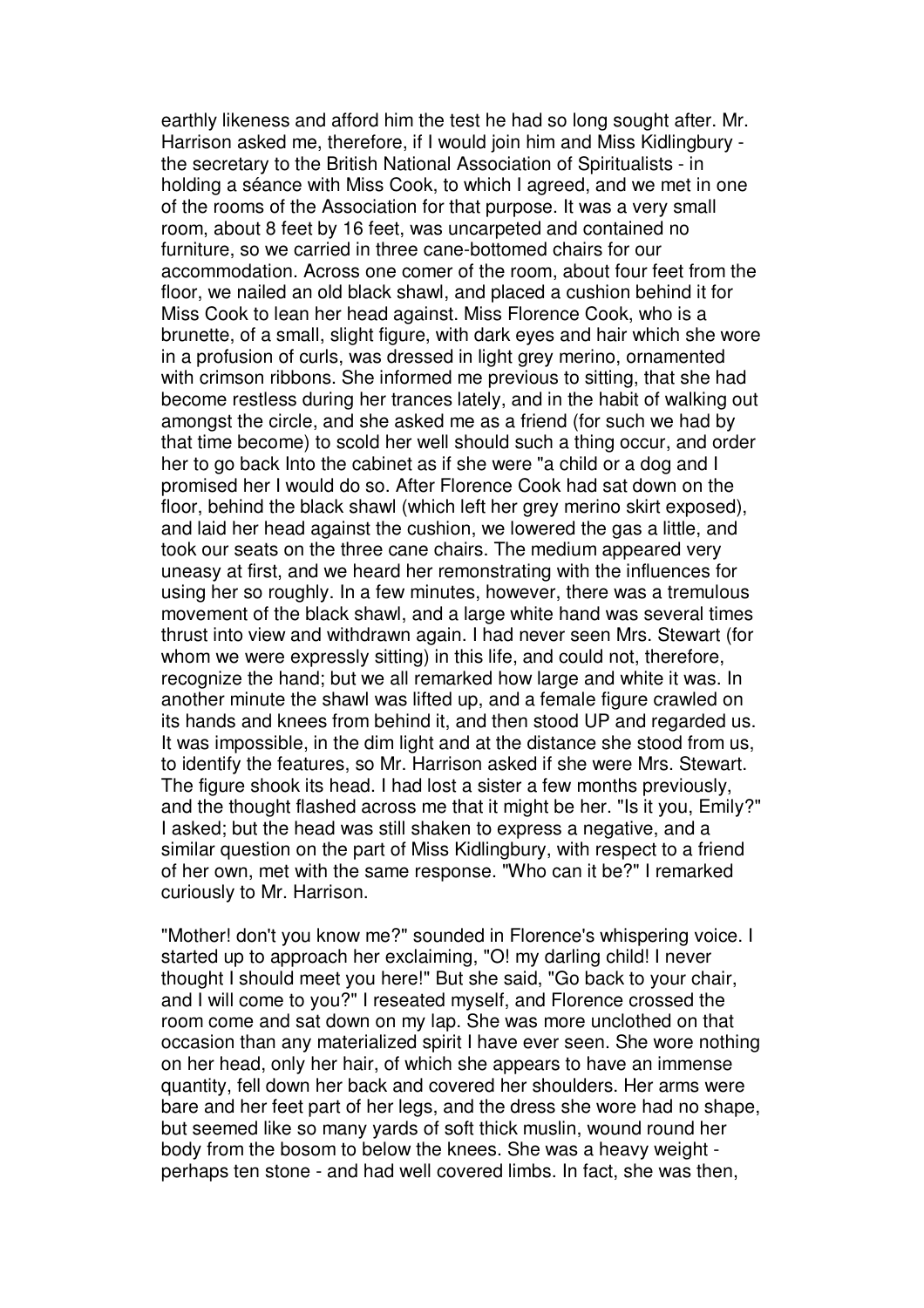and has appeared for several years past, to be, in point of size and shape, so like her oldest sister Eva, that I always observe the resemblance between them. This séance took place at a period when Florence must have been about seventeen years old.

"Florence, my darling," I said, "is this really you'' "Turn the gas," she answered, "and look at my mouth." Mr. Harrison did as she desired, and we all saw distinctly that peculiar defect on the lip with which she was born - a defect, be remembered, which some of the most experienced members the profession had affirmed to be "so rare as never to have fallen under their notice before." She also opened her mouth that I might see she had no gullet. I promised at the commencement of my book to confine myself to facts, and leave the deductions to be drawn from them to my readers, so I will not interrupt my narrative to make any remarks upon this controvertible proof of identity. I know it struck me dumb, and melted me into tears. At this juncture Miss Cook, who had been moaning and moving about a good deal behind black shawl, suddenly exclaimed, "I can't stand this any longer," and walked out into the room. There she stood in her dress and crimson ribbons whilst Florence sat on my lap in white drapery. But only for a moment, for directly the medium, was fully in view, the spirit sprung up and darted behind the curtain. Recalling Miss Cook's injunctions to me, I scolded her heartily for leaving her seat, until she crept back, whimpering, to her former position. The shawl had scarcely closed behind her before Florence reappeared and clung to me saying, "Don't let her do that again. She frightens me so." She was actually trembling all over. "Why, Florence,"' I replied, "do you mean to tell me you are frightened of your medium? In this world it is we poor mortals who are frightened of the spirits." "I am afraid she will send me away, Mother," she whispered. However, Miss Cook did not disturb us again, and Florence stayed with us for some time longer. She clasped her arms round my neck, and laid her head upon my bosom, and kissed me dozens of times. She took my hand and spread it out, and said she felt sure I should recognize her hand when she thrust it outside the curtain, because it was so much like my own. I was suffering much trouble at that time, and Florence told me the reason God had permitted her to show herself to me in her earthly deformity was so that I might be sure that she was herself, and that Spiritualism was a truth to comfort me. "Sometimes you doubt, Mother," she said, "and think your eyes and ears have misled you; but after this you must never doubt again. Don't fancy I am like this in the spirit land. The blemish left me long ago. But I put it on tonight to make you certain. Don't fret, dear Mother. Remember I am always near you. No one can take me away. Your earthly children may grow up and go out into the world and leave you, but you will always have your spirit child close to you." I did not, and cannot, calculate for how long Florence remained visible on that occasion. Mr. Harrison told me afterwards that she had remained for nearly twenty minutes. But her undoubted presence was such a stupendous fact to me, that I could only think that she was there-that I actually held in my arms the tiny infant I had laid with my own hands in her coffin - that she was no more dead than I was myself, but had grown to be a woman. So I sat, with my arms